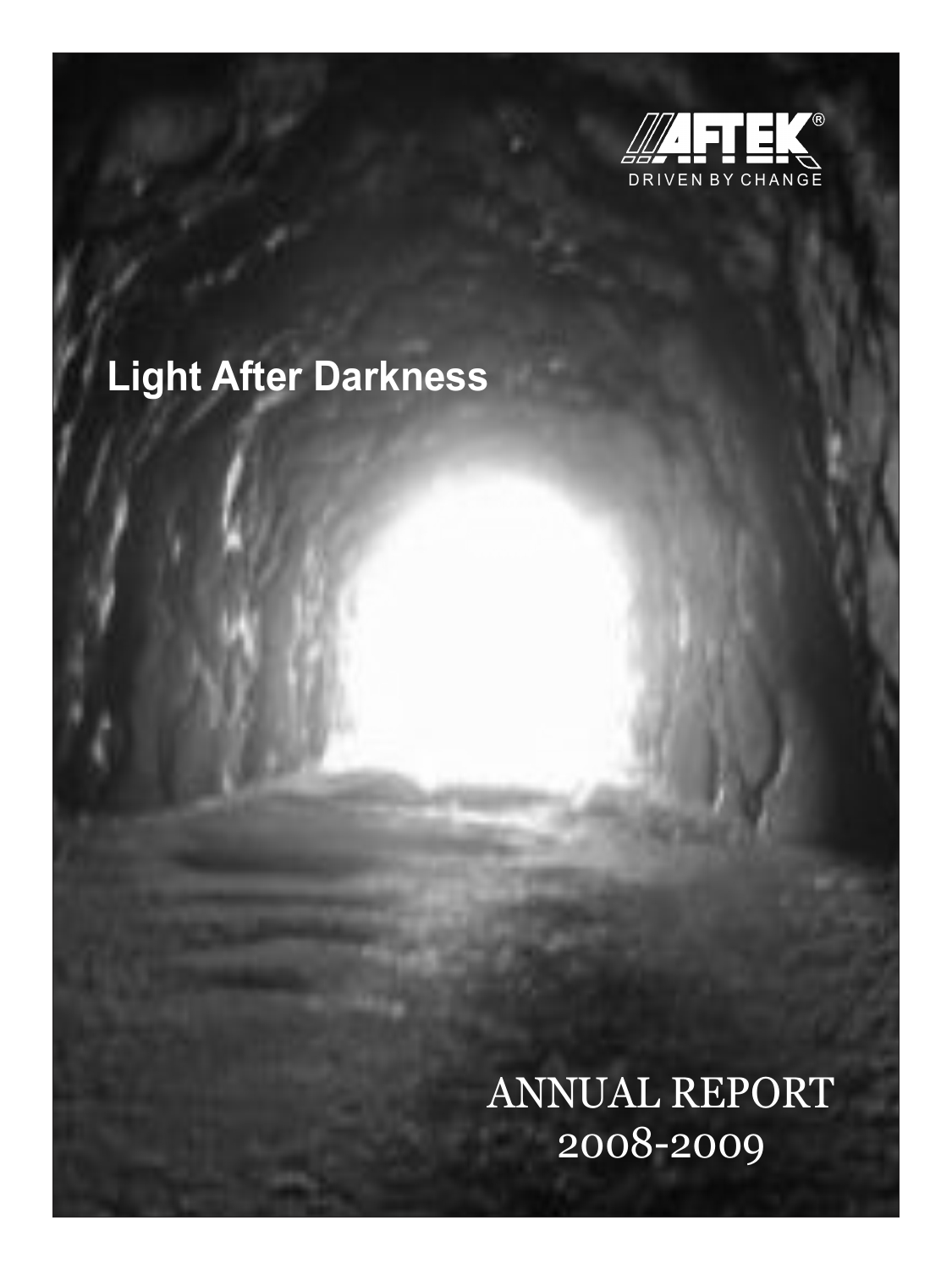

# **FINANCIAL HIGHLIGHTS**

(Rs. in crores)

|                                    | FY'09                    | <b>FY'08</b>             | <b>FY'07</b> | FY'06* | <b>FY'05</b>   | <b>FY'04</b> | <b>FY'03</b> | <b>FY'02</b> | <b>FY'01</b>             | <b>FY'00</b> |
|------------------------------------|--------------------------|--------------------------|--------------|--------|----------------|--------------|--------------|--------------|--------------------------|--------------|
| Total Income                       | 315.99                   | 398.84                   | 341.02       | 202.86 | 198.00         | 140.50       | 99.36        | 67.44        | 50.71                    | 20.81        |
| <b>Export Sale</b>                 | 213.72                   | 377.11                   | 329.73       | 191.30 | 191.36         | 134.37       | 91.54        | 57.37        | 40.92                    | 15.86        |
| <b>Total Expenses</b>              | 140.22                   | 282.53                   | 232.49       | 121.67 | 119.18         | 77.94        | 51.93        | 31.75        | 23.45                    | 11.16        |
| <b>Operating Profit</b>            | 175.77                   | 116.31                   | 108.53       | 81.18  | 78.82          | 62.56        | 47.43        | 35.69        | 27.26                    | 9.65         |
| Profit Before Tax                  | 119.48                   | 83.63                    | 92.82        | 67.83  | 60.80          | 47.72        | 42.70        | 34.65        | 26.41                    | 8.94         |
| Profit After Tax                   | 116.73                   | 80.94                    | 90.52        | 67.39  | 59.80          | 47.31        | 40.08        | 33.67        | 25.10                    | 8.46         |
| <b>Exceptional Items</b>           | (129.49)                 | $\overline{\phantom{a}}$ | ۰            | -      | $\overline{a}$ | -            | . .          |              | $\overline{\phantom{a}}$ |              |
| EPS (Rs.) Rs.10 per share          |                          |                          |              |        |                | ۰            | 53.06        | 56.11        | 41.47                    | 14.09        |
| EPS (Rs.) Rs.2 per share - Basic   | (1.37)                   | 8.66                     | 10.44        | 8.25   | 7.73           | 6.31         | 10.61        |              |                          |              |
| EPS (Rs.) Rs.2 per share - Diluted | (1.37)                   | 8.23                     | 9.83         | 8.15   | 7.68           | 6.31         |              |              |                          |              |
| Networth                           | 728.49                   | 730.47                   | 621.59       | 538.30 | 459.44         | 280.18       | 238.58       | 132.04       | 101.52                   | 78.29        |
| <b>Fixed Assets</b>                | 280.88                   | 139.64                   | 99.06        | 12.69  | 24.04          | 40.44        | 43.83        | 8.47         | 9.46                     | 5.81         |
| Net Current Assets                 | 418.80                   | 474.61                   | 403.85       | 406.35 | 374.40         | 178.35       | 132.84       | 114.53       | 81.91                    | 64.58        |
| Dividend Per Share (%)             | $\overline{\phantom{a}}$ | 25.00                    | 50.00        | 50.00  | 50.00          | 50.00        | 50.00        | 35.00        | 25.00                    | 20.00        |
| Share Capital                      | 18.70                    | 18.70                    | 17.45        | 17.14  | 15.00          | 10.00        | 10.00        | 6.00         | 6.00                     | 6.00         |
| Reserve & Surplus                  | 617.12                   | 632.46                   | 563.32       | 463.50 | 314.86         | 270.18       | 228.58       | 126.04       | 95.52                    | 72.29        |

\* For a period of nine months since the Company's financial year changed to end on 31.03.06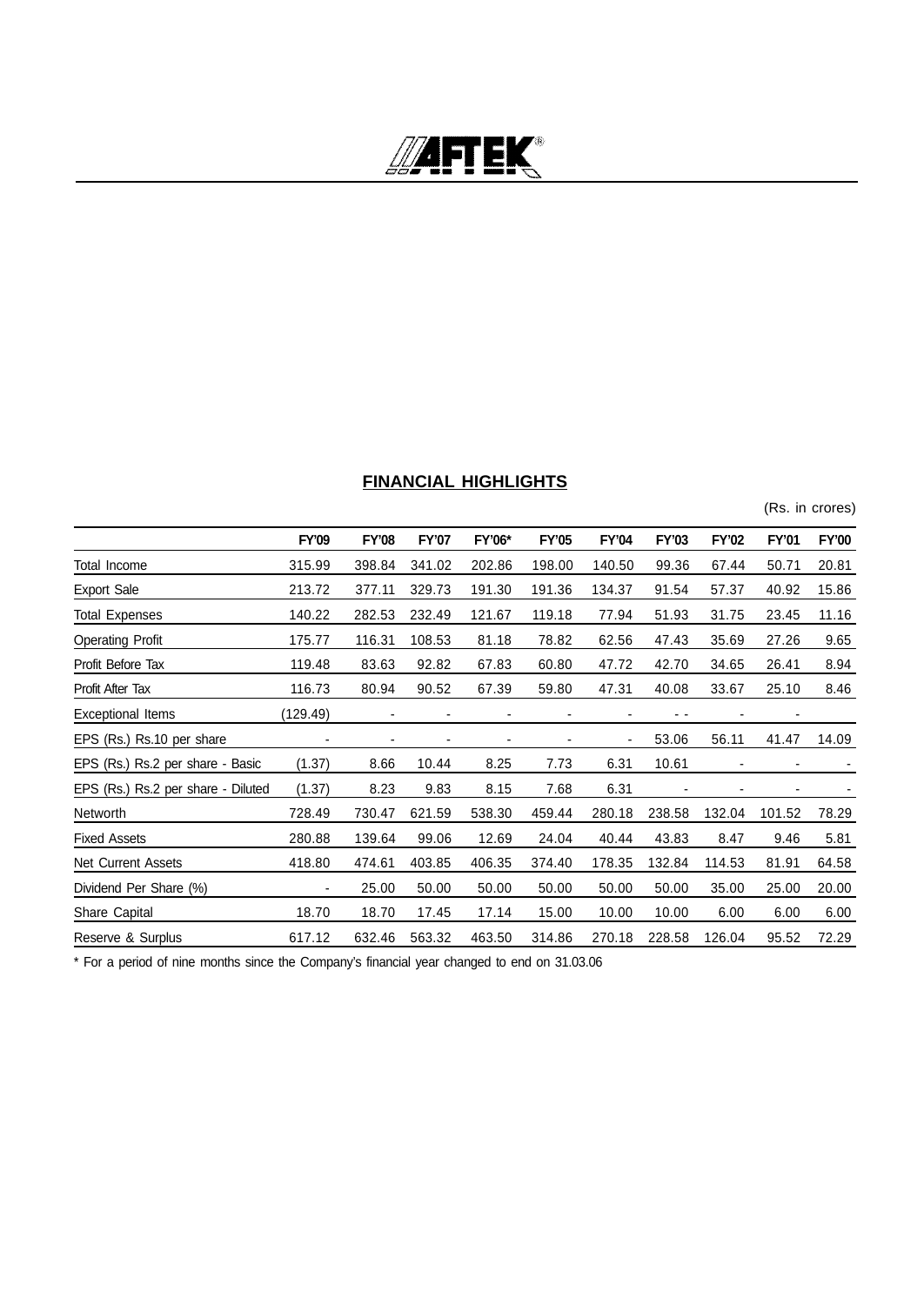WAFTEK

# **Message from The Chairman and CEO**



### Dear Shareholders,

There is finally light visible after a long spell of darkness! Yes, I am talking about the turnaround that is visible in the global business scenario. Negativity is slowly turning into positivity. Consumer confidence seems to be returning to the western world. With most of the financial crisis behind us, we all look at this slow but steady recovery as a 'V' shaped recovery rather than the pessimist view of a 'W' shaped one. Therefore, friends, we have to view the future with hope and optimism or let us say, cautious optimism. The path ahead as mentioned by the US President Mr. Barack Obama, the leader of the western world's largest economy is going to be a long and hard journey. But, the undertones are of positivity and optimism.

The effect of the global slow-down and the Company's de-risking strategy of hiving-off the third party testing and validation arrangements have had a negative impact of lowering the top-line from Rs. 392 crores to Rs. 220 crores. The bottom-line, however. had been moderate except for the effects of foreign exchange fluctuations and the exceptional write-off due to the closure of

your Company's wholly-owned subsidiary namely, Arexera Information Technologies GmbH.

In this time of gloom, your Company has done some serious introspection. We have realized that the sunshine in which we were basking had suddenly turned into a dark and gloomy winter. Hitherto the IT industry - specially companies out of India - had a great advantage due to low cost structure and excellent resources. All this changed for every company from this sector in the last two years. Companies with strong technologies and fundamentals - whether big or small, and nimble- footed and great capacity for tenaciousness and patience will sail through these tough times. Yes, though the picture looks tough, hope and optimism also thrive as we go ahead on this long journey towards slow but definite growth.

Your company had hitherto concentrated its business out of the developed nations, that is, largely the western world and to a certain extent, Japan. Your Company has great technology strength and perhaps it is one of the very few companies out of India that have the capability of designing silicon products from scratch to application level under one roof. The slow recovery of the western world and the rapid growth happening in our Asian backyard, especially in our own motherland and China, has opened up fresh opportunities for your Company in our own country. A series of products in security, automation, transportation, infrastructure, energy and health-care are being created by your Company and specially integrated solutions and standalone products in security, automation and urban transport lines of business have already been launched. Their success is being seen as a harbinger for more such opportunities from the verticals mentioned above. Aftek's protocol converter, intelligent transport and security solutions are bringing in new and important customers like Johnson Controls, Siemens, Blue Star Ltd., host of urban banks and transport agencies under the aegis of Jawaharlal Nehru Urban Transport Initiative.

The aforesaid projects and the other long-terms goals of your Company have a recognized need for additional financial requirements and I am happy to say that your Company's Debt Instrument aggregating to Rs 50 crores has been assigned a 'CARE A' [Single A] rating by Credit Analysis & Research Limited (CARE).

Your Company's software-driven product has been consolidating its business in near- shore countries, namely, Mauritius, South Africa, Seychelles and their sales in certain banking verticals in India too have been growing. Their growth is modest but in view of the slow-down period it is certainly commendable. This division is expected to grow at a much rapid pace in the forthcoming year.

It is encouraging to see the sales funnel of your Company growing once again with the customers from US, Europe and Japan. We are also seeing that seles funnel growth is coming from other geographies like Middle-East, Africa, Austrialia and South America. Your Company is aggressively investing in marketing and is addressing every new opportunity with vigour. The conversion time of sales funnel to customers is getting reduced which is a positive factor and we belive that this is a beginning of new revival which will put your Company's revenues beyond what they were at their peak.

Lastly, my sincere apologies for the unfortunate delay in presentation of accounts which has occurred due to factors beyond control and I sincerely thank and request for your continued co-operation and support in our endeavors for achieving a brighter tomorrow.

Yours sincerely,

**Ranjit Dhuru** CHAIRMAN & CEO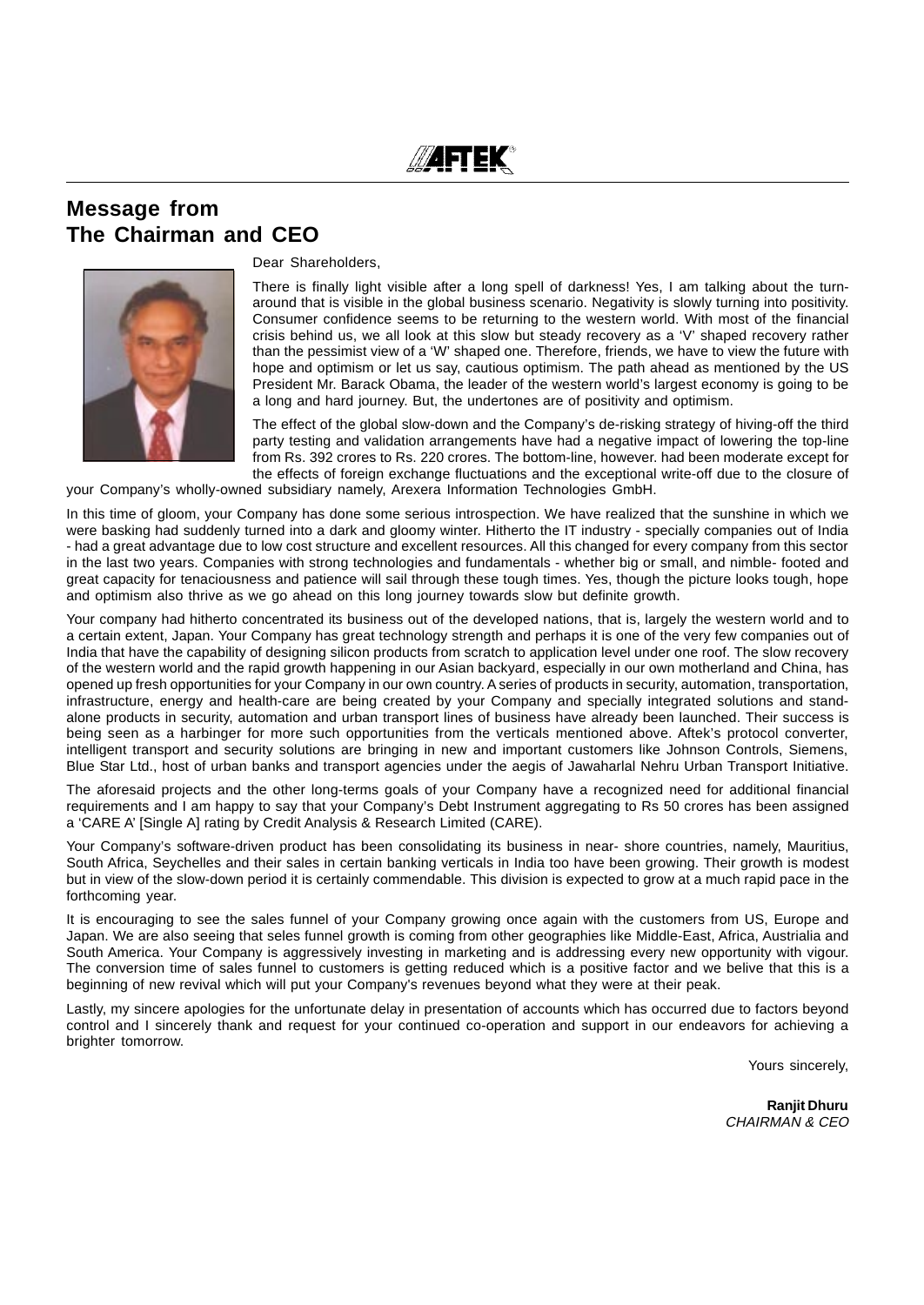

# **BOARD OF DIRECTORS**

# **MANAGEMENT TEAM**

MR. RANJIT DHURU CEO MR. NITIN K SHUKLA CFO MR. MAHESH B VAIDYA CTO

MR. RANJIT DHURU CHAIRMAN & MANAGING DIRECTOR MR. NITIN K SHUKLA WHOLE-TIME DIRECTOR<br>MR. MUKUL DALAL WHOLE-TIME DIRECTOR MR. MUKUL DALAL WHOLE-TIME DIRECTOR **NON-EXECUTIVE DIRECTOR** MR. V J MASUREKAR NON-EXECUTIVE DIRECTOR MR. MAHESH NAIK NON-EXECUTIVE DIRECTOR MR. SANDIP C SAVE NON-EXECUTIVE DIRECTOR

ED-INTERNATIONAL SALES & MARKETING-(SMART PRODUCTS) MR. SUNIL M DESAI SR VICE-PRESIDENT-TECHNOLOGY SOLUTIONS<br>MR. C V KHOPKAR SR VICE-PRESIDENT-QUALITY & HRD MR. C V KHOPKAR SR VICE-PRESIDENT-QUALITY & HRD<br>MR. RAVINDRANATH MALEKAR SR VICE-PRESIDENT-SUPPORT SR VICE-PRESIDENT-SUPPORT MR. AMIT RAJE SR VICE-PRESIDENT (ENGINEERING)

# **COMPANY SECRETARY**

C G DESHMUKH

# **REGISTERED OFFICE**

"AFTEK HOUSE", 265, Veer Savarkar Marg, Shivaji Park, Dadar, Mumbai 400 028 Website:www.aftek.com

### **SOFTWARE DEVELOPMENT CENTRES**

Software Centre - I Pawan Complex, S. No. 45/8+9/B, Off Karve Road, Kothrud, Pune 411 038

Software Centre - II 50/24 Pralhad Arcade, Bhakti Marg, Off Law College Road Erandwane, Pune 411 004

### **WORKS**

Plot No. A/19/2, M.I.D.C, Chincholi, Solapur 413 255

# **BANKERS**

Mahim. Mumbai 400 026 Mumbai 400 016

Bank of India The Hongkong and Shanghai Banking Corpn Ltd.<br>Gohil House, L J Road, Asia Mahal, 46/B Dr B G Deshmukh Marg, Asia Mahal, 46/B Dr B G Deshmukh Marg,

# **AUDITORS**

M/s Walker, Chandiok & Co Engineering Centre, 6th Floor, 9 Matthew Road, Opera House, Mumbai 400 004

# **REGISTRAR & TRANSFER AGENT**

M/s Bigshare Services Pvt Ltd, E-2/3, Ansa Industrial Estate, Sakivihar Road, Saki Naka, Andheri (East), Mumbai 400 072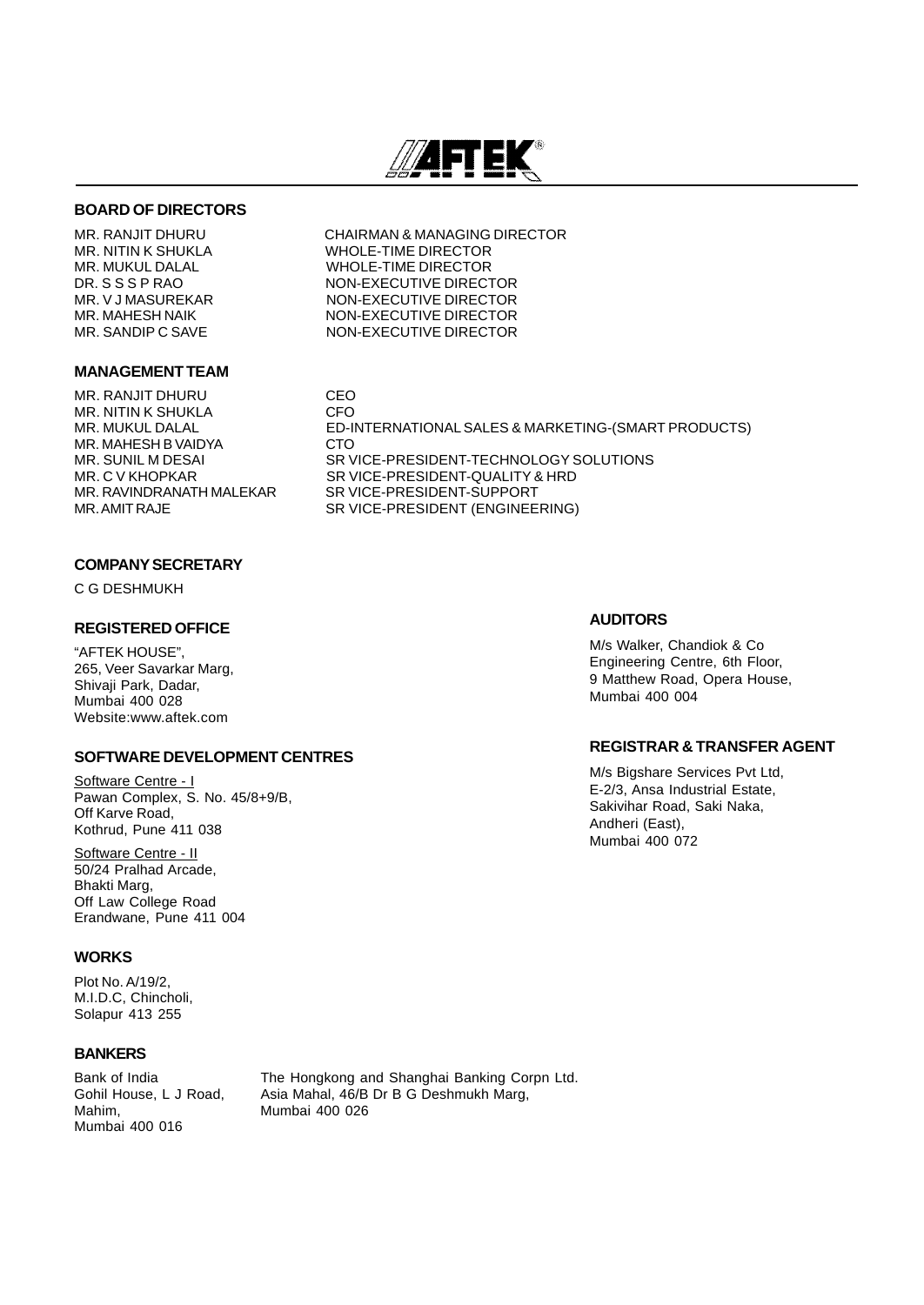

# ANNUAL REPORT 2008-2009

|                | <b>CONTENTS</b> |  |  |  |  |
|----------------|-----------------|--|--|--|--|
| 1.             |                 |  |  |  |  |
| 2.             |                 |  |  |  |  |
| 3.             |                 |  |  |  |  |
| $\mathbf{4}$ . |                 |  |  |  |  |
| 5.             |                 |  |  |  |  |
| 6              |                 |  |  |  |  |
| 7 <sub>1</sub> |                 |  |  |  |  |
| 8.             |                 |  |  |  |  |
| 9.             |                 |  |  |  |  |
| 10.            |                 |  |  |  |  |
|                |                 |  |  |  |  |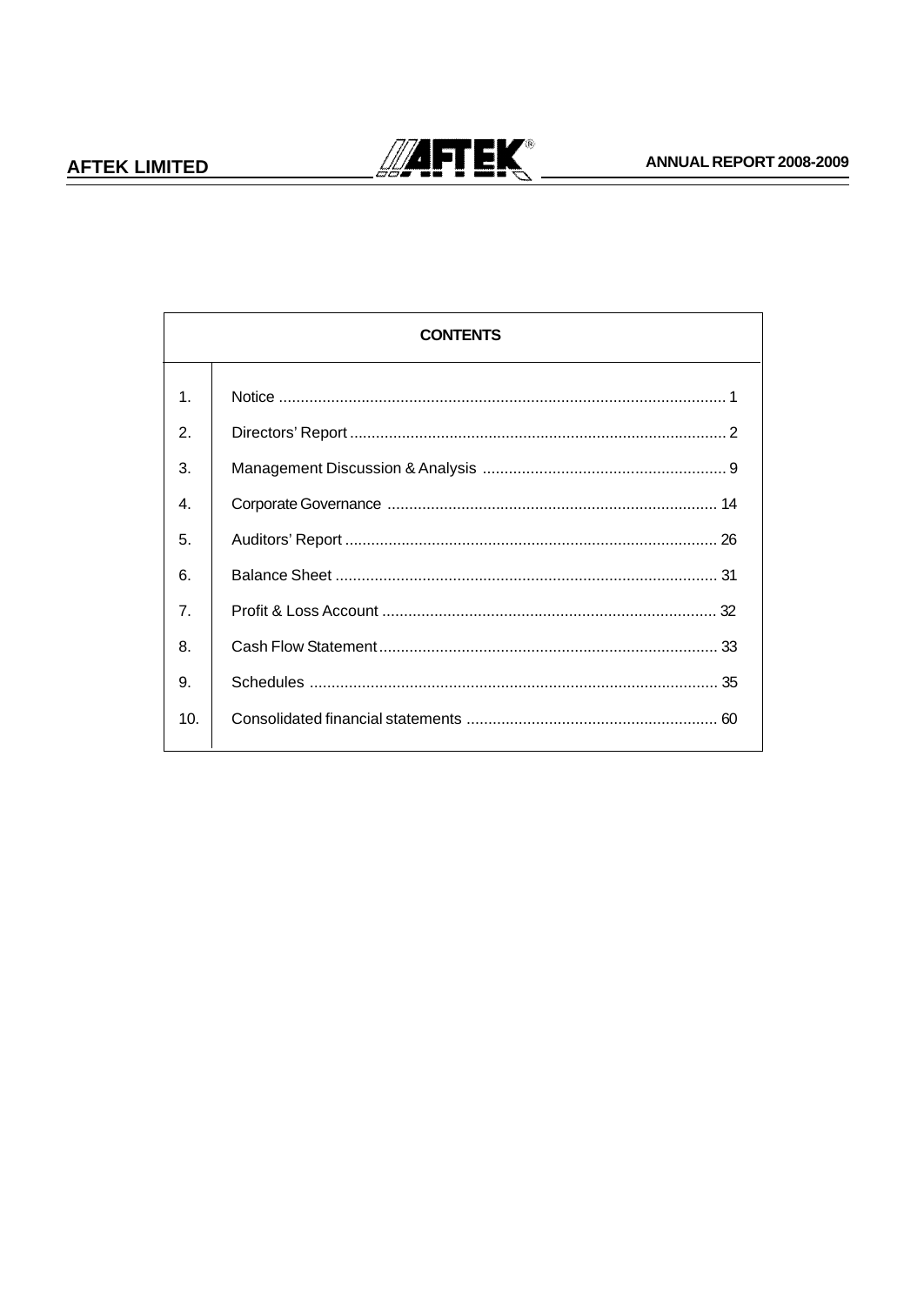# **NOTICE**

**NOTICE** is hereby given that in pursuance of the 22nd Annual General Meeting of the Company held on 30th September, 2009, the Adjourned 22nd Annual General Meeting of the Members of Aftek Limited will be held at 10.30 a.m. on Wednesday, the 30th December, 2009 at The Queenie Captain Auditorium, The NAB-Workshop for the Blind, Dr. Annie Besant Road, Prabhadevi, Mumbai - 400 025 to transact the following unfinished business:

- 1. To receive, consider, approve and adopt the Audited Profit and Loss Account for the year ended March 31, 2009 the Balance Sheet as at that date and the Reports of the Directors and the Auditors thereon.
- 2. To declare a Dividend on equity shares

By Order of the Board of Directors

**C G Deshmukh** Company Secretary

# **Registered Office:**

"AFTEK HOUSE", 265, Veer Savarkar Marg, Shivaji Park, Dadar, Mumbai - 400 028

Dated : 3rd December, 2009

# **NOTES:**

- 1. A MEMBER ENTITLED TO ATTEND AND VOTE AT THE MEETING IS ENTITLED TO APPOINT A PROXY TO ATTEND AND VOTE INSTEAD OF HIMSELF AND THE PROXY NEED NOT BE A MEMBER OF THE COMPANY. PROXIES, IN ORDER TO BE EFFECTIVE, MUST BE RECEIVED BY THE COMPANY AT ITS REGISTERED OFFICE NOT LESS THAN 48 HOURS BEFORE THE MEETING.
- 2. Valid Proxy Forms submitted by the Members to the Company 48 hours prior to the original Annual General Meeting held on 30th September, 2009 would continue to remain valid and subsisting for this Meeting also to be held on 30<sup>th</sup> December, 2009 and such proxies appointed by the Members under the said Proxy Forms would be entitled to attend and vote at this Meeting.
- 3. If any Proxy Forms are received by the Company in respect of those shares for which Proxies have already been received at the time of the original Annual General Meeting held on 30th September, 2009 then the new Proxy Forms will supercede the existing proxy forms received by the Company from such Member.
- 4. The Board of Directors of the Company, at its meeting held on 30th September, 2009 has not recommended any dividend for the year ended 31st March, 2009. However, declaration of dividend on equity shares has been included at item no. 2 of this Notice as the unfinished business of the 22nd Annual General Meeting held on 30th September, 2009.
- 5. Members holding shares in physical form are requested to notify immediately any change in their addresses with PIN Code to the Company's Share Transfer Agents, M/s.Bigshare Services Pvt. Ltd., E-2/3, Ansa Industrial Estate, Sakivihar Road, Saki Naka, Andheri (E), Mumbai - 400072, and in case they hold shares in demat form, this information should be passed on directly to their respective Depository Participants and not to the Company.
- 6. Pursuant to the provisions of Section 205A and Section 205C of the Companies Act, 1956, the amount of dividend remaining unclaimed for a period of seven years shall be transferred to the Investor Education and Protection Fund. Members should note that no claims can be made by the shareholders for the unclaimed Dividends which are transferred to the credit of The Investor Education & Protection Fund. Therefore, members who have not yet encashed the dividend warrants for the year ended 30th June, 2002 and/or subsequent dividend payments are requested to make their claims to the Company.
- 7. As per the provisions of the Companies Act, 1956, facility for making nomination is available for Members in respect of shares held by them. Nomination Forms can be obtained from the Company's Share Registrar and Transfer Agent.
- 8. Members who hold shares in electronic form are requested to bring their depository account number for easy identification and attendance at the meeting.
- 9. Members who are still holding the shares in physical form may consider surrendering the shares with the concerned Depository Participant since it is advantageous to hold the shares in demat form.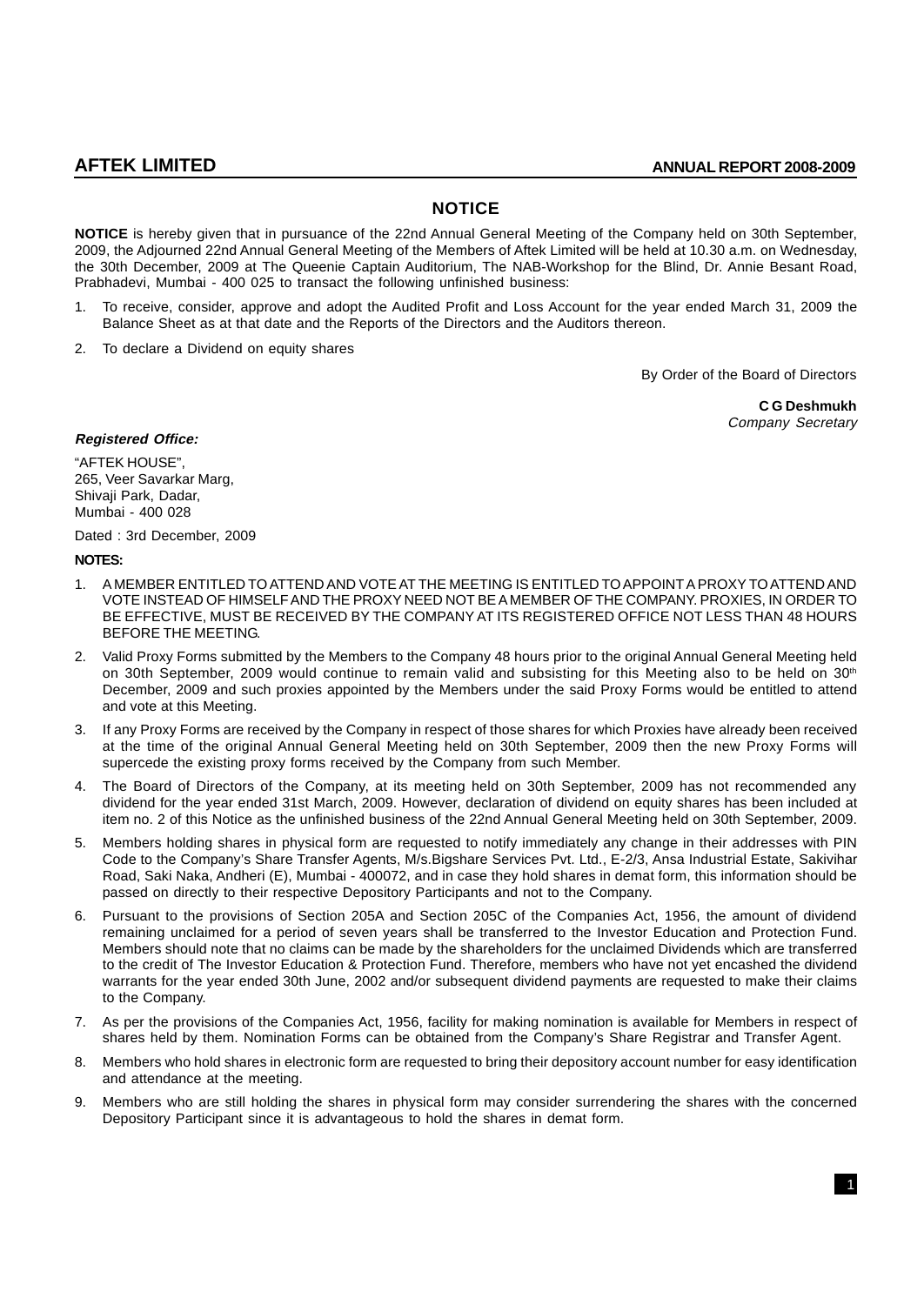# **DIRECTORS' REPORT**

To,

The Members of Aftek Limited,

Your Directors are pleased to present their 22nd Annual Report together with the Audited Statement of Accounts for the year ended 31st March, 2009.

# **FINANCIAL PERFORMANCE Amount (Rs. in lacs) Amount (Rs. in lacs)**

| <b>PARTICULARS</b>                    | 31/03/2009 | 31/03/2008 |
|---------------------------------------|------------|------------|
| Turnover                              | 22,035     | 39,254     |
| Profit Before Depreciation            | 17,307     | 11,533     |
| Less:Depreciation                     | 5,359      | 3,170      |
| Profit Before Tax                     | 11,948     | 8,363      |
| Less: Provision for Taxation          | 275        | 269        |
| <b>Profit After Tax</b>               | 11,672     | 8.094      |
| Less: Exceptional Items               | 12,949     |            |
| Profit/(Loss) after Exceptional Items | (1, 277)   |            |
| <b>Transfer to General Reserve</b>    |            | 1,000      |

# **DIVIDEND**

Your Company was no exception to the global slow-down which was at its most severe level last year. In view of the not so satisfactory performance as well as the voluntary pay-cuts opted by the other stake-holders, namely, the employees of the Company, your Directors have not considered it appropriate to recommend any dividend for the year ended 31st March 2009.

### **BUSINESS REVIEW & FUTURE PROSPECTS**

Last year has not been a year of positive growth for your Company. In fact, the top-line has suffered a sizable reduction which is primarily due to the de-risking measures initiated by the Company. Your Company is in the technology and product creation space. Products and technology created require extensive testing and validation forming almost 35% of the engagement value. At the behest of the clients these jobs of testing and validation were earlier being outsourced to third parties by your Company. Such arrangement could result into avoidable financial exposure in the event the concerned client went into financial adversities. Most of the Company's clients are from the SME segment and their funding largely comes from financial institutions which were adversely affected during the economic melt-down. Therefore, your Company restructured these arrangements whereby the clients directly engages the third party testing and validation agencies leaving the monitoring aspect to be looked after by your Company. Apart from this, the economic slow-down had its own effect on the turnover.

As regards the bottom-line, barring the effects of foreign exchange gains/losses and the exceptional item of impairment of investment in Arexera Information Technologies GmbH, the wholly-owned subsidiary of your Company in Germany, the financial performance during the year under review, has been moderate. With a view to take advantage of better tax-structure and labour laws, it was decided to relocate the operations from Germany to Switzerland. The closure of the German subsidiary resulted in writing-off Rs. 130/- crores approximately in the year under review of the earlier investments made in the years 2003 & 2005 in that subsidiary which has been more than recovered over that period.

Last year, hopefully, was the peaking of the global melt-down and in the recent past the economic revival of the western world seems to be more of a common phenomenon indicating that the western economies are slowly and steadily coming out of the recession. Your Company is more concerned with US and European Economies. The last quarter of the US economy, for the first time, showed a positive growth. The better than expected performance of Fortune 500 companies, particularly, the financial and banking companies has surprised the markets. In Europe, Germany seems to be spearheading the reversal. Sterling performances by many German and European companies are being show-cased by the western world indicating that the recession is slowly but surely getting past them. Both India and China are looked upon by the world as the fastest growing economies. This has created a situation which your Company is leveraging to address the growing opportunities in the Automation and IT sector within this region, particularly, in India.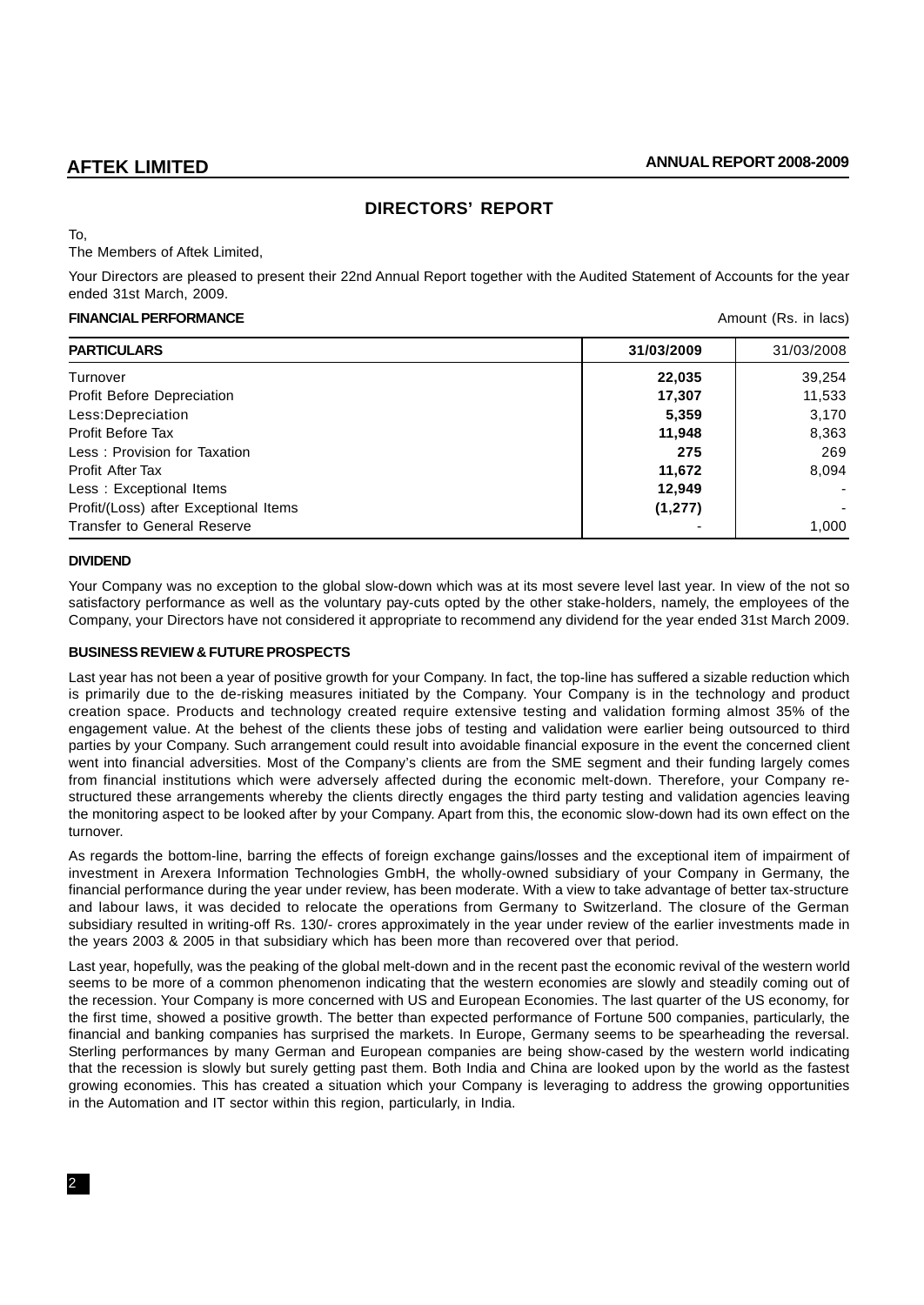Your Directors look at tomorrow with optimism. based on the changing scenario on the business canvas. Your Company's sales funnel of enquiries which had, during the slow-down period dried-up to an alarmingly low-level, has now swelled into more than acceptable position. Customers, whose finances were based on venture capital funding, have started reviving relationships and re-starting shelved projects. Existing customers are increasing engagements with new proposals in verticals across the board, namely, in the areas that your Company operates in. The slow-down years made your Company do an introspection and realize the growing opportunities available in our backyard. India is not only strong and growing economy in this part of the region but energy, telecommunication, security, infrastructure, health-care etc are verticals which are on top priorities for both, the Government as well as the private sector. Your Company has initiated a string of products and solutions addressing most of the aforesaid verticals. To mention a few, in the past few months, your Company has successfully launched and created revenue streams out of the following products and services.

In industrial automation Aftek's Protocol Converter (APC) is setting a trail blazing performance in the SME market. Companies like Johnson Control, Siemens, Trane, Blue Star etc. have not only approved the product but have put them on their approved vendor list. Johnson Control Singapore too have selected this product for applications in the south-east Asia region. Alongwith the APC, a host of management software is being sold and as relationships get created, applications software development too is an opportunity that your Company proposes to exploit. In Security, the SpyGuard a stand-alone security device that captures intrusions in industrial, commercial and residential areas. Several distribution channel-partners are acting across the country to market and service this product which will give a boost to the product revenue of your Company. Your Company is working with several channel partners in the north, central and south zones in the field of Intelligent Transport System (ITS) and has already show-cased a product confirming to the requirements as tabled by the ITS specifications. Government funding through the Jawaharlal Nehru Urban Transport initiative (JNUT) is available for implementation till 2010. Your Company is, perhaps amongst a handful of companies out of India which can show-case such solutions.

From the above, it will be obvious that your Company's optimism is based on firm grounds. We are witnessing good growth possibilities out of the US which is the largest market for your Company. Europe too has started showing strong signs of improvement in outsourcing business to your Company. Added to this growth, a new market is being established in Products and Solutions by your Company in our own country in the first phase and with opportunities to take these products and services to the overseas markets.

# **FINANCE**

With the changing business scenario and the aftermath of the major global slow-down witnessed over the past few months every IT company's ability to generate profits and cash has been under severe pressure. This is largely due to excessive dependency on the western economies that were, in turn, under the pressures of the economic slow-down. Cost-cutting and postponement of decisions has further affected most of the IT companies' growth numbers. We are seeing companies being content with retaining growth or in some cases negative growth numbers. Your Company is no exception and as a part of re-structuring and re-focusing the geographic zones a need for more funds is being felt. All IT companies, including yours, in the past hardly needed any debt. The debt market that your Company would want to address has largely undergone several changes requiring companies to undergo a rating process. Considering the new products and technologies which would need additional funding and longer gestation periods, your Company has got itself rated through Credit Analysis & Research Limited (CARE) for a Rs 50 crore debt instrument. Your Directors are pleased to inform the members that the said rating agency has granted 'CARE A '[Single A] rating to your Company's Debt Instrument . This exercise also validates the sound financial projections and fundamentals of your Company.

Out of 3,450 numbers of 1% Foreign Currency Convertible Bonds Due 2010 ("FCCBs") of USD 10,000/- each issued in 2005, a total number of 2570 FCCBs have already been converted into GDRs/equity shares resulting in the issuance of 12029471 equity shares and balance 880 numbers of FCCBs remained outstanding as on 31st March, 2009. No conversion of FCCBs has taken place during the current year.

Further, 45,277 numbers of equity shares of Rs 02/- each were allotted during the year against exercise of an equivalent number of stock options. In view of this, the paid-up equity share capital has increased from Rs 18.70 crores to Rs 18.71 crores as on 31st March, 2009.

# **ANNUAL GENERAL MEETING**

Members may kindly recall that due to the corruption of financial data and the time required for conducting an audit of the accounts of the Company, in accordance with and in pursuance of the provisions of Section 166 of the Companies Act, 1956, the Company had made an application to the Registrar of Companies, Maharashtra ("ROC") on August 18, 2009 seeking extension of time of three months for holding the 22nd Annual General Meeting ("AGM') which application was rejected by the ROC vide Order dated August 25, 2009. In view of the aforesaid, the said AGM of the members of the Company was held on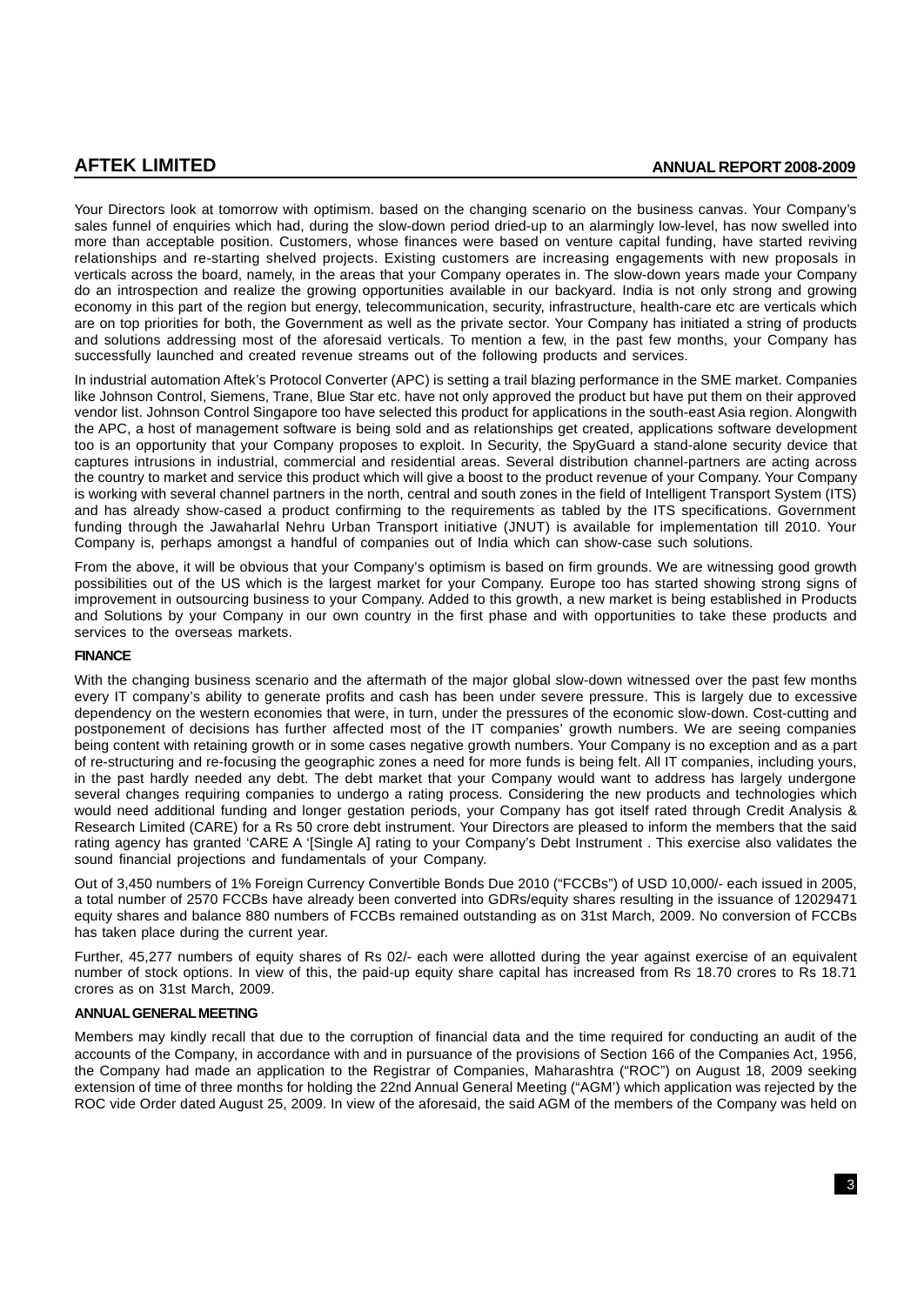September 30, 2009 and was adjourned after transacting the business, other than accounts and dividend for the year 2008- 2009, to a future date to be decided by the Board of Directors of the Company when the said accounts could be laid thereat. Accordingly, the said annual accounts are being laid at the ensuing Adjourned 22nd Annual General Meeting.

# **DIRECTORATE**

Mr Mahesh Vaidya resigned from the Board of Directors of the Company ("Board") with effect from April 01, 2009 in view of his assignment of development of Energy Management Business in USA with the Company's wholly-owned subsidiary company Opdex Inc., USA. Mr Vaidya continues to work as CTO of the Company until his services are transferred to the said subsidiary.

The tenure of appointment of Mr Sunil Desai as a Whole-time Director for a period of five years expired on August 01, 2009 and since Mr Desai did not seek re-appointment, he ceased to be the Whole-time Director as well as a Director of the Company effective from that date. Mr Desai continues to work as the Sr Vice President -Technology Solutions of the Company.

At the meeting of the Board held on July 30, 2009, Mr Mukul Dalal, Sr Vice-President-Smart Products, was appointed as Additional Director and also as Whole-time Director with effect from 1st August, 2009. Further, the Board at its meeting held on 04th September, 2009 re-appointed Mr Ranjit Dhuru and Mr Nitin Shukla as Managing Director and Whole-time Director respectively for a further period of five years with effect from December 01, 2009. Members have approved these appointments at the 22nd Annual General Meeting held on September 30, 2009.

# **DIRECTORS' RESPONSIBILITY STATEMENT**

Pursuant to the requirements of Section 217(2AA) of the Companies Act, 1956, with respect to Directors' Responsibility Statement, it is hereby confirmed:

- i. that in the preparation of the annual accounts for the year ended 31st March, 2009, the applicable accounting standards had been followed along with proper explanation relating to material departures;
- ii. that the directors had selected such accounting policies and applied them consistently and made judgments and estimates that are reasonable and prudent so as to give a true and fair view of the state of affairs of the Company at the end of the Financial Year ended 31st March, 2009 and of the profit of the Company for that period;
- iii. that the directors had taken proper and sufficient care for the maintenance of adequate accounting records in accordance with the provisions of the Companies Act, 1956, for safeguarding the assets of the Company and for preventing and detecting fraud and other irregularities;
- iv. that the directors had prepared the annual accounts for the year ended 31st March, 2009, on a 'going concern' basis.

# **FIXED DEPOSITS**

The Company has not accepted any Fixed Deposits from the Public.

# **SUBSIDIARY COMPANIES**

Mihir Properties Pvt Ltd. and Aftek Sales & Services Pvt Ltd have not carried out any business during the year under review. Digihome Solutions Pvt Ltd ("DSPL") became your Company's subsidiary company in January 2008 by virtue of increase of stake in DSPL from 25% to 51%. Opdex Inc. continues to explore business prospects in Energy sector in the USA. Aftek (Mauritius) Ltd which was formed in October 2007 has not carried on any business activity. As a consequence of the closure of the wholly-owned German subsidiary of your Company, namely Arexera Information Technologies GmbH, your Company has written off the amount of Rs 130 crores in the year under review. These spends have taken place largely in 2003 and 2005 and your Company's profits generated out of European business during this period have been far in excess of the same. Presently all European operations and IPs are being managed through your Company's wholly-owned subsidiary in Switzerland, namely, Arexera Information Technologies AG.

In terms of the approval granted by the Central Government under Section 212(8) of the Companies Act, 1956, vide its letter bearing number 47/543/2009-CL-III dated 4/8/2009 the copies of the annual accounts of the subsidiary companies and the related detailed information will be made available to the holding and subsidiary companies investors seeking such information at any point of time. The annual accounts of the subsidiary companies are also kept for inspection by any investor in the Company's Registered and Head Office and that of the subsidiary companies concerned.

The statement pursuant to Section 212 of the Companies Act, 1956 containing details of subsidiaries of the Company, forms part of the Annual Report.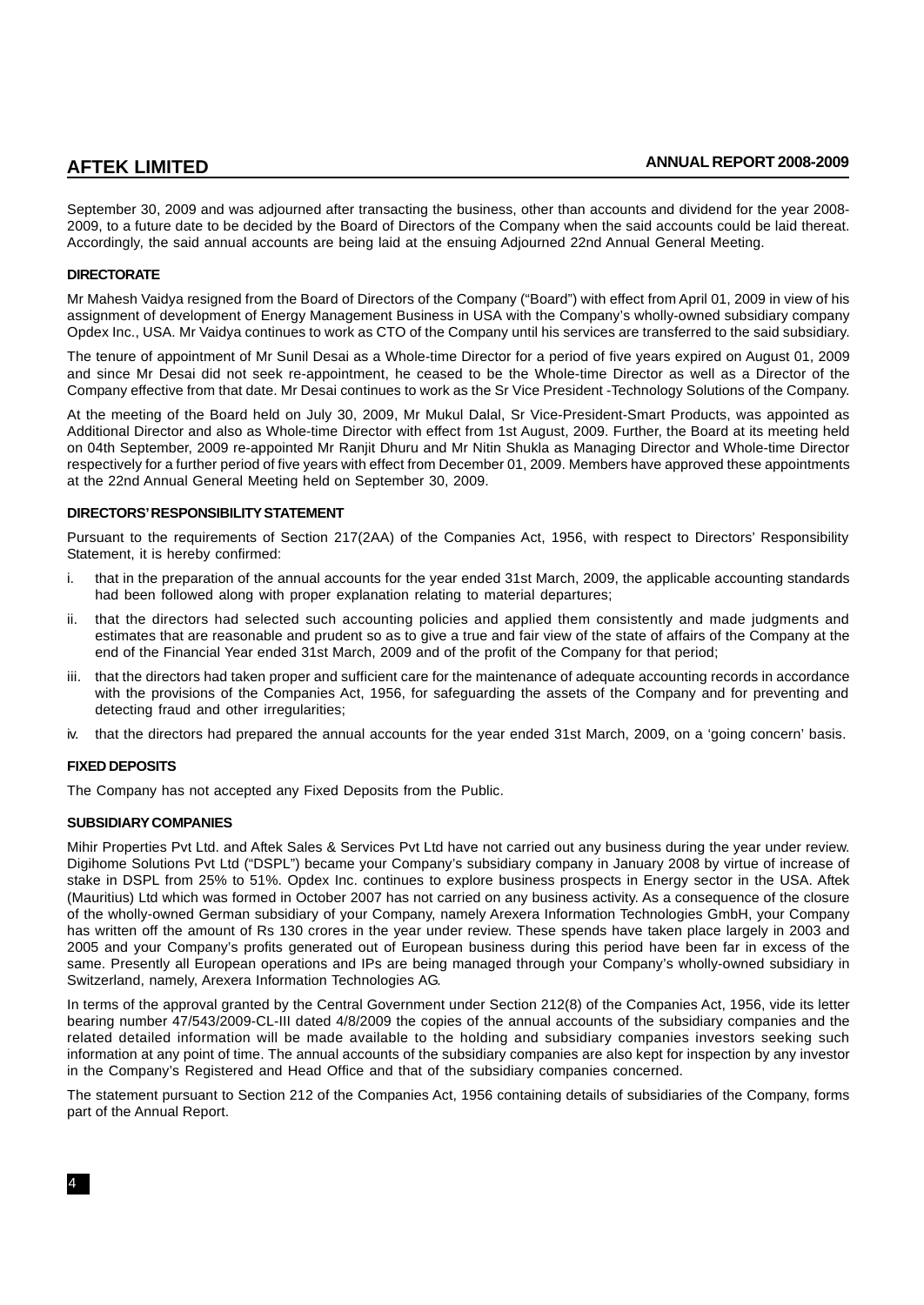# **AUDITORS**

At the 22nd Annual General Meeting of the Members of the Company held on September 30, 2009, M/s Walker, Chandiok & Co., Chartered Accountants, the retiring Auditors were re-appointed as Auditors of the Company from the conclusion of the said 22nd Annual General Meeting until the conclusion of the next Annual General Meeting. Since the 22nd AGM was adjourned to a future date to be fixed by the Board, the said appointment of Auditors becomes effective from the date of the ensuing Adjourned 22nd AGM and until then the earlier appointment of the said Auditors made at the 21st Annual General Meeting held on 31st October, 2008 remains valid. However, the Auditors have now informed their inability to accept their reappointment for further term. Therefore, to fill in the casual vacancy so caused, the Board has appointed M/s. GMJ & Co., Chartered Accountants, as the Statutory Auditors to hold office till the conclusion of the next Annual General Meeting for the year ending 31st March, 2010.

# **AUDITORS' REPORT**

The Auditors' observations in paragraphs 4 and 6 of their report have been explained under the Notes to Accounts. With regard to observations made by the Auditors in the Annexure to their Report we have to state as under.

Para (iii)(c): The details of loan are as per Note no. B.21 to Schedule 'O' Notes to Accounts. The interest is payable alongwith principal which is not yet demanded, however, interest accrued has been considered in the accounts; Para (iv) & (vii): The internal control and internal audit systems have been improved upon and are being reviewed on an on-going basis; Para (v): Note no. B.21 to Schedule 'O' Notes to Accounts is self-explanatory; Para (ix)(a) & (xvi): In view of the slow-down and also due to delayed receivables, the cash-flow position of the Company was under pressure as a result of which the statutory payments were delayed and paid subsequently. Also some portion of the ECB was used for working capital purposes for a short span of time and was repaid subsequently.

# **PARTICULARS OF EMPLOYEES**

Details of remuneration paid to employees, as required under Section 217(2A) of the Companies Act, 1956, are set out in a separate statement attached hereto as Annexure "A" and the same forms part of this Report

# **CONSERVATION OF ENERGY ETC.**

Your Company endeavors to ensure conversation of energy. However, as a software company, energy costs constitute a small portion of the total cost and there is not much scope for energy conservation. Form A as prescribed under the Companies (Disclosure of Particulars in the Report of Board of Directors) Rules, 1988 is not applicable for software industry. The particulars of Technology Absorption are also not applicable. The Foreign Exchange Earnings and Outgo are as per Para Nos. B 3 (iv) and (iii) of the Notes on Accounts.

# **OTHER DISCLOSURES**

The disclosures required to be made under the Securities and Exchange Board of India (Employee Stock Option Scheme and Employee Stock Purchase Scheme) Guidelines, 1999, together with a certificate obtained from the Statutory Auditors confirming compliance, is given in Annexure "B".

Pursuant to Clause 49 of the listing agreement entered into with the Stock Exchanges, the Management Discussion and Analysis, Corporate Governance Report and Practicing Company Secretary's Certificate confirming compliance form part of the Annual Report.

# **ACKNOWLEDGEMENT**

Your Directors would like to place on record their sincere appreciation of the continued co-operation, support and assistance given by shareholders, customers, vendors, bankers, service providers, suppliers and employees at all levels.

FOR AND ON BEHALF OF THE BOARD

**RANJIT DHURU** CHAIRMAN & MANAGING DIRECTOR

PLACE : MUMBAI DATED : DECEMBER 03, 2009

5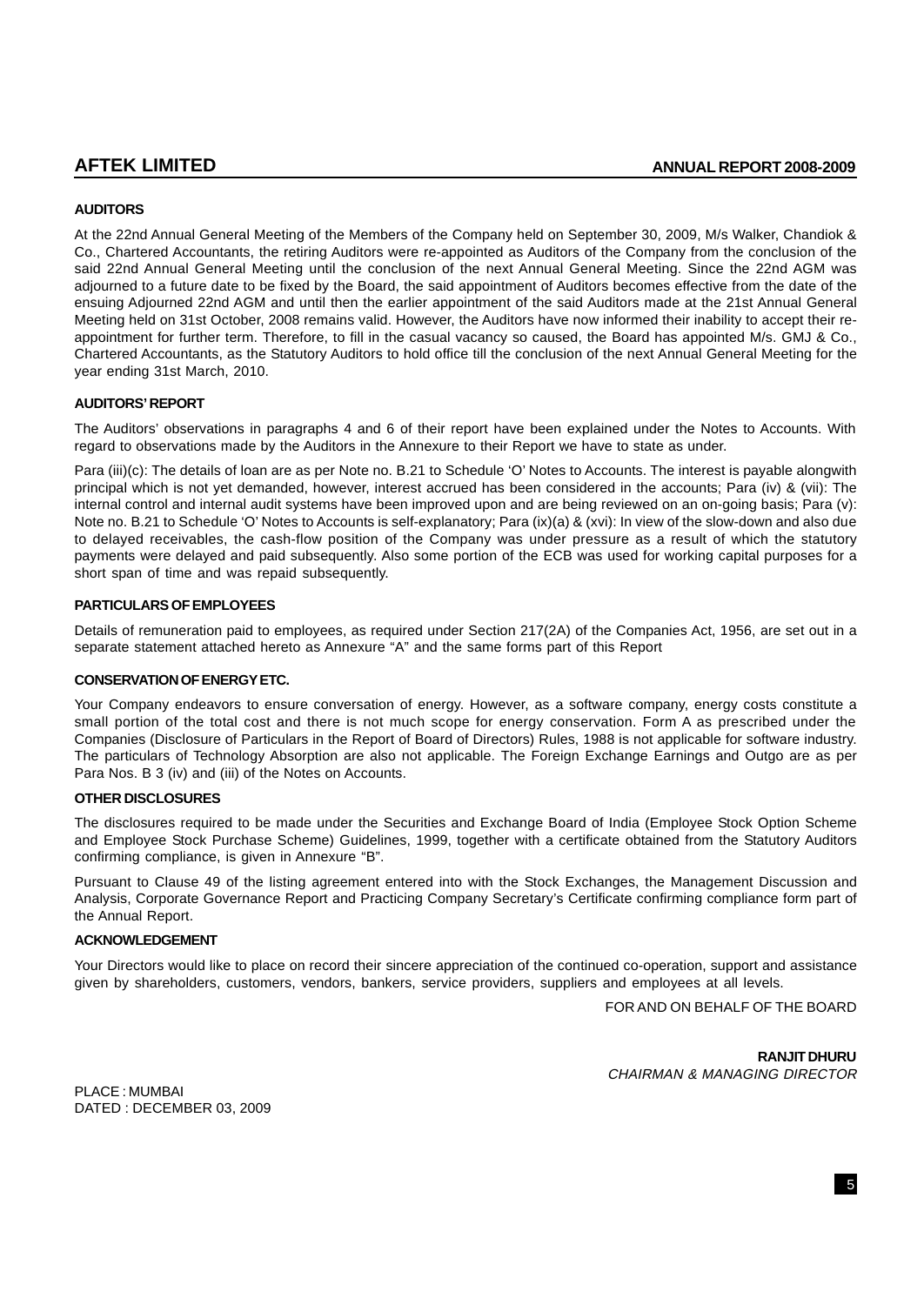# **ANNEXURE "A" TO THE DIRECTORS' REPORT**

Information as per Section 217(2A) of the Companies Act, 1956, read with the Companies (Particulars of Employees) Rules, 1975, as amended, and forming part of the Directors' Report for the year ended 31<sup>st</sup> March, 2009.

| SN.            | Name                  | <b>Designation</b>                            | Qualification                                                  | Age<br>(Years) | Date of<br>Joining | <b>Experience</b><br>(Years) | <b>Gross</b><br>Remuneration Employment<br>(Rs.) | Previous                                                      |
|----------------|-----------------------|-----------------------------------------------|----------------------------------------------------------------|----------------|--------------------|------------------------------|--------------------------------------------------|---------------------------------------------------------------|
| $\mathbf{1}$   | Mr Ranjit Dhuru       | Chairman &<br><b>Managing Director</b>        | B.Com. LL.M.                                                   | 57             | 25/03/1986         | 28                           | 72,21,153                                        | Self-employed                                                 |
| $\overline{2}$ | Mr Nitin Shukla       | Director - Finance                            | B.Com.                                                         | 52             | 25/03/1986         | 27                           | 29,93,472                                        | Accountant,<br>Computer<br>Shack                              |
| 3              | Mr Sunil Desai        | Director -<br><b>Technology Solutions</b>     | <b>B.E. &amp; M.M.S.</b>                                       | 47             | 10/05/1986         | 26                           | 29,93,472                                        | Director,<br>Aftek Digital<br>Systems<br>Private Limited      |
| 4.             | Mr. Mukul Dadal       | Sr. Vice President<br><b>Smart Products</b>   | B.A. & Diploma in<br>International<br>Marketing                | 50             | 06/02/1992         | 29                           | 30,00,000                                        | Director Aftek<br>Sales and<br>Services<br>Private<br>Limited |
| 5              | Mr Mahesh Vaidya      | Director & Chief<br><b>Technology Officer</b> | B.E.(Elec Comm),<br>M.Tech, IIT,<br>Bombay<br>(Comp.Sc & Engg) | 47             | 10/05/1995         | 24                           | 29,93,472                                        | Director,<br>Aftek Digital<br>Systems<br>Private Limited      |
| 6              | Mr Dhananjay Kulkarni | Sr Vice President<br>- Engineering            | B.Sc.(Stats)<br>& MCA                                          | 45             | 01/09/2005         | 23                           | 49,57,904                                        | Director,<br>Starent<br>Networks                              |
| $\overline{7}$ | Mr Praveen Hoizal     | Project Manager<br>- Analog Design            | M.S.<br>(Micro Electronics)                                    | 37             | 03/02/2006         | 16                           | 27,91,204                                        | Analog Devices                                                |

# **Notes:**

- 1. Gross Remuneration received includes Basic Salary, Performance Bonus, House Rent Allowance, Medical Expenses, Leave Travel Allowance, Ex-gratia, Entertainment Allowance, and monetary value of Perquisites.
- 2. The above appointments are contractual.
- 3. The above employees are not relatives of any Director or Manager of the Company. There is no employee drawing salary in excess of that drawn by the Managing Director or Whole-time Director and holding, either by himself or along with spouse and dependent children, not less than two percent of the equity shares of the Company.

FOR AND ON BEHALF OF THE BOARD

**RANJIT DHURU** CHAIRMAN & MANAGING DIRECTOR

PLACE : MUMBAI DATED : DECEMBER 03, 2009

6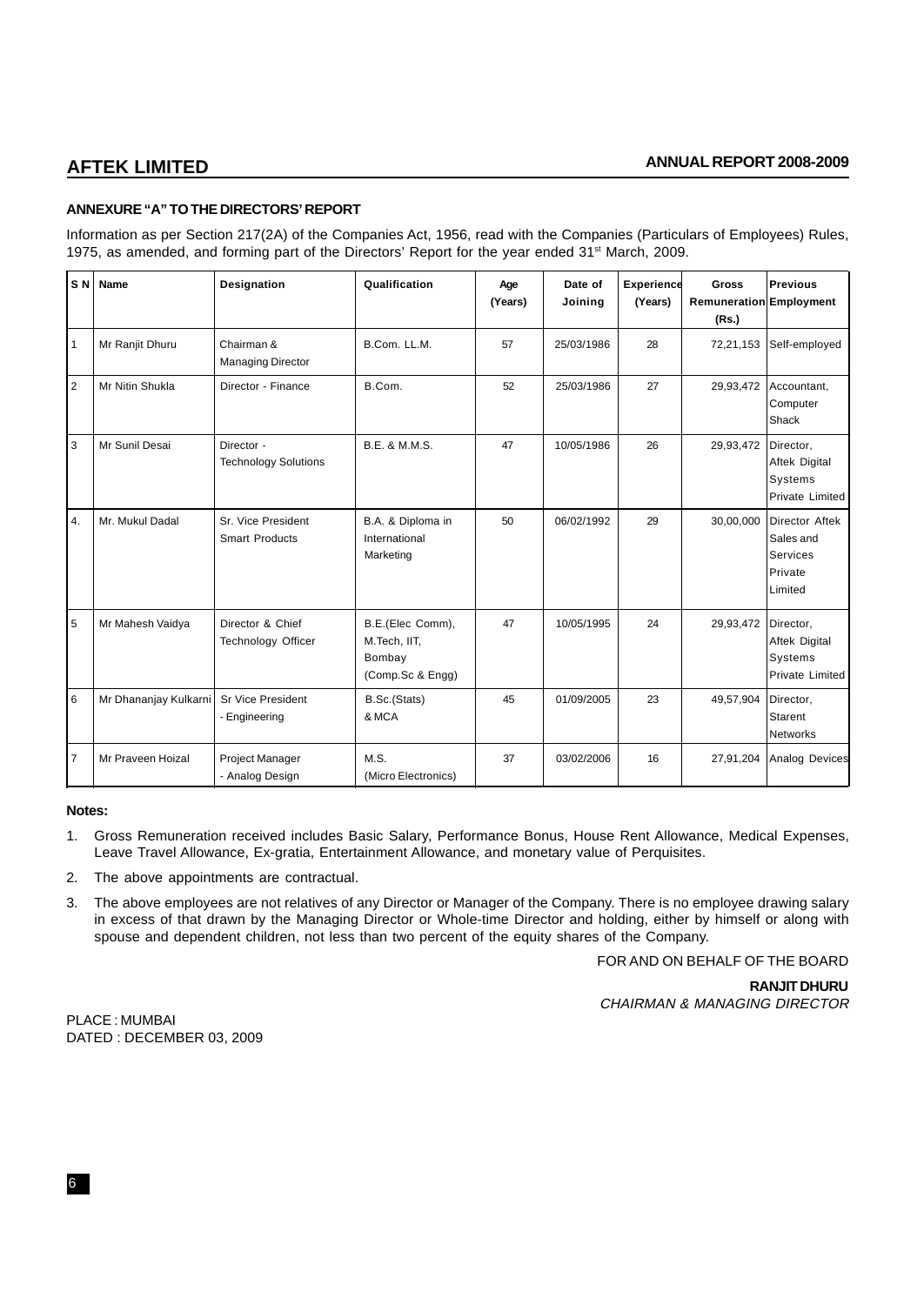# **ANNEXURE "B" TO THE DIRECTORS' REPORT**

Information required to be disclosed under Securities And Exchange Board Of India (Employee Stock Option Scheme And Employee Stock Purchase Scheme) Guidelines, 1999 (as amended) as on 31st March, 2009

| SR <sub>NO</sub> | <b>PARTICULARS</b>                                                                                                                                                                                                                                                                                                                                                           |                                                                  | <b>AFTEK ESOP SCHEME 2004</b>                                                                                                                                                                  |                                                                                                             |
|------------------|------------------------------------------------------------------------------------------------------------------------------------------------------------------------------------------------------------------------------------------------------------------------------------------------------------------------------------------------------------------------------|------------------------------------------------------------------|------------------------------------------------------------------------------------------------------------------------------------------------------------------------------------------------|-------------------------------------------------------------------------------------------------------------|
|                  |                                                                                                                                                                                                                                                                                                                                                                              | Grants made<br>in the year<br>2004-2005                          | Grants made<br>in the year<br>2006-2007                                                                                                                                                        | Grants made<br>in the year<br>2007-2008                                                                     |
| Α                | <b>Options Granted</b>                                                                                                                                                                                                                                                                                                                                                       | 640,990                                                          | 50,000                                                                                                                                                                                         | 224,788                                                                                                     |
| B                | The pricing formula                                                                                                                                                                                                                                                                                                                                                          | whichever is lower.                                              | Price determined on discounting by 20%, the<br>for the Company's equity shares on the Bombay<br>prior to Grant Date or the closing price for the<br>Company's shares on the BSE on Grant Date, | average of weekly high and low of the closing prices<br>Stock Exchange ('BSE') during the 26 weeks ' period |
|                  | <b>Exercise Price</b>                                                                                                                                                                                                                                                                                                                                                        | Grant Date:<br>August 25,<br>$2004 -$<br>Rs 56.00<br>per share** | Grant Date:<br>July 31,<br>2006 -<br>Rs 51.90<br>per share                                                                                                                                     | Grant Date:<br>March 24,<br>$2008 -$<br>Rs 34.15<br>per share                                               |
|                  |                                                                                                                                                                                                                                                                                                                                                                              | Grant Date:<br>October 28,<br>$2004 -$<br>Rs70.00<br>per share** |                                                                                                                                                                                                |                                                                                                             |
| C                | <b>Options Vested</b>                                                                                                                                                                                                                                                                                                                                                        | 543,944                                                          | 25,000                                                                                                                                                                                         | 78,544                                                                                                      |
| D                | <b>Options Exercised</b>                                                                                                                                                                                                                                                                                                                                                     | 351,318                                                          | Nil                                                                                                                                                                                            | Nil                                                                                                         |
| E                | Total Number of shares<br>arising as a result of Exercise of Options                                                                                                                                                                                                                                                                                                         | 351,318                                                          | Nil                                                                                                                                                                                            | Nil                                                                                                         |
| F                | Options Lapsed                                                                                                                                                                                                                                                                                                                                                               | 119,038                                                          | Nil                                                                                                                                                                                            | 67,700                                                                                                      |
| G                | Variation of terms of Options                                                                                                                                                                                                                                                                                                                                                | Nil                                                              | Nil                                                                                                                                                                                            | Nil                                                                                                         |
| H                | Money realised by exercise of Options                                                                                                                                                                                                                                                                                                                                        | 9,536,446                                                        | Nil                                                                                                                                                                                            | Nil                                                                                                         |
| $\mathbf{I}$     | Total number of Options in force                                                                                                                                                                                                                                                                                                                                             | 170,634                                                          | 50,000                                                                                                                                                                                         | 157,088                                                                                                     |
| J                | Employee-wise details of Options granted to :-<br>Senior Managerial Personnel :<br>i)<br>Mr Mahesh Vaidya<br>Mr Sunil Desai<br>Dr S S S P Rao<br>Mr Shrikant Inamdar<br>Mr V J Masurekar<br>Mr Mahesh Naik<br>Mr D R Kulkarni<br>Any other employee who receives a grant in<br>ii)<br>any one year of options amounting to 5% or<br>more of options granted during that year | 59,490<br>57,205<br>25,000<br>25,000<br>25,000<br>25,000<br>Nil  | 50,000<br>Nil                                                                                                                                                                                  | Nil                                                                                                         |
|                  |                                                                                                                                                                                                                                                                                                                                                                              |                                                                  |                                                                                                                                                                                                |                                                                                                             |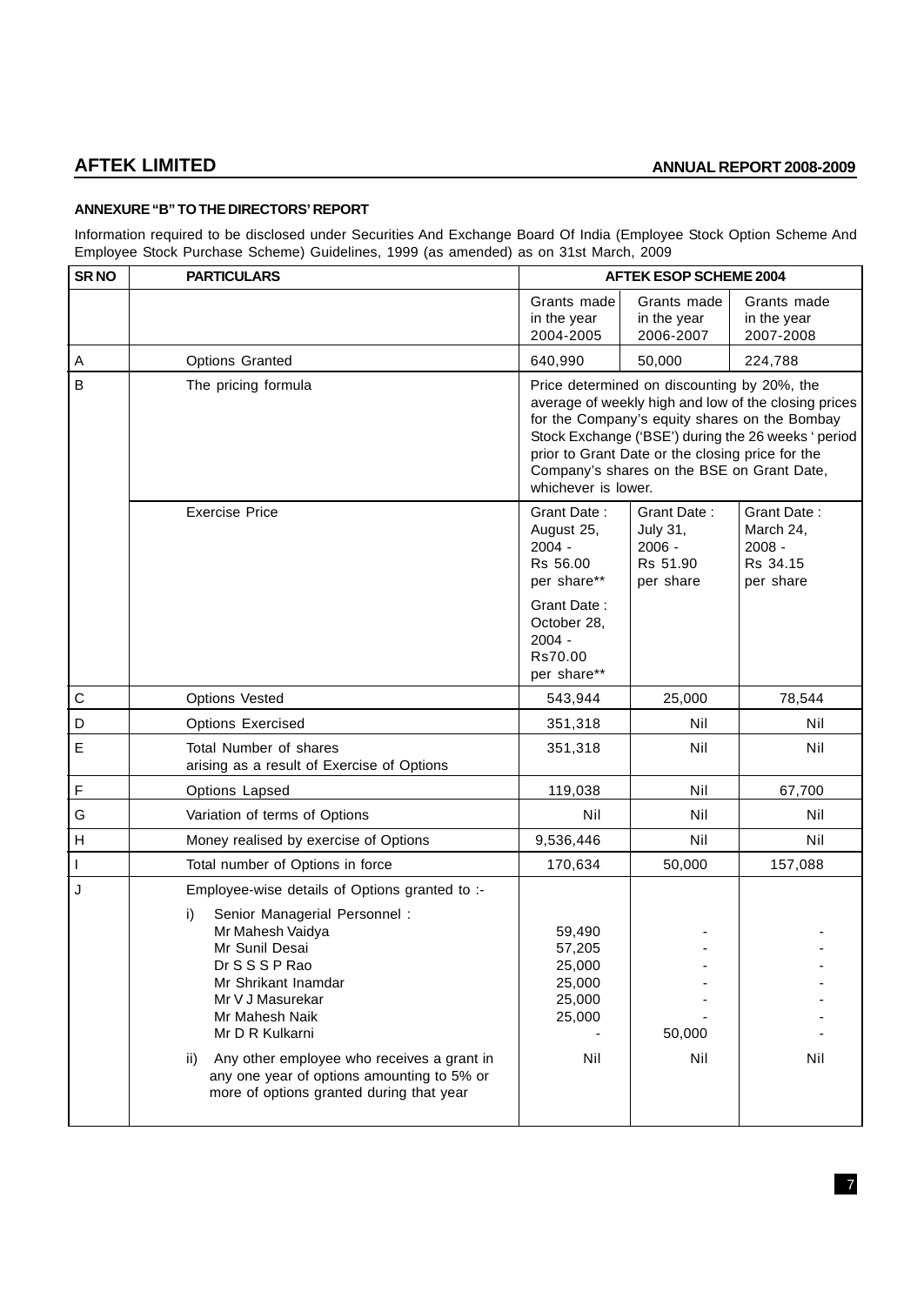# **AFTEK LIMITED ANNUAL REPORT 2008-2009**

|    | iii) Identified employees who were granted<br>Options, during any one year, equal to or<br>exceeding 1% of the issued capital (excluding<br>outstanding warrants and conversions) of the<br>Company at the time of grant | Nil<br>Nil<br>Nil                                                                                                                                                                                                              |
|----|--------------------------------------------------------------------------------------------------------------------------------------------------------------------------------------------------------------------------|--------------------------------------------------------------------------------------------------------------------------------------------------------------------------------------------------------------------------------|
| ΙK | Diluted Earnings Per Share (EPS) (as on<br>31st March 2009) pursuant to issue of shares<br>on exercise of Options calculated in accordance<br>with Accounting Standard (AS) 20                                           | Rs (-1.37)                                                                                                                                                                                                                     |
| L  | The difference between employee compensation<br>cost using intrinsic value method and the fair value<br>of the Options and impact of this difference on<br>profits and on EPS                                            | The Company has calculated the employee<br>compensation cost using the fair<br>value of the stock options                                                                                                                      |
| ΙM | (i) Weighted average exercise price of Options                                                                                                                                                                           | Rs 52.02                                                                                                                                                                                                                       |
|    | (ii) Weighted average fair value of Options                                                                                                                                                                              | Rs 41.61                                                                                                                                                                                                                       |
| N  | Method and significant assumptions used to<br>estimate the fair value of Options                                                                                                                                         | Method<br>The fair value of Options has been computed under<br>Black and Scholes Method.                                                                                                                                       |
|    |                                                                                                                                                                                                                          | Significant Assumptions (Weighted)                                                                                                                                                                                             |
|    |                                                                                                                                                                                                                          | Exercise Price: Rs 52.02<br>a)<br>b)<br>Expected life of Option: 3.21 yrs<br>Stock Price: Rs 69.39<br>C)<br>d)<br>Expected Volatility: 77.06%<br>Expected Dividend yield: 1.22%<br>e)<br>Risk free rate of return: 6.47%<br>f) |

Exercise price revised to Rs 26 for grant date 25/08/2004 on account of bonus issue of equity shares

\*\* Exercise price revised to Rs 40 for grant date 28/10/2004 on account of bonus issue of equity shares

# **AUDITORS' CERTIFICATE ON EMPLOYEE STOCK OPTION SCHEME**

We have examined the books of accounts and other relevent records of Aftek Limited (the 'Company') and based on the information and explanations given to us, certify that, in our opinion, the Company has implemented the Employee Stock Option Scheme in accordance with SEBI (Employee Stock Option Scheme& Employees Stock Purchase Scheme) Guidelines, 1999 and the resolutions of the Company passed in General Meeting held on 29 December 2000.

# **For Walker, Chandiok & Co**

Place: Mumbai Date: November 19, 2009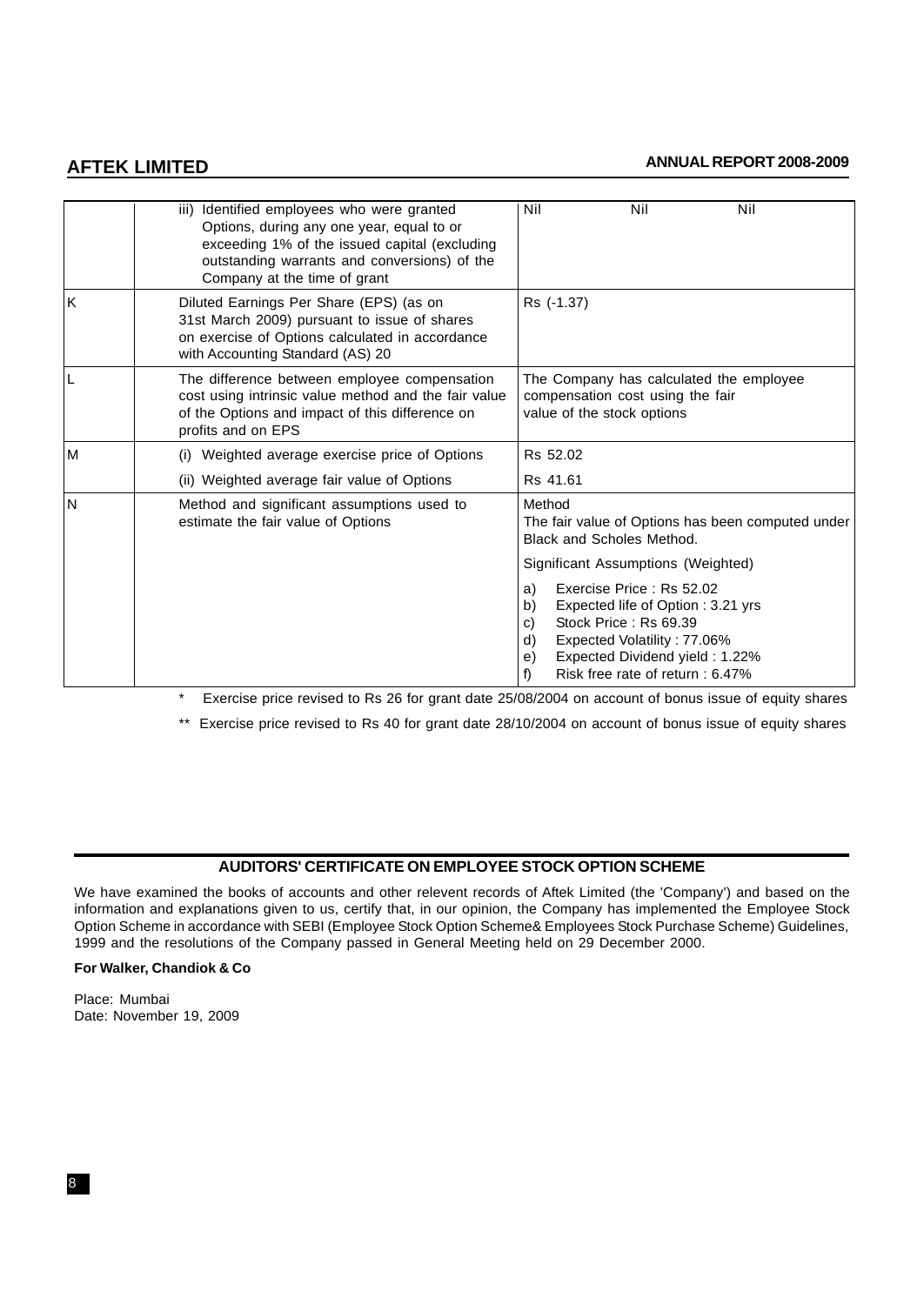# **MANAGEMENT DISCUSSION AND ANALYSIS**

# **Industry Overview and business environment**

The year 2009 has been a challenging year for IT Industry. The industry that enjoyed robust growth and had the benefits of being an enabler of efficiency and cost saving for clients has seen sluggishness in demand, pressure on prices or both. Even the volatility of currencies has put additional pressures on the companies' top-lines. These are the effects of the economic melt-down. Inspite of such adverse conditions the IT services exports have touched US\$27 billion. If BPO and other services are to be added, it would perhaps go beyond US\$40 billion (NASSCOM). This gives the confidence that the Indian IT industry is a major contributor to the Indian economy and as such has strong resilience even during adverse times.

However, individual entities will have to reckon with the changing global scenario and client expectations. Gone are the days of man-power exports and cost-arbitrage. Every Indian company is under pressure for man-hour rates and this will continue as the economies of the West recover through cost-cutting. Several leaders of the western countries, due to local pressures, have expressed need for creating local jobs and strong resentment towards importing labour or outsourcing jobs. These appear to be political statements in nature but the writing is already on the wall that every Indian IT company will have to not just depend on cost arbitrage but bring to the table something beyond. Looking up the value chain, creating intellectual property and using the same either in product or enterprise solutions would be the way forward. Technology innovations are the Mantra for the industry in the future.

# **The Aftek Edge:**



Companies like Aftek have always believed in IT services from an engineering and intellectual property perspective. Historically, throughout your Company's life the Company has focused on communication verticals with embedded and product designing expertise. Although the engagement model starts with SMEs, these very SMEs can and have grown into mid-sized companies or get consolidated into larger companies either through organic growth or through acquisitions. Therefore, well-tested business model of Aftek of leveraging IT to deliver solutions and products to clients is becoming more relevant in the present times.

# **The unique differentiator business model of your Company :**

Your Company, historically, has been an engineering and technology company. The USP is creating new technology in its domain expertise. These technologies could be a complete product or solution for clients or a part of a product or solution for clients. In either cases, reliance on strong technologies and quality engineering work force is a requirement. Intellectual property gets created, altered and re-engineered or gets integrated while Aftek delivers products or solutions to its global clients.

Aftek perhaps, is one of the few companies that has very large intellectual properties in its domain expertise to show-case. In the communication verticals which is your Company's strength area and enterprise solutions, Aftek has over 100 intellectual properties each of which is of significant size. Every Aftekian has to be a person with a strong engineering background and the key technologists have been not only the founding fathers of the Company, but this group has been growing over the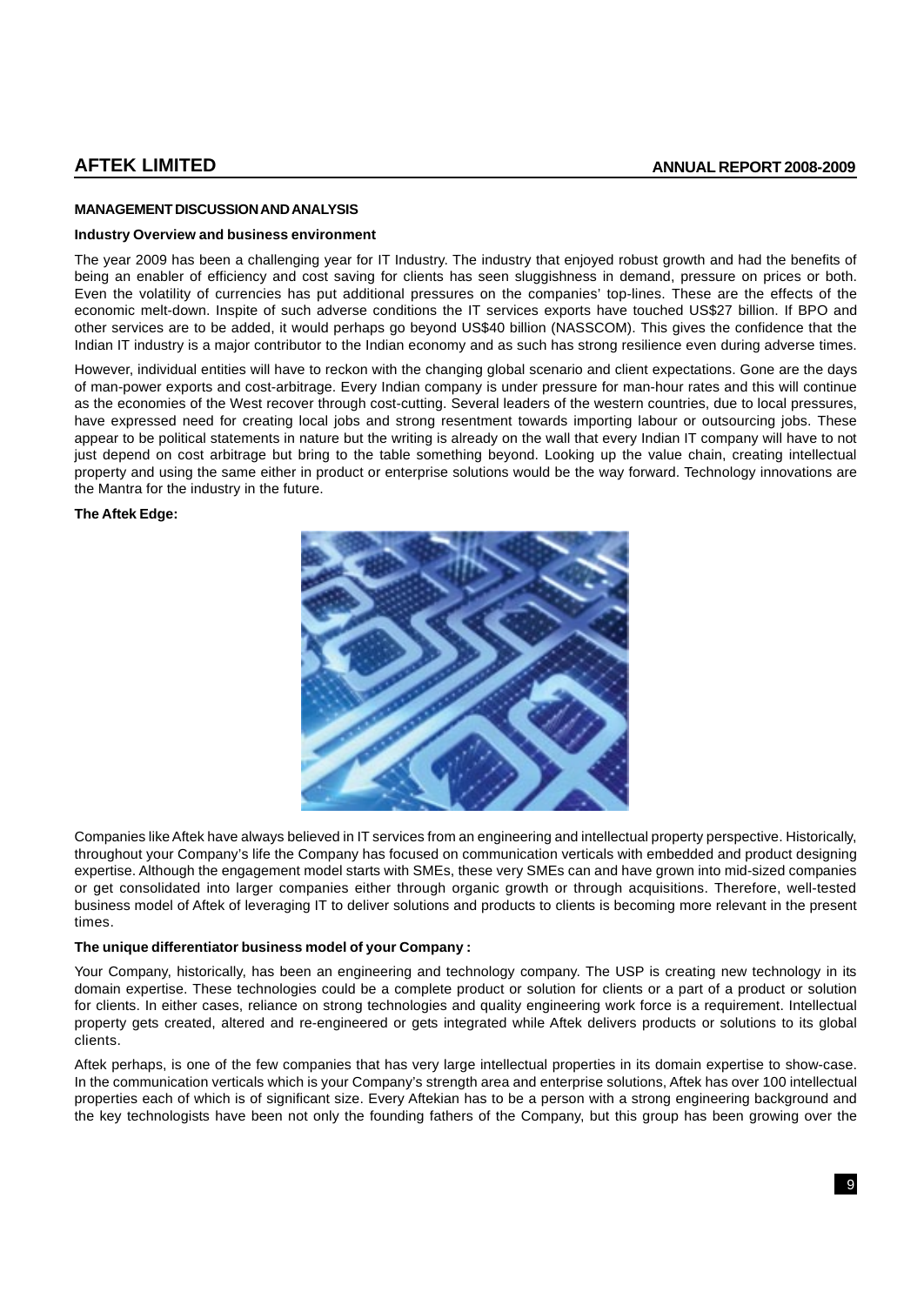# **AFTEK LIMITED ANNUAL REPORT 2008-2009**

years to be the core technologists in Aftek. Leveraging technology in product and solution cuts time of delivery for clients who want to create new products as quickly as possible giving Aftek an unfair advantage in this area. This unfair advantage proposition, has in the past, made your Company highly profitable. Unlike other companies, lesser man-power in combination with intellectual property helps your Company deliver a larger value solution with greater profits. Several instances that Aftek can show-case in its history prove this point. Aftek, throughout its history, has been delivering innovative and cutting edge products to its customers at affordable prices. Instances like terminal sub-systems and low-cost terminals for National Informatics Centre, in its early life, to cutting-edge products like complex corporate rating systems for Western World clients which involve technologies like learning engine, data harvesting and data mining. Solutions for mining, energy, transportation, security and health-care have all been done by Aftek in the past for its clients thereby gaining a lot of insights into these verticals. Therefore, the business model not only helps create and deliver solutions by leveraging intellectual property and technology for clients but also enriches the Company in various verticals by gaining insight into their domains.

With lot of deliberations and research at AftekLAB and Solution Factory, a string of products and solutions has been identified in certain verticals viz. Security, Power, Transport and Infrastructure, Health-care and Industrial Automation in which intellectual property and technology could be integrated into products and solutions which would be responsible for driving the future growth for the Company.

### **Financial and Operational Performance:**



The Company's performance, considering the global business scenario, has been satisfactory largely on account of reduction of top-line by removing risk-laden third party testing and validation arrangements, global melt-down and currency fluctuations. The bottom-line has been quite satisfactory disregarding the effects of foreign exchange and exceptional write off amounting to INR 130 crores approx. on account of closure of Company's German subsidiary company, namely, Arexera Information Technologies GmbH.

Strong cost-cutting measures and optimization of resources have contributed to the satisfactory bottom-line. The Company's operations have been in the direction of consolidating and improving client engagements and creating/integrating technologies into new products and services for various verticals for new geographical zones, namely India. To this effect the Company has substantially invested into acquiring / creating new IPRs for various verticals such as security, industrial automation, transport & infrastructure, energy and health-care.



10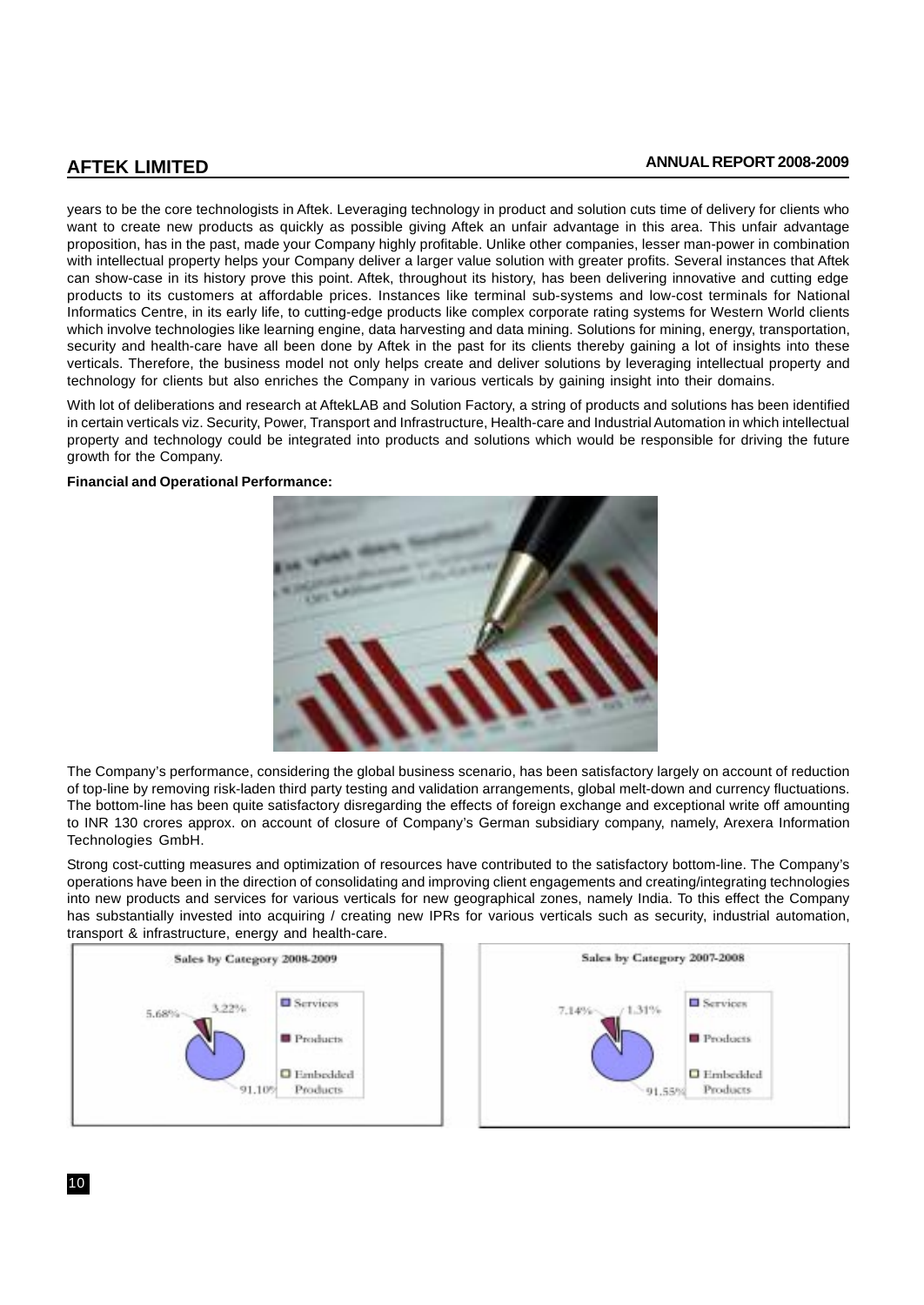# **AFTEK LIMITED ANNUAL REPORT 2008-2009**

During the FY 2008-2009 we had net sales of Rs. 220 crores which comprised largely from services which are technology and IP leveraged services. These contributed to 91.10% of the total revenue. The product sales which are about 5.68% and embedded products, also called smart products, contributed 3.22% of the total sales. There has been slight reduction in percentage contribution of products which is due to the slow-down putting constraints on budget allocation. The embedded products or smart products have seen a growth which is over a 100% compared to last year. This is due to the fact that many of the vertical solutions in transportation and uitility in the near-shore countries have matured into larger orders due to solution acceptance by major operators in those countries.



On geographical basis, in spite of the slow-down the US continues to be the major contributor to the revenue pie followed closely by Europe. Japan continues as the third contributor with 4.71% and domestic services have shrunk to 3.27%. It is to be remembered that these contributions are out of a reduced overall turnover of the Company. On domestic sales, since security systems are now being routed through your Company's subsidiary, namely, Digihome Solutions Pvt Ltd., they appear to be reduced.

# **Human Resources :**



At Aftek, the human resources factor is considered as much an edge as its technology prowess. Ingrained into every Aftekian is the ethos of its HR policy of customer centricity and customer satisfaction, extra-ordinary team-work and approaching one's work with passion and creativity.

During the year 2008-2009 your Company has added 47 skilled engineering resources out of which 85% resources have been added to th e software development and in-house testing. Your Company has recently consolidated all its development centers in Pune as a single location before final shift to the new premises being constructed at Hinjwadi Phase-I. The consolidation is already helping us in optimizing time, costs and resources.

At Aftek resources are rotated through various technologies that enriches individual skills apart from removing stress and stagnation. In addition, employees actively participate in intra as well as inter-company sports events such as cricket, badminton, table-tennis, chess, etc.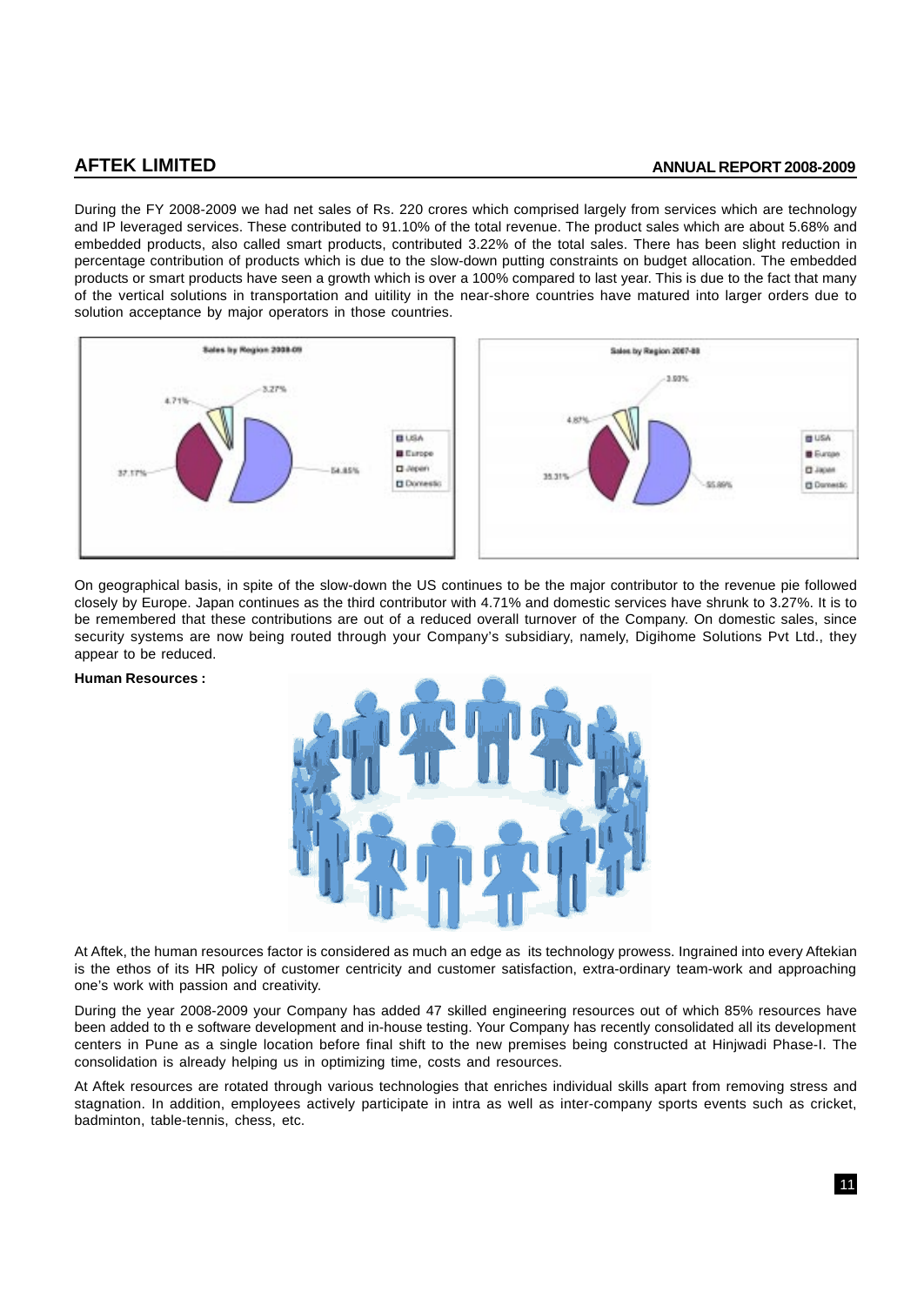To ensure the back fill at the lowest level, your Company has been engaged in conducting the campus interview at selective engineering colleges. Your Company has also implemented the policy of "project & placement" for a smooth transition into the Company's employ. We believe very firmly that a well-educated and well-cultured young generation is the promise for better tomorrow, for us and for our industry.

# **Business Outlook :**



The future business scenario looks positive considering the introspection and restructuring your Company has done. Leveraging on core competencies, your Company has created a string of new products and solutions for several verticals, mainly security, automation, transporation, infrastructure, energy and health-care. The initial response has encouraged the Company to scale up operations in these segments. The Company expects to do well in these verticals. Specially verticals in industrial automations where significantly well known clients have been added, products like Aftek Protocol Converter (APC) is acting as a door opener to larger accounts. The Client having convinced on the APC is looking at Aftek's integrated embedded services offering to integrate these products with their other softwares. Similar door opening situation is expected to happen in other verticals especially energy, transport and security arenas.

With our long track-record of building end-to-end solutions the Company's ability in engineering services outsourcing is getting strengthened and clients who have continued with the Company in the last 23 years are expected to increase their engagements as the western economies come out of the recessionary phase.

### **Risk Analysis :**



Your Company proactively identifies, assesses, eliminates or mitigates all risks which is evident from the fact that in the past the Company true to its catch-line 'Driven by Change' has adapted to the changing technology and business scenario. Currently, your Company has de-risked itself by reducing certain business of third party testing and validation as this could expose the Company at the time of recession to a sizable financial loss. The other de-risking initiative has been to shift the focus from western world to domestic market by relying on its strength to create products and solutions for the verticals rather than offering software services as done in the off-shoring business.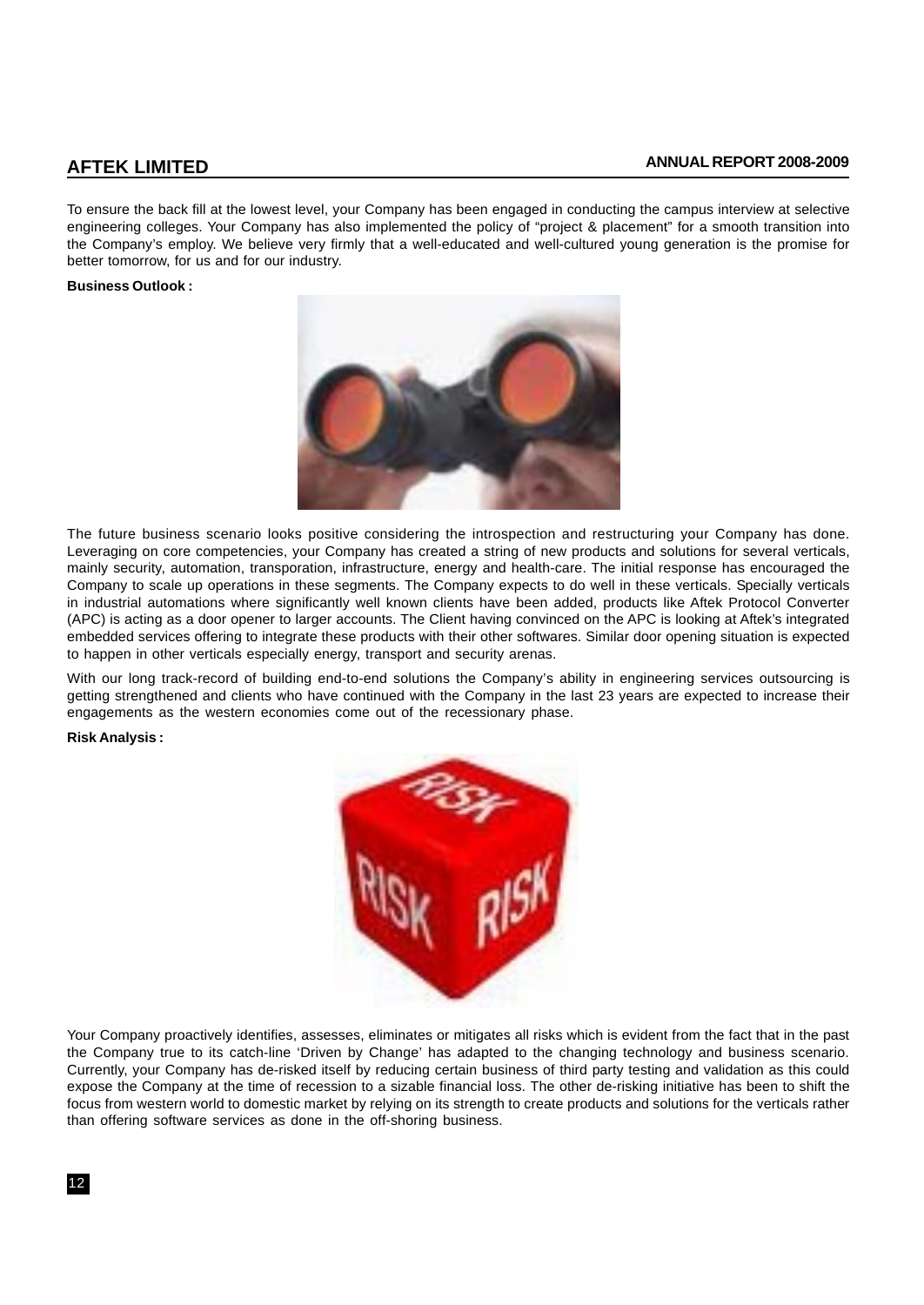Obsolescence of technology is a constant risk for any technology company. This is being mitigated by constantly investing into product road-map and newer technologies. These investments are being done in the domain specialization of the Company.

Any future changes in tax benefits and government policies may affect the Company's business which may necessitate the Company to re-align its business strategy.

IT industry is a very competitive one and your Company constantly endeavors to remain abreast of the developments taking place in the market to effectively face the competition.

The Company follows a policy conducive to retention and development of its human resources which is aimed at reducing the attrition rate as well as the risk associated with dependence on key personnel.

### **Internal Control System :**

The Company maintains adequate internal control systems, which provide, among other things reasonable assurance of its operations in all material respects and of providing protection against significant misuse or loss of Company's assets.

### **Forward-looking statements**

Some of the statements in this Annual Report are forward-looking statements. These statements carry information about our future plans, growth, revenues, profits, strategies, performance etc. Information contained in these statements is subject to perceived circumstances, risks and uncertainties which can result from various factors within or outside our control like currency fluctuations, domestic and international law changes, market conditions, economic swings, our ability to retain and attract clients, business and employees, competitive scenario, political conditions etc. We do not undertake to update these statements and information contained therein as and when the perceived circumstances, risks and uncertainties change.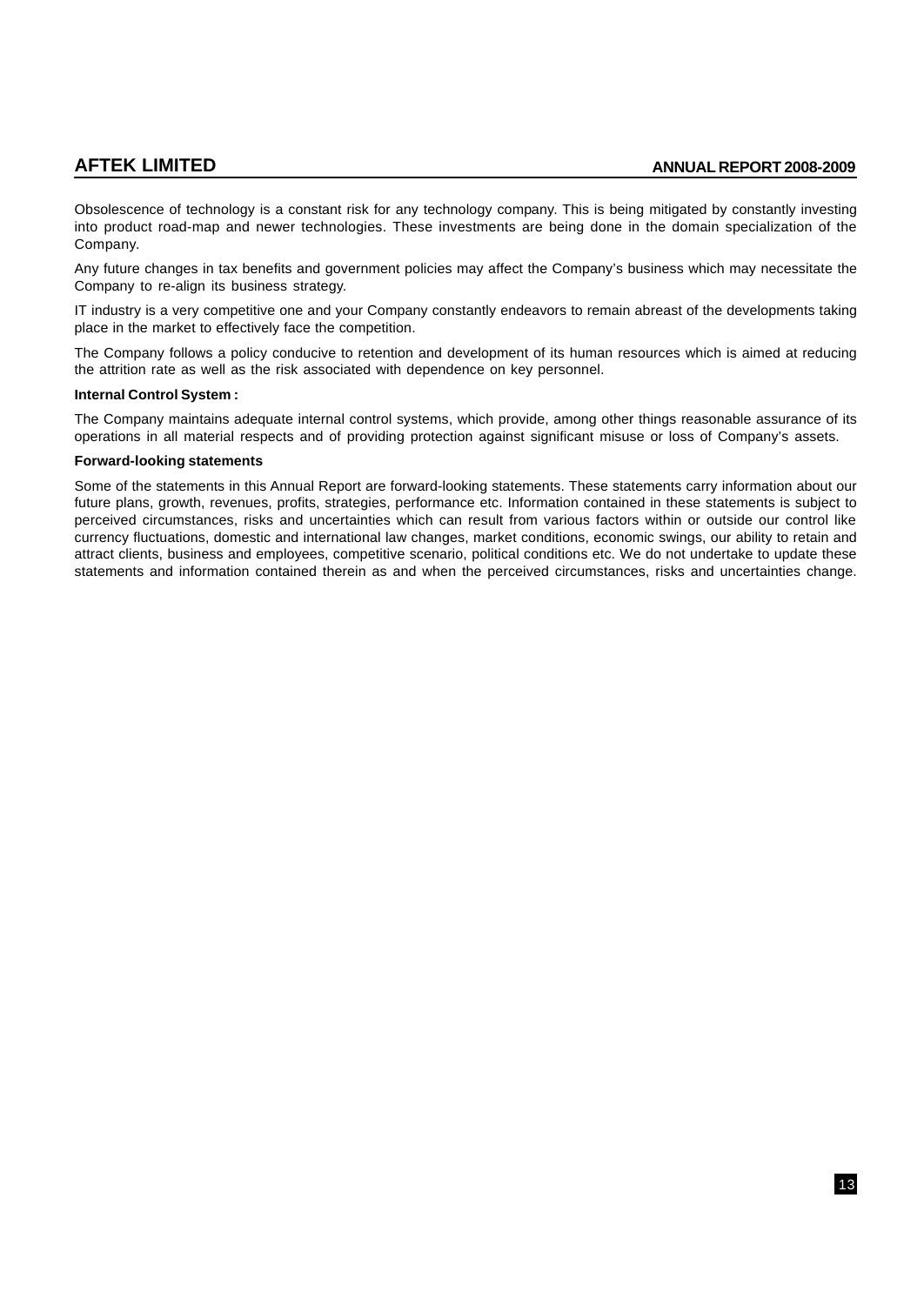# **REPORT ON CORPORATE GOVERNANCE**

# **Company's philosophy on corporate code of governance**

The Company has always aimed to protect the interest of its shareholders, creditors, and employees. The management of the Company believes that the importance of the corporate code of governance lies in its contribution both to business prosperity and accountability.

# **A. BOARD OF DIRECTORS**

# (i) Composition of the Board and changes since the date of last Annual General Meeting

The Board of Directors of the Company comprises of 7 Directors with an optimum combination of Executive and Nonexecutive and independent directors. Since the Company has an executive chairman, 57% of the Board of Directors are independent directors.

Since the date of the last Annual General Meeting held on 31st October 2008, Mr Mahesh Vaidya resigned from the Board of Directors with effect from April 01, 2009. Mr Sunil Desai ceased to be Whole-time Director and also as Director with effect from August 01, 2009 on completion of his term of 5 years. At the meeting of the Board of Directors of the Company held on July 30, 2009, Mr Mukul Dalal, Sr Vice-President-Smart Products, was appointed as Additional Director and also as Whole-time Director with effect from 1st August, 2009. Further, at the meeting of the Board held on 30th September, 2009, the Board of Directors, subject to the approval of Shareholders, re-appointed Mr Ranjit Dhuru as Managing Director and Mr Nitin Shukla as Whole-time Director for a period of five years with effect from 1st December 2009.

# (ii) Number of Board Meetings:

The Board of Directors met 5 times during the year under review. The meetings of the Board of Directors were held on various dates as follows : 29.04.08, 30.07.08, 30.09.08, 31.10.08 and 30.01.09. The maximum interval between two Board Meetings was 91 days.

| Name of Director | Category   | No. of Board                       | Attendance at                    | <b>Directorship</b>      |                   | No. of other Committees |
|------------------|------------|------------------------------------|----------------------------------|--------------------------|-------------------|-------------------------|
|                  |            | <b>Meetings</b><br><b>Attended</b> | <b>AGM held on</b><br>28.12.2007 | of other<br>Company(ies) | <b>Membership</b> | Chairmanship            |
| Mr Ranjit Dhuru  | <b>CMD</b> | 5                                  | Yes                              | 4                        | <b>NIL</b>        | <b>NIL</b>              |
| Dr S S S P Rao   | <b>NE</b>  | 4                                  | Yes                              | <b>NIL</b>               | <b>NIL</b>        | <b>NIL</b>              |
| Mr Sandip Save   | <b>NE</b>  | 4                                  | Yes                              |                          | <b>NIL</b>        | <b>NIL</b>              |
| IMr∨J Masurekar  | <b>NE</b>  | 4                                  | Yes                              | 3                        | <b>NIL</b>        | <b>NIL</b>              |
| lMr Mahesh Naik  | <b>NE</b>  | 4                                  | Yes                              | <b>NIL</b>               | <b>NIL</b>        | <b>NIL</b>              |
| Mr Mahesh Vaidya | <b>ED</b>  |                                    | No.                              | 4                        | <b>NIL</b>        | <b>NIL</b>              |
| IMr Sunil Desai  | ED         | 2                                  | <b>Yes</b>                       | 2                        | <b>NIL</b>        | <b>NIL</b>              |
| lMr Nitin Shukla | ED         | 5                                  | Yes                              | $\overline{2}$           | <b>NIL</b>        | <b>NIL</b>              |

(iii) Directors' attendance and directorships held as on 31/03/2009

(CMD : Chairman & Managing Director / ED : Executive Director / NE : Non-executive Director)

# **NOTE :**

None of the Directors is a member of more than 10 committees or acts as Chairman of more than five committees across all companies in which he is a director.

Necessary information as mentioned in Annexure IA to Clause 49 of the Listing Agreements was placed before the Board from time to time for its consideration.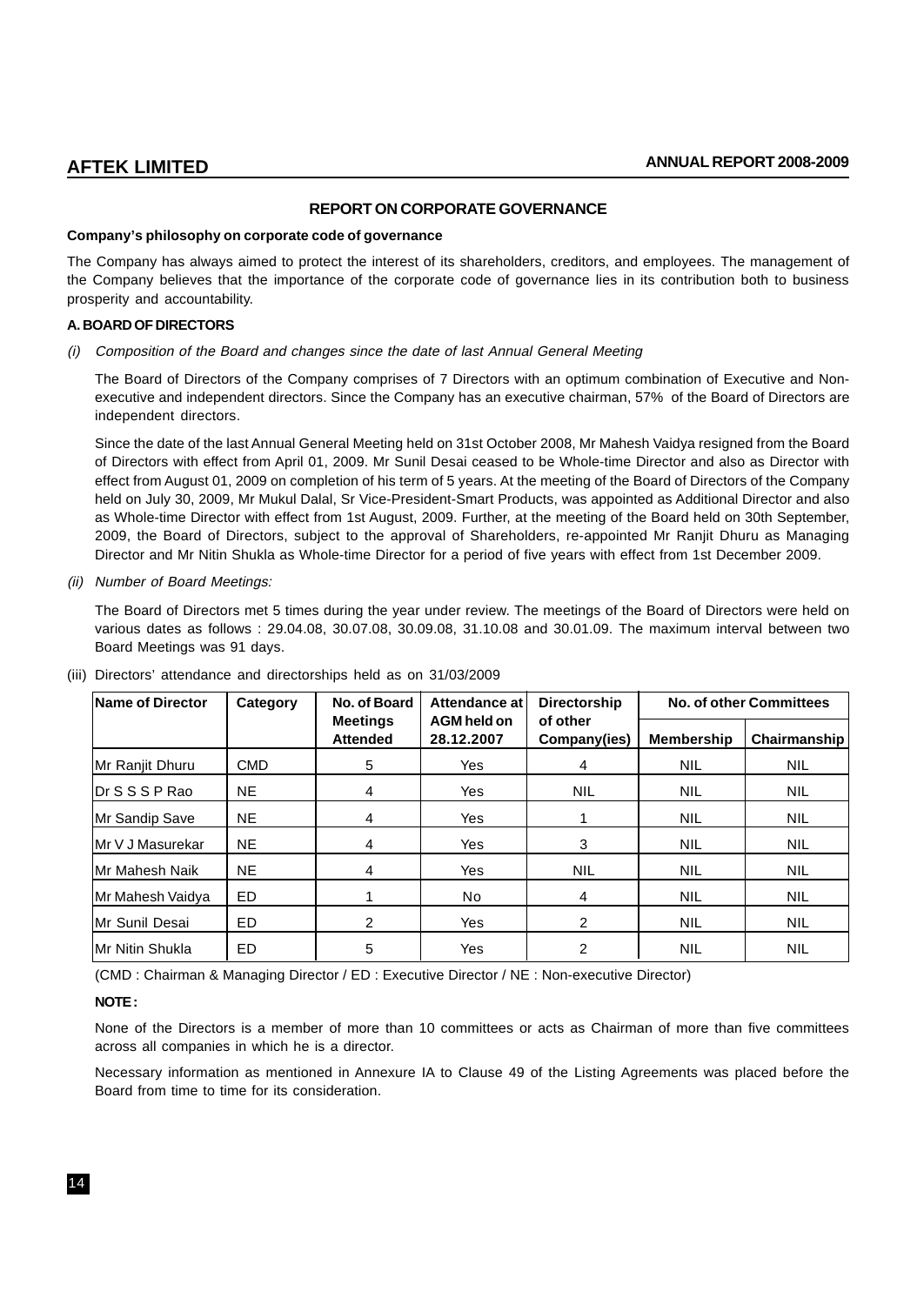# **B. COMMITTEES OF THE BOARD**

### **i) AUDIT COMMITTEE:**

The Audit Committee comprises of 4 directors, namely, Mr V J Masurekar, Mr Mahesh Naik, Mr Sandip Save being Independent Non-executive Directors, and Mr Ranjit Dhuru, CMD. Mr Sandip Save was inducted on Audit Committee w.e.f. 30/07/2008. Mr V J Masurekar acts as the Chairman of the Committee. Mr. C.G. Deshmukh, Company Secretary of the Company, functions as the Secretary of the Audit Committee. During the year under review, 5 meetings of the Audit Committee were held. The attendance of members thereat was as follows :

| <b>Director</b> | No of Meetings Attended |
|-----------------|-------------------------|
| V J Masurekar   |                         |
| Mahesh Naik     |                         |
| Ranjit Dhuru    | h                       |
| Sandip Save     |                         |

The terms of reference of the Audit Committee are as follows:

- 1. Oversight of the company's financial reporting process and the disclosure of its financial information to ensure that the financial statement is correct, sufficient and credible.
- 2. Recommending to the Board, the appointment, re-appointment and, if required, the replacement or removal of the statutory auditor and the fixation of audit fees.
- 3. Approval of payment to statutory auditors for any other services rendered by the statutory auditors.
- 4. Reviewing, with the management, the annual financial statements before submission to the board for approval, with particular reference to:
	- a. Matters required to be included in the Director's Responsibility Statement to be included in the Board's report in terms of clause (2AA) of section 217 of the Companies Act, 1956
	- b. Changes, if any, in accounting policies and practices and reasons for the same
	- c. Major accounting entries involving estimates based on the exercise of judgment by management
	- d. Significant adjustments made in the financial statements arising out of audit findings
	- e. Compliance with listing and other legal requirements relating to financial statements
	- f. Disclosure of any related party transactions
	- g. Qualifications in the draft audit report.
- 5. Reviewing, with the management, the quarterly financial statements before submission to the board for approval
- 6. Reviewing, with the management, performance of statutory and internal auditors, adequacy of the internal control systems.
- 7. Reviewing the adequacy of internal audit function, if any, including the structure of the internal audit department, staffing and seniority of the official heading the department, reporting structure coverage and frequency of internal audit.
- 8. Discussion with internal auditors any significant findings and follow up there on.
- 9. Reviewing the findings of any internal investigations by the internal auditors into matters where there is suspected fraud or irregularity or a failure of internal control systems of a material nature and reporting the matter to the board.
- 10. Discussion with statutory auditors before the audit commences, about the nature and scope of audit as well as postaudit discussion to ascertain any area of concern.
- 11. To look into the reasons for substantial defaults in the payment to the depositors, debenture holders, shareholders (in case of non payment of declared dividends) and creditors.
- 12. Carrying out any other function as is mentioned in the terms of reference of the Audit Committee.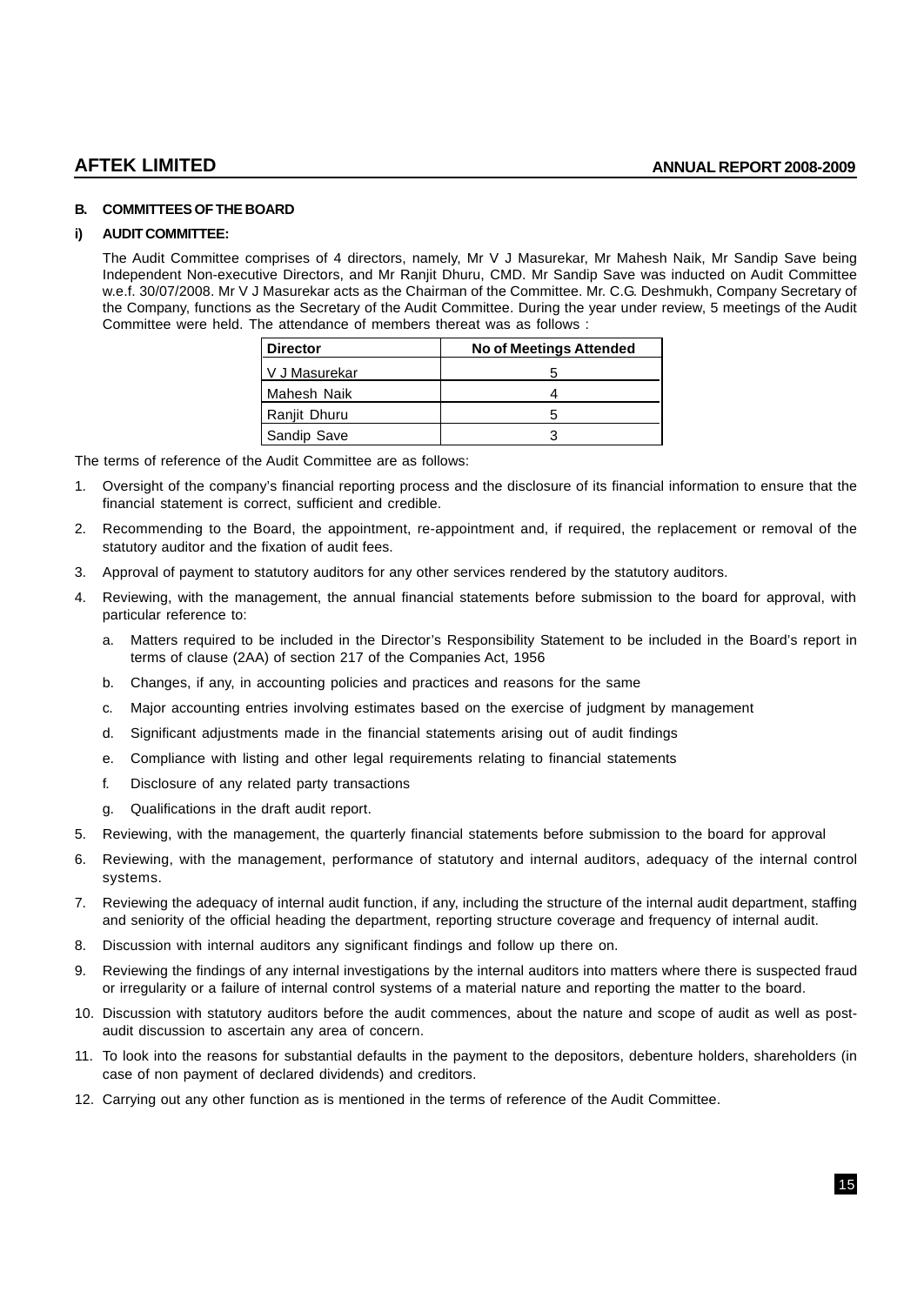# **ii) SHAREHOLDERS' GRIEVANCE COMMITTEE**

The Share Transfer-cum-Investors' Grievance Committee consists of 3 directors, majority of them being Non-executive Directors. Mr. V J Masurekar is the Non-executive Director and Chairman of the Committee. Mr C G Deshmukh, Company Secretary, has been designated as the Compliance Officer. No complaints were pending at the beginning of the year and the Company received 56 complaints during the year under review from the shareholders and 52 complaints were disposed off to their satisfaction and the remaining 4 complaints were also resolved subsequently. No share transfers were pending as on 31st March, 2009

# **C. REMUNERATION OF DIRECTORS :**

# **Remuneration Policy :**

Subject to the approval of the Board and of the Company in the general meeting and such other approvals as may be necessary, the Managing/Whole-time Directors are paid remuneration as per the Agreements entered into between them and the Company. The remuneration structure of the Managing/Whole-time Directors comprises salary, allowances and gratuity.

Non-executive Directors are paid sitting fees / commission. The amount of commission is determined on the basis of the Company's performance and regulatory provisions.

Details of Remuneration of Directors as on 31.03.2009:

(Amount in Rs)

| <b>Name</b>      | <b>Salary</b> | <b>Allowances</b> | <b>Commission/Incentive</b> | <b>Sitting Fees</b> |
|------------------|---------------|-------------------|-----------------------------|---------------------|
| Mr Ranjit Dhuru  | 30,00,000     | 42,21,153         |                             |                     |
| Mr Nitin Shukla  | 12,36,000     | 17,57,472         |                             |                     |
| Mr Sunil Desai   | 12,36,000     | 17,57,472         |                             |                     |
| Mr Mahesh Vaidya | 12,36,000     | 17,57,472         |                             |                     |
| Dr S S S P Rao   |               |                   |                             | 80,000              |
| Mr V J Masurekar | ۰             |                   |                             | 1,80,000            |
| Mr Mahesh Naik   |               |                   |                             | 1,60,000            |
| Mr Sandip Save   | ۰             |                   | 16,20,000                   |                     |

Note : Monthly salary comprising : Basic/HRA/Ex-gratia/LTA/Medical/Entertainment etc.

- Notice period for termination of appointment of Chairman & Managing Director and other Whole-time Directors is three months on either side.
- No severance pay is payable on termination of appointment.
- Mr Mahesh Vaidya and Mr Sunil Desai were granted 59490 and 57205 numbers of stock options respectively on 25.08.2004 at an exercise price of Rs 56/- (later revised to Rs 26/- on account of Bonus Issue) with 25% of the options vesting every year, exercisable over a period of 2 years from vesting.

| <b>Name</b>        | No of Shares Held | <b>Stock Options Granted@</b> | Warrants    |
|--------------------|-------------------|-------------------------------|-------------|
| I Dr S S S P Rao   | 16.900            | 25,000                        | $-NIL-$     |
| l Mr V J Masurekar | 25,000            | 25,000                        | $-NIL-$     |
| Mr Mahesh Naik     | 33,000            | 25,000                        | $-$ NIL $-$ |
| Mr Sandip Save     | 1,283,441         | $-NIL-$                       | $-$ NIL $-$ |

@ Stock Options granted on 25.08.2004, at an exercise price of Rs 56/-, later revised to Rs 26/- on account of Bonus Issue, with a vesting period of one year from the date of grant and exercise period of two years from vesting.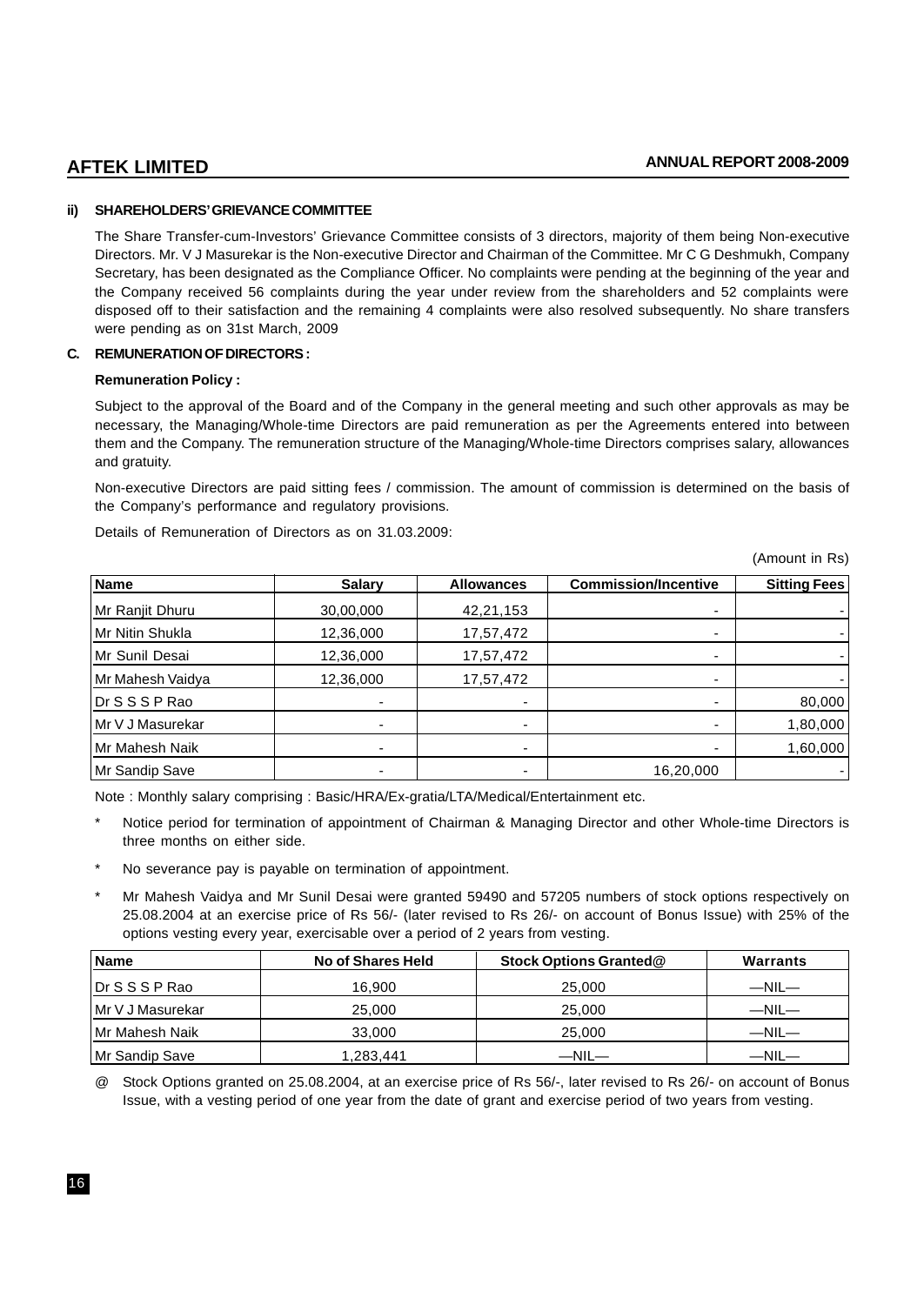# **D. SUBSIDIARY COMPANIES**

The Company does not have a material non-listed Indian subsidiary whose turnover or net worth (i e paid-up capital and free reserves) exceeds 20% of the consolidated turnover or net worth respectively, of the listed holding Company and its subsidiaries in the immediately preceding Accounting Year.

Copies of the minutes of the Board Meetings of the subsidiary companies are periodically placed at the Board Meeting of the listed Holding Company.

# **E. NON-MANDATORY REQUIREMENTS**

The Status of Compliance with the non-mandatory requirements of Clause 49 of the Listing Agreement is provided below :

# **1. Non-Executive Chairman's Office**

A Non-executive Chairman may be entitled to maintain a Chairman's office at the company's expense and also allowed reimbursement of expenses incurred in performance of his duties.

The Chairman of the Company is an Executive Chairman and hence, this provision is not applicable.

# **2. Remuneration Committee**

The board may set up a remuneration committee to determine on their behalf and on behalf of the shareholders with agreed terms of reference, the company's policy on specific remuneration packages for executive directors including pension rights and any compensation payment.

The Company does not have a Remuneration Committee. Subject to the approval of the Board and of the Company, in the General Meeting and such other approvals as may be necessary, the Managing/Whole-time Directors are paid remuneration as per the Agreements entered into between them and the Company.

# **3. Shareholder Rights**

A half-yearly declaration of financial performance including summary of the significant events in last six months, may be sent to each household of shareholders.

Presently, this information is being made available through press releases/website of the Company and announcements to the Stock Exchanges.

# **4. Audit qualifications**

Company may move towards a regime of unqualified financial statements.

The Auditors have given a qualified report on the annual accounts for the year ended 31st March, 2009. However, the Company endeavours to move towards a regime of unqualified financial statements.

# **5. Training of Board Members**

A company may train its Board members in the business model of the company as well as the risk profile of the business parameters of the Company, their responsibilities as directors, and the best ways to discharge them.

The Board Members possess rich experience in their respective fields of specialization and have been on the Board for a considerable period of time. The Directors keep themselves abreast of the developments in the Organisation and in the industry.

# **6. Mechanism for evaluating Non-executive Board Members**

The performance evaluation of Non-executive directors could be done by a peer group comprising the entire Board of Directors, excluding the director being evaluated; and Peer Group evaluation could be the mechanism to determine whether to extend / continue the terms of appointment of Non-executive directors.

The Non-executive Directors have been inducted on the Board after mutual consultations by other members of the Board and have been found to be contributing significantly to the affairs of the Company.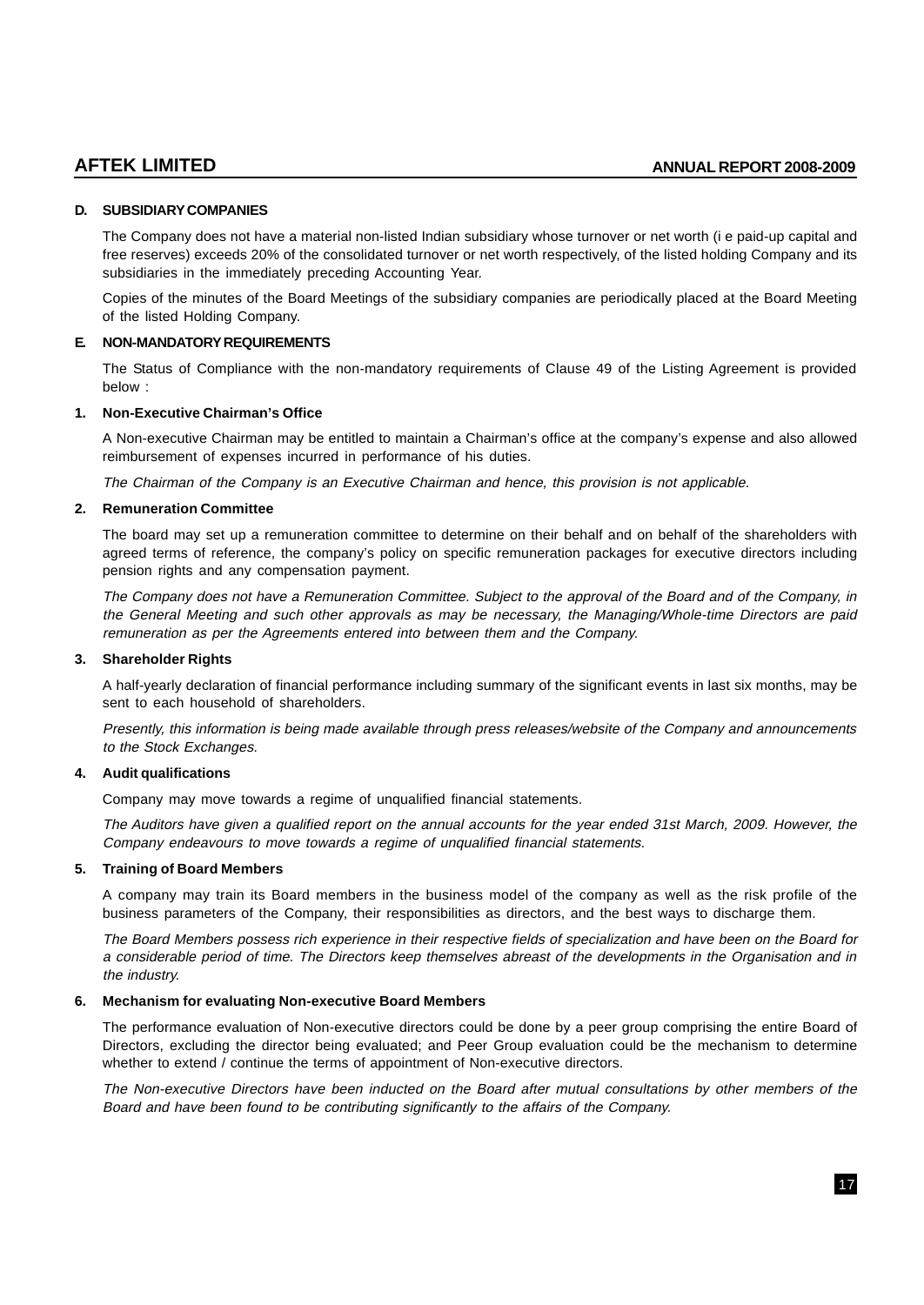# **7. Whistle Blower Policy**

The company may establish a mechanism for employees to report to the management concerns about unethical behaviour, actual or suspected fraud or violation of the company's code of conduct or ethics policy. This mechanism could also provide for adequate safeguards against victimization of employees who avail of the mechanism and also provide for direct access to the Chairman of the Audit committee in exceptional cases. Once established, the existence of the mechanism may be appropriately communicated within the organization.

The Company encourages an Open-door policy, where employees have free access from the level of the immediate reporting authority upto that of the CEO, to report any unethical behaviour, or non-adherence to the Company's Code of Conduct.

# **F. GENERAL BODY MEETINGS:**

Details of General Meetings held during the last three years:

| Meeting                 | <b>Location</b>                                                                                                             | Date                                                                                | <b>Time</b>                                              |
|-------------------------|-----------------------------------------------------------------------------------------------------------------------------|-------------------------------------------------------------------------------------|----------------------------------------------------------|
| Annual General Meetings | The Queenie Captain Auditorium,<br>The NAB-Workshop for the Blind,<br>Dr. Annie Besant Road, Prabhadevi,<br>Mumbai 400 025. | September, 30, 2009*<br>October 31, 2008<br>December 28, 2007<br>September 29, 2006 | $10.30$ a.m.<br>10.30 a.m.<br>10.30 a.m.<br>$10.30$ a.m. |
| Court Convened Meeting  | — " —                                                                                                                       | June 05, 2007                                                                       | $10.30$ a.m.                                             |

**\*** Adjourned as stated at Para J.1

# **Details of Special Resolution(s) passed at General Meetings during the last three years :**

# **Annual General Meeting held on 31st October 2008 :**

To authorize the Board to issue securities, through international offerings or otherwise, for the aggregate sum of USD 25 million

# **Annual General Meeting held on 28th December 2007 :**

To approve the remuneration payable to directors other than the Managing Director and Whole-time directors for a period of five years commencing from 1st April 2007

# **Court convened meeting of shareholders held on 05th June 2007 :**

To approve the Scheme of Amalgamation of C2Silicon Software Solutions Pvt Ltd and Elven Micro Circuits Pvt Ltd with the Company

# **Annual General Meeting held on 29th September 2006 :**

To approve the change of the name of the Company to 'Aftek Limited' and to alter the Memorandum of Association and Articles of Association of the Company accordingly.

All the matters as set out in the respective notices of the above-mentioned General Meetings were passed by the Shareholders. No resolution was either required to be passed or is now proposed to be passed through postal ballot.

# **G. DISCLOSURES:**

- a) There was no transaction with any of the related parties that was in conflict with the interest of the Company.
- b) The Company has complied with the requirements of the Stock Exchanges/SEBI and Statutory Authority on matters related to capital markets during the last three years. There are no penalties or strictures imposed on the Company by any of the aforesaid authorities relating to the above.

c) In the preparation of financial statements, the Company has followed the Accounting Standards issued by ICAI.

The significant accounting policies which are consistently applied have been set out in the Notes to the Accounts.

# **H. MEANS OF COMMUNICATION**

- 1. The quarterly financial results of the Company are published in Economic Times newspaper in English and Maharashtra Times in Marathi.
- 2. A Report on Management Discussion and Analysis forms part of the Annual Report.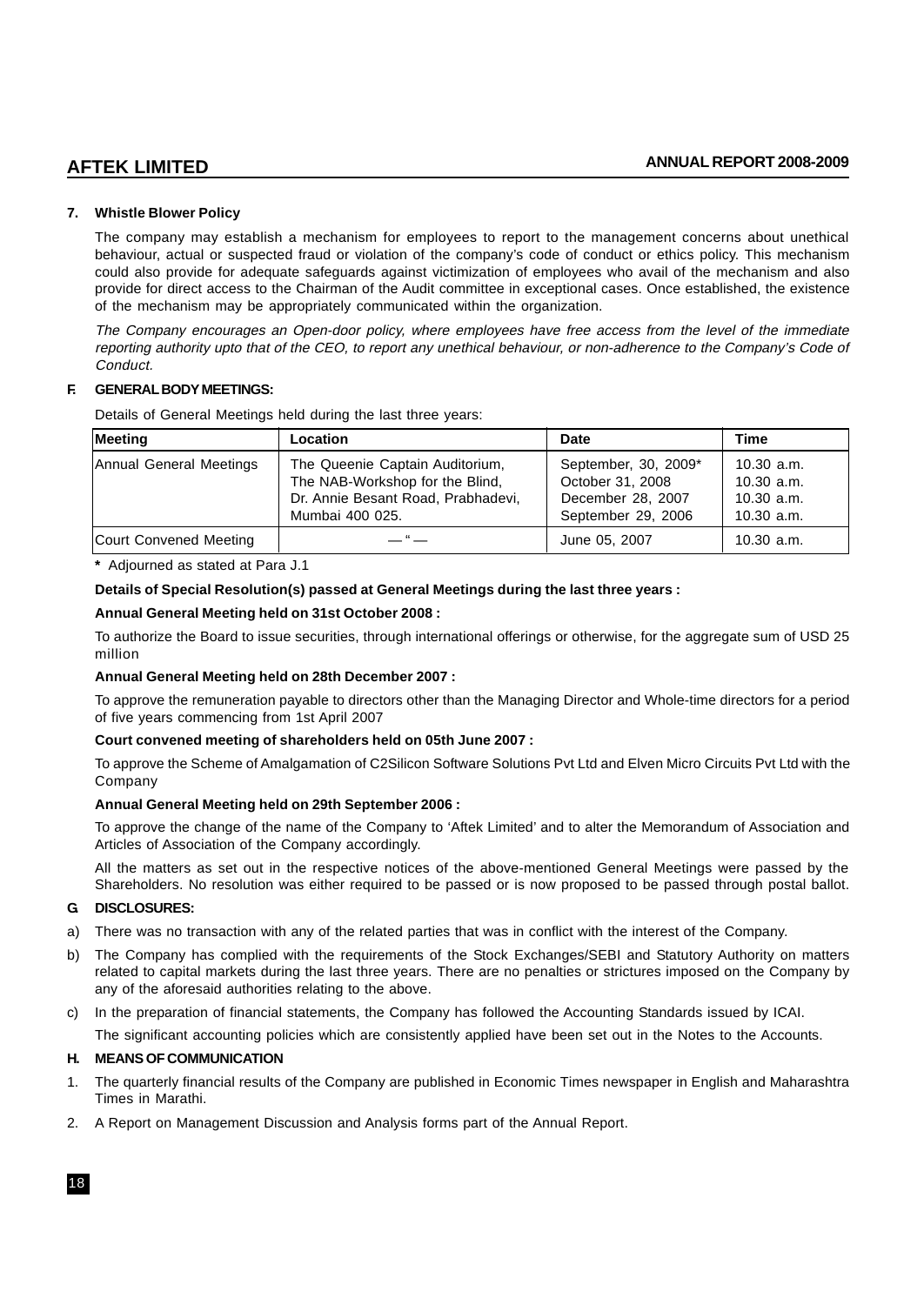- 3. The Company has its own web site (www.aftek.com) and all the vital information relating to the Company (such as quarterly/half-yearly results, press releases, presentations to analysts, shareholding pattern etc) and its products are displayed on the web site.
- 4. The Company also informs by way of intimation to the Stock Exchanges all price sensitive matters or such other matters which, in its opinion, are material and of relevance to the shareholders and subsequently issues a Press Release on the said matters.

# **I. OTHER INFORMATION**

# **i) Code of Conduct :**

The Company has laid down a Code of Conduct for all Board Members and Senior Management Personnel of the Company. The Code of Conduct is available on the website of the Company, www.aftek.com. The declaration of the Chairman and Managing Director is given below :

# **To the Shareholders of Aftek Limited**

# Sub : Compliance with Code of Conduct

I hereby declare that all the Board Members and Senior Management Personnel have affirmed compliance with the Code of Conduct as adopted by the Board of Directors.

> **Ranjit Dhuru** Chairman & Managing Director Mumbai, 30<sup>th</sup> September, 2009

# **ii) Insider Trading :**

The Company has a Code of Conduct for prevention of Insider Trading in the securities of the Company, which inter alia prohibits dealing in securities of the Company by Insiders while in possession of unpublished price sensitive information.

# **J. GENERAL SHAREHOLDER INFORMATION**

# **1. AGM : Date, Time and Venue/Book Closure/Dividend Payment Date**

The 22nd Annual General Meeting (AGM) of the Members of the Company was held at 10.30 a.m. on Wednesday, the 30th September, 2009 at The Queenie Captain Auditorium, The NAB-Workshop for the Blind, Dr. Annie Besant Road, Prabhadevi, Mumbai - 400 025 at which appointments of directors and auditors were approved whereafter the said meeting was adjourned to a future date to be decided by the Board of Directors of the Company for consideration of unfinished business of the AGM i.e. adoption of annual accounts and declaration of dividend for the year ended March 31, 2009.

The Adjourned 22nd Annual General Meeting is scheduled to be held at 10.30 a.m. on Wednesday, the 30th December, 2009 at The Queenie Captain Auditorium, The NAB-Workshop for the Blind, Dr. Annie Besant Road, Prabhadevi, Mumbai - 400 025.

Pursuant to the provisions of clause 16 of the listing agreement executed with the stock exchanges, the Company had fixed the book closure from 26th September, 2009 to 30th September, 2009 (both days inclusive).

The Board, at its meeting held on 30th September, 2009 after the adjournment of AGM as aforesaid, has not recommended any dividend on the equity shares of the Company for the year ended March 31, 2009.

# **2. FINANCIAL CALENDAR**

| Financial Year 2009-2010            |                  |  |  |  |
|-------------------------------------|------------------|--|--|--|
| Quarter ending 30th June, 2009      | <b>July 2009</b> |  |  |  |
| Quarter ending 30th September, 2009 | October 2009     |  |  |  |
| Quarter ending 31st December, 2009  | January 2010     |  |  |  |
| Quarter ending 31st March, 2010     | April 2010       |  |  |  |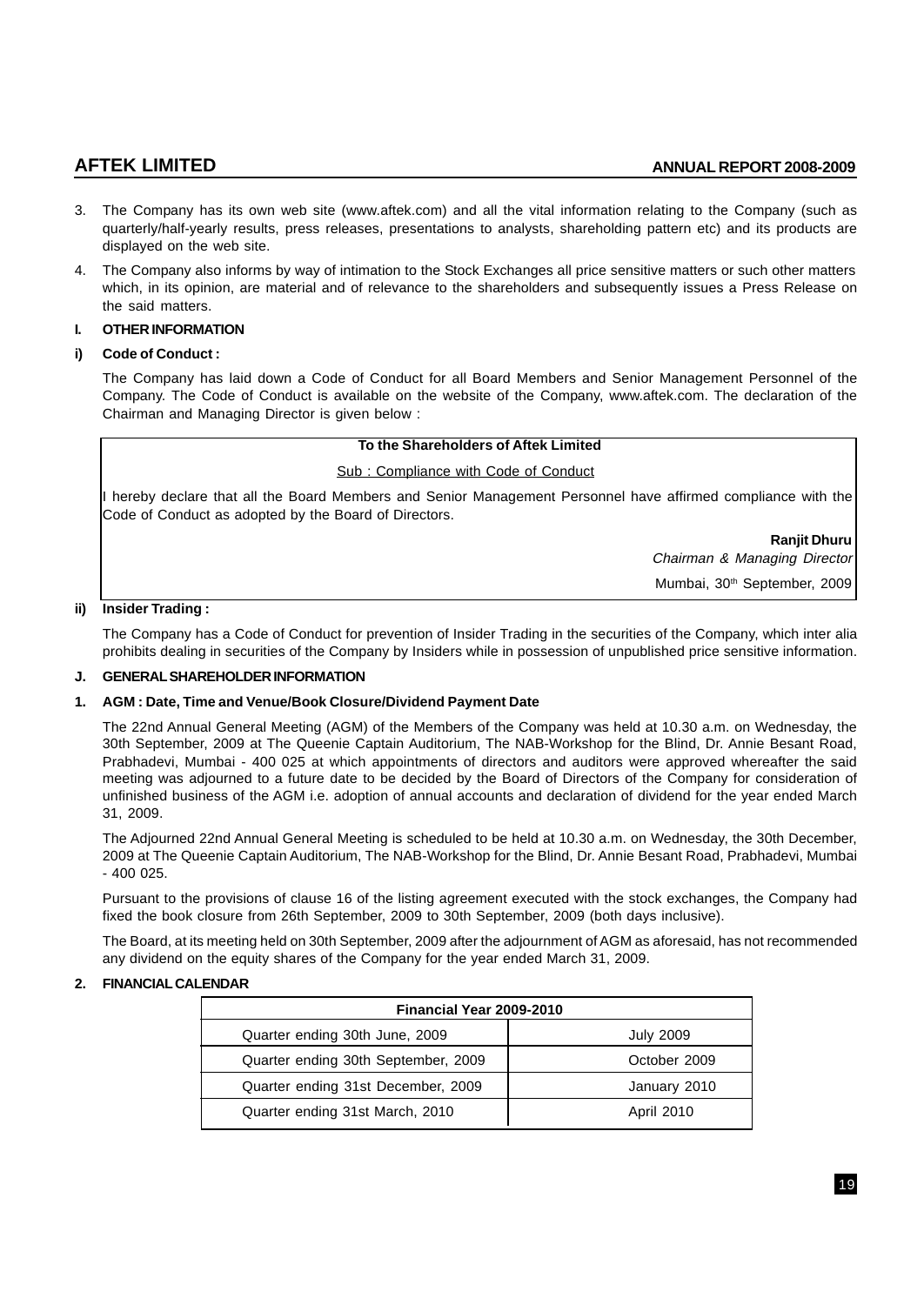# **3. LISTING OF SECURITIES ON STOCK EXCHANGES (WITH STOCK CODE)**

| <b>SECURITY</b>                                      | <b>NAME &amp; ADDRESS OF</b><br><b>STOCK EXCHANGE</b>                                                              | <b>SECURITY CODE</b>                          | <b>ISIN</b>                  |
|------------------------------------------------------|--------------------------------------------------------------------------------------------------------------------|-----------------------------------------------|------------------------------|
| <b>Equity Shares</b>                                 | Bombay Stock Exchange Ltd,<br>Phiroze Jeejeebhoy Towers,<br>Dalal Street, Mumbai-400001                            | 530707                                        | INE796A01023                 |
|                                                      | National Stock Exchange of India Ltd,<br>Exchange Plaza,<br>Bandra-Kurla Complex, Bandra (E),<br>Mumbai - 400 051  | <b>AFTEK</b>                                  | INE796A01023                 |
| <b>Global Depository</b><br>Receipts                 | Luxembourg Stock Exchange<br>Société de la Bourse de Luxembourg,<br>11, av de la Porte-Neuve, L-2227<br>Luxembourg | Common Code:<br>016077470<br>CUSIP: 00831M106 | US00831M1062<br>US00831M1062 |
| 1% Foreign Currency<br>Convertible Bonds<br>Due 2010 | Luxembourg Stock Exchange<br>Société de la Bourse de Luxembourg,<br>11, av de la Porte-Neuve, L-2227<br>Luxembourg | Common Code:<br>022232347                     | XS0222323478                 |

The listing fees for the Financial Year 2009-2010 have been paid to the Stock Exchanges

# **4. Market Price Data :**

Monthly High and Low quotations of Shares traded on Bombay Stock Exchange Ltd and National Stock Exchange of India Ltd during the Financial Year ended 31st March, 2009  $(in Rs.)$ 

|               |                 |                |                 | וטרווון,       |
|---------------|-----------------|----------------|-----------------|----------------|
| <b>Months</b> | <b>BSE High</b> | <b>BSE Low</b> | <b>NSE High</b> | <b>NSE Low</b> |
| Apr-08        | 57.90           | 41.00          | 56.25           | 41.25          |
| May-08        | 57.30           | 45.40          | 57.35           | 45.30          |
| Jun-08        | 47.70           | 34.35          | 47.80           | 34.60          |
| Jul-08        | 44.95           | 32.60          | 44.90           | 32.60          |
| Aug-08        | 48.40           | 38.60          | 48.40           | 38.50          |
| Sep-08        | 42.25           | 30.15          | 42.25           | 30.70          |
| $Oct-08$      | 34.90           | 13.05          | 35.00           | 13.00          |
| <b>Nov-08</b> | 18.45           | 11.40          | 18.55           | 11.40          |
| Dec-08        | 14.70           | 11.50          | 14.65           | 11.55          |
| Jan-09        | 14.70           | 8.20           | 14.70           | 8.40           |
| Feb-09        | 9.22            | 7.46           | 9.30            | 7.50           |
| Mar-09        | 8.35            | 5.99           | 8.40            | 6.10           |



(Source : BSE and NSE websites)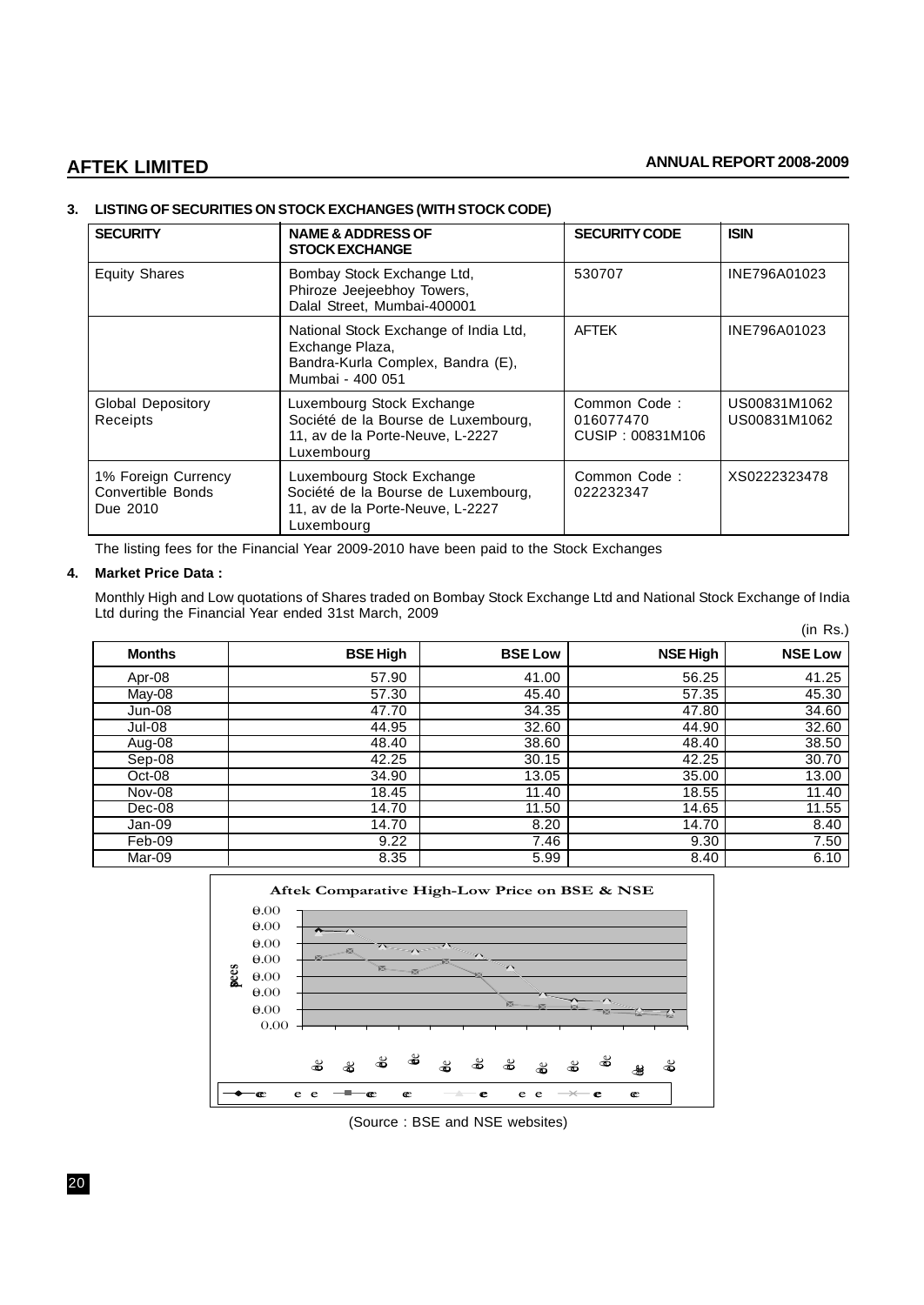

# **5. PERFORMANCE IN COMPARISON TO BROAD-BASED INDICES SUCH AS BSE SENSEX, CRISIL INDEX, ETC.**

(Source : BSE and NSE websites)

# **6. Registrar & Transfer Agent :**

M/s Bigshare Services Pvt Ltd., E-2/3, Ansa Industrial Estate, Sakivihar Road, Saki Naka, Andheri (East), Mumbai 400 072; Tel : 91-22-40430200 Fax : 91-22-2847 5207

**7. Share Transfer System :** The Company's shares are required to be compulsorily traded on the stock exchanges in dematerialized mode. In case of shares held in physical form, Share Transfer Deeds are processed by the Share Transfer Agents and Share Transfer Register is sent to the Company for approval. The Committee for Share Transfers comprising of Directors considers and approves the same. Thereafter, necessary endorsements on the Share Certificates are done and Share Certificates are dispatched to the transferees.

# **8. ECS Facility**

The Company provides the facility of Electronic Clearing Service (ECS) for payment of dividend to shareholders residing in selected cities. Shareholders holding shares in physical form are requested to provide details of their bank account for availing ECS facility in the form attached to the Notice of the Annual General Meeting and to intimate the Company in respect of any changes in the bank account. However, if the shares are held in dematerialised form, the ECS mandate and changes, if any, have to be communicated to the respective Depository Participant (DP).

# **9. Distribution of Shareholding**

Distribution of Shareholding as on 31st March, 2009

| Range (In Rs) |          | <b>No of Shareholders</b> | % of Total Holders | <b>Total Holding</b> | % of Total Capital |
|---------------|----------|---------------------------|--------------------|----------------------|--------------------|
|               | 5000     | 60,998                    | 95.39              | 43.439.704           | 23.22              |
| 5001          | 10000    | .561                      | 2.44               | 11,592,728           | 6.20               |
| 10001         | 20000    | 726                       | 1.14               | 10.701.976           | 5.72               |
| 20001         | 30000    | 209                       | 0.33               | 5,325,562            | 2.85               |
| 30001         | 40000    | 104                       | 0.16               | 3,776,912            | 2.02               |
| 40001         | 50000    | 54                        | 0.08               | 2,434,950            | 1.30               |
| 50001         | 100000   | 134                       | 0.21               | 9,549,470            | 5.10               |
| 100001        | 99999999 | 158                       | 0.25               | 100,240,276          | 53.59              |
| <b>Total</b>  |          | 63,944                    |                    | 187,061,578          |                    |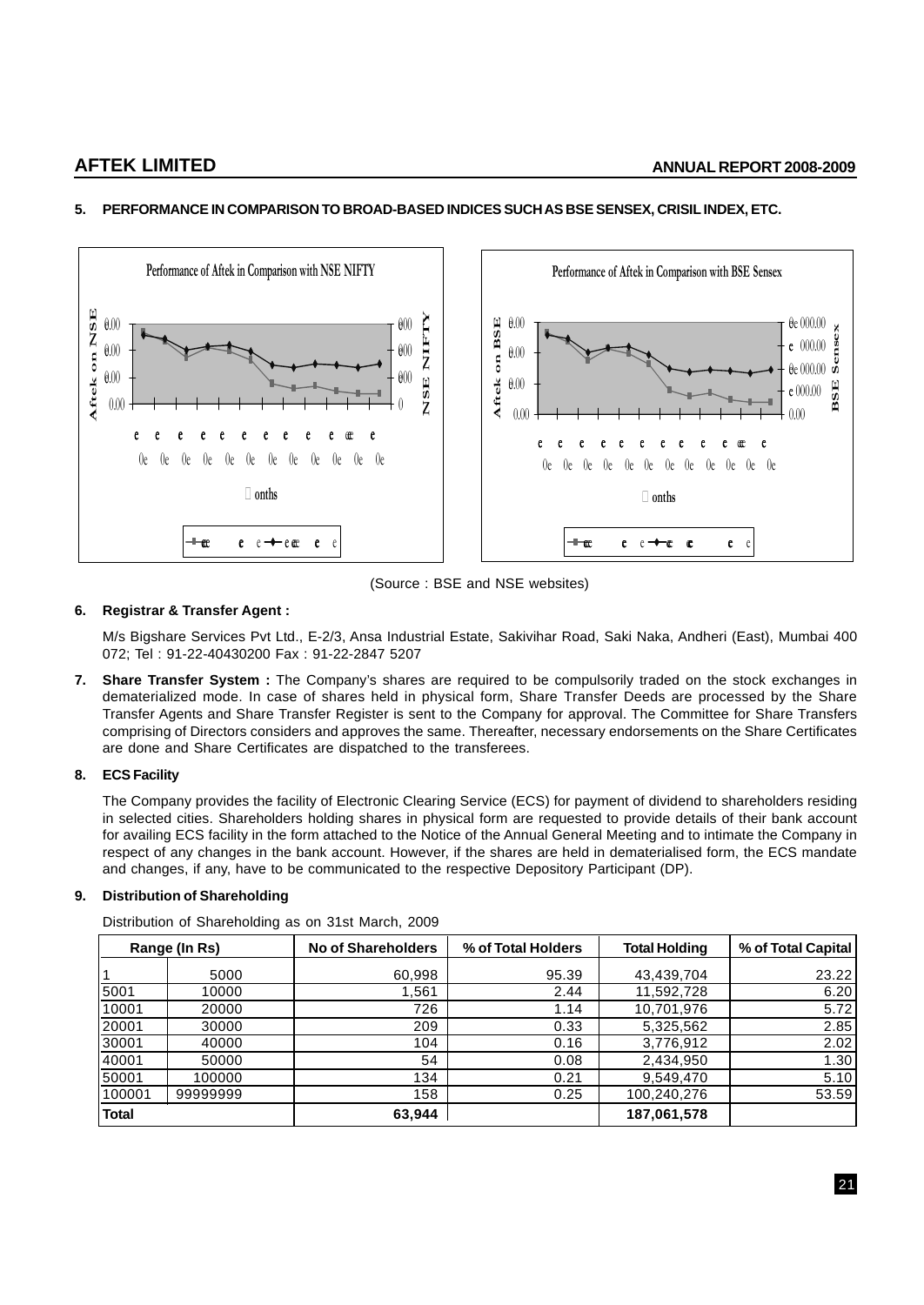# **AFTEK LIMITED ANNUAL REPORT 2008-2009**

# **Distribution of Shareholding as on 31st March, 2009**

| Category                                                                                | Number of shares held | % of Paid-up Capital |
|-----------------------------------------------------------------------------------------|-----------------------|----------------------|
| Promoters                                                                               | 15597647              | 16.68                |
| <b>Financial Institutions/Banks</b>                                                     | 5800                  | 0.01                 |
| Insurance Companies                                                                     | 1485376               | 1.59                 |
| Foreign Institutional Investors                                                         | 12542701              | 13.41                |
| <b>Bodies Corporate</b>                                                                 | 17704323              | 18.93                |
| Individual shareholders holding nominal<br>i.<br>share capital up to Rs.1 lakh.         | 35893316              | 38.38                |
| ii.<br>Individual shareholders holding nominal<br>share capital in excess of Rs.1 lakh. | 7875333               | 8.42                 |
| <b>OCBs</b>                                                                             | 11750                 | 0.01                 |
| <b>NRI</b>                                                                              | 1556054               | 1.66                 |
| Trust                                                                                   | 46400                 | 0.05                 |
| <b>Clearing Member</b>                                                                  | 512089                | 0.55                 |
| GDRs                                                                                    | 300000                | 0.32                 |
| <b>TOTAL</b>                                                                            | 93530789              | 100.00               |



22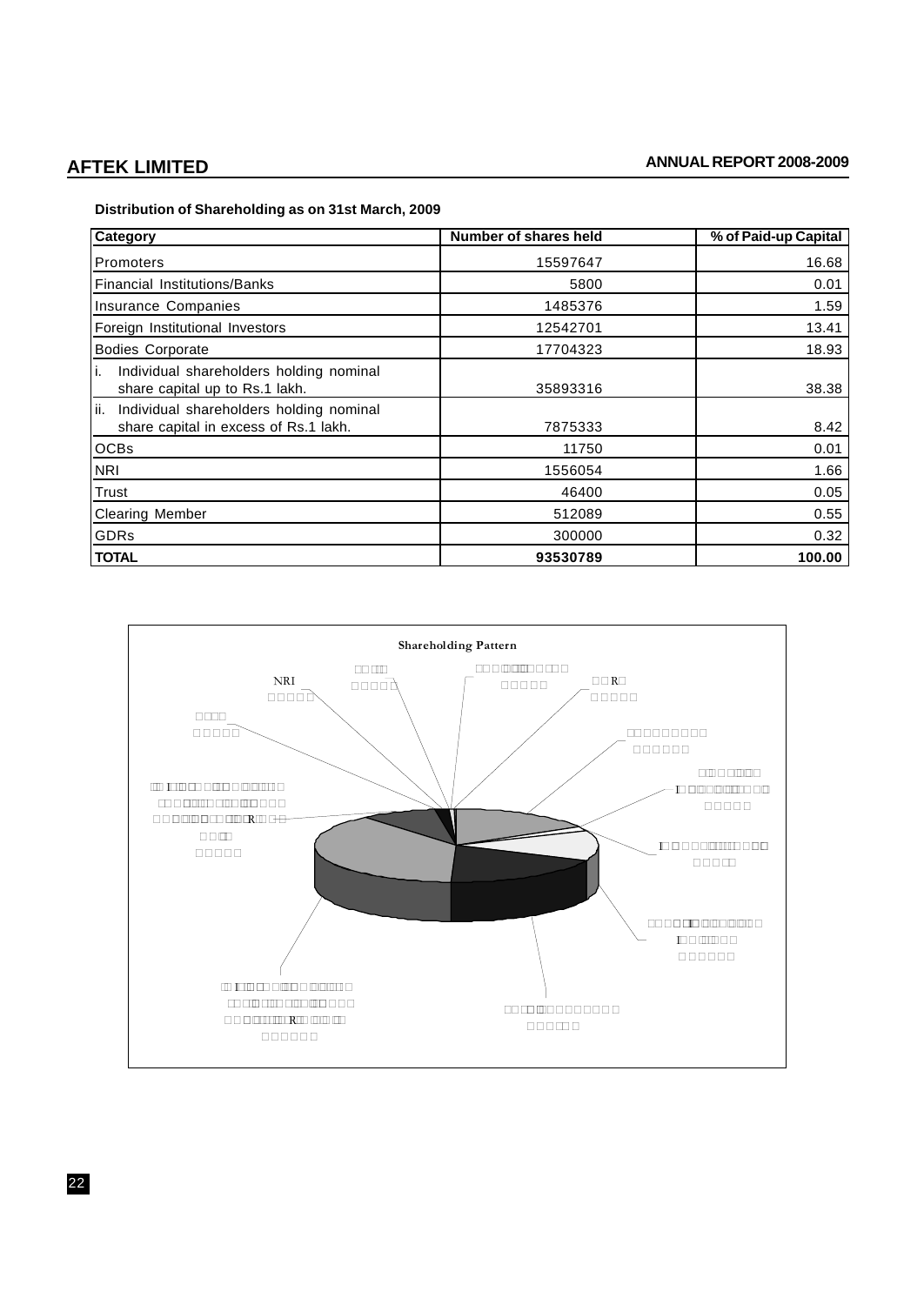# **10. Dematerialisation of Shares and Liquidity**

As on March 31, 2009, 99.10 % of Company's total paid-up capital, representing 92686306 numbers of equity shares were held in dematerialised form and the balance 0.90 %, representing 844483 shares were held in paper form.



# **11. Outstanding GDRs/Warrants/Convertible Instruments, Conversion Date and Likely Impact on Equity**

# **a) Outstanding Global Depository Receipts (GDRs) :**

The Company had issued 13,33,100 GDRs on 07th February, 2003 at a price of US\$ 11.25, per GDR with each GDR representing 3 equity shares of Rs.10/- each. These GDRs are listed on Luxembourg Stock Exchange.

Pursuant to Special Resolution passed at the Annual General Meeting held on 29th December, 2003, equity shares of Rs.10/- each were sub-divided into smaller denomination of Rs.02/- for which Company had fixed 29th January, 2004 as the Record Date. Corresponding increase was made to the number of GDRs from one to five in order to maintain the GDR to Equity proportion of 1: 3.

Further, pursuant to the Special Resolution passed at the Annual General Meeting held on 28th December, 2004, Bonus Shares in the proportion of one equity share for every two equity shares held on the Record Date of 28th January, 2005 were allotted on 31st January, 2005 resulting in increase in the number of GDRs.

100000 numbers of GDRs representing 300000 equity shares were outstanding as at 31st March, 2009.

As detailed below, 880 numbers of 1% Foreign Currency Convertible Bonds Due 2010 (FCCBs), were outstanding as on 31st March, 2009. In the event these FCCBs are converted into GDRs, it would result into issuance of 1699734 numbers of GDRs representing 5099202 numbers of equity shares.

# **b) Outstanding FCCBs :**

The Company had raised US\$ 34.5 millions through an issue of 3000 numbers of 1% Foreign Currency Convertible Bonds Due 2010 of US\$ 10,000 each ("FCCBs") in June 2005 followed by 450 numbers of additional FCCBs in July 2005 on account of exercise of green shoe option of 15%. These FCCBs are listed at Luxembourg Stock Exchange. The FCCBs bear interest @ 1% per annum with redemption at 128.25% of their principal amount. At the option of the Bondholders FCCBs are convertible into Shares/Global Depository Receipts ("GDRs") at the revised conversion price of Rs 75.20 per share effective from 25th June 2006 (initial conversion price being Rs 94/- per share) pursuant to the provisions of the Trust Deed executed in respect of the FCCBs. As on 31st March 2009, 880 numbers of FCCBs were outstanding. Further, during the current year, no FCCBs have been converted into GDRs/equity shares. All the outstanding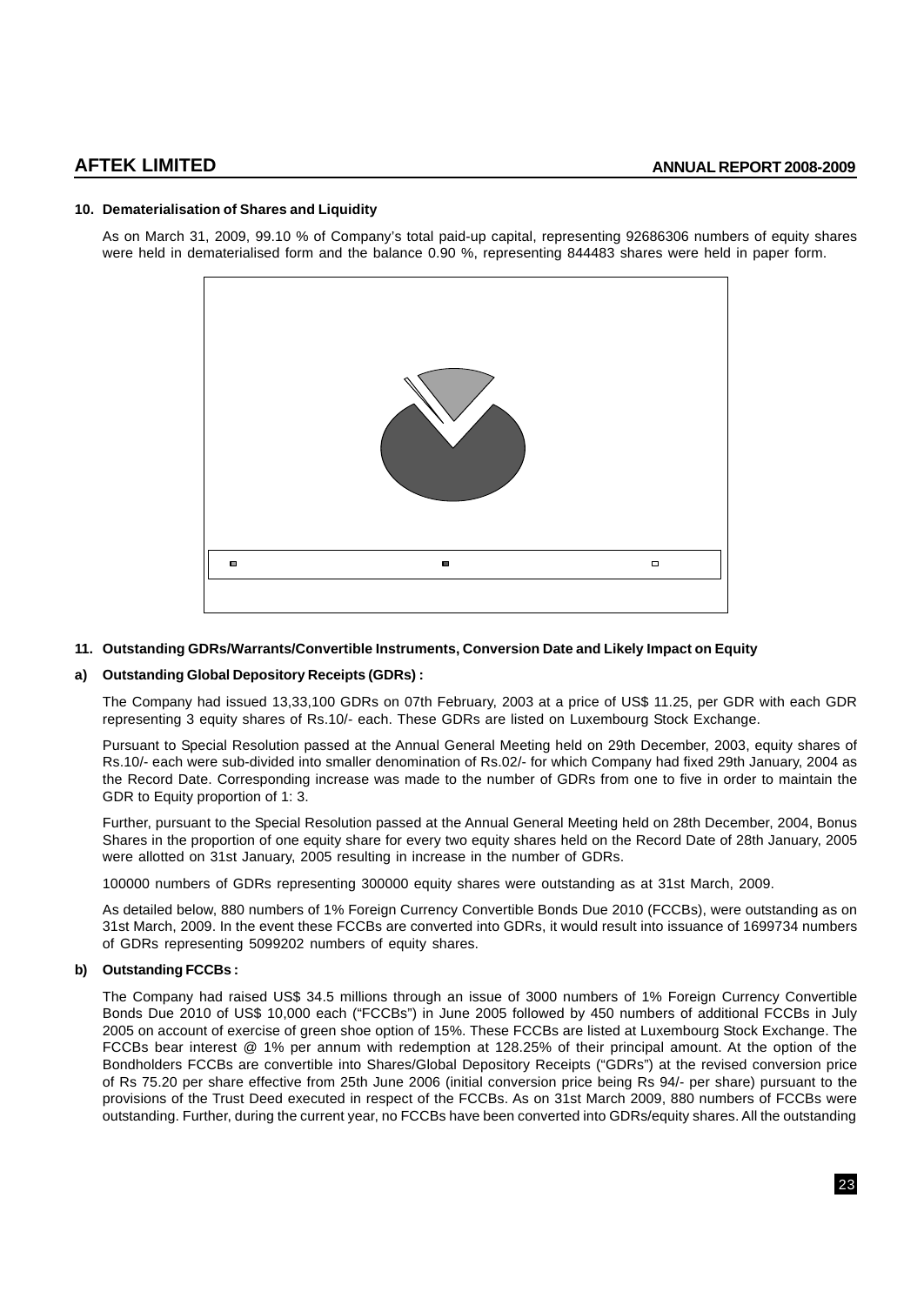880 numbers of FCCBs, if converted into GDRs/equity shares at the reset Conversion Price of Rs 75.20 per share, would result into issuance of additional 5099202 numbers of equity shares of Rs 02/-each.

### **c) Outstanding Stock Options :**

The Company has granted 915778 numbers of stock options to employees and directors, as per details given in Annexure "B" to the Directors' Report. 274178 numbers of vested stock options were outstanding as on 31st March 2009.

### **12. Plant Locations**

Software Centre - I Software Centre - II Works

Pawan Complex, S. No. 45/8+9/B, 60/24 Pralhad Arcade, 61/19/2, MIDC, Chincholi, Chincholi, Chincholi, Chincholi, Chincholi, Chincholi, Chincholi, Chincholi, Chincholi, Chincholi, Chincholi, Chincholi, Chincholi, Chincholi, Off Karve Road, based, and the Solapur - 413 255<br>
Solapur - 413 255 (Solapur - 413 255 ) Solapur - 413 255 Off Law College Road Erandwane, Pune 411 004

### **13. Address for Correspondence**

### **AFTEK LIMITED**

"Aftek House", 265, Veer Savarkar Marg, Shivaji Park, Dadar, Mumbai - 400 028 Tel : 91-22-2445 4016 Fax : 91-22-2444 6330

Shareholders' correspondence should be directed to the Company's Registrar and Transfer Agent, whose address is given below :

### **Registrar & Transfer Agent :**

M/s Bigshare Services Pvt Ltd, E-2/3, Ansa Industrial Estate, Sakivihar Road, Saki Naka, Andheri (East), Mumbai 400 072. Tel : 91-22-4043 0200 Fax : 91-22-2847 5207

### **Investor Grievances**

The Company has designated an exclusive e-mail id viz. investor-relations@aftek.com for redressal of investor grievances.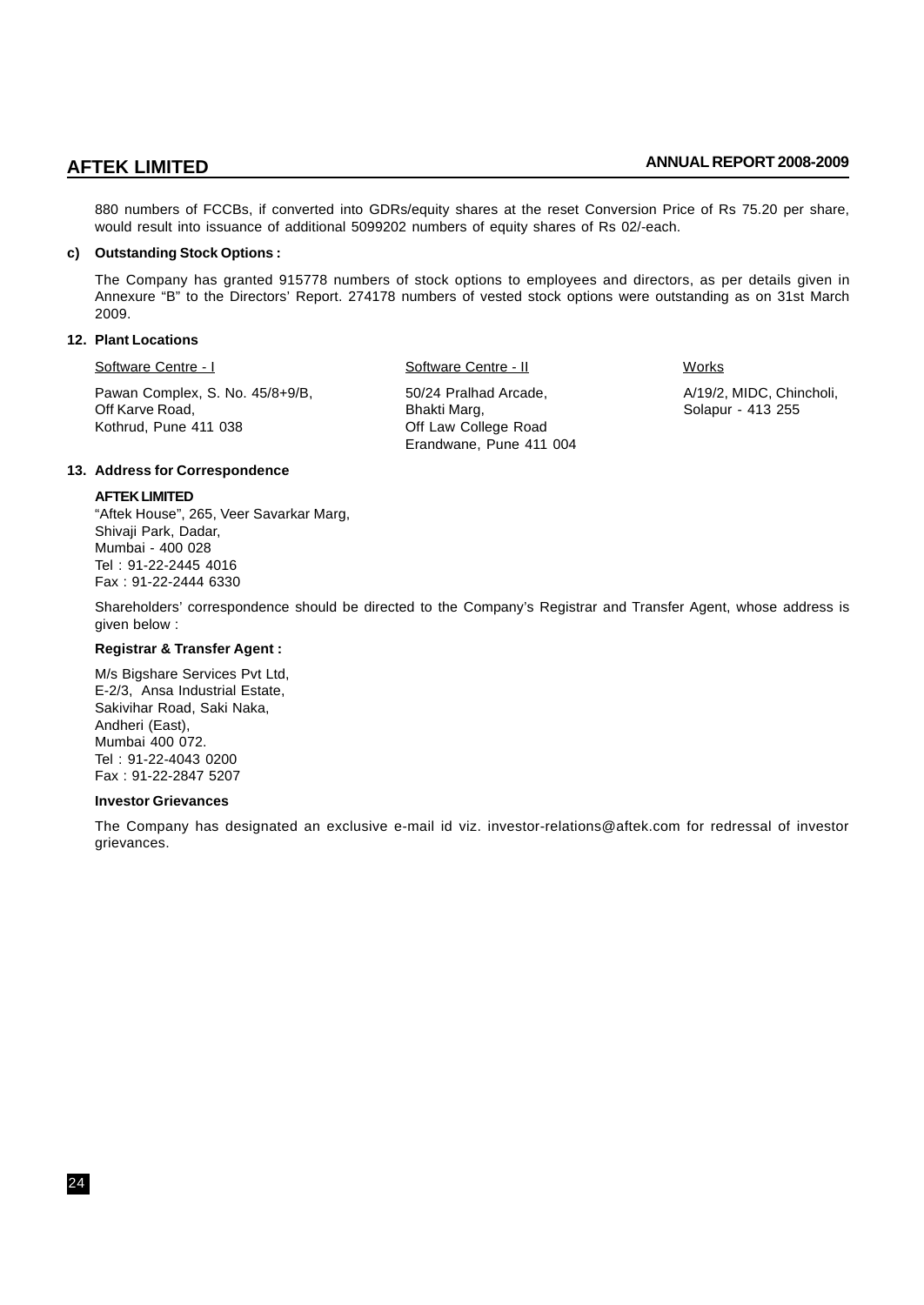# **CORPORATE GOVERNANCE CERTIFICATE**

To, The Members, **AFTEK LIMITED**

We have examined the compliance of conditions of Corporate Governance by the Aftek Limited (the Company) for the year ended 31st March, 2009, as stipulated in Clause 49 of the Listing Agreement of the said Company with the Stock Exchange(s).

The compliance of conditions of Corporate Governance is the responsibility of the management. Our examination was limited to procedures and implementation thereof, adopted by the Company for ensuring the compliance of the conditions of Corporate Governance. It is neither an audit nor an expression of opinion on the financial statements of the Company.

In our opinion and to the best of our information and according to the explanations given to us, and the representation made by the directors and the management, we certify that the Company has complied with the conditions of Corporate Governance as stipulate in Clause 49 of the above mentioned Listing Agreement.

We state that the Registers & Share Transfer Agents of the Company have certified that as on 31st March 2009, there were 4 investor complaints pending.

We further state that such compliance is neither an assurance as to the further viability of the Company nor the efficiency or effectiveness with which the management has conducted the affairs of the Company.

> **FOR V V CHAKRADEO & CO.** COMPANY SECRETARIES

**V V CHAKRADEO** Proprietor

PLACE: MUMBAI DATE : 19th November, 2009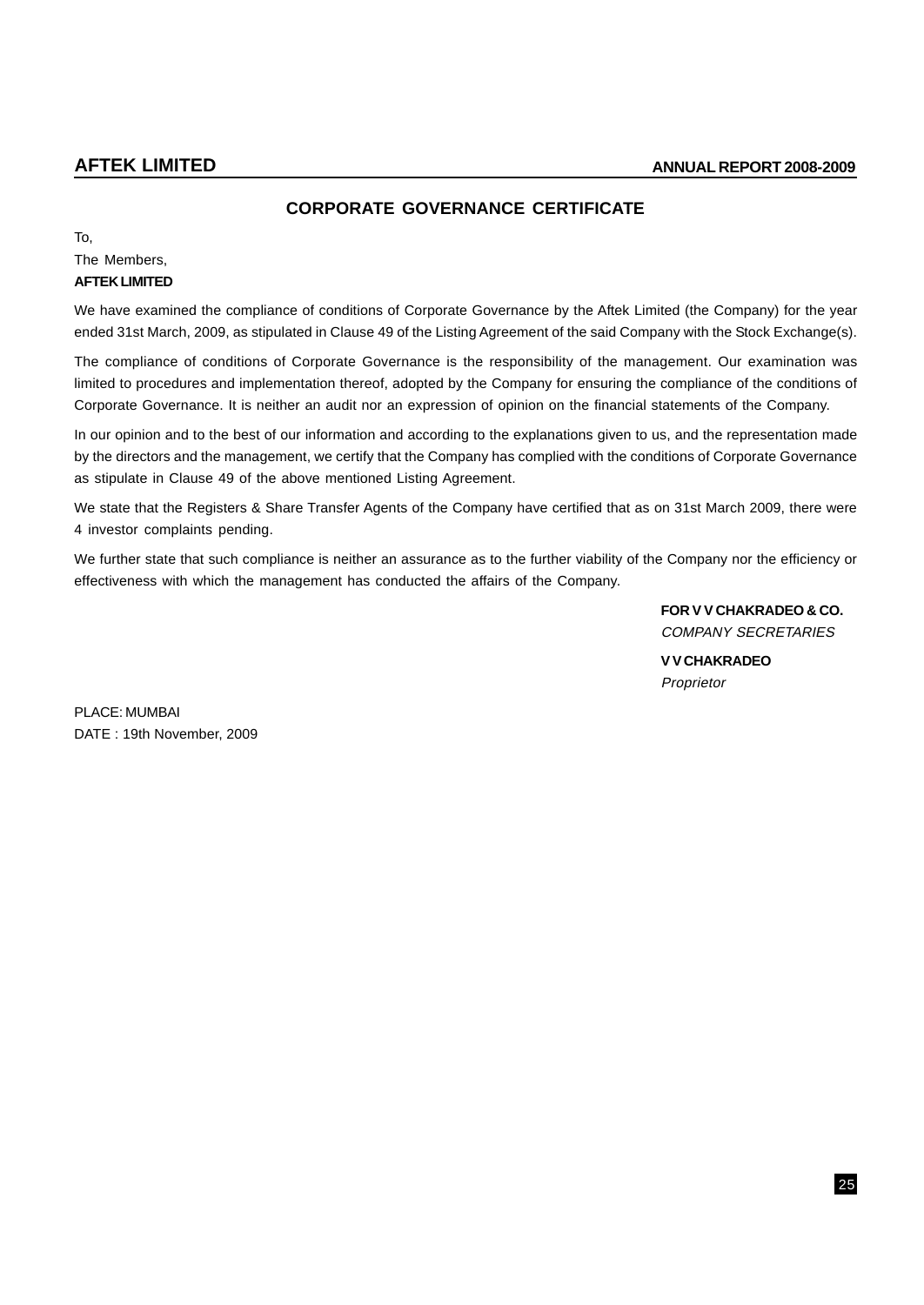# **Auditors' Report**

# To

# The Members of **Aftek Limited**

- 1. We have audited the attached Balance Sheet of Aftek Limited, (the 'Company') as at March 31, 2009, and also the Profit and Loss Account and the Cash Flow Statement for the year ended on that date annexed thereto (collectively referred as the 'financial statements'). These financial statements are the responsibility of the Company's management. Our responsibility is to express an opinion on these financial statements based on our audit.
- 2. Except as discussed in paragraph 4 below, we conducted our audit in accordance with the auditing standards generally accepted in India. Those Standards require that we plan and perform the audit to obtain reasonable assurance about whether the financial statements are free of material misstatement. An audit includes examining, on a test basis, evidence supporting the amounts and disclosures in the financial statements. An audit also includes assessing the accounting principles used and significant estimates made by management, as well as evaluating the overall financial statement presentation. We believe that our audit provides a reasonable basis for our opinion.
- 3. As required by the Companies (Auditor's Report) Order, 2003 (the 'Order') (as amended), issued by the Central Government of India in terms of sub-section (4A) of section 227 of the Companies Act, 1956 (the 'Act'), we enclose in the Annexure a statement on the matters specified in paragraphs 4 and 5 of the Order.
- 4. As stated in note B.19 to Schedule O, in view of non disclosure agreements entered into by the Company with its customers, we were unable to verify certain commercial documents which define the terms of arrangements, based on which the revenue is recognised for export sale of software products and services entered, into between the Company and its customers and have therefore relied on the summary of relevant extracts of these commercial documents certified by the management.
- 5. Without qualifying our opinion, we draw attention to note B.20 to Schedule O, wherein as explained, the Management has given loans of (Rs '000) 42,701 to Aftek Employees' Welfare Trust ('Trust') which has invested in the equity share of the Company. The Trust's ability to repay the loan to the company is contingent on the valuation of the investments held by the trust.
- 6. We report that:
	- 6.1. As stated in note B.14 to Schedule 0, management has not considered any provision in respect of old outstanding loans and advances aggregating (Rs '000) 80,639[ previous year (Rs.'000) 138,139], which in our opinion, are doubtful of recovery. Consequently, loans and advances are overstated and net loss for the year is understated by (Rs '000) 80,639. This matter was also qualified in the previous year.
	- 6.2. As stated in note B.17 to Schedule 0, during an earlier year, the Company had developed software costing (Rs '000) 163,358, where the relevant project has been delayed for more than two years and hence such software could be impaired. Management is in the process of carrying out an evaluation for impairment. Pending completion of impairment testing, the impact of non provision of impairment loss, if any, is presently not ascertainable.
	- 6.3. As explained in note B.18 to Schedule O, the management has not considered any further provision in respect of investments (net of provision) aggregating (Rs '000) 29,597 and loans and advances of (Rs '000) 6,009 given to Opdex Inc. a wholly owned subsidiary whose accumulated losses substantially exceed its paid up capital. The impact of non provision of diminution in investments and doubtful loans and advances, if any, is presently not ascertainable.
- 7. Further to our comments in the Annexure referred to in paragraph 3 above, we report that:
	- a) Except as discussed in paragraph 4 above, we have obtained all the information and explanations, which to the best of our knowledge and belief were necessary for the purposes of our audit;
	- b) In our opinion, proper books of account as required by law have been kept by the Company so far as appears from our examination of those books;
	- c) The financial statements dealt with by this report are in agreement with the books of account;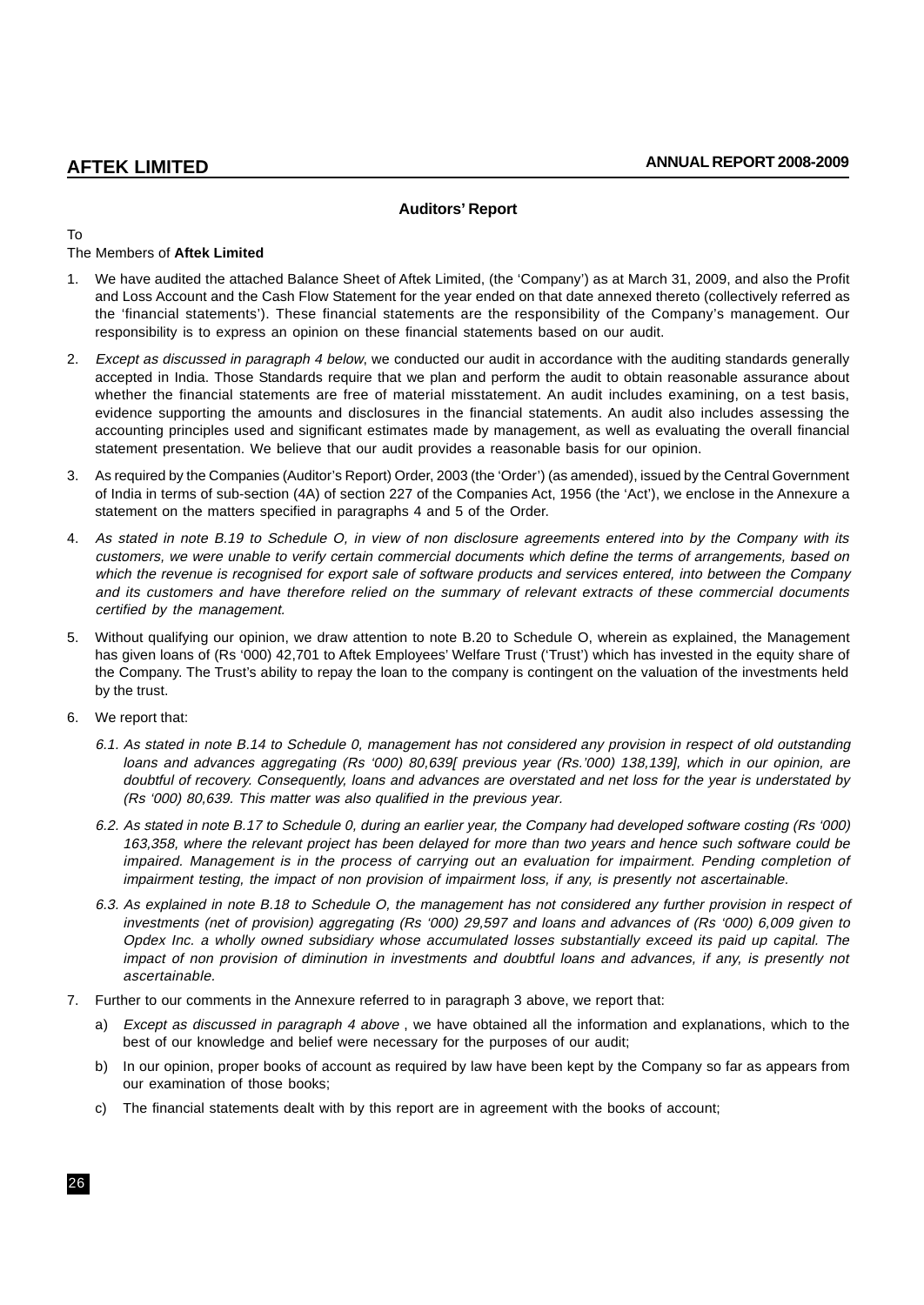- d) Except as discussed in paragraph 4 above and our comments in paragraph 6 above, in our opinion, the financial statements dealt with by this report comply with the accounting standards referred to in sub-section (3C) of section 211 of the Act.
- e) On the basis of written representations received from the directors, as on March 31, 2009 and taken on record by the Board of Directors, we report that none of the directors is disqualified as on March 31, 2009 from being appointed as a director in terms of clause (g) of sub-section (1) of section 274 of the Act;
- f) In our opinion and to the best of our information and according to the explanations given to us, the financial statements dealt with by this report give the information required by the Act, in the manner so required and, except to the effects of such adjustments, if any, as might have been determined to be necessary had we been able to perform the scope of our work in relation to export sale of software products and services and sundry debtors as stated in paragraph 4 above and our comments in paragraph 6 above, give a true and fair view in conformity with the accounting principles generally accepted in India, in the case of:
	- (i) the Balance Sheet, of the state of affairs of the Company as at March 31, 2009;
	- (ii) the Profit and Loss Account, of the loss for the year ended on that date; and
	- (iii) the Cash Flow Statement, of the cash flows for the year ended on that date.

**For Walker, Chandiok & Co** Chartered Accountants

**per Amyn Jassani Partner** Membership No. F-46447

Place: Mumbai Date: November 19, 2009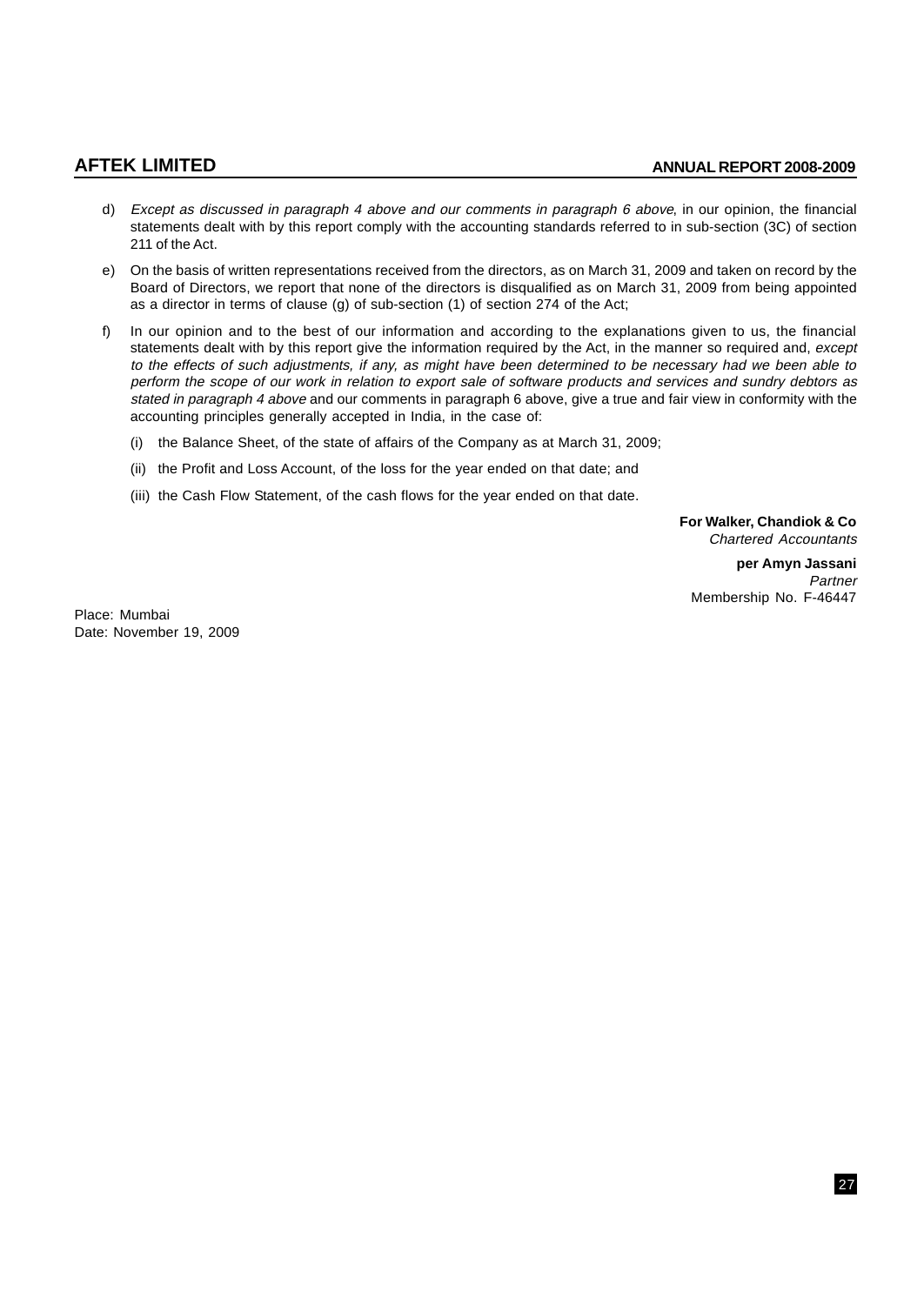### **Annexure to the Auditors' Report of even date to the members of Aftek Limited, on the financial statements for the year ended March 31, 2009**

Based on the extent of the audit procedures performed for the purpose of reporting a true and fair view on the financial statements of the Company and taking into consideration the information and explanations given to us and the books of account and other records examined by us in the normal course of audit, we report that:

- (i) (a) The Company has maintained proper records showing full particulars, including quantitative details and situation of fixed assets.
	- (b) The Company has a regular programme of physical verification of its fixed assets by which fixed assets are verified in a phased manner over a period of three years. In our opinion, this periodicity of physical verification is reasonable having regard to the size of the Company and the nature of its assets. No material discrepancies were noticed on such verification.
	- (c) In our opinion, a substantial part of fixed assets has not been disposed off during the year.
- (ii) (a) The inventory has been physically verified during the year by the management. In our opinion, the frequency of verification is reasonable.
	- (b) The procedures of physical verification of inventory followed by the management are reasonable and adequate in relation to the size of the Company and the nature of its business.
	- (c) The Company is maintaining proper records of inventory and no material discrepancies were noticed on physical verification.
- (iii) (a) The Company has granted an unsecured loan to a party covered under section 301 of the Act. The maximum amount outstanding during the year was (Rs.'000) 10,563 and the year end balance was (Rs.'000) 10,563.
	- (b) In our opinion, the rate of interest and other terms and conditions of such a loan are not, *prima facie*, prejudicial to the interest of the Company.
	- (c) The loans granted are repayable on demand. As informed, the Company has not demanded repayment of any such loan during the year, thus there has been no default on the part of the party to whom the money has been lent. The payment of interest has not been regular.
	- (d) There is no amount overdue in respect of loans granted to companies, firms or other parties listed in the register maintained under section 301 of the Act.
	- (e) The Company has not taken any loans, secured or unsecured from companies, firms or other parties covered in the register maintained under section 301 of the Act. Accordingly, the provisions of clauses  $4(iii)(f)$  and  $4(iii)(g)$  of the Order are not applicable.
- (iv) In our opinion, there is an adequate internal control system commensurate with the size of the Company and the nature of its business for the purchase of inventory and fixed assets. In view of our observation made in paragraph 4 of our Auditors' Report we are unable to comment on the internal control system for sale of goods and services.
- (v) (a) According to the information and explanations given to us, we are of the opinion that the Company has entered all the transactions required to be entered in the register maintained under section 301 of the Companies Act, 1956 except for the transaction as explained in note B.21 in Schedule O to the financial statement.
	- (b) Owing to the unique and specialized nature of the items involved and in the absence of any comparable prices, we are unable to comment as to whether the transactions made in pursuance of such contracts or arrangements have been made at prevailing market prices at the relevant time.
- (vi) In our opinion, the Company has not accepted any deposits from the public within the meaning of sections 58A and 58AA of the Act and the Companies (Acceptance of Deposits) Rules, 1975. Accordingly, the provisions of clause 4(vi) of the Order are not applicable.
- (vii) In our opinion, the Company does not have an internal audit system commensurate with its size and the nature of its business.
- (viii) To the best of our knowledge and belief, the Central Government has not prescribed maintenance of cost records

28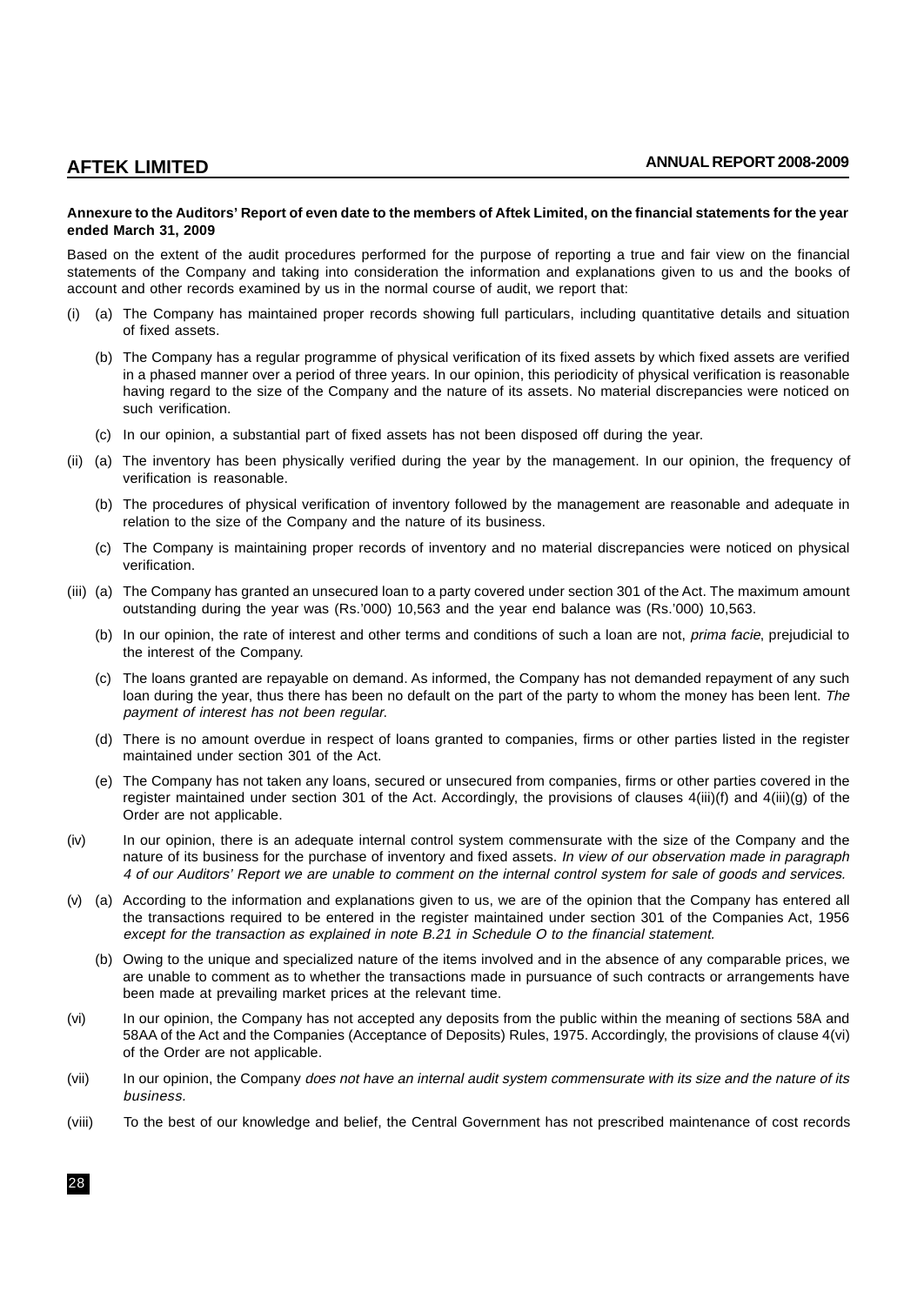under clause (d) of sub-section (1) of section 209 of the Act, in respect of the services rendered by the Company or in respect of Company's products. Accordingly, the provisions of clause 4(viii) of the Order are not applicable.

(ix) (a) Undisputed statutory dues including investor education and protection fund, employees' state insurance, sales-tax, wealth-tax, service-tax, customs duty, excise duty, cess and other material statutory dues, as applicable, have been regularly deposited with the appropriate authorities. Undisputed provident fund dues have generally been regularly deposited with the appropriate authorities, though there has been a slight delay in a few cases. In respect of income-tax, the Company is not regular in depositing those dues with the appropriate authorities and there have been significant delays in a large number of cases. Undisputed amounts payable in respect of above mentioned taxes which were outstanding, at the year end for a period of more than six months from the date they became payable are as follows:

| Name of<br>the statute | <b>Nature of</b><br>the dues                                        | <b>Amount</b><br>(Rs.7000) | <b>Period to which</b><br>the amount relates | Due Date        | <b>Date of Payment</b> |
|------------------------|---------------------------------------------------------------------|----------------------------|----------------------------------------------|-----------------|------------------------|
| Income-tax             | Deduction of                                                        | 290                        | April 2008                                   | May 07, 2008    | June 24,2009           |
| Act. 1961              | Tax at Source-                                                      | 314                        | May 2008                                     | June 07,2008    |                        |
|                        | Salary                                                              | 256                        | June 2008                                    | July 07, 2008   |                        |
|                        |                                                                     | 1,808                      | July 2008                                    | August 07, 2008 |                        |
|                        | Deduction of Tax                                                    | 5                          | April 2008                                   | May 07, 2008    | July 03, 2009          |
|                        | at Source-Rent                                                      | 59                         | May 2008                                     | June 07,2008    |                        |
|                        |                                                                     | 82                         | June 2008                                    | July 07, 2008   |                        |
|                        |                                                                     | 428                        | <b>July 2008</b>                             | August 07, 2008 |                        |
|                        | Deduction of Tax<br>at Source-<br>Commission or<br><b>Brokerage</b> | 2                          | <b>July 2008</b>                             | August 07, 2008 | July 03, 2009          |
|                        | Deduction of Tax                                                    | 20                         | May 2008                                     | June 07,2008    | July 03, 2009          |
|                        | at Source-Fees                                                      | 20                         | June 2008                                    | July 07, 2008   |                        |
|                        | for Professional or<br><b>Technical Services</b>                    | 96                         | <b>July 2008</b>                             | August 07, 2008 |                        |
|                        | Deduction of Tax                                                    | 0.6                        | April 2008                                   | May 07, 2008    | July 03, 2009          |
|                        | at Source- Payment                                                  | 1                          | May 2008                                     | June 07,2008    |                        |
|                        | to Contractor                                                       | 1                          | June 2008                                    | July 07, 2008   |                        |
|                        |                                                                     | 382                        | July 2008                                    | August 07, 2008 |                        |

(b) The dues outstanding in respect of sales-tax, income-tax, customs duty, wealth-tax, excise duty, cess on account of any dispute, are as follows:

| Name of the statute       | Nature of dues | Amount<br>(Rs.'000) | <b>Period to which</b><br>the amount relates | <b>Forum where dispute</b><br>is pendina |
|---------------------------|----------------|---------------------|----------------------------------------------|------------------------------------------|
| The Service Tax Act, 1994 | l Service tax  | 4.667               | 2007-08                                      | Commissioner of Service Tax              |

(x) In our opinion, the Company has no accumulated losses at the end of the financial year and it has not incurred cash losses in the current and the immediately preceding financial year.

(xi) In our opinion, the Company has not defaulted in repayment of dues to a financial institution or a bank or debenture holders during the year.

(xii) In our opinion, the Company has not granted any loans and advances on the basis of security by way of pledge of shares, debentures and other securities. Accordingly, the provisions of clause 4(xii) of the Order are not applicable.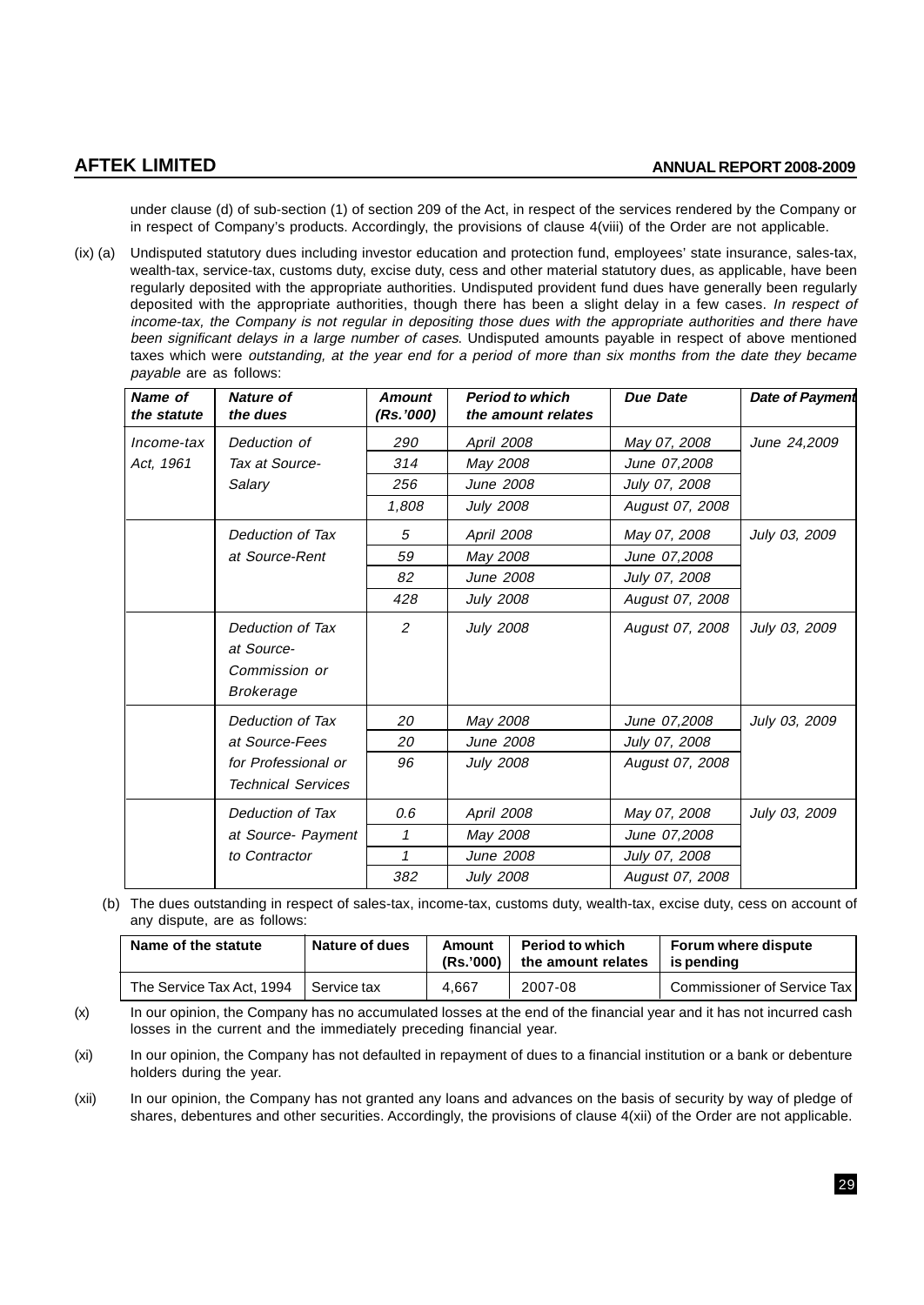- (xiii) In our opinion, the Company is not a chit fund or a nidhi/ mutual benefit fund/ society. Accordingly, the provisions of clause 4(xiii) of the Order are not applicable.
- (xiv) In our opinion, the Company is not dealing in or trading in shares, securities, debentures and other investments. Accordingly, the provisions of clause 4(xiv) of the Order are not applicable.
- (xv) During the year, the Company has provided a corporate guarantee of (Rs.'000) 50,000 to a bank for loan availed by its subsidiary which are not considered, *prima facie*, prejudicial to the interest of the company. In our opinion, there are no other guarantees given by the Company for loans taken by others from banks or financial institutions.
- (xvi) In our opinion, the term loans were applied for the purpose for which the loans were obtained, though idle/surplus funds which were not required for immediate utilization have been gainfully invested in liquid investments, payable on demand, except for External Commercial Borrowing which was used for working capital and subsequently repaid.
- (xvii) In our opinion, no funds raised on short-term basis have been used for long-term investment.
- (xviii) The Company has not made any preferential allotment of shares to parties or companies covered in the register maintained under section 301 of the Act. Accordingly, the provisions of clause 4(xviii) of the Order are not applicable.
- (xix) The Company has neither issued nor had any outstanding debentures during the year. Accordingly, the provisions of clause 4(xix) of the Order are not applicable.
- $(xx)$  The Company has not raised any money by public issues during the year. Accordingly, the provisions of clause  $4(xx)$ of the Order are not applicable.
- (xxi) No fraud on or by the Company has been noticed or reported during the year covered by our audit.

**For Walker, Chandiok & Co** Chartered Accountants

**per Amyn Jassani** Partner Membership No. F-46447

Place: Mumbai Date: November 19, 2009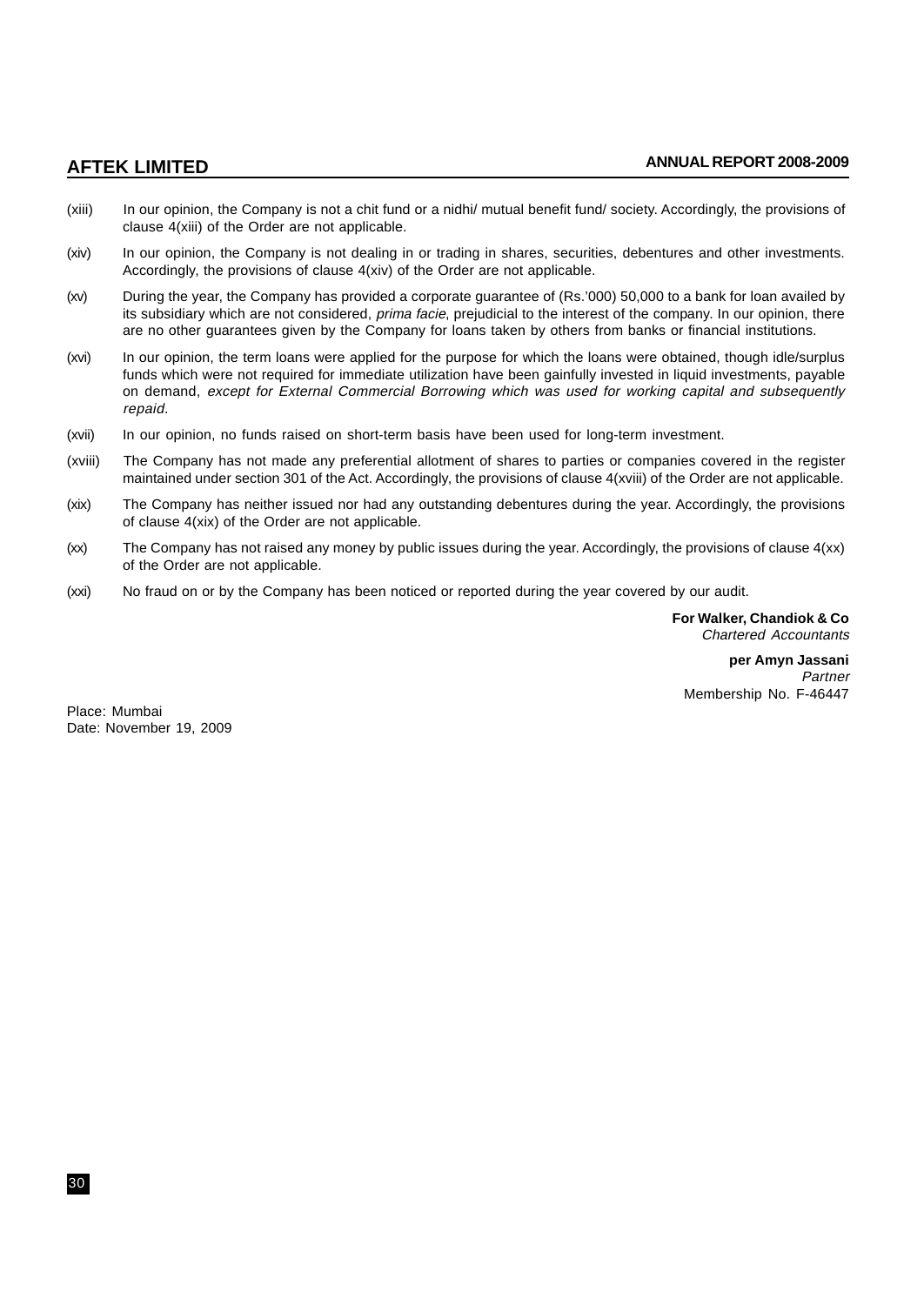# **AFTEK LIMITED ANNUAL REPORT 2008-2009**

# **BALANCE SHEET**

|                                                                                                                   | <b>SCHEDULE</b> | <b>ASAT</b><br><b>MARCH 31, 2009</b><br>Rupees'000 | AS AT<br>MARCH 31, 2008<br>Rupees'000 |
|-------------------------------------------------------------------------------------------------------------------|-----------------|----------------------------------------------------|---------------------------------------|
| <b>SOURCES OF FUNDS</b>                                                                                           |                 |                                                    |                                       |
| <b>Shareholders' Funds</b>                                                                                        |                 |                                                    |                                       |
| Capital<br>Reserves and Surplus                                                                                   | Α<br>B          | 187,062<br>6,171,210                               | 186,971<br>6,324,570                  |
|                                                                                                                   |                 | 6,358,272                                          | 6,511,541                             |
| <b>Loan Funds</b>                                                                                                 |                 |                                                    |                                       |
| Secured Loans<br>Unsecured Loans                                                                                  | C<br>Ď          | 451,365<br>458,976                                 | 434,075<br>357,571                    |
|                                                                                                                   |                 | 910,341                                            | 791,646                               |
| Deferred Tax Liability (refer note B.7 of Schedule O)                                                             |                 | 16,298                                             | 1,501                                 |
| <b>Total</b>                                                                                                      |                 | 7,284,911                                          | 7,304,688                             |
| <b>APPLICATION OF FUNDS</b>                                                                                       |                 |                                                    |                                       |
| <b>Fixed Assets</b>                                                                                               | E               |                                                    |                                       |
| Gross Block<br>Less: Accumulated Depreciation and Amortisation                                                    |                 | 2,845,929<br>1,484,213                             | 2,122,842<br>948,324                  |
| Net Block<br>Capital Work-in-Progress (including Capital Advances)                                                |                 | 1,361,716<br>1,447,098                             | 1,174,518<br>221,863                  |
|                                                                                                                   |                 | 2,808,814                                          | 1,396,381                             |
| <b>Investments</b>                                                                                                | F               | 288,126                                            | 1,162,198                             |
| <b>Current Assets, Loans and Advances</b><br>Interest Accrued But Not Due<br>Inventories<br><b>Sundry Debtors</b> | G               | 259<br>3,207<br>1,317,239                          | 5,859<br>2,206<br>1,176,021           |
| Cash and Bank Balances<br>Loans and Advances                                                                      |                 | 2,837,697<br>338,997                               | 3,398,285<br>701,839                  |
|                                                                                                                   |                 | 4,497,399                                          | 5,284,210                             |
| <b>Less: Current Liabilities and Provisions</b><br>Liabilities                                                    | H               |                                                    |                                       |
| Provisions                                                                                                        |                 | 185,315<br>124,113                                 | 387,536<br>150,565                    |
|                                                                                                                   |                 | 309,428                                            | 538,101                               |
| <b>Net Current Assets</b>                                                                                         |                 | 4,187,971                                          | 4,746,109                             |
| Total                                                                                                             |                 | 7,284,911                                          | 7,304,688                             |
| <b>Notes to the Financial Statements</b>                                                                          | O               |                                                    |                                       |

The schedules referred above form an integral part of the Balance Sheet As per our report of even date attached For and on behalf of the Board of Directors

**Amyn Jassani C. G. Deshmukh** Membership No.F-46447 Mumbai Mumbai Date: November 19, 2009 Date: September 30, 2009

**For Walker, Chandiok & Co Ranjit M Dhuru Nitin K Shukla**

Chartered Accountants Chairman & Managing Director Director - Finance Company Secretary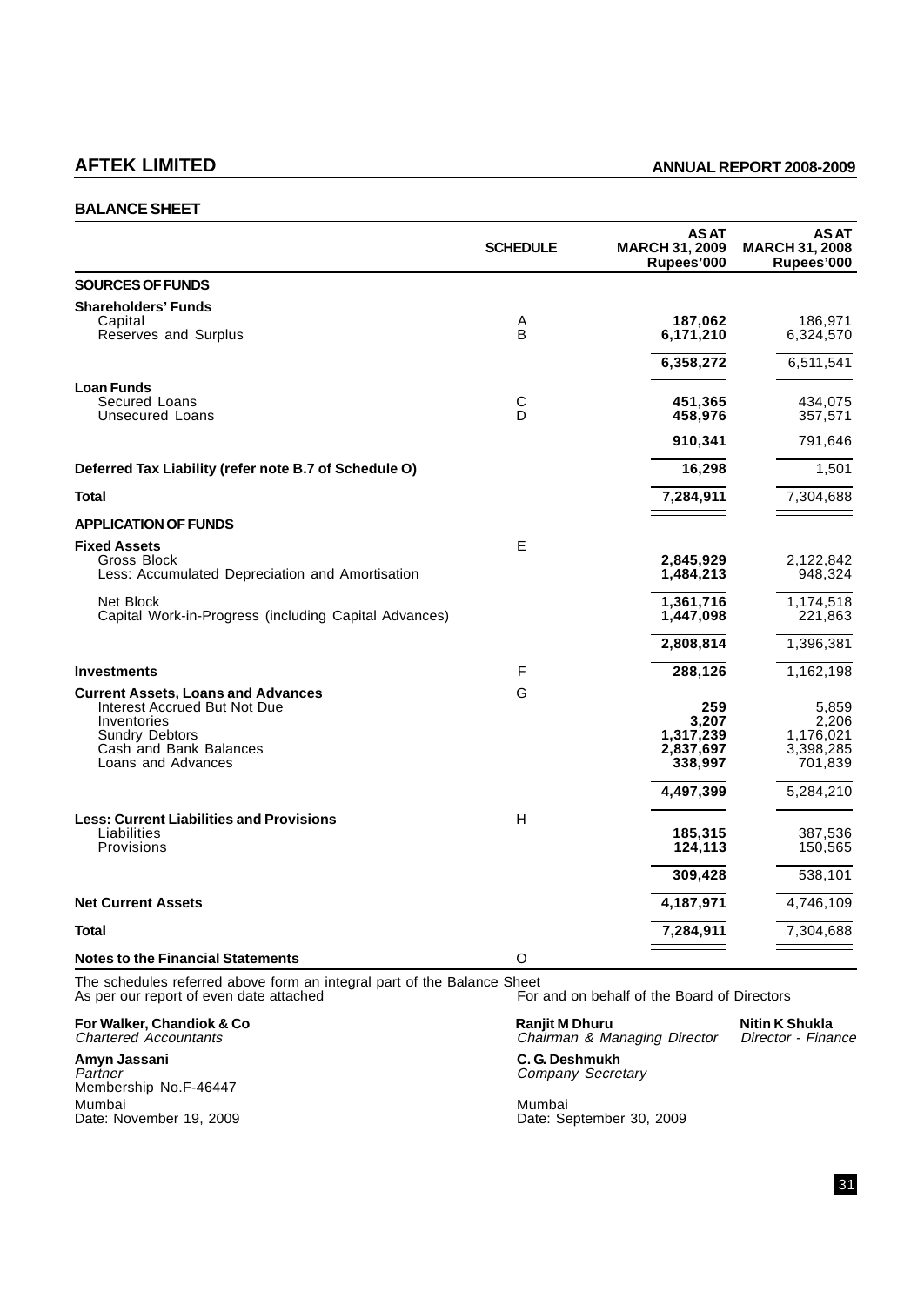# **PROFIT AND LOSS ACCOUNT FOR THE**

|                                                                                                                                                                                                        | <b>SCHEDULE</b>               | <b>YEAR ENDED</b><br><b>MARCH 31, 2009</b><br>Rupees'000 | <b>YEAR ENDED</b><br><b>MARCH 31, 2008</b><br>Rupees'000 |
|--------------------------------------------------------------------------------------------------------------------------------------------------------------------------------------------------------|-------------------------------|----------------------------------------------------------|----------------------------------------------------------|
| <b>INCOME</b>                                                                                                                                                                                          |                               |                                                          |                                                          |
| Sales (refer note B.19 of Schedule O)<br>Other Income                                                                                                                                                  | $\overline{\phantom{a}}$<br>J | 2,203,508<br>956,404                                     | 3,925,445<br>62,973                                      |
| Total                                                                                                                                                                                                  |                               | 3,159,912                                                | 3,988,418                                                |
| <b>EXPENDITURE</b>                                                                                                                                                                                     |                               |                                                          |                                                          |
| Cost of Sales and Services<br><b>Employee Costs</b><br>Operating and Administrative Expenses<br><b>Finance Charges</b><br>Depreciation and Amortisation                                                | Κ<br>L<br>М<br>N<br>E         | 1,118,087<br>183,360<br>100,720<br>27,039<br>535,889     | 2,186,201<br>227,889<br>411,235<br>9.863<br>316,962      |
| Total                                                                                                                                                                                                  |                               | 1,965,095                                                | 3,152,150                                                |
| <b>Profit Before Taxation and Exceptional Items</b>                                                                                                                                                    |                               | 1,194,817                                                | 836,268                                                  |
| <b>Less: Provision For Taxation</b><br>Current Tax (includes foreign tax of<br>(Rs.'000) 8,705 (Previous year (Rs.'000) 7,947))<br>Deferred Tax<br>Fringe Benefit Tax<br><b>MAT Credit Entitlement</b> |                               | 11,705<br>14,797<br>1,042                                | 113,642<br>2,557<br>2,170<br>(91, 503)                   |
|                                                                                                                                                                                                        |                               | 27,544                                                   | 26,866                                                   |
| <b>Profit Before Exceptional Items</b><br>Less: Exceptional Items (refer note B.15 of Schedule O)                                                                                                      |                               | 1,167,273<br>(1, 294, 945)                               | 809,402                                                  |
| Net (Loss) / Profit<br>Balance Brought Forward From Earlier Years                                                                                                                                      |                               | (127, 672)<br>3,447,117                                  | 809,402<br>2,795,323                                     |
| <b>Profit Available for Appropriation</b>                                                                                                                                                              |                               | 3,319,445                                                | 3,604,725                                                |
| Approprations                                                                                                                                                                                          |                               |                                                          |                                                          |
| <b>Transfer to General Reserve</b><br><b>Proposed Dividend</b><br>Corporate Dividend Tax (includes for earlier years<br>(Rs.'000) Nil (Previous Year (Rs.'000) 2,897))                                 |                               |                                                          | 100.000<br>46,764<br>10,844                              |
| Total                                                                                                                                                                                                  |                               |                                                          | 157,608                                                  |
| <b>Balance Carried Forward to Balance Sheet</b>                                                                                                                                                        |                               | 3,319,445                                                | 3,447,117                                                |
| (Loss)/Earnings Per Share<br>(refer note B.4 of Schedule O)<br>(Face Value of Rs. 2 Per Share)<br>Basic (Rs.)<br>Diluted (Rs.)<br>Earnings Per Share (excluding exceptional items)                     |                               | (1.37)<br>(1.37)                                         | 8.66<br>8.23                                             |
| (refer note B.4 of Schedule O)<br>Basic (Rs.)<br>Diluted (Rs.)<br><b>Notes to the Financial Statements</b>                                                                                             | O                             | 12.48<br>12.48                                           | 8.66<br>8.23                                             |
|                                                                                                                                                                                                        |                               |                                                          |                                                          |

The schedules referred above form an integral part of the Profit and Loss Account

As per our report of even date attached For and on behalf of the Board of Directors<br> **For Walker, Chandiok & Co**<br> **For and on behalf of the Board of Directors**<br> **Ranjit M Dhuru**<br> *Chairman & Managing Director Director* **For Walker, Chandiok & Co Ranjit M Dhuru Nitin K Shukla**

**Amyn Jassani C. G. Deshmukh** Partner Company Secretary (1999) and the company Secretary (1999) and the company Secretary (1999) and the company  $\mathcal{C}$  ompany Secretary (1999) and the company  $\mathcal{C}$  ompany  $\mathcal{C}$  on  $\mathcal{C}$  and the company  $\mathcal{$ Amyn Jassani<br>Partner<br>Membership No.F-46447

Mumbai **Mumbai Mumbai Mumbai Mumbai Mumbai** Mumbai Mumbai Mumbai Mumbai Mumbai Mumbai Mumbai Mumbai Mumbai Mumbai

Chartered Accountants Chairman & Managing Director Director - Finance

Date: November 19, 2009 Date: September 30, 2009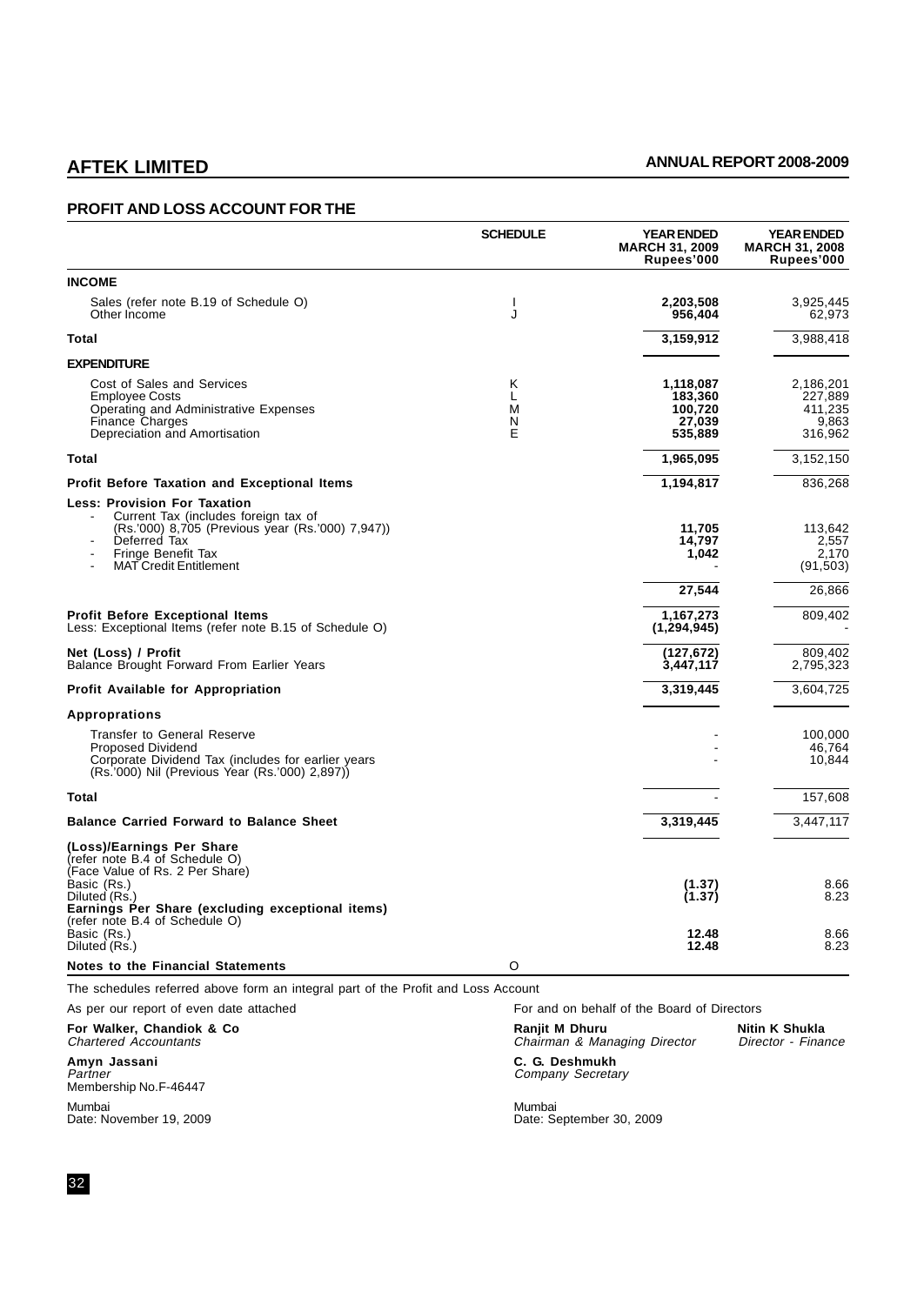# **CASH FLOW STATEMENT FOR THE**

|                                                                                                | <b>YEAR ENDED</b><br><b>MARCH 31, 2009</b><br>Rupees'000 | <b>YEAR ENDED</b><br><b>MARCH 31, 2008</b><br>Rupees'000 |
|------------------------------------------------------------------------------------------------|----------------------------------------------------------|----------------------------------------------------------|
| [A] Cash Flows from Operating Activities                                                       |                                                          |                                                          |
| Profit Before Taxation and Exceptional Items                                                   | 1,194,817                                                | 836,268                                                  |
| Adjustment for:                                                                                |                                                          |                                                          |
| Depreciation and Amortisation                                                                  | 535,889                                                  | 316,962                                                  |
| Unrealised Foreign Exchange (Gain) / Loss (Net)                                                | (874, 073)                                               | 76,410                                                   |
| Profit on Sale of Fixed Assets (Net)                                                           |                                                          | (13, 170)                                                |
| Software Services and Sale of Rights to a Subsidiary                                           | (42, 312)                                                | (102, 772)                                               |
| Miscellaneous Expenses Written Off                                                             |                                                          | 1,708                                                    |
| Provision for Doubtful Debts                                                                   | 7,624                                                    | 103,781                                                  |
| Bad and Doubtful Debts Written Off                                                             | 4                                                        | 37                                                       |
| Provision for Diminution in Investments                                                        |                                                          | 40,100                                                   |
| Provision for Doubtful Loans and Advances                                                      | 6,118                                                    | 938                                                      |
| <b>Stock Compensation Expense</b>                                                              | 1,377                                                    | 2,078                                                    |
| Provision for Gratuity and Leave Encashment                                                    | (1, 274)                                                 | 2,768                                                    |
| Income Tax Refund Received for Earlier Years                                                   | (12, 149)                                                |                                                          |
| <b>Finance Charges</b>                                                                         | 27,039                                                   | 9,863                                                    |
| Interest Income                                                                                | (51, 100)                                                | (49, 667)                                                |
| <b>Operating Profit Before Working Capital Changes</b>                                         | 791,960                                                  | 1,225,304                                                |
| Changes in Current Assets and Liabilities:                                                     |                                                          |                                                          |
| Trade and Other Receivables                                                                    | 23,312                                                   | (484, 314)                                               |
| Trade Payables and Other Liabilities                                                           | (225, 758)                                               | 182,552                                                  |
| Cash Generated from Operations                                                                 | 589,514                                                  | 923,542                                                  |
| Income Taxes Refund Received/(Paid)                                                            | 20,999                                                   | (14, 963)                                                |
| Net Cash Provided By Operating Activities                                                      | 610,513                                                  | 908,579                                                  |
| [B] Cash Flows from Investing Activities                                                       |                                                          |                                                          |
| Purchase of Fixed Assets (Including capital advances and capital work in progress) (1,950,730) |                                                          | (726, 822)                                               |
| Sale Proceeds of Fixed Assets                                                                  |                                                          | 17,294                                                   |
| Loans Given to Subsidiaries                                                                    | (8, 244)                                                 | (74, 176)                                                |
| Loan Given to Aftek Employee's Welfare Trust Received Back                                     | 470                                                      | 940                                                      |
| Loan Repaid                                                                                    |                                                          | 4,113                                                    |
| Investments in Subsidiaries                                                                    |                                                          | (129)                                                    |
| Interest Income                                                                                | 56,700                                                   | 49,667                                                   |
| Net Cash Used in Investing Activities                                                          | (1,901,804)                                              | (729, 113)                                               |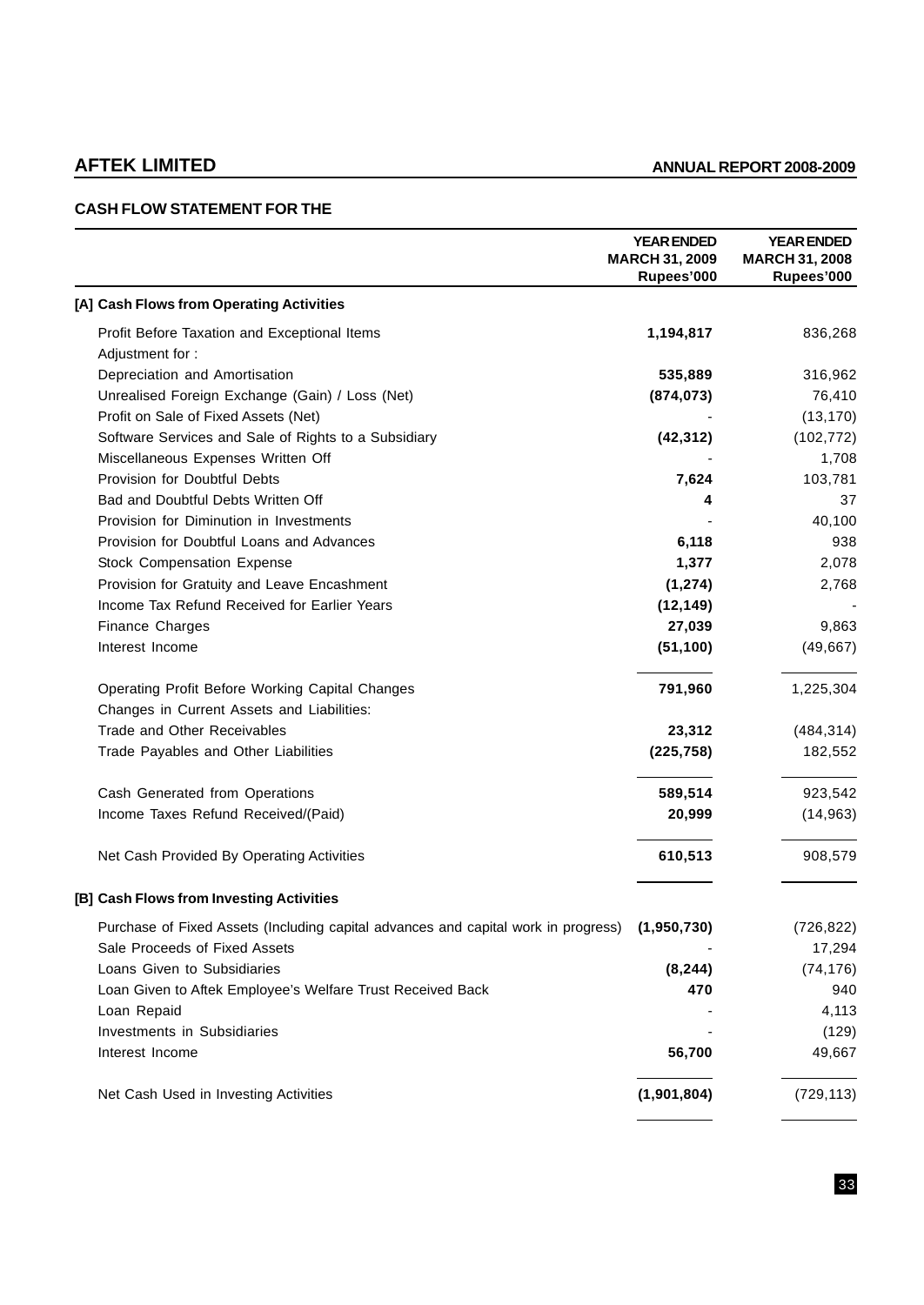|                                                                       | <b>YEAR ENDED</b><br><b>MARCH 31, 2009</b><br>Rupees'000 | <b>YEAR ENDED</b><br><b>MARCH 31, 2008</b><br>Rupees'000 |
|-----------------------------------------------------------------------|----------------------------------------------------------|----------------------------------------------------------|
| [C] Cash Flows from Financing Activities                              |                                                          |                                                          |
| Shares Issued under ESOP                                              | 91                                                       | 141                                                      |
| Share Premium Received on ESOP                                        | 2,464                                                    | 5,745                                                    |
| Proceed from Secured Loans                                            | 1,571                                                    | 423,461                                                  |
| Repayment of Secured Loans                                            | (13, 440)                                                | (77)                                                     |
| Proceed from Unsecured Loan                                           |                                                          | 2,487                                                    |
| Repayment of Unsecured Loans                                          |                                                          | (30,096)                                                 |
| Payment of Dividend and Dividend Tax                                  | (46, 719)                                                | (106, 710)                                               |
| Interest Expense                                                      | (37, 309)                                                | (9,863)                                                  |
| Net Cash (Used in) Provided By Financing Activities                   | (93, 342)                                                | 285,088                                                  |
| Unrealised Foreign Exchange Gain /(Loss) on Cash and Cash Equivalents | 824,045                                                  | (76, 410)                                                |
| Net Increase/(Decrease) in Cash and Cash Equivalents                  | 560,588                                                  | 388,144                                                  |
| Cash and Cash Equivalents - Opening Balance                           | 3,398,285                                                | 3,010,141                                                |
| Cash and Cash Equivalents - Closing Balance (refer Schedule G)        | 2,837,697                                                | 3,398,285                                                |

# Note:

Cash and cash equivalents includes fixed deposits of (Rs.'000) 149 {Previous Year (Rs.'000) 3,259} placed with a bank against guarantees.

For Walker, Chandiok & Co **Ranjit M Dhuru** Ranjit M Dhuru Nitin K Shukla Chartered Accountants Chairman & Managing Director Director - Finance

**Amyn Jassani C. G. Deshmukh** Partner Company Secretary Membership No.F-46447

Mumbai Mumbai Date: November 19, 2009 **Date: September 30, 2009** 

As per our report of even date attached For and on behalf of the Board of Directors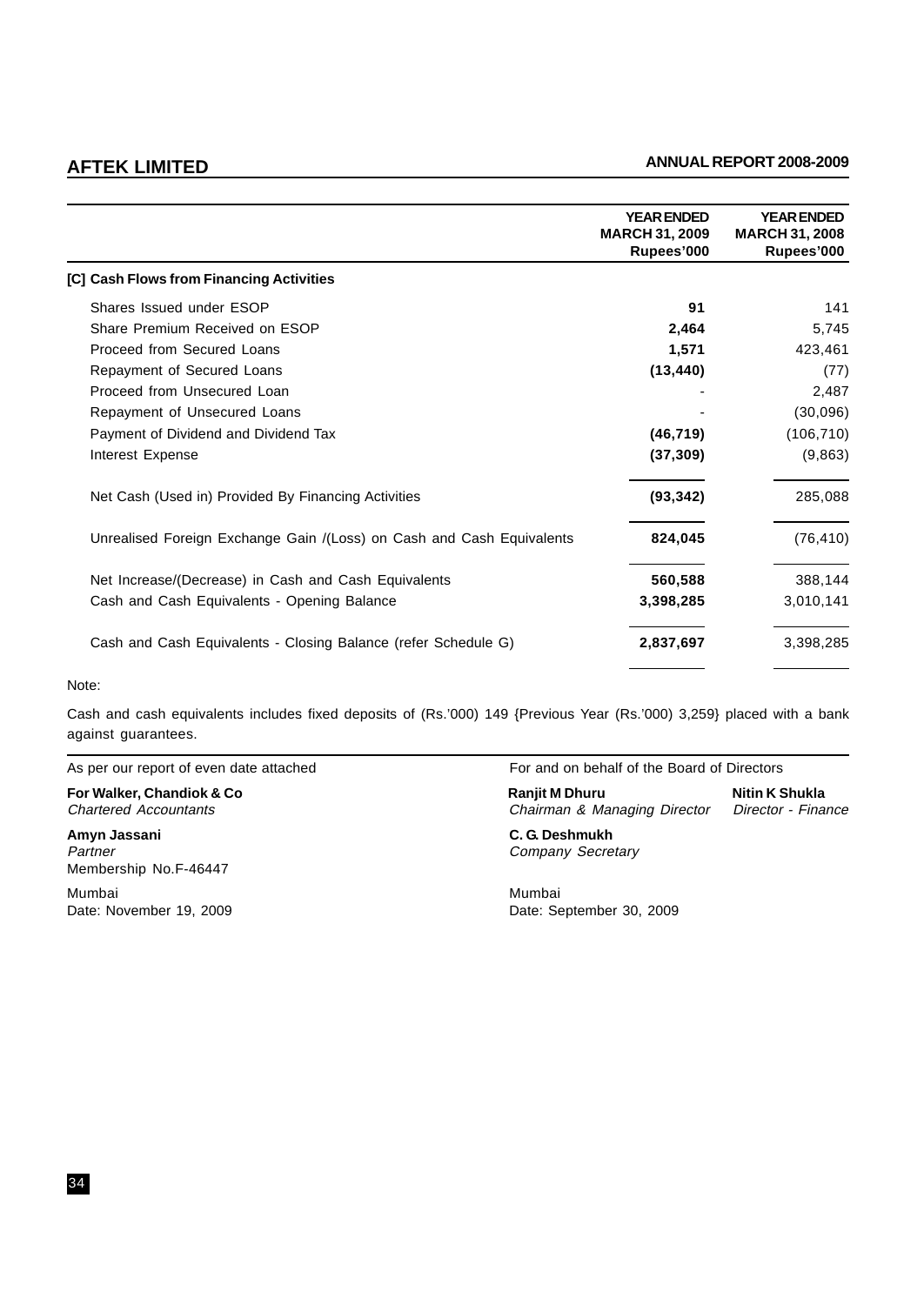|       |                                                                                                                                                                                                             | <b>ASAT</b><br><b>MARCH 31, 2009</b><br>Rupees'000 | <b>ASAT</b><br><b>MARCH 31, 2008</b><br>Rupees'000 |
|-------|-------------------------------------------------------------------------------------------------------------------------------------------------------------------------------------------------------------|----------------------------------------------------|----------------------------------------------------|
|       | <b>SCHEDULE A: CAPITAL</b>                                                                                                                                                                                  |                                                    |                                                    |
|       | Authorised                                                                                                                                                                                                  |                                                    |                                                    |
|       | 125,000,000 (Previous Year: 125,000,000) Equity Shares of Rs. 2 each                                                                                                                                        | 250,000                                            | 250,000                                            |
|       | <b>Issued, Subscribed and Paid Up</b>                                                                                                                                                                       |                                                    |                                                    |
|       | 93,530,789 (Previous Year: 93,485,512) Equity Shares of Rs. 2 each fully paid up                                                                                                                            | 187,062                                            | 186,971                                            |
| Total |                                                                                                                                                                                                             | 187,062                                            | 186,971                                            |
|       | Notes:                                                                                                                                                                                                      |                                                    |                                                    |
|       | Of the above,                                                                                                                                                                                               |                                                    |                                                    |
|       | 1) In 1994-95, there were subdivision of shares from Rs. 100 to Rs. 10 and<br>subsequently 350,000 equity shares were issued as bonus shares by<br>capitalization of General Reserve.                       |                                                    |                                                    |
| 2)    | In 2003-04, there were subdivision of equity shares from Rs. 10 to Rs. 2                                                                                                                                    |                                                    |                                                    |
| 3)    | In 2004-05, 25,000,000 equity shares were issued as bonus shares by<br>capitalisation of General Reserve.                                                                                                   |                                                    |                                                    |
| 4)    | Till March 31, 2009, 12,029,471 equity shares were issued on conversion of<br>2,570 Foreign Currency Convertible Bonds (FCCBs). (refer note B.11 of<br>Schedule O)                                          |                                                    |                                                    |
| 5)    | 351,318 (Previous Year: 306,041) equity shares were issued against<br>exercise of stock options under 'Employees Stock Option Scheme 2004'.<br>(refer note B.9 of Schedule O)                               |                                                    |                                                    |
| 6)    | In 2007-08, 6,150,000 equity shares were issued to the shareholders of<br>erstwhile Elven Micro Circuits Private Limited in pursuance of merger of<br>Elven Micro Circuits Private Limited with the Company |                                                    |                                                    |
| 7)    | 300,000 (Previous Year: 1,200,000) equity shares represent 100,000<br>(Previous Year: 400,000) Global Depository Receipts (GDRs) offered in the<br>year 2003. (refer note B.16 of Schedule O)               |                                                    |                                                    |
|       | (This space has been intentionally kept blank)                                                                                                                                                              |                                                    |                                                    |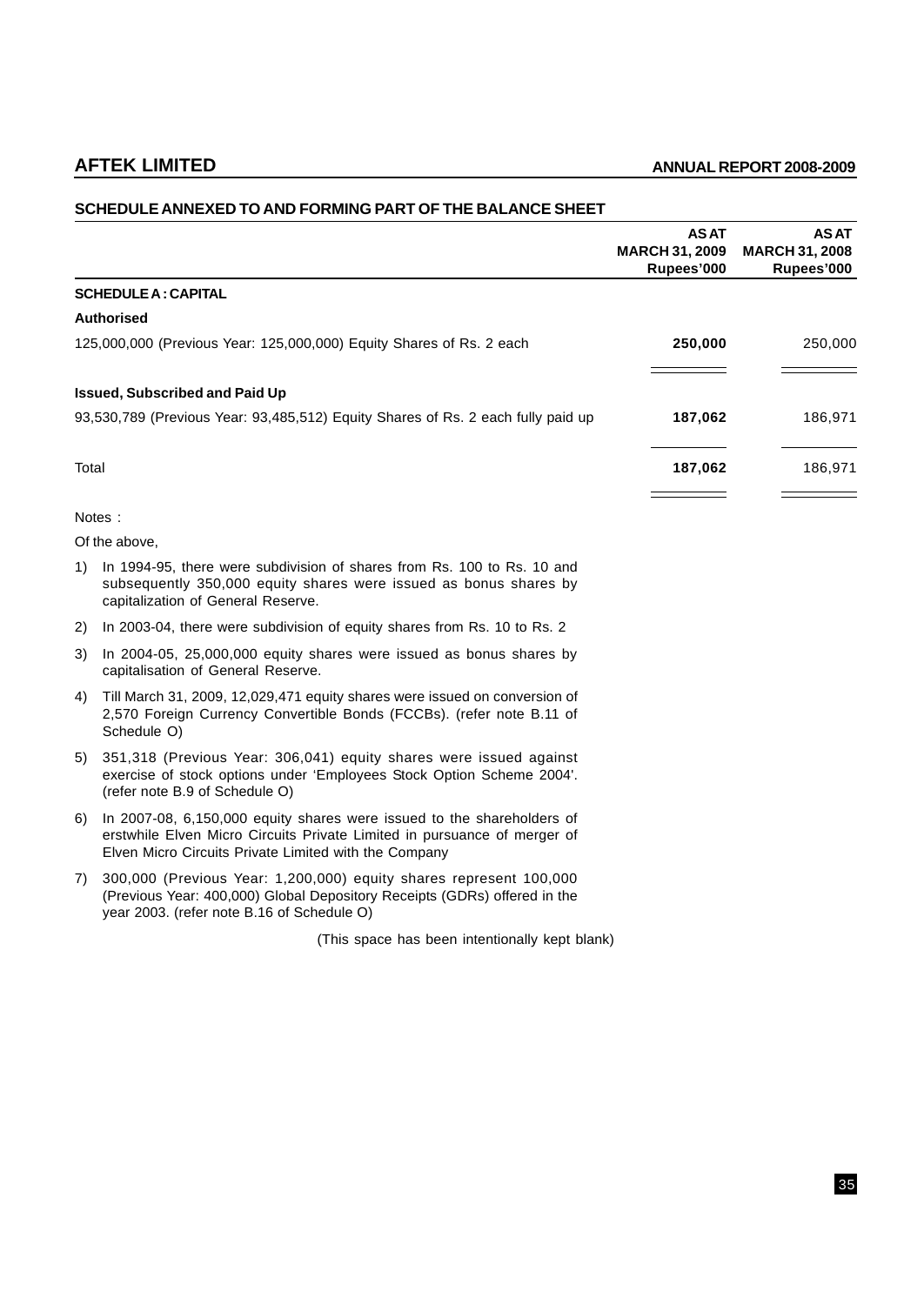|                                                                                                                                                                                                                                                                                                    | <b>ASAT</b><br><b>MARCH 31, 2009</b><br>Rupees'000 | <b>ASAT</b><br><b>MARCH 31, 2008</b><br>Rupees'000 |
|----------------------------------------------------------------------------------------------------------------------------------------------------------------------------------------------------------------------------------------------------------------------------------------------------|----------------------------------------------------|----------------------------------------------------|
| <b>SCHEDULE B: RESERVES AND SURPLUS</b>                                                                                                                                                                                                                                                            |                                                    |                                                    |
| <b>General Reserve</b>                                                                                                                                                                                                                                                                             |                                                    |                                                    |
| Balance at the Beginning of the Year<br>Add: Transferred from Profit and Loss Account<br>Less: Impact of Transitional Provisions of AS-15 (Revised) - Net of Tax<br>Add: Unexcercised Employee Stock Options which have Lapsed                                                                     | 600,608<br>1,016                                   | 502,659<br>100,000<br>(2,051)                      |
| Balance at the End of the Year                                                                                                                                                                                                                                                                     | 601,624                                            | 600,608                                            |
| <b>Securities Premium Account</b>                                                                                                                                                                                                                                                                  |                                                    |                                                    |
| Balance at the Beginning of the Year<br>Add: Premium Received During the Year<br>Less: Premium Payable on Redemption of FCCBs                                                                                                                                                                      | 2,213,123<br>3,277<br>(34, 368)                    | 2,269,750<br>5,745<br>(62, 372)                    |
| Balance at the End of the Year                                                                                                                                                                                                                                                                     | 2,182,032                                          | 2,213,123                                          |
| Capital Reserve<br><b>Employee Stock Options</b><br>Foreign Currency Translation Reserve<br><b>Profit and Loss Account</b>                                                                                                                                                                         | 48,205<br>11,613<br>8,291<br>3,319,445             | 48,205<br>12,426<br>3,091<br>3,447,117             |
| Total                                                                                                                                                                                                                                                                                              | 6,171,210                                          | 6,324,570                                          |
| <b>SCHEDULE C: SECURED LOANS</b>                                                                                                                                                                                                                                                                   |                                                    |                                                    |
| From Banks                                                                                                                                                                                                                                                                                         |                                                    |                                                    |
| Term Loan (refer note 1 and 4 below)<br>Cash Credit (refer note 2 and 4 below)<br>Bill Discounting (refer note 3 and 4 below)                                                                                                                                                                      | 410,940<br>40,425                                  | 381,780<br>38,855<br>13,440                        |
| <b>Total</b>                                                                                                                                                                                                                                                                                       | 451,365                                            | 434,075                                            |
| <b>Notes</b>                                                                                                                                                                                                                                                                                       |                                                    |                                                    |
| 1. Secured by Mortgage of Land at Hinjewadi, Pune<br>2. Secured by Mortgage of Building Owned by Subsidiary Company, Mihir Properties Private Limited<br>3. Secured by Hypothecation of Book Debts.<br>4. Amount Repayable Within One Year is (Rs.'000) 143,160 (Previous Year: (Rs.'000) 13,440)) |                                                    |                                                    |
| <b>SCHEDULE D: UNSECURED LOAN</b>                                                                                                                                                                                                                                                                  |                                                    |                                                    |
| <b>From Others</b>                                                                                                                                                                                                                                                                                 |                                                    |                                                    |

| 454.432 | 353.584 |
|---------|---------|
| 4.544   | 3.987   |
| 458.976 | 357.571 |
|         |         |

36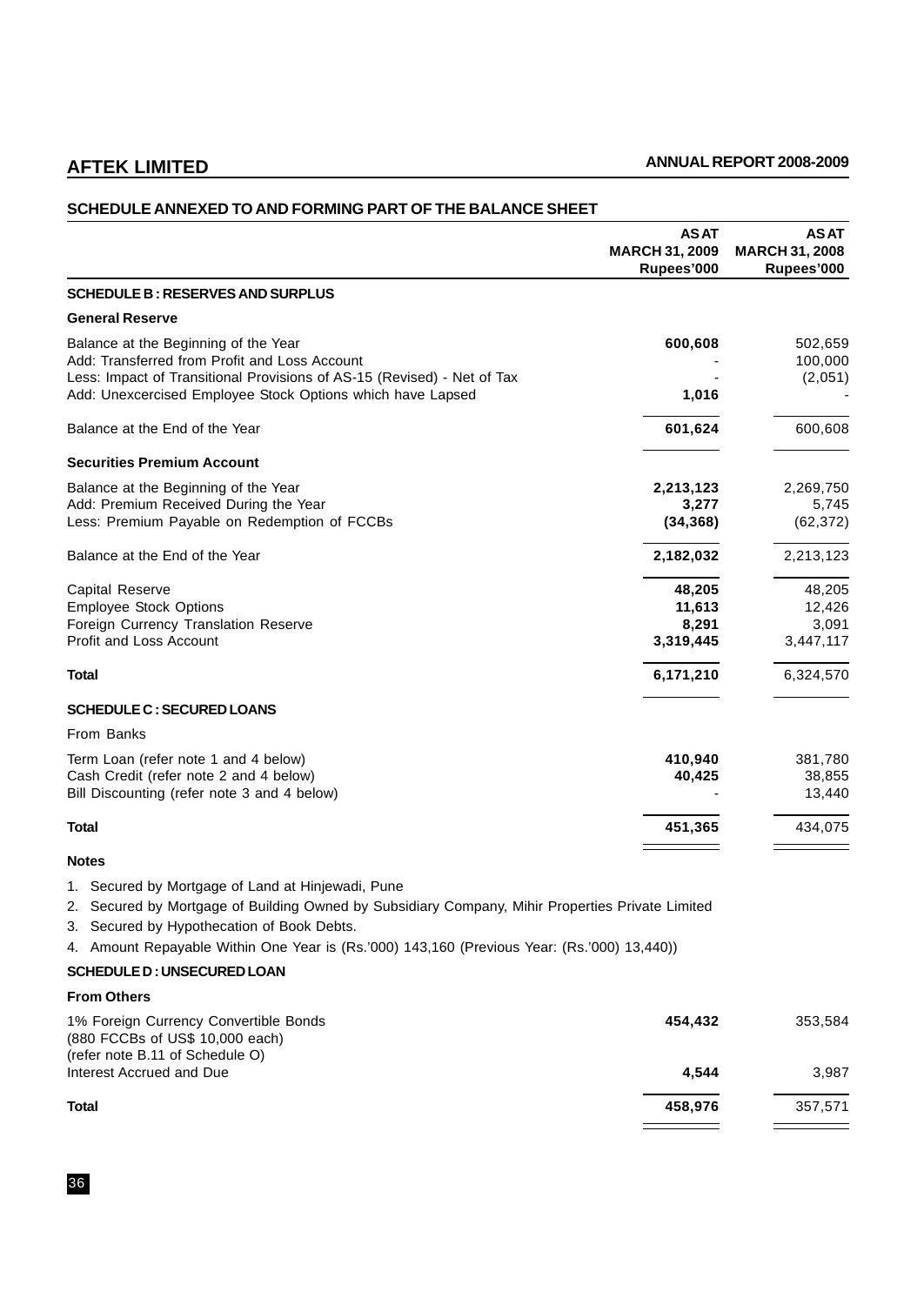|                            |                  |                          |                              |                            |                 |                  |                           |                                      | <b>Net Block</b>                                                                                      |
|----------------------------|------------------|--------------------------|------------------------------|----------------------------|-----------------|------------------|---------------------------|--------------------------------------|-------------------------------------------------------------------------------------------------------|
| As at<br>April 01,<br>2008 | <b>Additions</b> | <b>Deletions</b>         | As at<br>March 31,<br>2009   | As at<br>April 01,<br>2008 | For the<br>Year | <b>Deletions</b> | As at<br>March 31<br>2009 | As at<br>2009                        | As at<br>2008                                                                                         |
|                            |                  |                          |                              |                            |                 |                  |                           |                                      |                                                                                                       |
| 10,113                     |                  |                          | 10,113                       | 268                        | 106             |                  | 374                       | 9,739                                | 9,845                                                                                                 |
| 12,702                     |                  |                          | 12,702                       |                            |                 |                  |                           | 12,702                               | 12,702                                                                                                |
| 8,291                      |                  |                          | 8,291                        | 4,858                      | 653             |                  | 5,511                     | 2,780                                | 3,433                                                                                                 |
| 6,944                      | 74               |                          | 7,018                        | 4,733                      | 725             |                  | 5,458                     | 1,560                                | 2,211                                                                                                 |
| 379                        |                  | $\blacksquare$           | 379                          | 379                        |                 |                  | 379                       |                                      |                                                                                                       |
| 67,450                     | 3,161            | $\overline{\phantom{a}}$ | 70,611                       | 46,133                     | 13,000          |                  | 59,133                    | 11,478                               | 21,317                                                                                                |
| 1,129                      |                  | $\blacksquare$           | 1,129                        | 1,112                      | 6               |                  | 1,118                     | 11                                   | 17                                                                                                    |
| 10,110                     | 72               |                          | 10,182                       | 9,689                      | 162             |                  | 9,851                     | 331                                  | 421                                                                                                   |
| 10,242                     |                  |                          | 10,242                       | 9,173                      | 320             |                  | 9,493                     | 749                                  | 1,069                                                                                                 |
| 3,307                      | 9                |                          | 3,316                        | 2,125                      | 366             |                  | 2,491                     | 825                                  | 1,182                                                                                                 |
|                            |                  |                          |                              |                            |                 |                  |                           |                                      |                                                                                                       |
| 1,978,035                  | 719,771          |                          | 2,697,806                    | 866,111                    | 517,723         |                  | 1,383,834                 |                                      |                                                                                                       |
| 14,140                     |                  |                          | 14,140                       | 3,743                      | 2,828           |                  | 6,571                     | 7,569                                | 10,397                                                                                                |
| 2,122,842                  | 723,087          |                          | 2,845,929                    | 948,324                    | 535,889         |                  | 1,484,213                 |                                      |                                                                                                       |
|                            |                  |                          |                              |                            |                 |                  |                           |                                      | 213,139                                                                                               |
|                            |                  |                          |                              |                            |                 |                  |                           | 288,415                              | 8,724                                                                                                 |
|                            |                  |                          |                              |                            |                 |                  |                           |                                      |                                                                                                       |
| 1,455,681                  | 672,894          | 5,733                    | 2,122,842                    | 632,971                    | 316,962         | 1,609            | 948,324                   | 1,396,381                            |                                                                                                       |
|                            |                  |                          | <b>Gross Block (At Cost)</b> |                            |                 |                  |                           | <b>Depreciation and Amortisation</b> | March 31, March 31.<br>1,313,972 1,111,924<br>1,361,716 1,174,518<br>1,158,683<br>2,808,814 1,396,381 |

# 37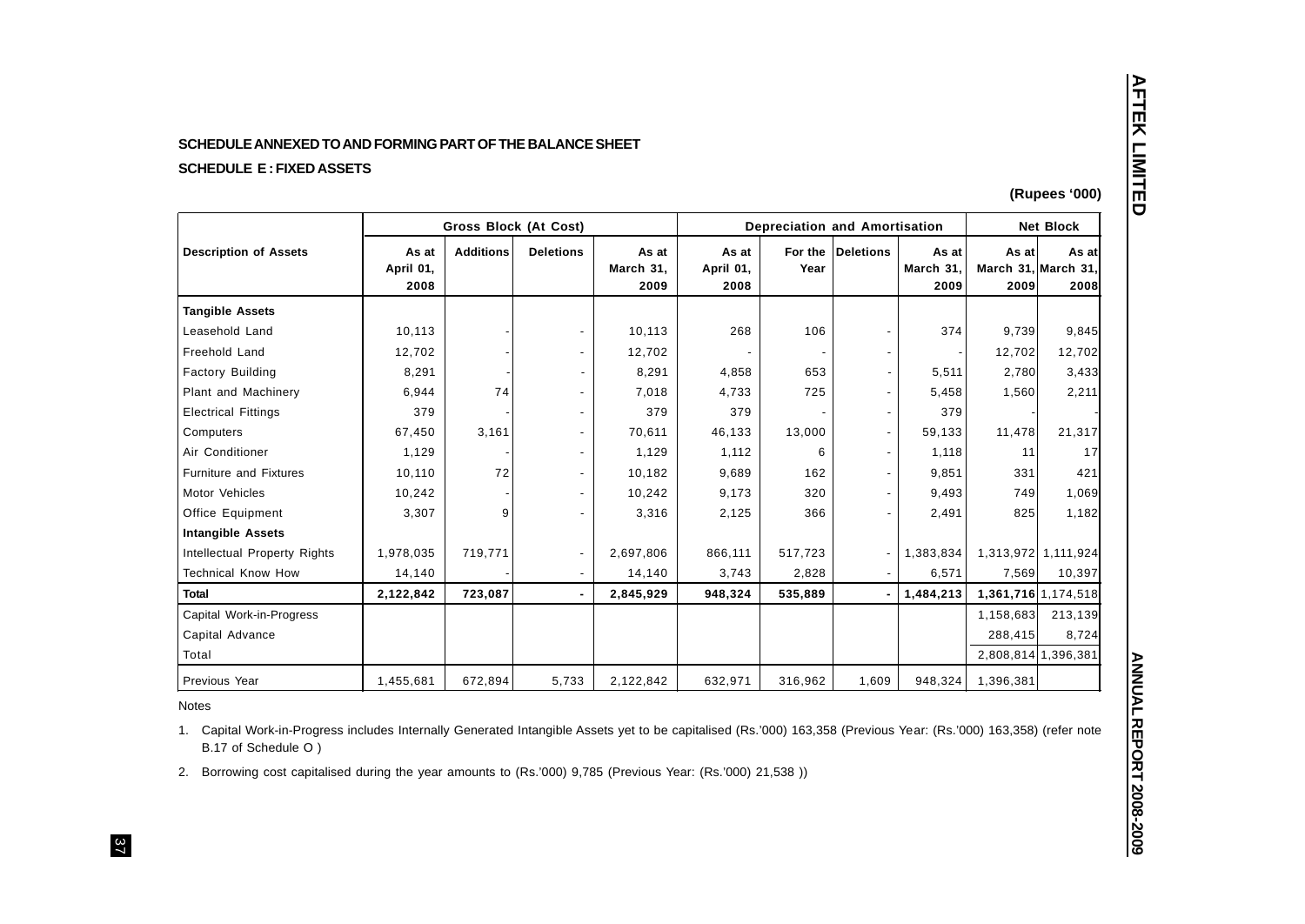|                                                                                                                                                                                                                                                                               | <b>ASAT</b><br><b>MARCH 31, 2009</b><br>Rupees'000 | <b>ASAT</b><br><b>MARCH 31, 2008</b><br>Rupees'000 |
|-------------------------------------------------------------------------------------------------------------------------------------------------------------------------------------------------------------------------------------------------------------------------------|----------------------------------------------------|----------------------------------------------------|
| <b>SCHEDULE F: INVESTMENTS</b>                                                                                                                                                                                                                                                |                                                    |                                                    |
| Long Term Investments, Trade, Unquoted (at Cost)                                                                                                                                                                                                                              |                                                    |                                                    |
| <b>Investment in Subsidiary Companies</b>                                                                                                                                                                                                                                     |                                                    |                                                    |
| Aftek Sales and Services Private Limited*<br>1,000 Equity Shares of Rs.100 Each Fully Paid Up                                                                                                                                                                                 | 100                                                | 100                                                |
| Less: Provision for Diminution in Value                                                                                                                                                                                                                                       | (100)                                              | (100)                                              |
| Opdex Inc.*                                                                                                                                                                                                                                                                   |                                                    |                                                    |
| 31,700,000 Equity Shares of US\$0.05 Each Fully Paid Up<br>Less: Provision for Diminution in Value<br>(refer note B.18 of Schedule O)                                                                                                                                         | 69,597<br>(40,000)                                 | 69,597<br>(40,000)                                 |
|                                                                                                                                                                                                                                                                               | 29,597                                             | 29,597                                             |
| Mihir Properties Private Limited*<br>145,000 Equity Shares of Rs.100/- Each Fully Paid Up                                                                                                                                                                                     | 55,265                                             | 55,265                                             |
| Arexera Information Technologies Gmbh*<br>100% of Share Capital of the Company,<br>Nominal Value of which is EURO 52,000 (refer note B.15 of schedule O)                                                                                                                      | 1,002,092                                          | 1,002,092                                          |
| Less: Investment Written Off<br>(refer note B.15 of Schedule O)                                                                                                                                                                                                               | (1,002,092)                                        |                                                    |
|                                                                                                                                                                                                                                                                               |                                                    | 1,002,092                                          |
| Arexera Information Technologies AG*<br>100% of Share Capital of the Company,<br>Nominal Value of which is CHF 100,000                                                                                                                                                        | 15,995                                             | 15,995                                             |
| Aftek (Mauritius) Limited*<br>1 Equity Share of US\$1 Fully Paid Up                                                                                                                                                                                                           | 129                                                | 129                                                |
| Digihome Solutions Private Limited<br>2,550,000 (Previous Year: 416,327) Equity Shares of Rs.10 Each Fully Paid Up<br>(2,133,673 (Previous Year: 291,327) Equity Shares Acquired During the Year)<br>(refer note B.21 of Schedule O)<br>are wholly owned subsidiary companies | 146,333                                            | 18,313                                             |
| <b>Investment in Other Companies</b>                                                                                                                                                                                                                                          |                                                    |                                                    |
| Elven Technologies Private Limited<br>82,500 Equity Shares of Rs.10 Each Fully Paid Up                                                                                                                                                                                        | 825                                                | 825                                                |
| V Soft Inc. (USA)<br>164,250 Equity Shares of US \$5.48 Each Fully Paid Up                                                                                                                                                                                                    | 39,982                                             | 39,982                                             |
| <b>Total</b>                                                                                                                                                                                                                                                                  | 288,126                                            | 1,162,198                                          |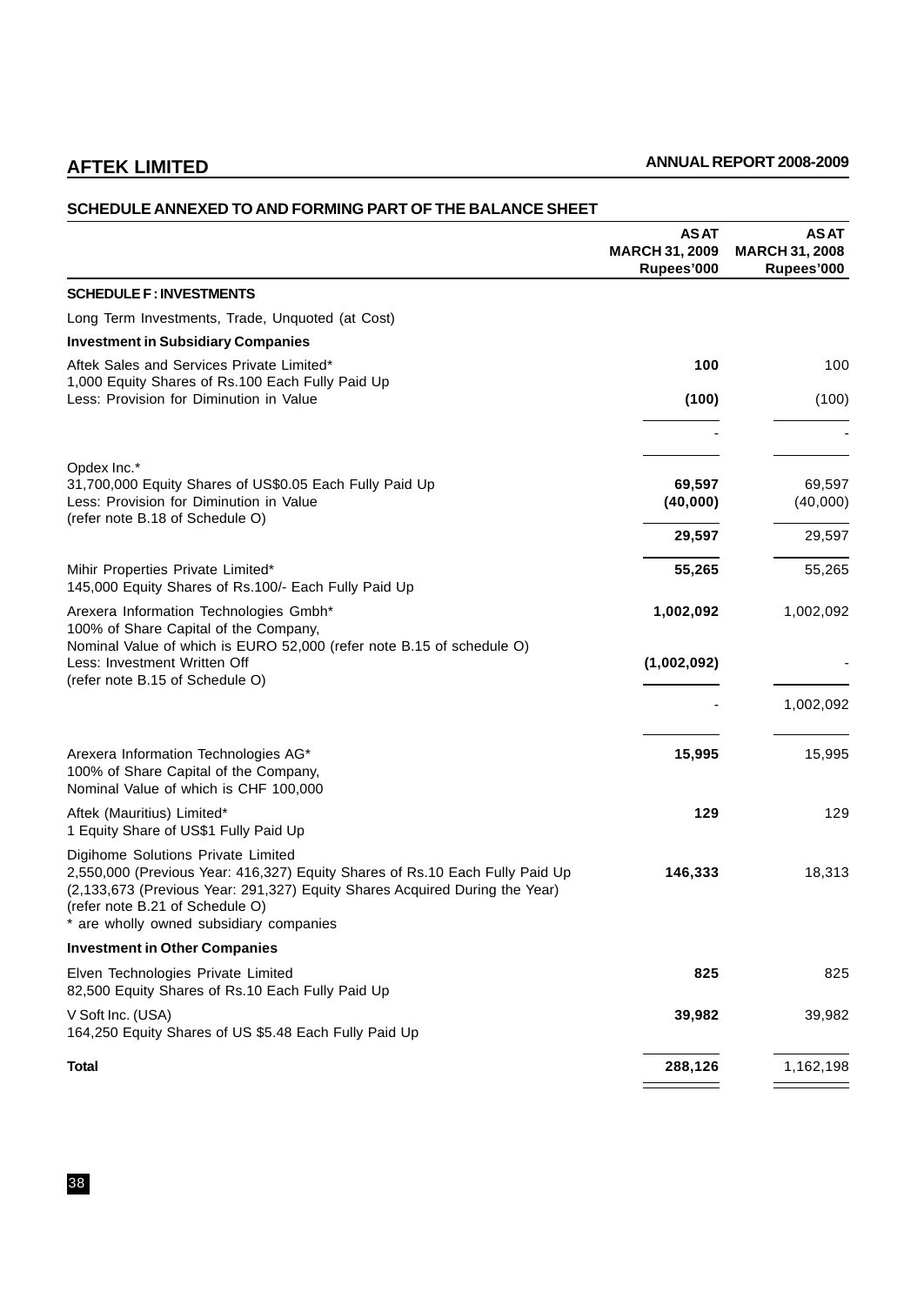|                                                                                                                       | <b>ASAT</b><br><b>MARCH 31, 2009</b><br>Rupees'000 | <b>ASAT</b><br><b>MARCH 31, 2008</b><br>Rupees'000 |
|-----------------------------------------------------------------------------------------------------------------------|----------------------------------------------------|----------------------------------------------------|
| SCHEDULE G: CURRENT ASSETS, LOANS AND ADVANCES                                                                        |                                                    |                                                    |
| <b>Interest Accrued But Not Due</b>                                                                                   | 259                                                | 5,859                                              |
| <b>Inventories</b>                                                                                                    |                                                    |                                                    |
| (At Cost or Net Realisable Value, whichever is less)                                                                  |                                                    |                                                    |
| (as taken, valued and certified by the Management)                                                                    |                                                    |                                                    |
| Raw Materials, Consumables                                                                                            | 2,795                                              | 1,870                                              |
| Work-in-Progress                                                                                                      | 412                                                | 336                                                |
| Total                                                                                                                 | 3,207                                              | 2,206                                              |
| <b>Sundry Debtors</b>                                                                                                 |                                                    |                                                    |
| (Unsecured Considered Good Unless Otherwise Stated)                                                                   |                                                    |                                                    |
| Debts Outstanding for More Than Six Months                                                                            |                                                    |                                                    |
| -Considered Good                                                                                                      | 731,426                                            | 266,347                                            |
| -Considered Doubtful                                                                                                  | 113,431                                            | 105,807                                            |
| Other Debts - Considered Good                                                                                         | 585,813                                            | 909,674                                            |
|                                                                                                                       | 1,430,670                                          | 1,281,828                                          |
| Less: Provision for Doubtful Debts                                                                                    | (113, 431)                                         | (105, 807)                                         |
| Total                                                                                                                 | 1,317,239                                          | 1,176,021                                          |
| <b>Cash and Bank Balances</b>                                                                                         |                                                    |                                                    |
| Cash on Hand                                                                                                          | 44                                                 | 137                                                |
| Balance with Scheduled Banks in:                                                                                      |                                                    |                                                    |
| Cash Credit Account                                                                                                   | 8                                                  | 8                                                  |
| <b>Current Account</b>                                                                                                | 2,759                                              | 5,001                                              |
| Fixed Deposit Account #                                                                                               | 26,173                                             | 272,702                                            |
| <b>Unclaimed Dividend Account</b>                                                                                     | 4,040                                              | 3,985                                              |
| Foreign Currency Current Account*                                                                                     | 2,838                                              | 680                                                |
| <b>Balance with Non Scheduled Banks in:</b>                                                                           |                                                    |                                                    |
| Deposit Accounts                                                                                                      |                                                    |                                                    |
| Banco Efisa, Portugal                                                                                                 | 1,317,453                                          | 1,003,590                                          |
| (Maximum balance outstanding at any time during the year<br>(Rs.'000) 1,317,453 (Previous Year (Rs.'000) 1,059,397))  |                                                    |                                                    |
| Investec Bank (Switzerland) AG, Switzerland **                                                                        |                                                    |                                                    |
| Time Deposit                                                                                                          |                                                    | 118,567                                            |
| Demand Deposit                                                                                                        |                                                    | 11,832                                             |
| (Maximum balance outstanding at any time during the year                                                              |                                                    |                                                    |
| (Rs.'000) 134,466 (Previous Year: (Rs.'000) 225,443))                                                                 |                                                    |                                                    |
| <b>Current Accounts</b>                                                                                               |                                                    |                                                    |
| Banco Efisa, Portugal                                                                                                 | 1,484,382                                          | 1,978,793                                          |
| (Maximum balance outstanding at any time during the year<br>(Rs.'000) 3,234,916 (Previous Year: (Rs.'000) 2,688,429)) |                                                    |                                                    |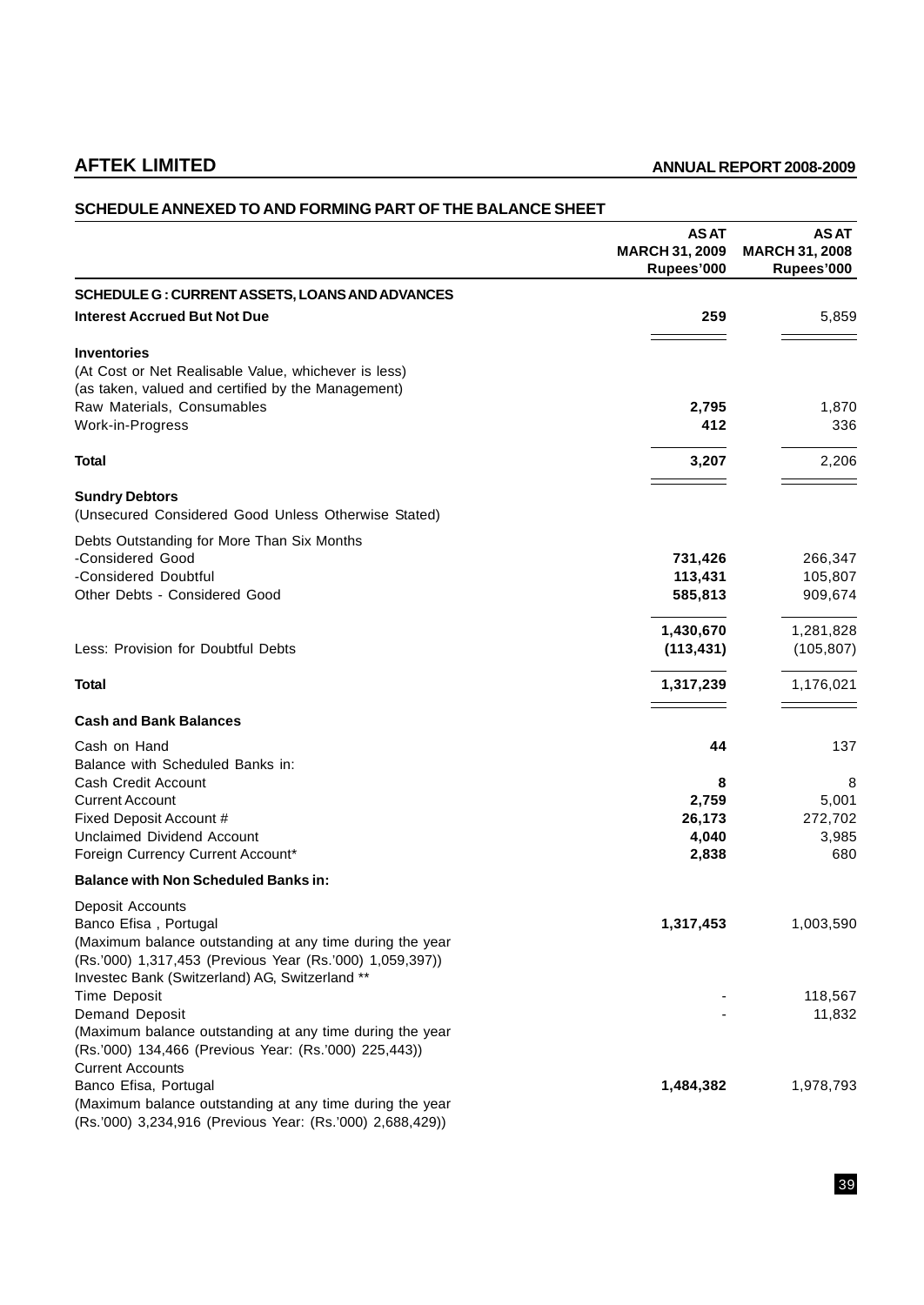|                                                                                                                  | <b>ASAT</b><br><b>MARCH 31, 2009</b><br>Rupees'000 | <b>ASAT</b><br><b>MARCH 31, 2008</b><br>Rupees'000 |
|------------------------------------------------------------------------------------------------------------------|----------------------------------------------------|----------------------------------------------------|
| SCHEDULE G: CURRENT ASSETS, LOANS AND ADVANCES (CONT.)                                                           |                                                    |                                                    |
| Investec Bank (Switzerland) AG, Switzerland ***                                                                  |                                                    | 2.990                                              |
| (Maximum balance outstanding at any time during the year<br>(Rs.'000) 144,161 (Previous Year: (Rs.'000) 10,544)) |                                                    |                                                    |
| <b>Total</b>                                                                                                     | 2,837,697                                          | 3,398,285                                          |

# Fixed deposit of (Rs.'000) 149 (Previous Year: (Rs.'000) 3,259) has been placed with a bank against guarantees.

\* Balance in Bank of India in Foreign Currency Current Account includes (Rs.'000) 172 (Previous Year: (Rs.'000) 232) being unutilised money of FCCB issue.

\*\* In 2007-08 balance in Investec Bank Deposit Account includes (Rs.'000) 130,399 being unutilised money of FCCB issue.

\*\*\* In 2007-08 balance in Investec Bank Foreign Currency Current Account includes (Rs.' 000) 2,990 being unutilised money of FCCB issue.

As represented by management, all other deposit and current account balances are without any restriction for remittance.

# **Loans and Advances**

(Unsecured Considered Good Unless Otherwise Stated)

Advances Recoverable in Cash or in Kind or for Value to be Received

| - Considered Good                                                       | 22,526     | 2,497    |
|-------------------------------------------------------------------------|------------|----------|
| - Considered Doubtful                                                   | 4,534      | 4,534    |
|                                                                         | 27,060     | 7,031    |
| Less: Provision for Doubtful Advances                                   | (4, 534)   | (4, 534) |
|                                                                         | 22,526     | 2,497    |
| Loans to Subsidiary Companies                                           | 341,126    | 324,592  |
| Less: Doubtful Advances Written Off                                     | (292, 853) |          |
| (refer note B.15 of Schedule O)                                         | 48,273     | 324,592  |
| Advances for Acquisition of Investments                                 |            | 85,708   |
| Loans to Aftek Employees' Welfare Trust (refer note B.20 of Schedule O) | 42,701     | 43,171   |
| Deposit with Body Corporates (refer note B.14 of Schedule O)            | 108,139    | 138,139  |
| <b>Security Deposit</b>                                                 | 31,973     | 16,229   |
| Less: Provision for Doubtful Deposits                                   | (6, 118)   |          |
|                                                                         | 25,855     | 16,229   |
| <b>MAT Credit Entitlement</b>                                           | 91,503     | 91,503   |
| <b>Total</b>                                                            | 338,997    | 701,839  |
|                                                                         |            |          |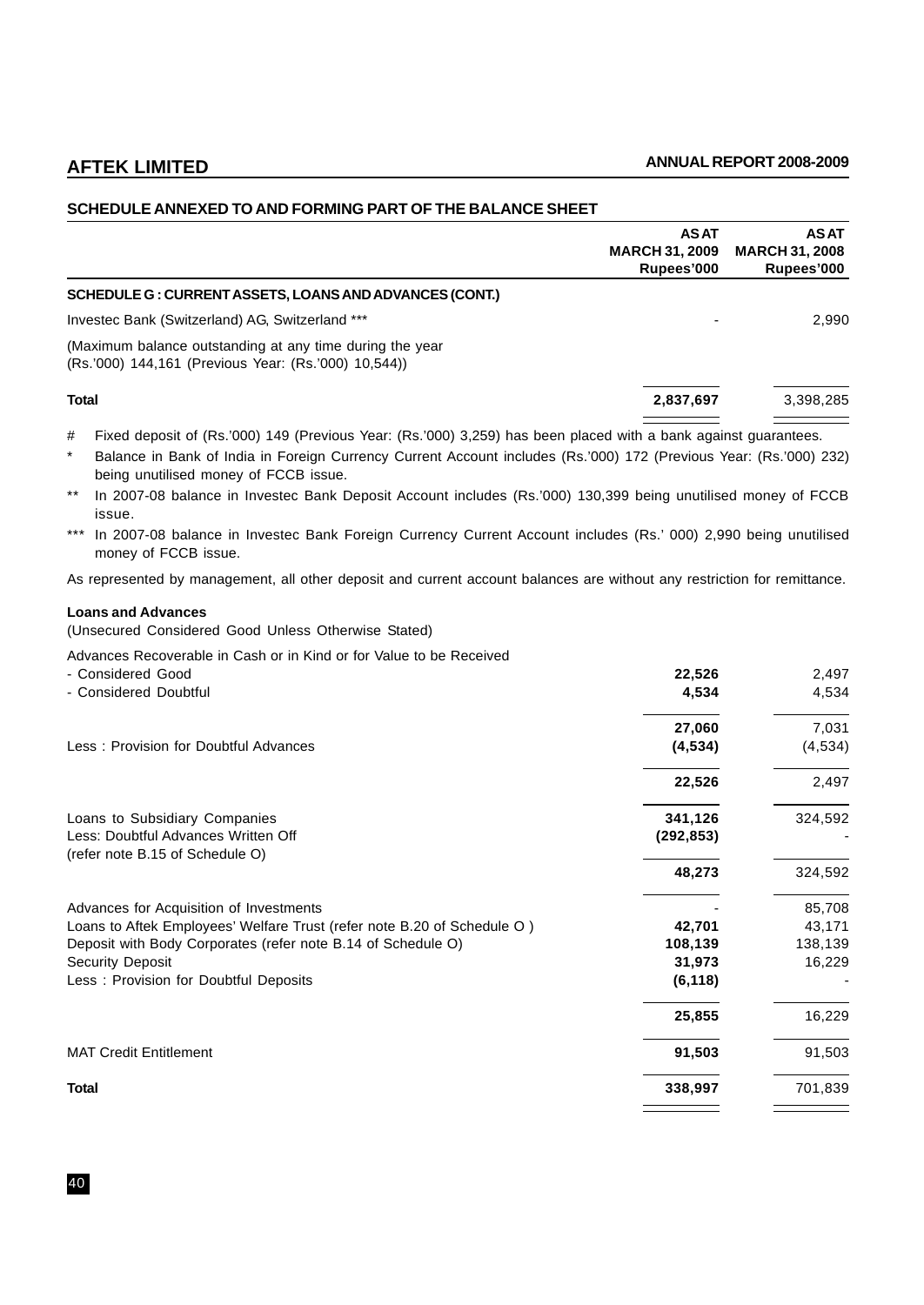|                                                                                                                                           | <b>ASAT</b><br><b>MARCH 31, 2009</b><br>Rupees'000 | <b>ASAT</b><br><b>MARCH 31, 2008</b><br>Rupees'000 |
|-------------------------------------------------------------------------------------------------------------------------------------------|----------------------------------------------------|----------------------------------------------------|
| SCHEDULE H: CURRENT LIABILITIES AND PROVISIONS                                                                                            |                                                    |                                                    |
| Liabilities                                                                                                                               |                                                    |                                                    |
| Sundry Creditors (refer note B.8 of Schedule O)                                                                                           | 29,874                                             | 295,676                                            |
| Premium Payable on Redemption of FCCBs                                                                                                    | 96,740                                             | 62,372                                             |
| <b>Accrued Expenses</b>                                                                                                                   | 36,825                                             | 9,914                                              |
| <b>Advance from Customers</b>                                                                                                             | 2,998                                              | 648                                                |
| Interest Accrued But Not Due                                                                                                              | 3,947                                              | 4,988                                              |
| Investor Education and Protection Fund to be<br>Credited by Unclaimed Dividends*                                                          | 4,040                                              | 3,985                                              |
| <b>Other Liabilities</b>                                                                                                                  | 10,891                                             | 9,953                                              |
| <b>Total</b>                                                                                                                              | 185,315                                            | 387,536                                            |
| $\ast$<br>There is no amount due and outstanding as at balance sheet date to be credited to the Investor Education and Protection<br>Fund |                                                    |                                                    |
| Provisions                                                                                                                                |                                                    |                                                    |
| Income Tax, net of taxes paid                                                                                                             | 104,381                                            | 83,826                                             |
| Fringe Benefit Tax                                                                                                                        | 3,211                                              | 2,170                                              |
| Proposed Dividend                                                                                                                         |                                                    | 46,764                                             |
| Corporate Dividend Tax                                                                                                                    | 10,834                                             | 10,844                                             |
| Gratuity                                                                                                                                  | 4,194                                              | 4,854                                              |
| <b>Compensated Absences</b>                                                                                                               | 1,493                                              | 2,107                                              |
| <b>Total</b>                                                                                                                              | 124,113                                            | 150,565                                            |

# **SCHEDULE ANNEXED TO AND FORMING PART OF THE BALANCE SHEET**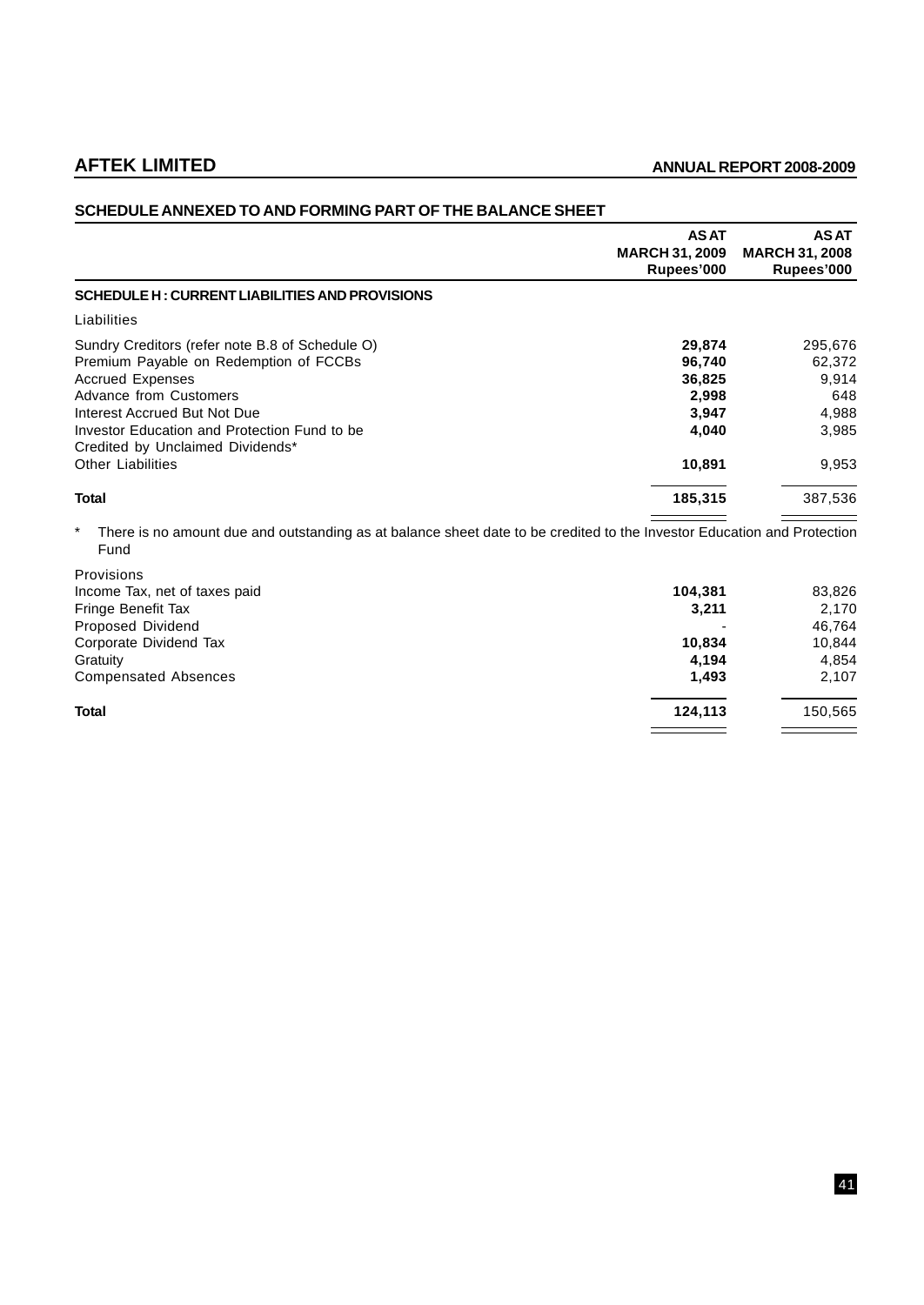# **SCHEDULES ANNEXED TO AND FORMING PART OF THE PROFIT AND LOSS ACCOUNT FOR THE**

|                                                                                                                                                                            | <b>YEAR ENDED</b><br><b>MARCH 31, 2009</b><br>Rupees'000 | <b>YEAR ENDED</b><br><b>MARCH 31, 2008</b><br>Rupees'000 |
|----------------------------------------------------------------------------------------------------------------------------------------------------------------------------|----------------------------------------------------------|----------------------------------------------------------|
| <b>SCHEDULE I: SALES</b>                                                                                                                                                   |                                                          |                                                          |
| Software Exports (refer note B.19 of Schedule O)<br><b>Services</b><br>Products<br>Software Services and Sale of Rights to a Subsidiary<br>(refer note B.21 of Schedule O) | 2,006,402<br>125,112<br>42,312                           | 3,593,812<br>177,280<br>102,771                          |
| <b>Software Driven Products</b><br>Local                                                                                                                                   | 24,039                                                   | 43,955                                                   |
| Exports                                                                                                                                                                    | 5,642                                                    | 7,609                                                    |
| Add: Duty Drawback                                                                                                                                                         | 2,203,507<br>1                                           | 3,925,427<br>18                                          |
| <b>Total</b>                                                                                                                                                               | 2,203,508                                                | 3,925,445                                                |
| <b>SCHEDULE J: OTHER INCOME</b>                                                                                                                                            |                                                          |                                                          |
| <b>Bank Interest</b><br>(Including tax deducted at source (Rs.'000) 892 (Previous<br>Year: (Rs.'000) 581))                                                                 | 51,100                                                   | 49,667                                                   |
| Profit on Sale of Fixed Assets<br>Foreign Exchange Gain<br>Income Tax Refund Received for Earlier Years                                                                    | 891,386<br>12,149                                        | 13,170                                                   |
| Miscellaneous Income                                                                                                                                                       | 1,769                                                    | 136                                                      |
| <b>Total</b>                                                                                                                                                               | 956,404                                                  | 62,973                                                   |
| <b>SCHEDULE K: COST OF SALES AND SERVICES</b>                                                                                                                              |                                                          |                                                          |
| Consumption of Raw Materials and Consumables<br><b>Opening Stock</b><br>Add: Purchases                                                                                     | 1,870<br>13,540                                          | 1,683<br>33,442                                          |
| Less: Closing Stock                                                                                                                                                        | 15,410<br>(2,795)                                        | 35,125<br>(1,870)                                        |
|                                                                                                                                                                            | 12,615                                                   | 33,255                                                   |
| (Increase)/Decrease in Work in Progress<br><b>Opening Stock</b><br><b>Closing Stock</b>                                                                                    | 336<br>412                                               | 440<br>336                                               |
|                                                                                                                                                                            | (76)                                                     | 104                                                      |
| Software Development Expenses                                                                                                                                              | 1,105,548                                                | 2,152,842                                                |
| <b>Total</b>                                                                                                                                                               | 1,118,087                                                | 2,186,201                                                |
|                                                                                                                                                                            |                                                          |                                                          |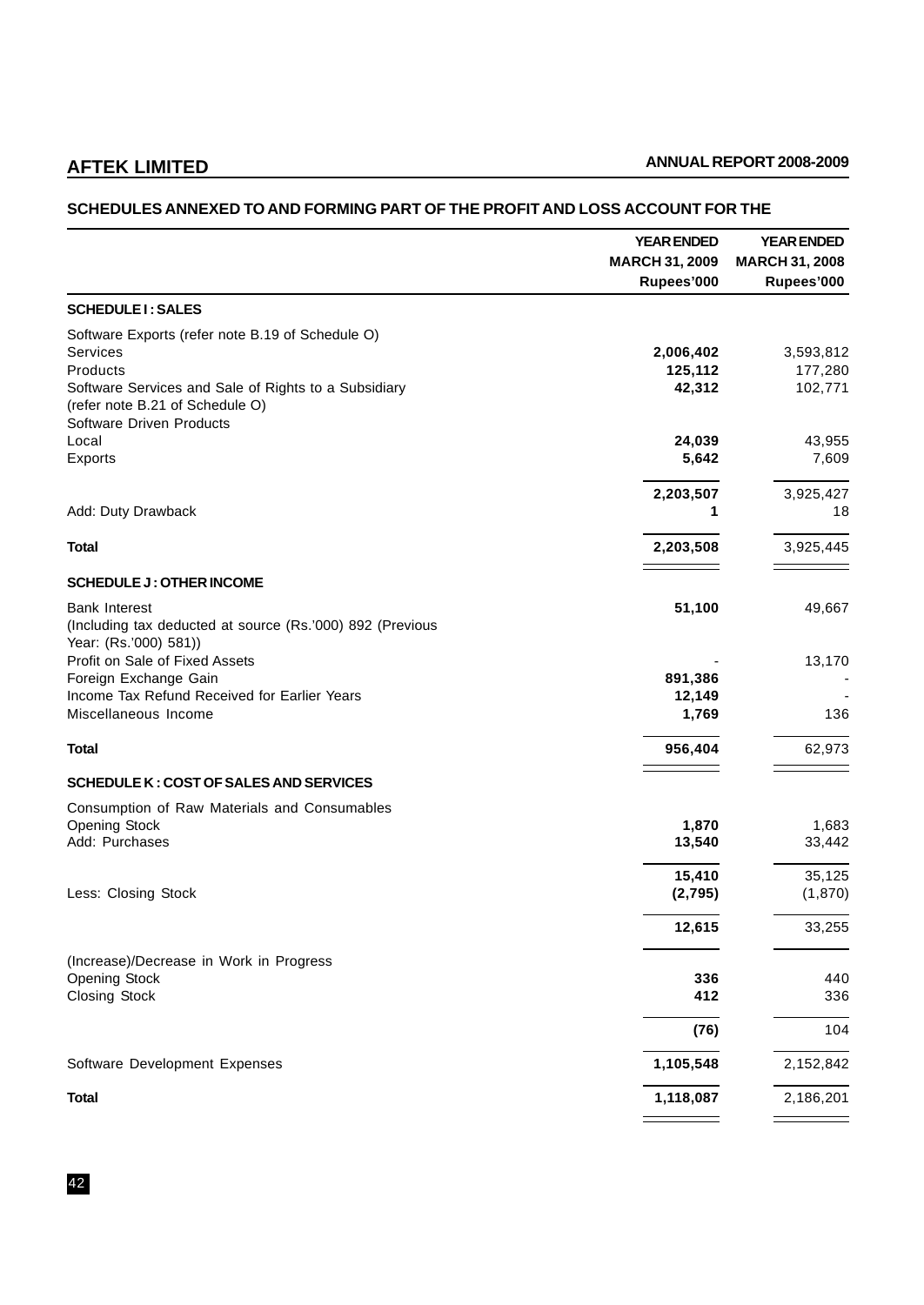# **SCHEDULES ANNEXED TO AND FORMING PART OF THE PROFIT AND LOSS ACCOUNT FOR THE**

|                                                                           | <b>YEAR ENDED</b>                   | <b>YEAR ENDED</b>                   |
|---------------------------------------------------------------------------|-------------------------------------|-------------------------------------|
|                                                                           | <b>MARCH 31, 2009</b><br>Rupees'000 | <b>MARCH 31, 2008</b><br>Rupees'000 |
| <b>SCHEDULE L: EMPLOYEE COSTS</b>                                         |                                     |                                     |
| Salaries, Wages and Bonus                                                 | 170,398                             | 212,683                             |
| Contribution to Provident Fund and Other Funds                            | 7,744                               | 9,033                               |
| <b>Staff Welfare</b>                                                      | 2,825                               | 4,095                               |
| <b>Stock Compensation Expense</b>                                         | 2,393                               | 2,078                               |
| <b>Total</b>                                                              | 183,360                             | 227,889                             |
| SCHEDULE M: OPERATING AND ADMINISTRATIVE EXPENSES                         |                                     |                                     |
|                                                                           |                                     |                                     |
| Rent                                                                      | 37,406                              | 43,358                              |
| Travelling and Conveyance<br><b>Professional Fees</b>                     | 13,256                              | 17,758                              |
| Advertisement and Sales Promotion                                         | 4,590<br>619                        | 12,730<br>1,821                     |
| Commission                                                                |                                     | 796                                 |
|                                                                           | 1,190                               |                                     |
| Repairs and Maintenance<br><b>Buildings</b>                               | 128                                 | 25                                  |
| Computers                                                                 | 514                                 | 470                                 |
| <b>Others</b>                                                             | 602                                 | 984                                 |
| <b>Electricity Expenses</b>                                               | 6,456                               | 7,051                               |
| Rates and Taxes                                                           | 1,699                               | 6,252                               |
| Telephone and Communication                                               | 3,094                               | 4,910                               |
| Insurance Charges                                                         | 98                                  | 94                                  |
| Research and Development Expenses                                         | 2,287                               | 9,005                               |
| Commission to Non-Executive Directors                                     | 1,620                               | 990                                 |
| Auditors' Remuneration (refer note B.3(V) of Schedule O)                  | 4,922                               | 4,179                               |
|                                                                           |                                     |                                     |
| Foreign Exchange Loss<br>Provision for Diminution in Value of Investments |                                     | 143,444                             |
|                                                                           |                                     | 40,100                              |
| Provision for Doubtful Loans and Advances                                 | 6,118                               | 938                                 |
| Provision for Doubtful Debts                                              | 7,624                               | 103,781                             |
| Bad and Doubtful Debts Written Off                                        | 4                                   | 37                                  |
| Miscellaneous Expenses Written off<br>Miscellaneous Expenses              | 8,493                               | 1,708<br>10,804                     |
|                                                                           | 100,720                             | 411,235                             |
|                                                                           |                                     |                                     |
| <b>SCHEDULE N: FINANCE CHARGES</b>                                        |                                     |                                     |
| To Banks                                                                  |                                     |                                     |
| Interest on Term Loan                                                     | 13,641                              |                                     |
| Interest on Cash Credit                                                   | 5,476                               | 4,104                               |
| Interest On Bill Discounting<br>To Others                                 | 2,197                               | 1,772                               |
| Interest on FCCB                                                          | 5,125                               | 3,987                               |
| <b>Others</b>                                                             | 600                                 |                                     |
| <b>Total</b>                                                              | 27,039                              | 9,863                               |
|                                                                           |                                     |                                     |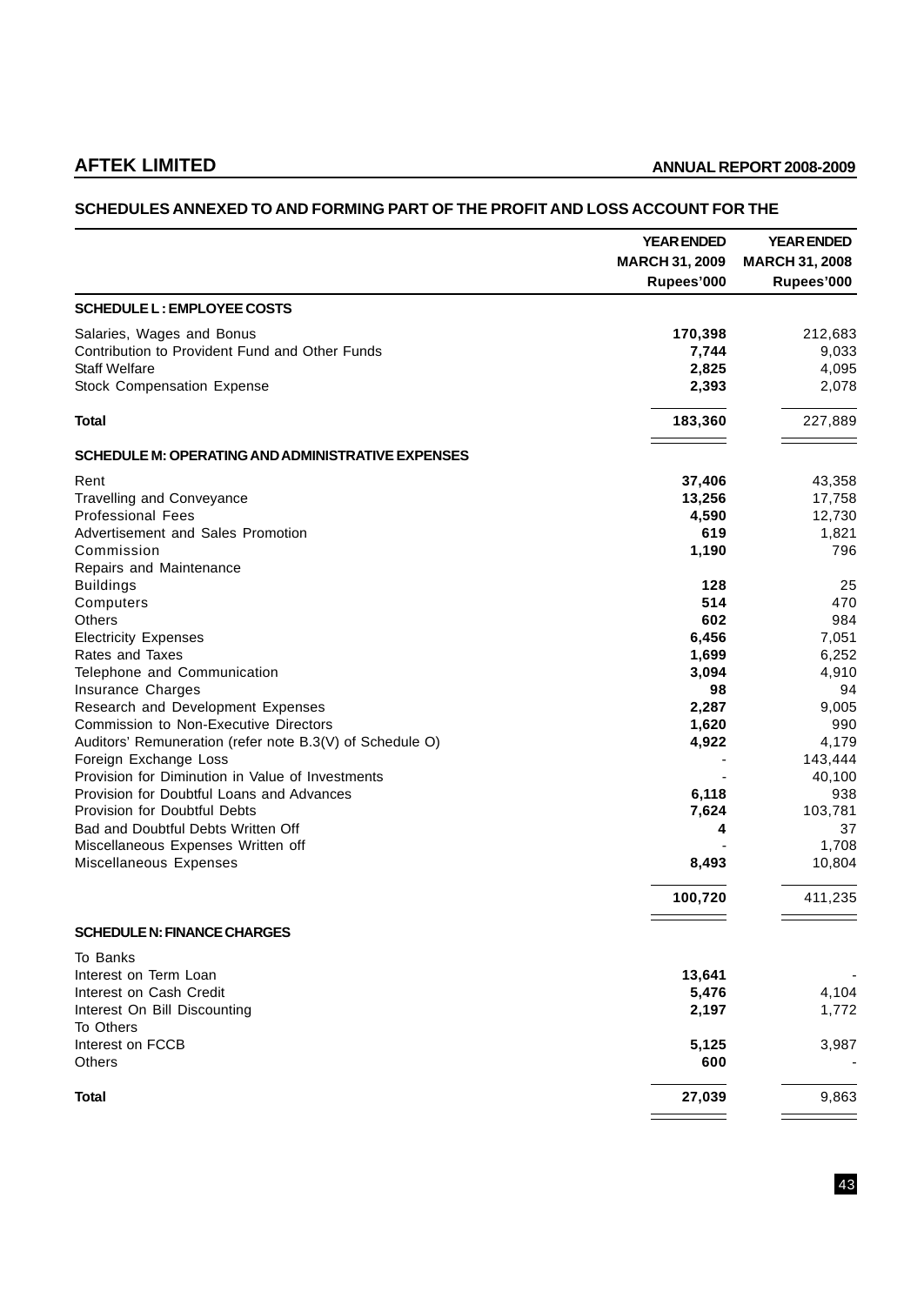# **SCHEDULE ANNEXED TO AND FORMING PART OF THE FINANCIAL STATEMENTS FOR THE YEAR ENDED MARCH 31, 2009**

# **SCHEDULE O: NOTES TO THE FINANCIAL STATEMENTS**

# **A. Significant Accounting Policies**

### **(a) Basis of Accounting and Preparation of Financial Statements**

The financial statements which have been prepared under the historical cost convention on the accrual basis of accounting, are in accordance with the applicable requirements of the Companies Act, 1956 (the 'Act') and comply in all material aspects with the Accounting Standards prescribed by the Central Government, in accordance with the Companies (Accounting Standards) Rules, 2006, to the extent applicable. The accounting policies applied by the Company are consistent with those used in the previous year.

### **(b) Use of Estimates**

The preparation of the financial statements in conformity with generally accepted accounting principles requires management to make estimates and assumptions that affect the reported amounts of assets and liabilities, disclosure of contingent liabilities as at the date of financial statements and the reported amounts of revenues and expenses during the reporting year. Key estimates include estimate of useful lives of fixed assets, income taxes, vesting of employee stock options and future obligations under employee retirement benefit plans. Although these estimates are based upon management's knowledge of current events and actions, actual results could differ from those estimates. Any revisions to accounting estimates are recognized prospectively in the current and future periods.

### **(c) Fixed Assets, Depreciation and Amortisation**

- (i) Fixed assets are stated at cost less accumulated depreciation, amortisation and impairment losses. Cost includes inward freight, taxes and expenses incidental to acquisition and installation, up to the point the asset is ready for its intended use.
- (ii) Capital work in progress represents expenditure incurred in respect of capital projects under development and are carried at cost. Cost includes related acquisition expenses, construction cost, borrowing costs capitalized and other direct expenditure
- (iii) Depreciation is provided, pro rata for the period of use, by the Straight Line Method (SLM), based on management's estimate of useful lives of the fixed assets, which are higher than the SLM rates prescribed in Schedule XIV to the Companies Act, 1956. The management's estimate of useful lives of fixed assets are given below:

| <b>Plant and Machinery</b>    | 5 years  |
|-------------------------------|----------|
| <b>Factory Building</b>       | 15 years |
| <b>Electrical Fittings</b>    | 5 years  |
| Computers                     | 3 years  |
| Air conditioner               | 5 years  |
| <b>Furniture and Fixtures</b> | 5 years  |
| Motor Vehicles                | 5 years  |
| Office Equipment              | 5 years  |
|                               |          |

Leasehold land is amortised over the period of lease.

### **(d) Intangible Assets**

Intangible assets are stated at cost of acquisition, less accumulated amortisation and impairment losses if any. An intangible asset is recognized, where it is probable that the future economic benefits attributable to the asset will flow to the enterprise and where its cost can be reliably measured. Based on management estimates, the depreciable amount of intangible assets is allocated over the useful life on a straight line basis. Management estimates the useful life of Technical Know-how as 5 years and Intellectual Property Rights as 3 years.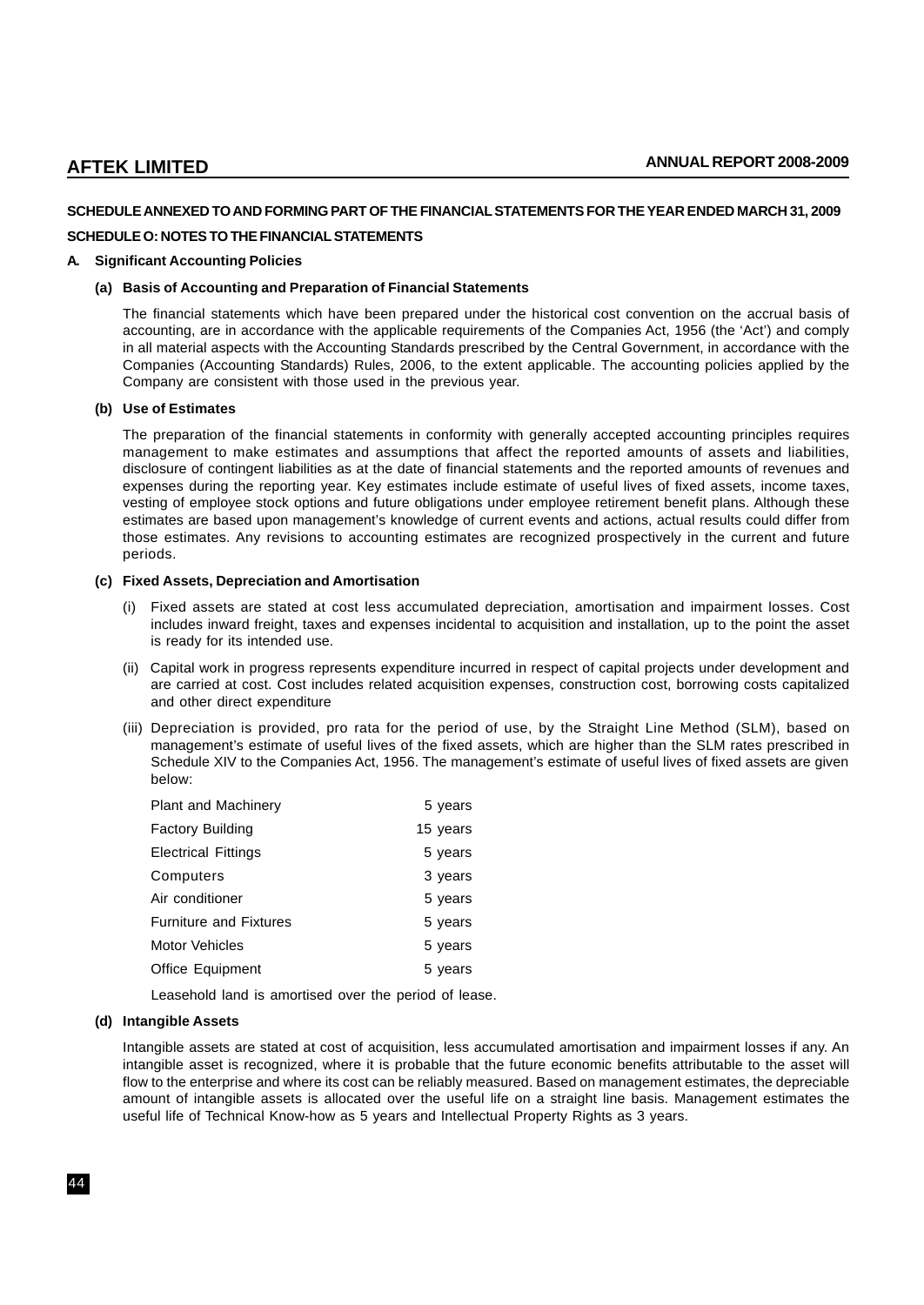# **(e) Impairment of Assets**

The carrying amounts of the Company's assets are reviewed at each Balance Sheet date if there is any indication of impairment based on internal/external factors. An impairment loss is recognized wherever the carrying amount of an asset exceeds its recoverable amount. The recoverable amount of the assets (or where applicable, that of the cash generating unit to which the asset belongs) is estimated as the higher of its net selling price and its value in use. In assessing value in use, the estimated future cash flows are discounted to their present value at the weighted average cost of capital.

After impairment, depreciation is provided on the revised carrying amount of the asset over its remaining useful life.

A previously recognised impairment loss is increased or reversed depending on changes in circumstances. However, the carrying value after reversal is not increased beyond the carrying value that would have prevailed by charging usual depreciation, if there was no impairment.

# **(f) Borrowing Cost**

Borrowing costs attributable to the acquisition or construction of qualifying assets, as defined in Accounting Standard 16 on 'Borrowing Costs', are capitalized as part of the cost of qualifying assets. Other borrowing costs are expensed as incurred.

# **(g) Investments**

The Company has presently classified all its investments as "Long Term" in accordance with Accounting Standard 13 on "Accounting for Investments." Long-term investments are stated at cost. However, provision is made to recognize a decline, other than temporary, in the value of investments.

# **(h) Inventories**

Inventories are valued at lower of cost and net realizable value. Cost of inventories comprise cost of purchase and other costs incurred in bringing the inventories to their present condition and location. Cost is determined by the weighted average cost method.

# **(i) Research and Development**

Research and Development expenditure is recognized in the Profit and Loss Account as and when incurred. Capital expenditure, if any is shown under respective head of fixed assets.

# **(j) Foreign Currency Transactions**

Initial recognition - Foreign currency transactions are recorded in the reporting currency, by applying to the foreign currency amount the exchange rate between the reporting currency and the foreign currency on the date of the transaction.

Conversion - Monetary assets and liabilities denominated in foreign currency are converted at the rate of exchange prevailing on the date of the Balance Sheet.

Exchange differences - Exchange differences arising on the settlement of monetary items or on reporting the Company's monetary items at rates different from those at which they were initially recorded during the year, or reported in previous financial statements, are recognised as income or as expenses in the year in which they arise

# **(k) Employee Benefits**

- (i) All short term employee benefits are accounted on undiscounted basis during the accounting period based on services rendered by employees.
- (ii) The Company makes contribution to statutory provident fund in accordance with Employees Provident Fund and Miscellaneous Provisions Act, 1952 which is a defined contribution plan and contribution paid or payable is recognised as an expense in the year in which services are rendered by the employees.
- (iii) The Company's employees are covered under the group gratuity cum life assurance scheme with the Life Insurance Corporation of India ('LIC'). Gratuity is a post employment benefit and is in the nature of a defined benefit plan. The liability recognised in the Balance Sheet in respect of gratuity is the present value of the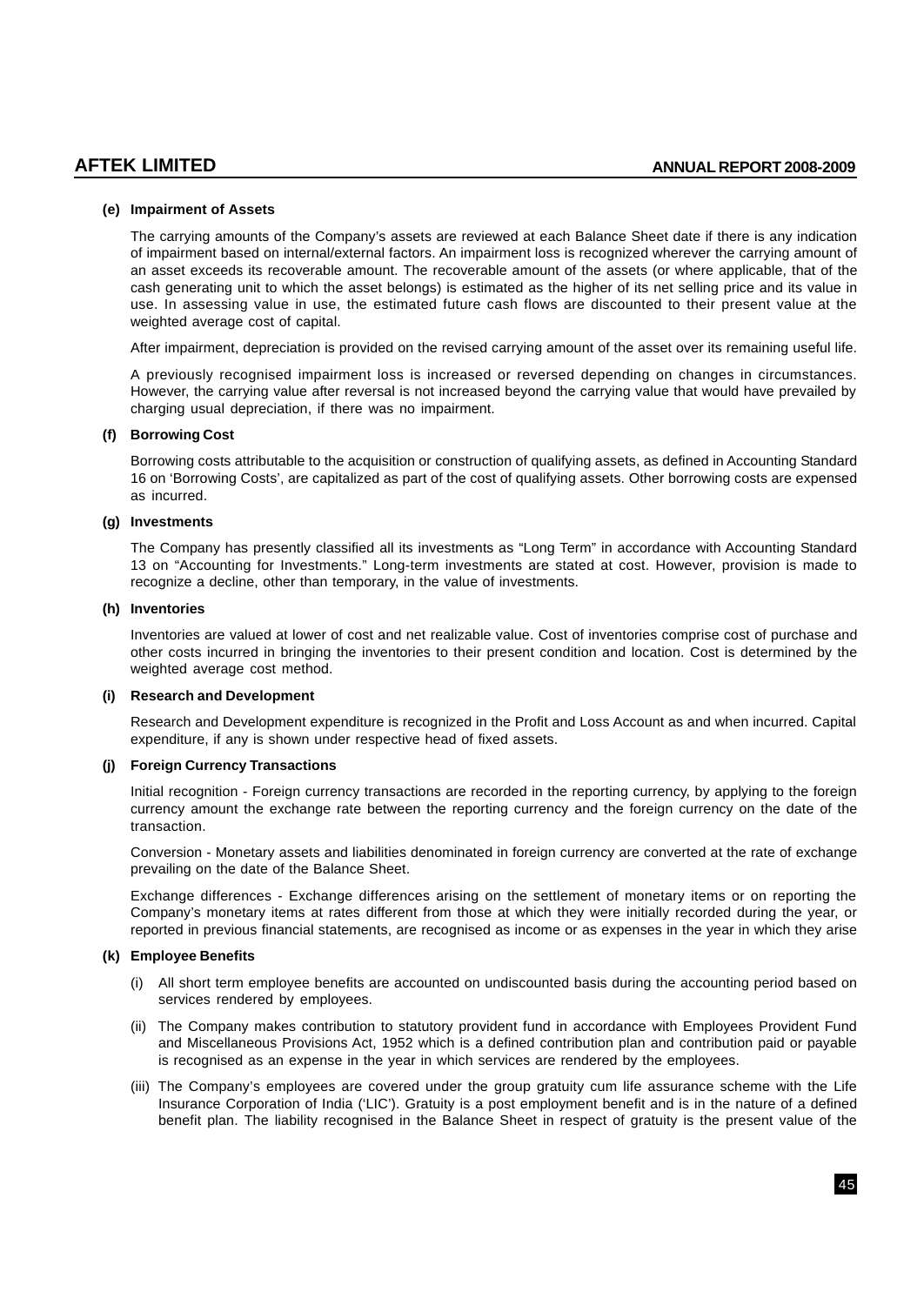defined benefit/ obligation at the Balance Sheet date less the fair value of plan assets, together with adjustments for unrecognised actuarial gains or losses and past service costs. The defined benefit/ obligation are calculated at or near the Balance Sheet date by an independent actuary using the projected unit credit method.

Actuarial gains and losses arising from past experience and changes in actuarial assumptions are charged or credited to the Profit and Loss Account in the year in which such gains or losses are determined.

(iv) Liability for compensated absences is provided for on the basis of actuarial valuation at year-end, made by an independent actuary.

### **(l) Stock Based Compensation**

The compensation cost of stock options granted to employees is calculated using the fair value method. The compensation expense is amortized uniformly over the vesting period of the option.

## **(m) Revenue Recognition**

Revenue from sale of products is recognized when significant risks and rewards in respect of ownership of products are transferred to the customer and there are either no unfulfilled company obligations or any outstanding obligations are inconsequential or perfunctory and will not affect the customer's final acceptance of the arrangement.

Revenues from services are recognized as services are provided when arrangements are on a time and material basis. Revenue from fixed price contracts is generally recognised in accordance with the "Percentage of Completion" method.

Further, the Company reimburses certain software installation and testing charges to channel partners and these installation and testing activities are considered to be distinct components preceding the actual delivery and acceptance of the software. The Company also bears the entire credit risk on the sale of products. Accordingly, the installation and testing activity is considered to be the transaction independent of the sale of the products and the costs relating to these activities are accounted as cost of revenues.

Interest income is accounted on a time proportion basis.

### **(n) Operating Lease**

Lease of assets under which all the risks and rewards of ownership are effectively retained by the lessor are classified as operating leases. Operating lease payments are recognized as an expense in the Profit and Loss Account on a straight-line basis over the lease term.

# **(o) Taxes on Income**

The provision for current taxation is computed in accordance with the relevant tax regulations. Deferred tax is recognised on timing differences between the accounting and taxable income for the year and quantified using the tax rates and laws enacted or substantively enacted as at the Balance Sheet date. Deferred tax assets in respect of unabsorbed depreciation and carry forward losses under tax laws are recognised and carried forward to the extent there is virtual certainty supported by convincing evidence that sufficient future taxable income will be available against which such deferred tax assets can be realised in future. Other deferred tax assets are recognised only to the extent there is a reasonable certainty of realisation in future. Such assets are reviewed at each Balance Sheet date to reassess realisation.

Deferred tax in respect of timing differences which originate and reverse during the tax holiday period is not recognized to the extent to which the Company's gross total income is subject to deduction during the tax holiday period.

Minimum Alternate Tax (MAT) credit is recognized as an asset only when and to the extent there is convincing evidence that the Company will pay normal income tax during the specified period. In the year in which the MAT credit becomes eligible to be recognized as an asset in accordance with the recommendations contained in guidance note issued by the Institute of Chartered Accountants of India, the said asset is created by way of a credit to the Profit and Loss Account and shown as MAT Credit Entitlement. The Company reviews the same at each Balance Sheet date and writes down the carrying amount of MAT Credit Entitlement to the extent there is no longer convincing evidence to the effect that Company will pay normal Income Tax during the specified period.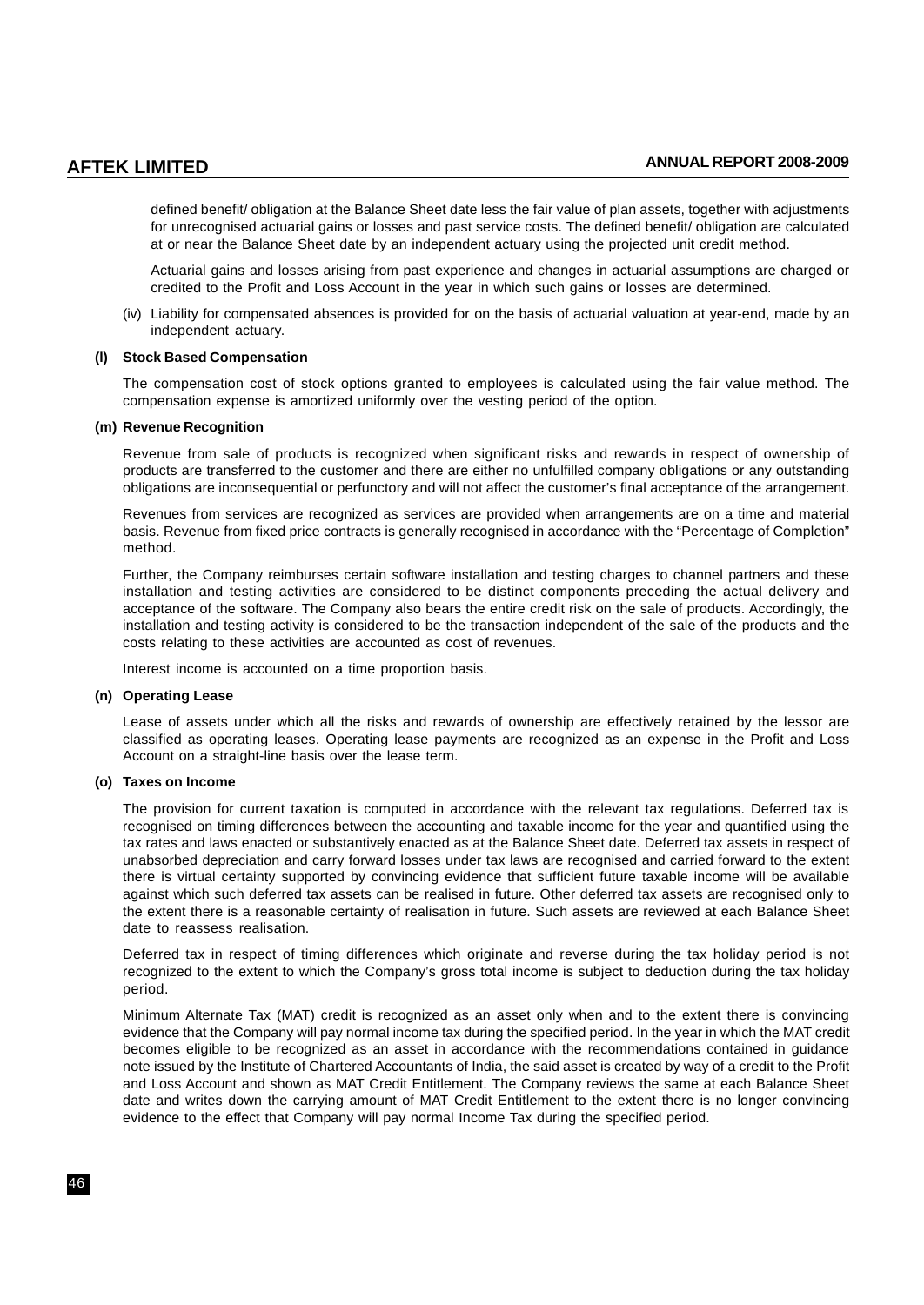The Company provides for Fringe Benefits Tax (FBT) in accordance with the guidance note on accounting for fringe benefits tax issued by the Institute of Chartered Accountants of India.

# **(p) Earnings Per Share**

The earnings considered in ascertaining the Company's earnings per share comprise the net profit after tax. The number of shares used in computing basic earnings per share is the weighted average number of shares outstanding during the year. The number of shares used in computing diluted earnings per share comprises the weighted average number of shares considered for deriving basic earnings per share, and also the weighted average number of shares, if any which would have been issued on the conversion of all dilutive potential equity shares

# **(q) Provisions and Contingent Liabilities**

A provision is recognized when the Company has a present obligation as a result of past events and it is probable that an outflow of resources will be required to settle the obligation, in respect of which a reliable estimate can be made. Provisions are not discounted to its present value and are determined based on management estimate required to settle the obligation at the Balance Sheet date. These are reviewed at each Balance Sheet date and adjusted to reflect the current management estimates. Provisions are recognised in the financial statements in respect of present probable obligations, for amounts which can be reliably estimated.

Contingent Liabilities are disclosed in respect of possible obligations that arise from past events, whose existence would be confirmed by the occurrence or non occurrence of one or more uncertain future events not wholly within the control of the Company.

### **(r) Share Issue Expenses and Premium Payable on Redemption of Foreign Currency Convertible Bonds (FCCBs)**

Share Issue Expenses and Premium Payable on Redemption of FCCBs are adjusted against the Securities Premium Account.

# **B. Other Notes to the Financial Statements**

### **1. Capital commitment :**

| <b>Particulars</b>                                                                                                    | As at<br>March 31, 2009<br><b>Rs. '000</b> | As at<br>March 31, 2008<br><b>Rs. '000</b> |
|-----------------------------------------------------------------------------------------------------------------------|--------------------------------------------|--------------------------------------------|
| Estimated amounts of contracts remaining to be executed on<br>capital account (net of advances) and not provided for. | 294.160                                    | 255,003                                    |

# **2. Contingent liabilities not provided for :**

|      | <b>Particulars</b>                                                                                                                                                                    | As at<br>March 31, 2009<br><b>Rs. '000</b> | As at<br>March 31, 2008<br><b>Rs. '000</b> |
|------|---------------------------------------------------------------------------------------------------------------------------------------------------------------------------------------|--------------------------------------------|--------------------------------------------|
| (i)  | Corporate guarantee given to Bank for finance provided to<br>Digihome Solutions Private Limited against which loan<br>outstanding is (Rs.'000) 19,597 Previous year (Rs.'000) 24,342} | 80.000                                     | 60.000                                     |
| (ii) | Disputed Service Tax Liability on fees and charges paid for<br>Borrowings in the form of Foreign Currency Convertible Bonds<br>and External Commercial Borrowings                     | 4,667                                      | 4,667                                      |
|      | <b>Total</b>                                                                                                                                                                          | 84,667                                     | 64,667                                     |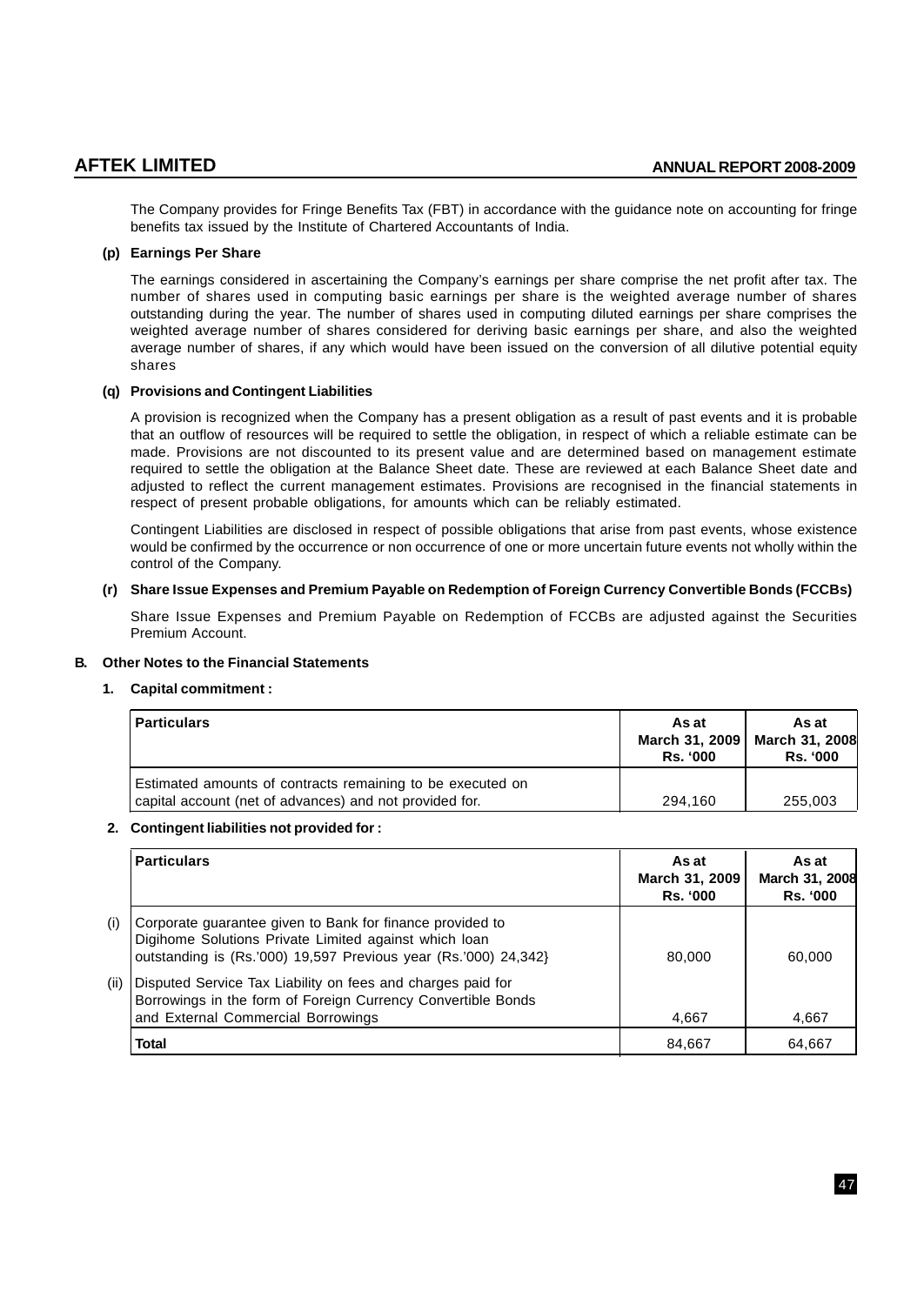# **3. Additional information pursuant to paragraphs 3, 4B and 4D of Part II of Schedule VI to the Companies Act, 1956, as applicable**

(i) Value of imported and indigenous raw materials and consumables consumed and percentage of each to total consumption:

| <b>Particulars</b>                      | Year ended<br>March 31, 2009 |       | Year ended<br>March 31, 2008 |       |
|-----------------------------------------|------------------------------|-------|------------------------------|-------|
|                                         | <b>Rs. '000</b>              | %     | <b>Rs. '000</b>              | %     |
| Imported raw material and consumables   | 7,958                        | 63.08 | 2,613                        | 7.86  |
| Indigenous raw material and consumables | 4.657                        | 36.92 | 30,642                       | 92.14 |
| <b>Total</b>                            | 12.615                       | 100   | 33.255                       | 100   |

Note: Quantities in respect of raw materials and consumables are not ascertainable due to multiplicity and diverse nature of items and value of each such item is less than 10% of the total value.

(ii) Value of imports on C.I.F basis:

| <b>Particulars</b>                       | Year ended<br>March 31, 2009<br><b>Rs. '000</b> | Year ended<br>March 31, 2008<br>Rs. '000 |
|------------------------------------------|-------------------------------------------------|------------------------------------------|
| Purchase of intellectual property rights | 719,771                                         | 654,421                                  |
| Purchase of software tools               | 713,130                                         | 6,206                                    |
| Purchase of raw materials                | 7,095                                           | 1,864                                    |
| <b>Total</b>                             | 1,439,996                                       | 662,491                                  |

(iii) Expenditure in foreign currency (on accrual basis):

| <b>Particulars</b>                                 | Year ended<br>March 31, 2009<br><b>Rs. '000</b> | Year ended<br>March 31, 2008<br><b>Rs. '000</b> |
|----------------------------------------------------|-------------------------------------------------|-------------------------------------------------|
| Software development expenses                      | 1,105,548                                       | 2,152,842                                       |
| Interest expenses (including interest capitalized) | 31,051                                          | 19,645                                          |
| Travelling expenses                                | 10,116                                          | 11,532                                          |
| Foreign tax                                        | 8,705                                           | 7,947                                           |
| Other expenses                                     | 3,796                                           | 4,699                                           |
| <b>Total</b>                                       | 1,159,216                                       | 2,196,665                                       |

(iv) Earnings in foreign currency (on accrual basis):

| <b>Particulars</b>                | Year ended<br>March 31, 2009<br><b>Rs. '000</b> | Year ended<br>March 31, 2008<br>Rs. '000 |
|-----------------------------------|-------------------------------------------------|------------------------------------------|
| Export sales                      | 2,137,156                                       | 3,778,701                                |
| Interest on foreign fixed deposit | 45.666                                          | 47,291                                   |
| <b>Total</b>                      | 2,182,822                                       | 3,825,992                                |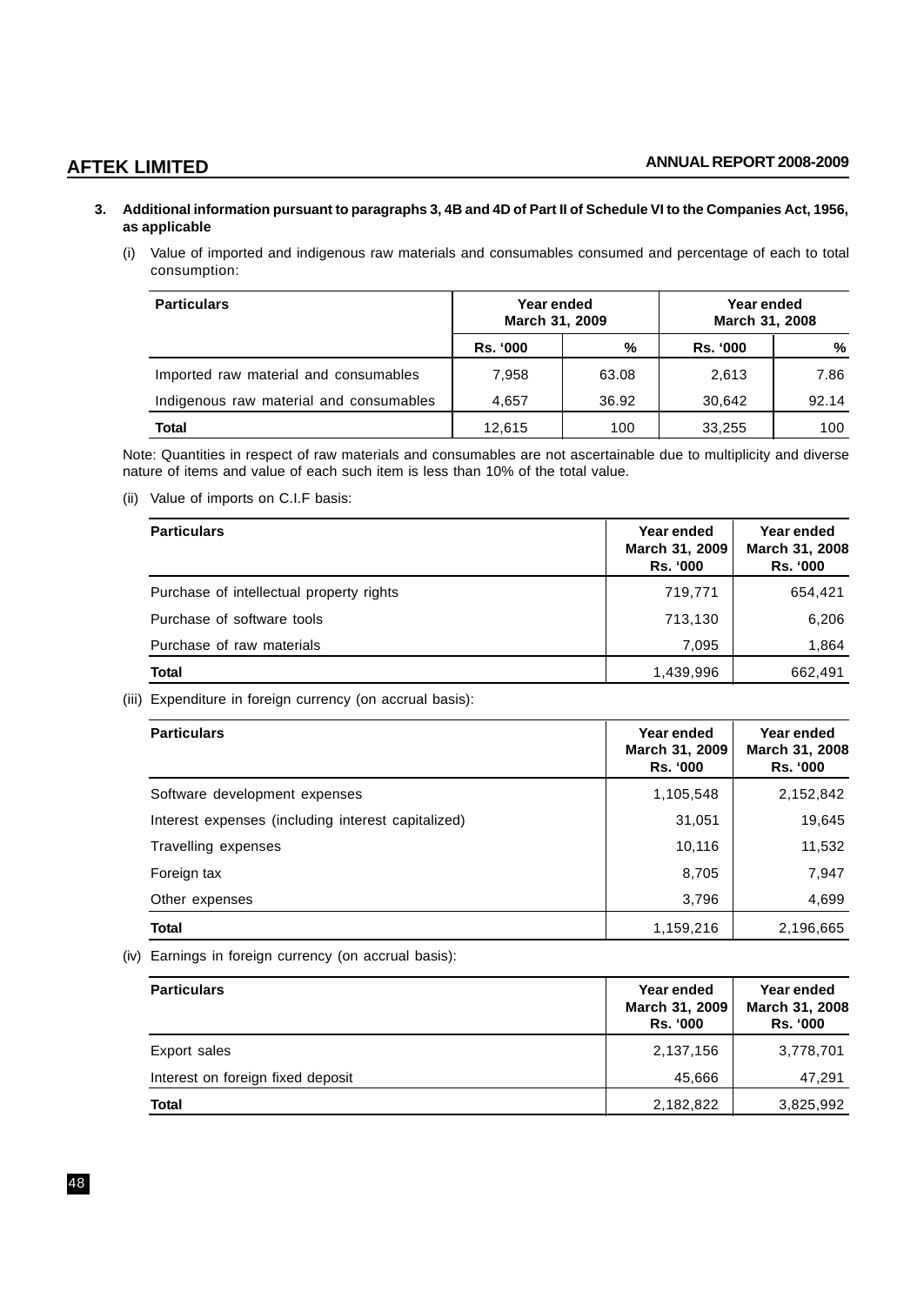(v) Auditors' remuneration (including service tax):

|              | <b>Particulars</b>            | Year ended<br>March 31, 2009<br><b>Rs. '000</b> | Year ended<br>March 31, 2008<br><b>Rs. '000</b> |
|--------------|-------------------------------|-------------------------------------------------|-------------------------------------------------|
|              | As auditors                   | 3,419                                           | 3,596                                           |
| ii)          | For other services            | 1,503                                           | 234                                             |
| iii)         | Out of pocket expenses        | ٠                                               | 10                                              |
|              | Payment to erstwhile auditors |                                                 |                                                 |
|              | As auditors                   | ٠                                               | 339                                             |
| <b>Total</b> |                               | 4,922                                           | 4,179                                           |

(vi) The amount remitted during the year in foreign currencies on account of dividend are as follows:

| <b>Particulars</b>                  | Year ended<br>March 31, 2009 | Year ended<br>March 31, 2008 |
|-------------------------------------|------------------------------|------------------------------|
| Number of non-resident shareholders | 11                           |                              |
| Number of shares held               | 34,250                       | 24,500                       |
| Amount remitted (Rs.'000)           | 17                           | 25                           |
| Year to which dividend relates      | 2007-08                      | 2006-07                      |

(vii) Managerial remuneration:

| <b>Particulars</b>                                          | Year ended<br>March 31, 2009<br><b>Rs. '000</b> | Year ended<br><b>March 31, 2008</b><br><b>Rs. '000</b> |
|-------------------------------------------------------------|-------------------------------------------------|--------------------------------------------------------|
| Salary                                                      | 16.202                                          | 16,400                                                 |
| Perquisite on account of employee stock options to director | $\overline{\phantom{a}}$                        | 315                                                    |
| Commission to non executive directors                       | 1,620                                           | 990                                                    |
| Total                                                       | 17,822                                          | 17.705                                                 |

The above amounts do not include provision/contribution for gratuity, which is computed for the Company as a whole.

Computation of net profit in accordance with Section 349 of the Companies Act, 1956 (the 'Act') for commission payable to non executive directors is as given below:

| <b>Particulars</b>                                | Year ended<br>March 31, 2009<br><b>Rs. '000</b> | Year ended<br>March 31, 2008<br><b>Rs. '000</b> |
|---------------------------------------------------|-------------------------------------------------|-------------------------------------------------|
| Net (loss)/profit after tax and exceptional items | (127, 672)                                      | 809,402                                         |
| Add:                                              |                                                 |                                                 |
| Managerial remuneration                           | 16,202                                          | 16,715                                          |
| Commission to non-executive directors             | 1,620                                           | 990                                             |
| Provision for diminution in value of investment   |                                                 | 40,100                                          |
| Exceptional items (refer note B.15 of Schedule O) | 1,294,945                                       |                                                 |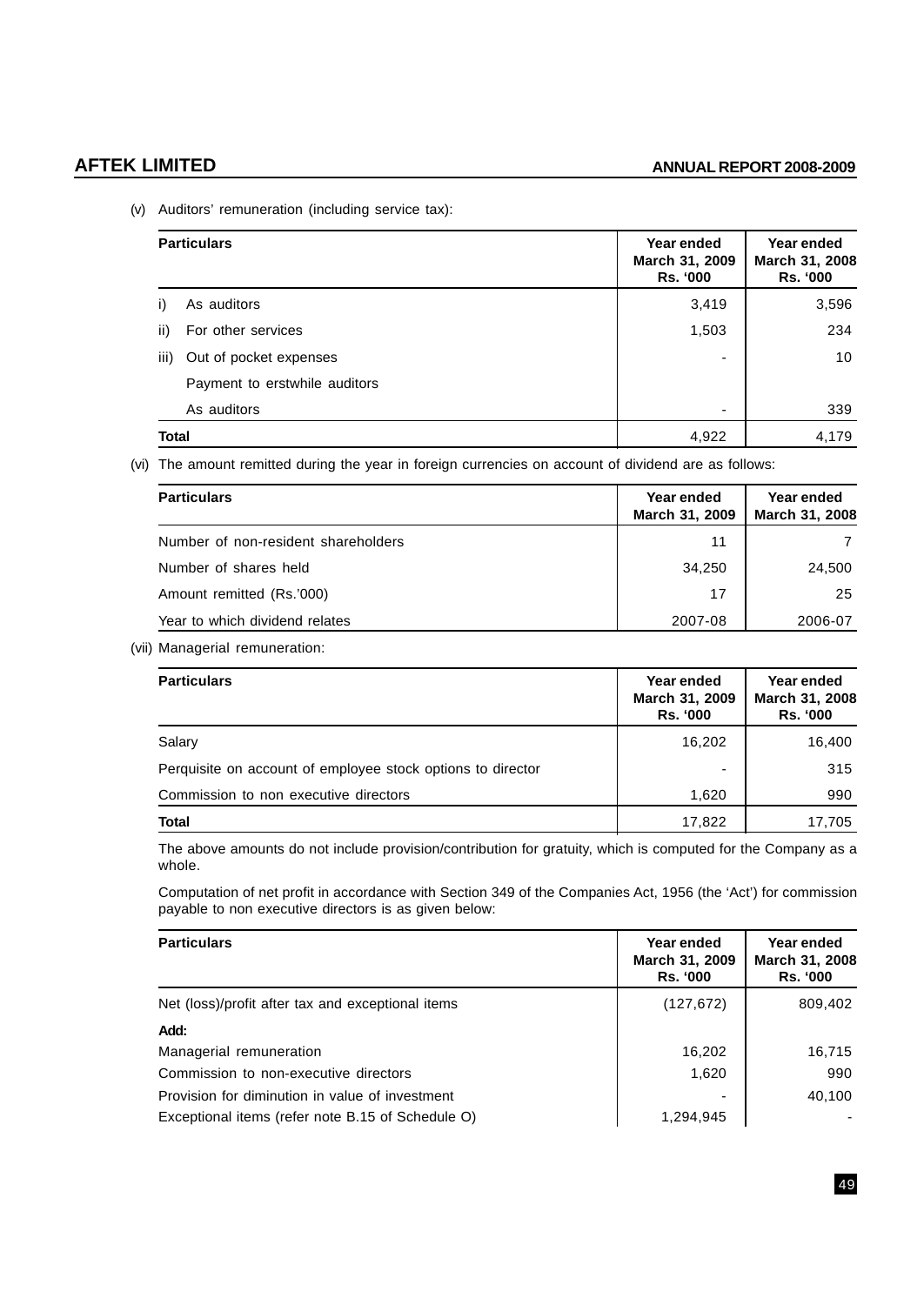| Provision for doubtful loans and advances                    | 6,118     | 938       |
|--------------------------------------------------------------|-----------|-----------|
| Provision for doubtful debts                                 | 7,624     | 103,781   |
| Provision for taxation                                       | 27,544    | 26,886    |
| Depreciation as per books of account                         | 535,889   | 316,962   |
|                                                              | 1,762,269 | 1,315,774 |
| Less:                                                        |           |           |
| Depreciation as envisaged u/s 350 of the Companies Act, 1956 | 535,889   | 316,962   |
| Profit on sale of fixed assets                               |           | 12.908    |
| Income tax refund received for earlier years                 | 12,149    |           |
| Net profit as per section 349 of the Companies Act, 1956     | 1,214,231 | 985,904   |
| Maximum commission permissible to non-executive directors    | 12.142    | 9,859     |
| Commission paid to non executive directors                   | 1,620     | 990       |

Note: The Company depreciates fixed assets based on estimated useful lives of the assets. The rates of depreciation used by the Company are higher than the minimum rates prescribed by Schedule XIV of the Act.

# **4. Earnings per share (EPS):**

| <b>Particulars</b>                                                                                           | Year ended<br>March 31, 2009<br><b>Rs. '000</b> | Year ended<br>March 31, 2008<br><b>Rs. '000</b> |
|--------------------------------------------------------------------------------------------------------------|-------------------------------------------------|-------------------------------------------------|
| <b>Basic</b>                                                                                                 |                                                 |                                                 |
| Net (loss)/profit including exceptional item available for equity<br>shareholders (A)                        | (127, 672)                                      | 809,402                                         |
| Less: Exceptional item (refer note B.15 of Schedule O)                                                       | 1,294,945                                       |                                                 |
| Net profit excluding exceptional item available for equity shareholders (B)                                  | 1,167,273                                       | 809,402                                         |
| Weighted average number of equity shares outstanding (C) (in '000)                                           | 93,512                                          | 93,454                                          |
| Face value of shares (in Rs.)                                                                                | 2                                               | 2                                               |
| Basic (loss)/earnings per share, including exceptional item (A/C)                                            | (1.37)                                          | 8.66                                            |
| Basic earnings per share, excluding exceptional item (B/C)                                                   | 12.48                                           | 8.66                                            |
| <b>Diluted</b>                                                                                               |                                                 |                                                 |
| Net (loss)/profit including exceptional item available for equity share holders                              | (127, 672)                                      | 809,402                                         |
| Add: Interest on FCCB (net of tax)                                                                           |                                                 | 3,987                                           |
| Adjusted profit including exceptional item for diluted earnings per share - (D)                              | (127, 672)                                      | 813,389                                         |
| Less: Exceptional item (refer note B.15 of Schedule O)                                                       | 1,294,945                                       |                                                 |
| Adjusted profit excluding exceptional item for diluted earnings per share $-$ (E)                            | 1,167,273                                       | 813,389                                         |
| Weighted average number of equity shares outstanding (in '000)                                               | 93,512                                          | 93,454                                          |
| Weighted average number of potential shares on<br>account of outstanding Employee Stock Options (in '000)    |                                                 | 318                                             |
| Weighted average number of potential shares on conversion<br>of Foreign Currency Convertible Bonds (in '000) |                                                 | 5,099                                           |
| Weighted average number of shares outstanding - (F) (in '000)                                                | 93,512                                          | 98,871                                          |
| Diluted (loss)/earnings per share, including exceptional item (D/F)                                          | (1.37)                                          | 8.23                                            |
| Diluted (loss)/earnings per share, excluding exceptional item (E/F)                                          | 12.48                                           | 8.23                                            |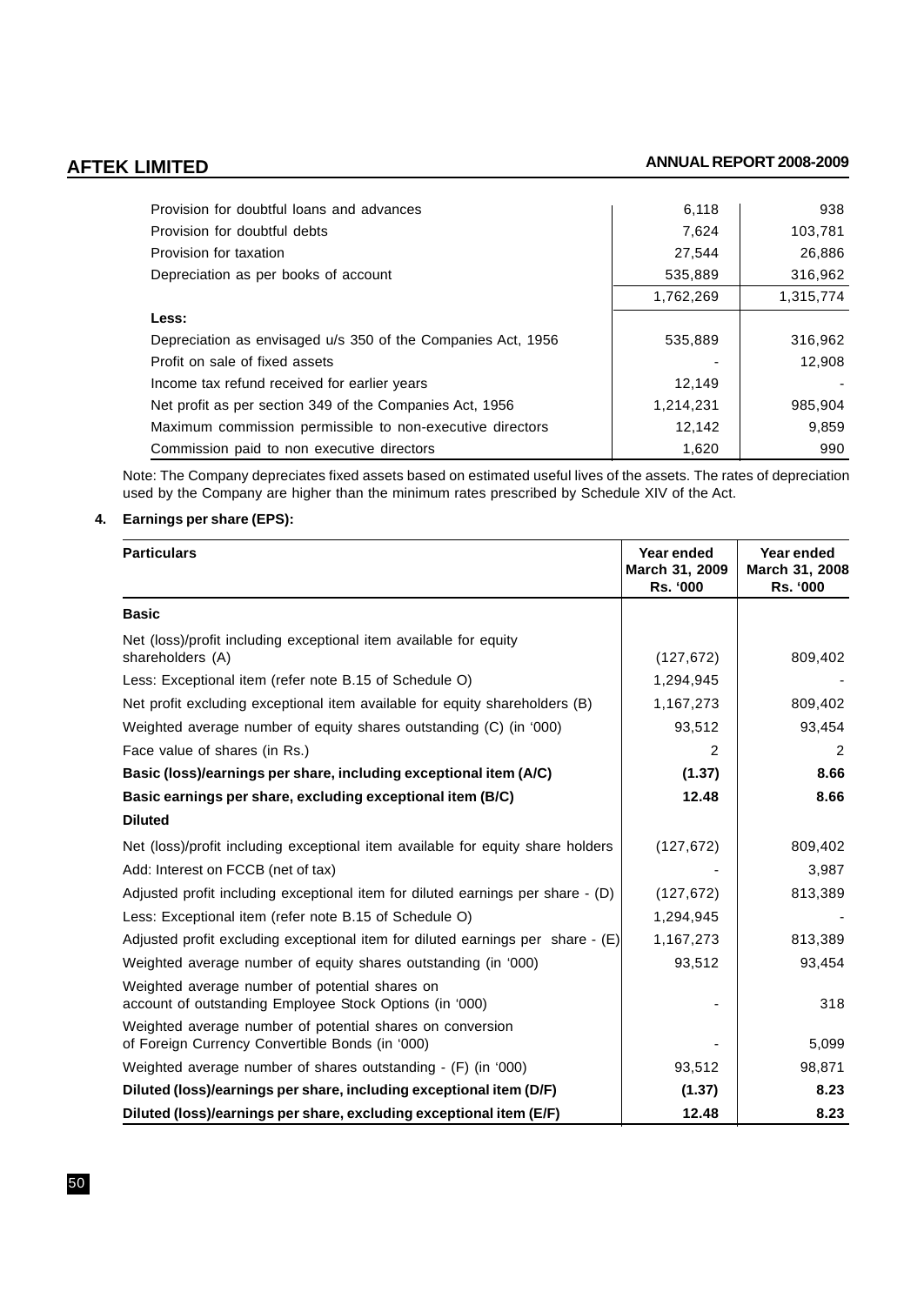# **5. Related party disclosures:**

# **(i) List of related parties**

| Name of the related party                                                                                                                                                                                                                                                        | Nature of relationship                                                           |
|----------------------------------------------------------------------------------------------------------------------------------------------------------------------------------------------------------------------------------------------------------------------------------|----------------------------------------------------------------------------------|
| Opdex Inc.<br>Aftek Sales and Services Private Limited<br>Mihir Properties Private Limited<br>Arexera Information Technologies Gmbh<br>Arexera Information Technologies AG<br>Aftek (Mauritius) Limited<br>Digihome Solutions Private Limited (Associate up to January 10, 2008) | <b>Subsidiary Companies</b>                                                      |
| Aftek Employees' Welfare Trust<br>Aftek Employees' Gratuity Assurance Scheme                                                                                                                                                                                                     | Significantly influenced by Key<br>Management Personnel<br>(Controlled entities) |
| Mr. Ranjit M. Dhuru<br>lMr. Nitin K. Shukla<br>Mr. Mahesh B. Vaidya (Appointed as whole time director w.e.f April 30, 2007)<br>lMr. Sunil M. Desai                                                                                                                               | Key Management Personnel                                                         |
| Mr. Promod V. Broota (Up to April 20, 2007)                                                                                                                                                                                                                                      |                                                                                  |

# **(ii) Related party transactions:**

(Rs. '000)

| <b>Nature</b>                         |                      | Subsidiary   Key Management<br>Personnel | <b>Significant</b><br>Influence by<br><b>Key Management</b><br><b>Personnel</b> | <b>Total</b>         |
|---------------------------------------|----------------------|------------------------------------------|---------------------------------------------------------------------------------|----------------------|
| Services rendered                     | 42,924<br>(104, 861) |                                          |                                                                                 | 42,924<br>(104, 861) |
| Digihome Solutions Private Limited    | 42,312<br>(102,771)  |                                          |                                                                                 | 42,312<br>(102, 771) |
| Arexera Information Technologies GmbH | 612<br>(2,090)       |                                          |                                                                                 | 612<br>(2,090)       |
| Loans and advances given              | 7,160<br>(55, 553)   |                                          |                                                                                 | 7,160<br>(55, 553)   |
| Arexera Information Technologies AG   | 4390<br>(43, 546)    |                                          |                                                                                 | 4,390<br>(43, 546)   |
| Digihome Solutions Private Limited    | (8, 750)             |                                          |                                                                                 | (8, 750)             |
| Opdex Inc.                            | 2742                 |                                          |                                                                                 | 2,742                |
| Others                                | 28<br>(3, 257)       |                                          |                                                                                 | 28<br>(3, 257)       |
| Advances received back                | (50)                 |                                          | 470<br>(940)                                                                    | 470<br>(990)         |
| Aftek Employees' Welfare Trust        |                      |                                          | 470<br>(940)                                                                    | 470<br>(940)         |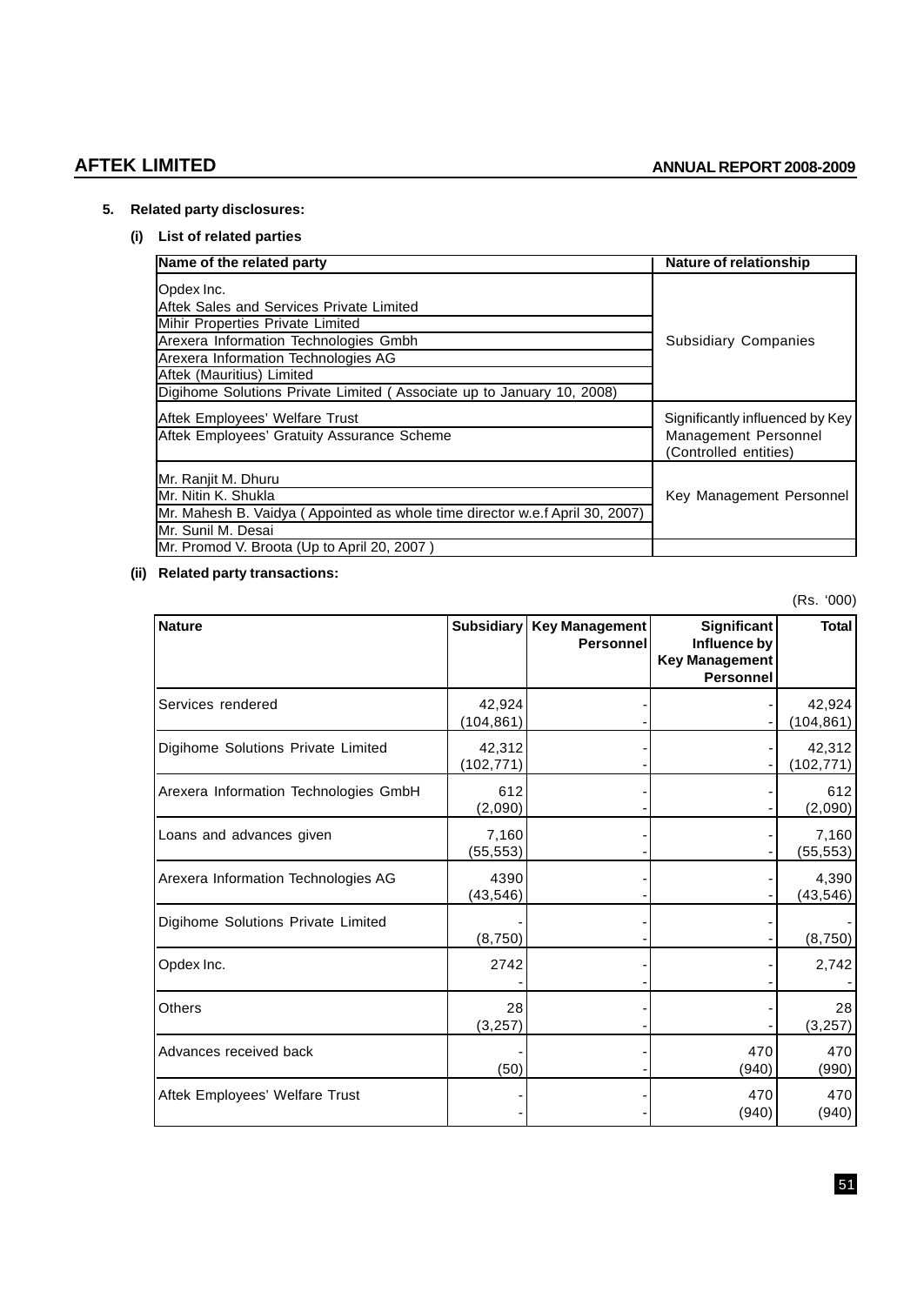| Digihome Solutions Private Limited       |           |           |         |           |
|------------------------------------------|-----------|-----------|---------|-----------|
|                                          |           |           |         |           |
|                                          | (50)      |           |         | (50)      |
| Remuneration                             |           | 16,202    |         | 16,202    |
|                                          |           | (17, 705) |         | (17, 705) |
|                                          |           |           |         |           |
| Equity contribution /advances for equity |           |           |         |           |
|                                          | (85, 708) |           |         | (85,708)  |
| Interest accrued and due to Digihome     |           |           |         |           |
| Solutions Private Limited                | 1,132     |           |         | 1,132     |
|                                          |           |           |         |           |
|                                          | (731)     |           |         | (731)     |
| Contribution to Aftek Employees'         |           |           |         |           |
| <b>Gratuity Scheme</b>                   |           |           |         |           |
|                                          |           |           | (1,258) | (1,258)   |
|                                          |           |           |         |           |
| Corporate guarantee given to Bank for    |           |           |         |           |
| finance provided to Digihome Solutions   |           |           |         |           |
| <b>Private Limited</b>                   | 20,000    |           |         | 20,000    |
|                                          | (30,000)  |           |         | (30,000)  |

Figures in bracket pertain to previous year

# (iii) Year end balances:

| <b>Name of the Subsidiary</b>                                                                                                                            | <b>Outstanding Amount</b> |                                                                      | <b>Maximum balance</b><br>outstanding at any<br>time during the year |            |
|----------------------------------------------------------------------------------------------------------------------------------------------------------|---------------------------|----------------------------------------------------------------------|----------------------------------------------------------------------|------------|
|                                                                                                                                                          | (Rs.'000)                 |                                                                      | (Rs.'000)                                                            |            |
|                                                                                                                                                          | As at                     | As at<br>March 31, 2009 March 31, 2008 March 31, 2009 March 31, 2008 | Year ended                                                           | Year ended |
| Mihir Properties Private Limited                                                                                                                         | 153                       | 136                                                                  | 153                                                                  | 136        |
| Aftek Sales and Services Private Limited                                                                                                                 | 73                        | 61                                                                   | 73                                                                   | 61         |
| Arexera Information Technologies Gmbh<br>{includes debtors of $(Rs'000)$ 6,642;<br>Previous year (Rs'000) 6,030}<br>(Amount written off during the year) | 299,495                   | 298,883                                                              | 299,495                                                              | 298,883    |
| Arexera Information Technologies AG                                                                                                                      | 31,522                    | 19,645                                                               | 31,522                                                               | 19,645     |
| Digihome Solutions Private Limited                                                                                                                       | 10,563                    | 9,431                                                                | 10,563                                                               | 9,431      |
| Opdex Inc.                                                                                                                                               | 6,009                     | 2,465                                                                | 6,009                                                                | 2,465      |
| Aftek Employees' Welfare Trust                                                                                                                           | 42,701                    | 43,171                                                               | 43,171                                                               | 44,111     |
| <b>Total</b>                                                                                                                                             | 390,516                   | 373,792                                                              | 390,986                                                              | 374,732    |

**Note:** Aftek Employees' Welfare Trust (Unregistered) was created for the benefit of employees including Executive Directors. The purpose of the trust inter alia is to purchase/invest in the shares or other securities of Aftek Limited for the benefit of employees. As per the conditions of the trust deed, an interest free loan has been provided by the Company which is to be used for the purchase of equity shares of Aftek Limited. These shares may be allocated to the employees or the amount of profit earned on the sale of these shares may be distributed amongst the employees.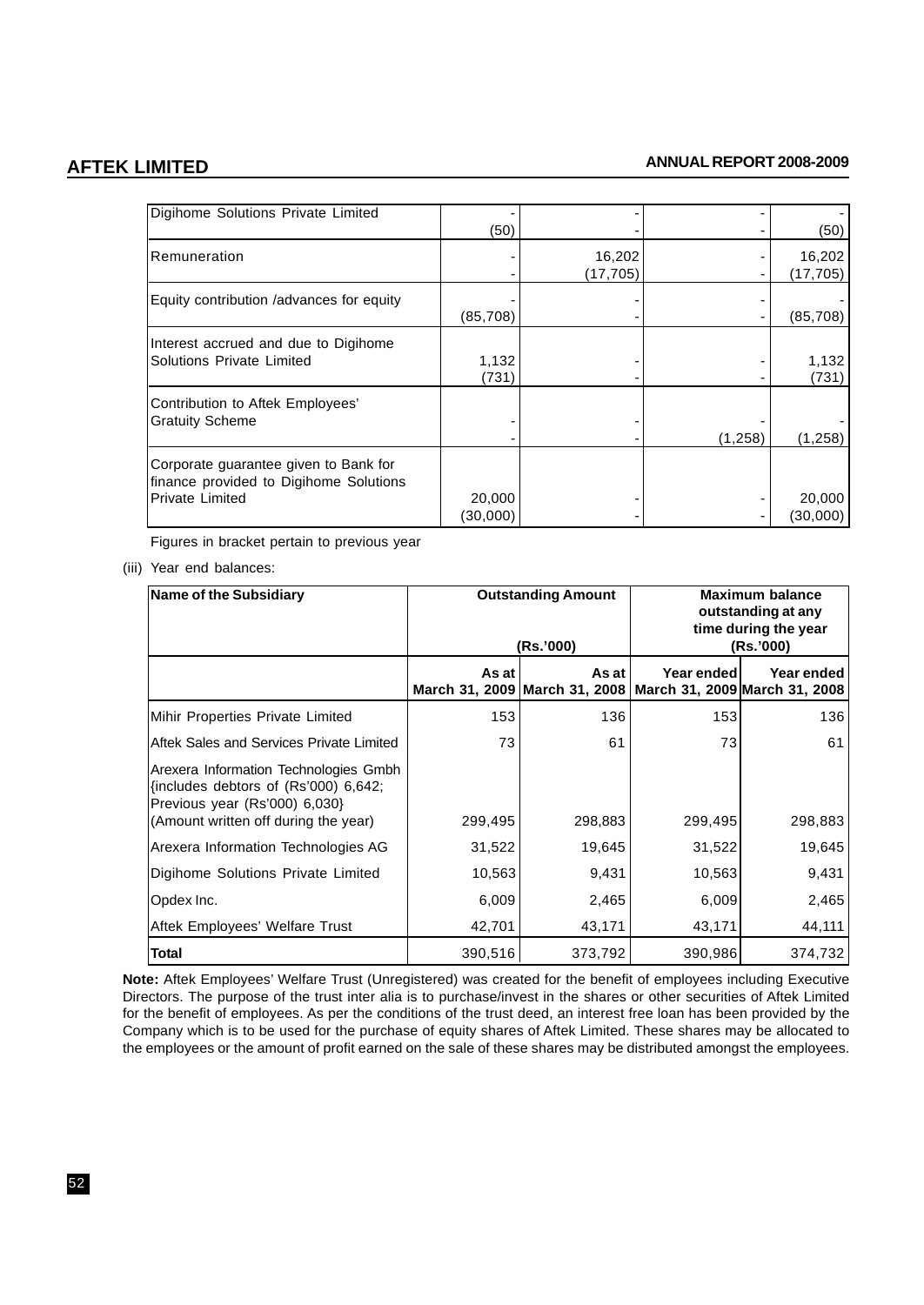# **6. Staff Benefits cost in accordance with Accounting Standard 15 (Revised)**

- (i) Defined Contribution Plan: The amount of contribution to provident fund recognized as expenses during the year is (Rs.'000 ) 7,744{Previous Year (Rs.'000 ) 9,033}
- (ii) The Company had been recognizing, accruing and accounting the Retirement Benefits as per the erstwhile Accounting Standard -15 on "Retirement Benefits" till March 31, 2007. The Company has adopted revised AS - 15 w.e.f. April 01, 2007.

In accordance with the transitional provisions of revised AS-15, the incremental liability at the beginning of the previous financial year amounting to (Rs.'000) 2,051 [net of tax of (Rs.'000) 1,056] in respect of gratuity has been adjusted against General Reserve.

(iii) Defined benefit plans for Gratuity:

| <b>Particulars</b>                                                         | Year ended<br>March 31, 2009<br>(Rs.'000) | Year ended<br>March 31, 2008<br>(Rs.'000) |
|----------------------------------------------------------------------------|-------------------------------------------|-------------------------------------------|
| <b>Change in Defined Benefit Obligations</b>                               |                                           |                                           |
| Defined Benefit Obligations as at the beginning of the year                | 6,916                                     | 5,459                                     |
| Service cost                                                               | 1,387                                     | 1,360                                     |
| Interest cost                                                              | 637                                       | 526                                       |
| Actuarial (gain)/loss                                                      | (1,308)                                   | 58                                        |
| Benefits paid                                                              | (676)                                     | (487)                                     |
| Present value of defined benefit obligations as at year end (A)            | 6,956                                     | 6,916                                     |
| <b>Change in Plan Assets</b>                                               |                                           |                                           |
| Opening plan assets, at fair value                                         | 2,062                                     | 1,758                                     |
| Expected return on plan assets                                             | 230                                       | 169                                       |
| Actuarial gain/(loss)                                                      | 1                                         | 29                                        |
| Contributions                                                              | 1,145                                     | 593                                       |
| Benefits paid                                                              | (676)                                     | (487)                                     |
| Fair value of plan assets as at year end (B)                               | 2,762                                     | 2,062                                     |
| Cost for the year                                                          |                                           |                                           |
| Service cost                                                               | 1,387                                     | 1,360                                     |
| Interest cost                                                              | 637                                       | 526                                       |
| Expected return on plan assets                                             | (230)                                     | (169)                                     |
| Actuarial (gain)/loss                                                      | (1, 309)                                  | 29                                        |
| Total net cost recognized as employee remuneration                         | 485                                       | 1,746                                     |
| Reconciliation of Benefit Obligations and Plan Assets                      |                                           |                                           |
| Present value of defined benefit obligations as at year end (A)            | 6,956                                     | 6,916                                     |
| Fair value of plan assets as at year end (B)                               | 2,762                                     | 2,062                                     |
| Net asset/(liability) as at year end recognised in Balance Sheet (A) - (B) | 4,194                                     | 4,854                                     |
| Investment details of plan assets                                          |                                           |                                           |
| The plan assets are invested in trust managed funds                        |                                           |                                           |
| <b>Assumptions</b>                                                         |                                           |                                           |
| Discount rate                                                              | 8.00%                                     | 8.00%                                     |
| Salary escalation rate                                                     | 5.00%                                     | 5.00%                                     |
| Estimated rate of return on plan assets                                    | 8.00%                                     | 8.00%                                     |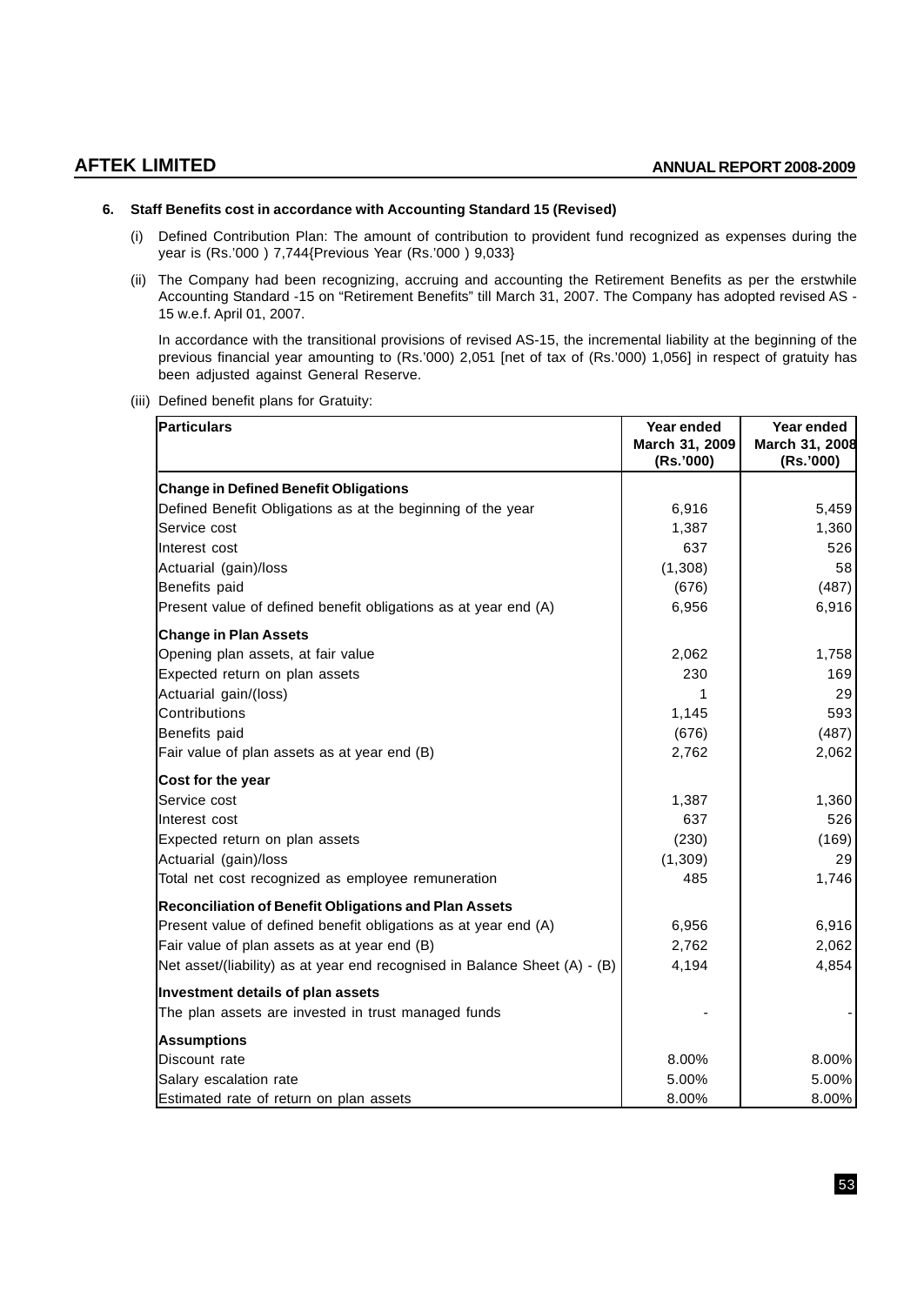# **7. Deferred Taxes**

|   | <b>Particulars</b>                      | As at<br>March 31, 2009<br>(Rs.'000) | As at<br>March 31, 2008<br>(Rs.'000) |
|---|-----------------------------------------|--------------------------------------|--------------------------------------|
| A | Deferred Tax Liability on :             |                                      |                                      |
|   | Depreciation                            | 30,329                               | 17,900                               |
|   | (A)                                     | 30,329                               | 17,900                               |
| B | Deferred Tax Asset on:                  |                                      |                                      |
|   | Provision for gratuity                  |                                      | 1,222                                |
|   | Provision for compensated absences      |                                      | 716                                  |
|   | Provision for doubtful debts (Domestic) | 14,031                               | 14,461                               |
|   | (B)                                     | 14,031                               | 16,399                               |
|   | Net Deferred Tax Liability (A)-(B)      | 16,298                               | 1,501                                |

# **8. Dues to Micro, Small and Medium Enterprises (MSME)**

The Company has not received any intimation from the suppliers regarding status under the Micro, Small and Medium Enterprises Development Act, 2006 (the 'Act') and hence disclosure regarding following has not been provided.

- a) Amount due and outstanding to MSME suppliers as at the end of the accounting year.
- b) Interest paid during the year to MSME
- c) Interest payable at the end of the accounting year.
- d) Interest accrued and unpaid at the end of the accounting year to MSME

The Company is making efforts to get the confirmations from the suppliers as regards their status under the Act. Management believes that the figures for disclosure will not be significant.

# **9. Employee Stock Option Scheme:**

Stock Options [ ESOP]

| Exercise Price per Share | Rs. 56                                                                     | Rs. 56          | Rs. 70                              | Rs. 51.90                           | Rs. 34.15                                         |                         |
|--------------------------|----------------------------------------------------------------------------|-----------------|-------------------------------------|-------------------------------------|---------------------------------------------------|-------------------------|
| Adjusted Exercise Price  |                                                                            |                 |                                     |                                     |                                                   |                         |
| on account of issue of   |                                                                            |                 |                                     |                                     |                                                   |                         |
| Bonus shares             | Rs. 26                                                                     | Rs. 26          | Rs. 40                              | <b>NIL</b>                          | <b>NIL</b>                                        |                         |
| <b>Grant Date</b>        | August 25, 2004                                                            | August 25, 2004 | October 28, 2004                    | July 31, 2006                       | March 24, 2008                                    | Weighted                |
| Vesting commences on     | August 25, 2005                                                            | August 25, 2005 | October 28, 2005                    | July 31, 2007                       | March 24, 2009                                    | Average                 |
| Vesting schedule         | 25% of grant each                                                          | 100% on         | 25% of grant each 25% of grant each |                                     | 50% of grant first                                | Exercise<br>Price (Rs.) |
|                          | year commencing                                                            | August 25, 2005 |                                     |                                     | year commencing vear commencing vear and 25% each |                         |
|                          | one year from                                                              |                 |                                     | one year from the one year from the | for the following                                 |                         |
|                          | the date of grant                                                          |                 | date of grant                       | date of grant                       | two years                                         |                         |
| Contractual life         | Earlier of :Two years from the vesting date or Seven years from grant date |                 |                                     |                                     |                                                   |                         |
| Method of Settlement     | Equity                                                                     |                 |                                     |                                     |                                                   |                         |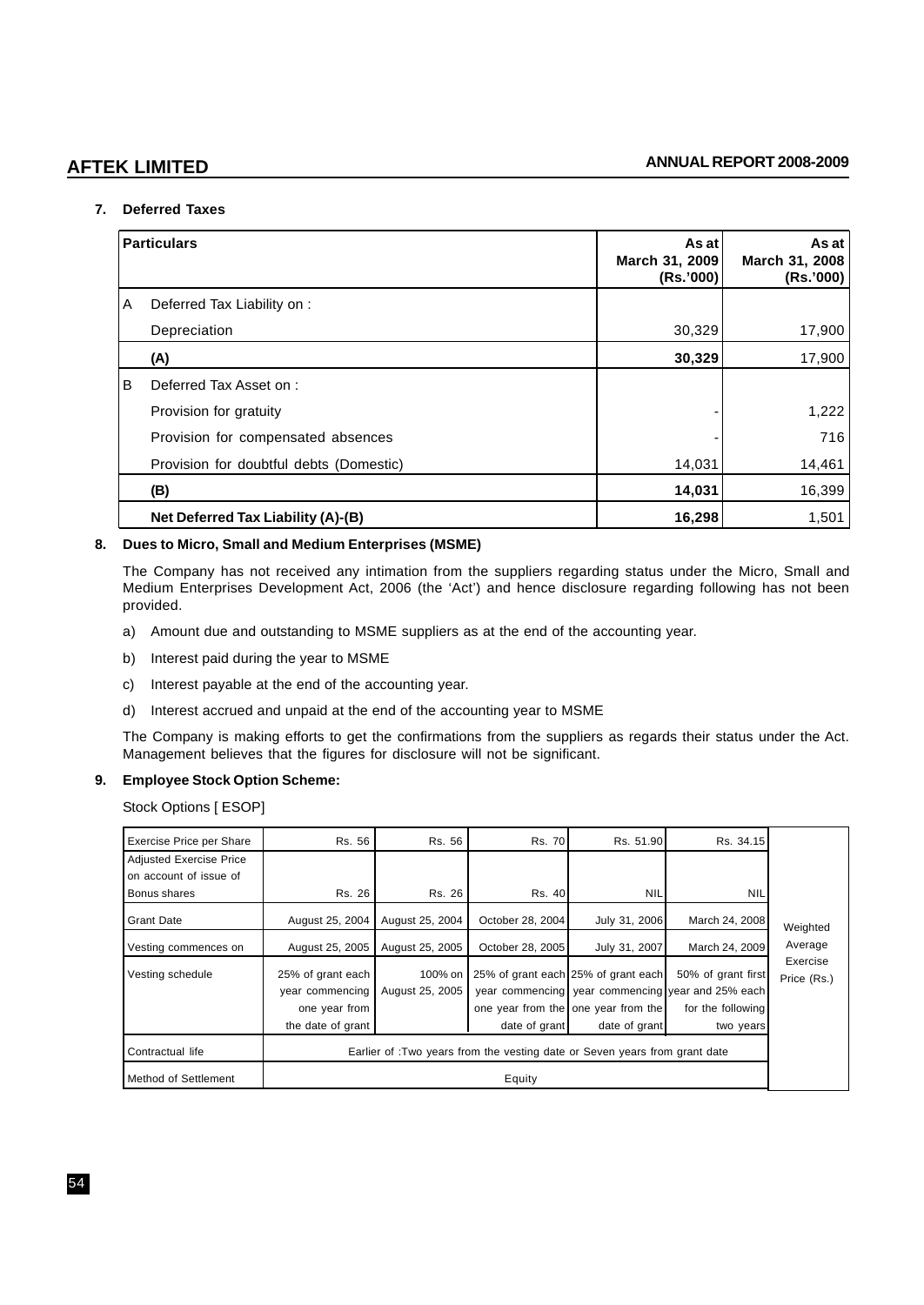| Particulars of<br><b>Number of Options</b>                       | 2008-09 |         | 2007-08 2008-09 2008-09 |        | 2007-08 | 2008-09 | 2007-08 | 2008-09 | 2007-08 | 2008-09 | 2007-08 |
|------------------------------------------------------------------|---------|---------|-------------------------|--------|---------|---------|---------|---------|---------|---------|---------|
| Options outstanding<br>at the beginning of the year              | 212,317 | 274,574 |                         | 21,319 | 40,980  | 50,000  | 50,000  | 224,788 |         | 32.74   | 31.11   |
| Options granted during the year                                  |         |         |                         |        |         |         |         |         | 224,788 |         | 51.90   |
| Options exercised in respect of<br>which shares were allotted    | 45,277  | 56,821  |                         |        | 13,442  |         |         |         |         | 26.00   | 28.68   |
| Options lapsed during the year<br>on separation and non exercise | 10,609  | 5,436   |                         | 7,116  | 6,219   |         |         | 67,700  |         | 33.63   | 33.47   |
| Options outstanding at<br>the end of the year                    | 156,431 | 212,317 |                         | 14,203 | 21,319  | 50,000  | 50,000  | 157,088 | 224,788 | 33.34   | 40.59   |
| Of which -                                                       |         |         |                         |        |         |         |         |         |         |         |         |
| Options vested                                                   | 156,431 | 117,945 |                         | 14,203 | 10,421  | 25,000  | 12,500  | 78,544  |         |         |         |
| Options Yet to vest                                              |         | 94,372  |                         |        | 10,898  | 25,000  | 37,500  | 78,544  | 224,788 |         |         |

In the previous year the company has granted 224,788 options on March 24, 2008, the weighted average fair value is Rs.15.12.This was calculated by applying Black Scholes Option Pricing Model. The Model inputs were the share price and exercise price at the grant date of Rs.34.15, expected volatility of 68.61%, expected dividend 1.11%. The contractual life of the options is earlier of two years from date of vesting or seven years from the date of grant and risk free rate of return ranging between 7.24% - 7.39%.

The weighted average life of the options outstanding is 1.81 years

# **10. Leases**

The Company has significant leasing arrangements in respect of operating leases for premises and utilities. Operating lease rental charged to revenue amount to (Rs.'000) 37,406{Previous year: (Rs.'000) 43,358}. The future minimum lease rental payments under non cancellable agreements entered on or after April 01, 2001 are as follows:

| <b>Particulars</b>                                | Year ended<br>March 31, 2009<br><b>Rs.'000</b> | Year ended<br>March 31, 2008<br><b>Rs.'000</b> |
|---------------------------------------------------|------------------------------------------------|------------------------------------------------|
| Not later than one year                           | 12,924                                         | 33,600                                         |
| Later than one year and not later than five years | 467                                            | 118,447                                        |
| Later than Five years                             | -                                              | 27,820                                         |
| Total                                             | 13,391                                         | 179,867                                        |

The agreements are executed for a period of 11 to 72 months with a non- cancellable period at the beginning of the agreement ranging from 0 to 24 months and having a renewable clause.

# **11. Foreign Currency Convertible Bonds**

The Company had raised USD 34.5 million through an issue of 3000 numbers of 1% Foreign Currency Convertible Bonds Due 2010 of USD 10,000 each ("FCCB") in June 2005 followed by 450 numbers of additional FCCB in July 2005 on account of exercise of green shoe option of 15%. These FCCB are listed at Luxembourg Stock Exchange. The FCCB bear interest @ 1% per annum with redemption at 128.25% of their principal amount. At the option of the Bondholders, FCCB are convertible into Shares/Global Depository Receipts ("GDR") within a period of 5 years from the date of the original issue i.e. June 24, 2005 at the revised conversion price of Rs 75.20 per share effective from June 25, 2006 (initial conversion price being Rs. 94/- per share) pursuant to the provisions of the Trust Deed executed in respect of the FCCB. At the year end, 880 FCCB were outstanding, if converted into GDR/Equity shares at the reset Conversion Price of Rs 75.20 per share, would result into issuance of additional 5,099,202 numbers of equity shares of Rs. 2 each.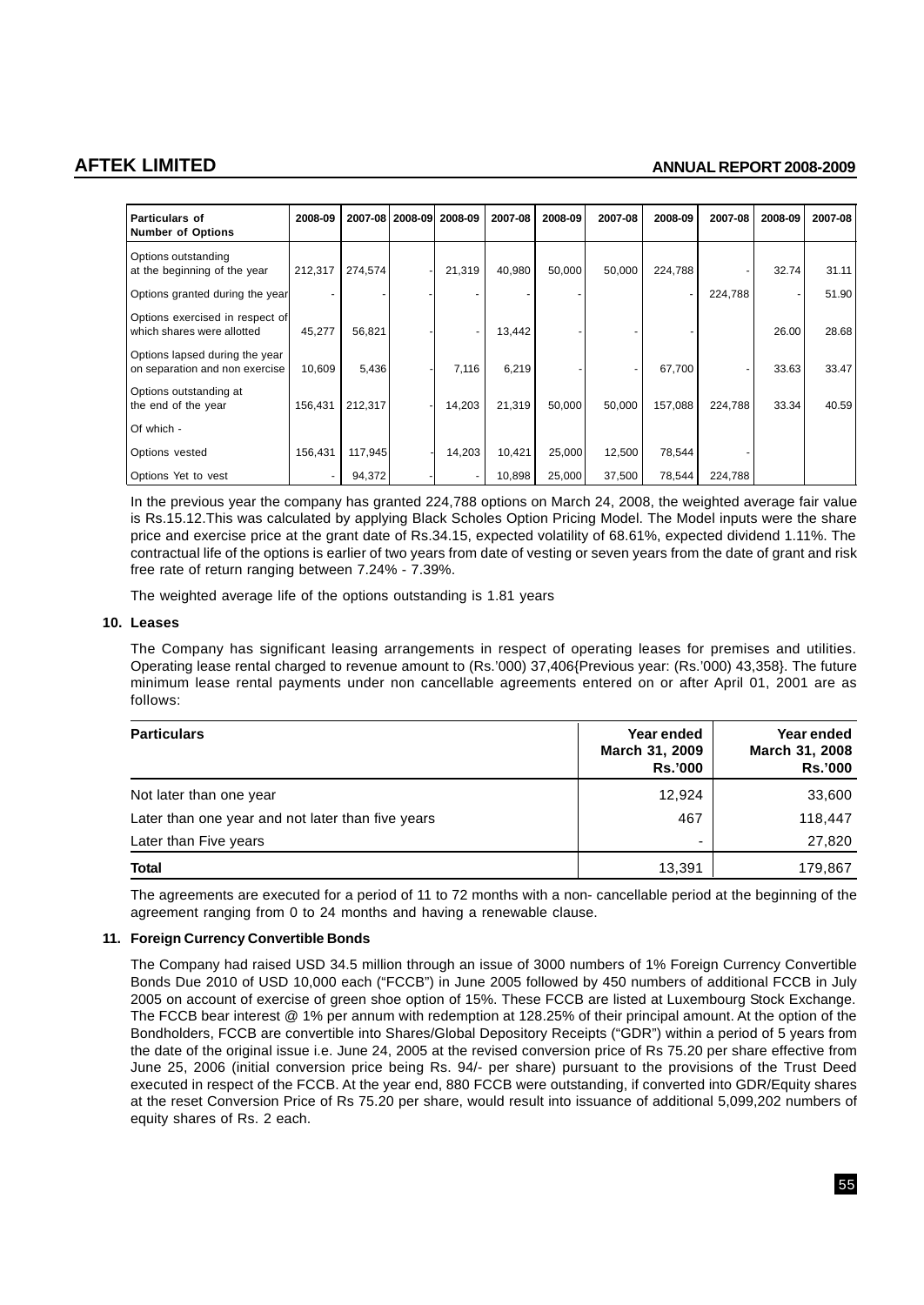# **12. Segment Information**

Primary Segment Information

The Company is in the business of sale of software services which is viewed by the management as a single primary segment, i.e. business segment.

Secondary Segment Information - Geographical

The secondary segment information in relation to the geographies is as follows:

|                | <b>REVENUE</b>            |        |                           |        |  |
|----------------|---------------------------|--------|---------------------------|--------|--|
| <b>Regions</b> | Year ended March 31, 2009 |        | Year ended March 31, 2008 |        |  |
|                | (Rs.'000)                 | %      | (Rs.'000)                 | %      |  |
| America        | 1,207,663                 | 54.81  | 2,193,539                 | 55.88  |  |
| Europe         | 819,074                   | 37.17  | 1,386,074                 | 35.31  |  |
| Japan          | 104,160                   | 4.73   | 191,562                   | 4.88   |  |
| India          | 66,352                    | 3.01   | 154,270                   | 3.93   |  |
| <b>Others</b>  | 6,259                     | 0.28   |                           |        |  |
| <b>Total</b>   | 2,203,508                 | 100.00 | 3,925,445                 | 100.00 |  |

Note: All the segment assets are located in India.

# **13. Unhedged Foreign Currency Exposure:**

Particulars of Unhedged Foreign Currency exposure as at Balance Sheet date in ('000s)

| Advance to Creditors               | Rs. 19,624 (USD 380) (PY: Nil).                                                       |
|------------------------------------|---------------------------------------------------------------------------------------|
| Creditors                          | Rs. Nil/- (PY: Rs. 234,217; USD 5,829)                                                |
| <b>Export Debtors</b>              | Rs. 1,387,997 (USD 19,270; EURO 6,348) (PY: Rs. 1,236,566; USD<br>20,588; EURO 6,827) |
| Foreign Currency Bank Account      | Rs. 2,804,673 (USD 38,014; EURO 13,397) (PY: Rs.3,116,451; USD<br>68,212; EURO 6,854) |
| Term Loan                          | Rs. 410,940 (EURO 6,000) (PY: Rs.381,780; EURO 6,000)                                 |
| Unsecured Loan                     | Rs. 458,976 (USD 8,888) (PY: Rs. 357,571; USD 8,888)                                  |
| Loans and Advances to Subsidiaries | Rs. 37,531 (USD 119, CHF 718) (PY: Rs. 314,963; USD 561; EURO<br>4.709)               |

- **14.** At the beginning of the year, the Company had outstanding Interest Free Deposits with Body Corporates aggregating (Rs '000) 138,139. These deposits were given prior to 2003 to Company's various business associates for the business development. During the current year, an amount of (Rs '000) 30,000 has been received. Further, subsequent to balance sheet date, the management has recovered (Rs'000) 27,500 of the dealer deposit. In respect of balance receivables of Rs 80,639, the management is taking appropriate steps for recovery of these dues. Consequently no provision is considered necessary at this stage.
- **15.** The Company had investment of (Rs'000) 1,002,092 in shares of Arexera Information Technologies GmbH (Arexera GmbH), its wholly-owned subsidiary, and also had outstanding loans receivable of (Rs '000) 292,853. The net worth of Arexera GmbH is eroded; however it has Intellectual Property Rights. Due to poor financial performance and cash flow issues, some of the employees served Arexera GmbH with a notice for liquidation, which ultimately led to appointment of liquidator for closure. Considering the realizable value of the residual assets of Arexera GmbH, in the current year management has written off investment and outstanding loan receivable aggregating to (Rs'000)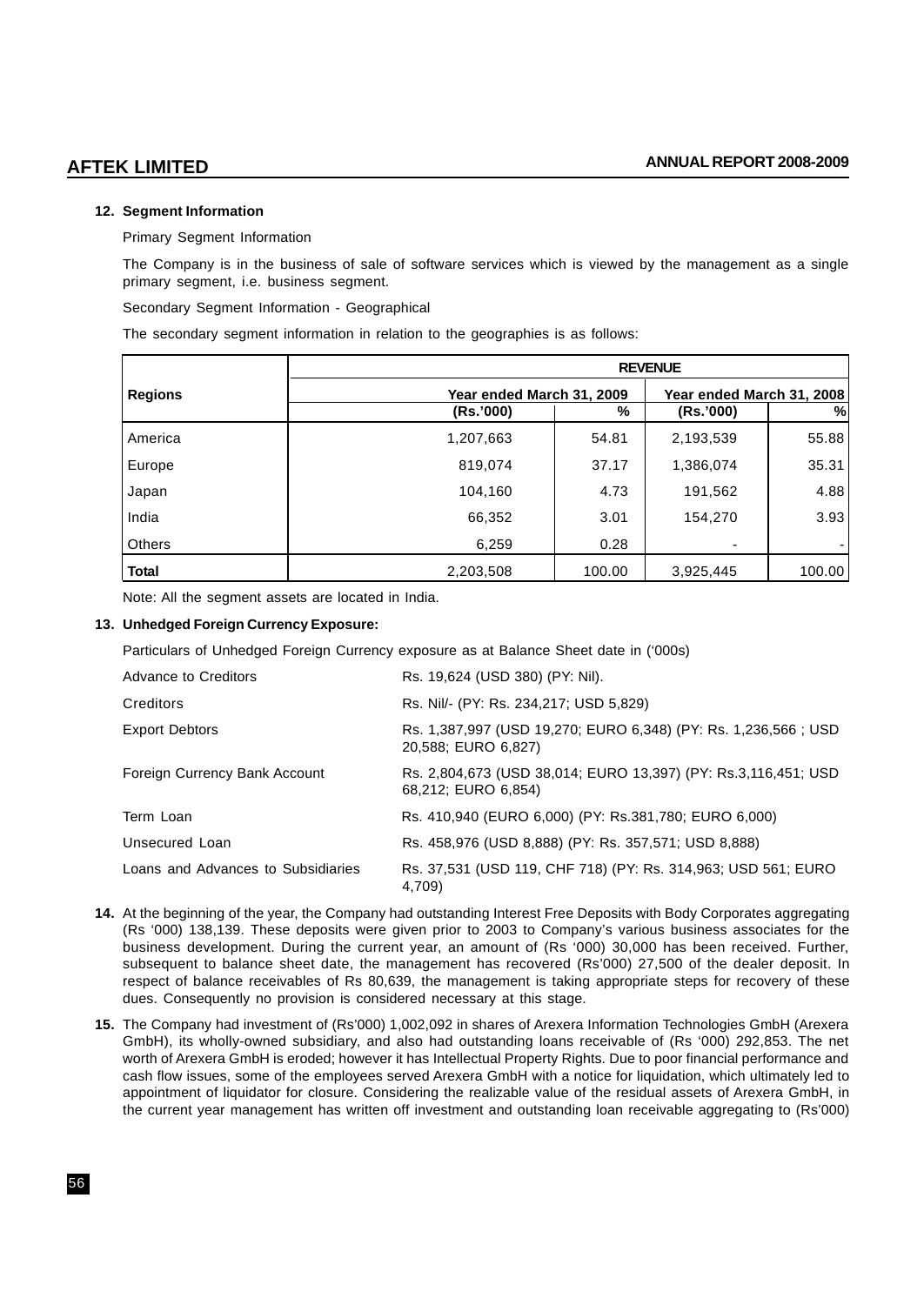1,294,945, which is disclosed as an exceptional item in Profit and Loss Account . Arexera Information Technologies AG, another wholly owned subsidiary of the Company has entered into an agreement with the liquidator to acquire all rights of Arexera GmbH and the same is not yet concluded.

**16.** The Company had issued 1,333,100 Global Depository Receipts (GDRs) on February 07, 2003 at a price of USD 11.25, per GDR with each GDR representing 3 equity shares of Rs.10 each. These GDRs are listed on Luxembourg Stock Exchange. Pursuant to Special Resolution passed at the Annual General Meeting held on December 29, 2003, equity shares of Rs.10 each were sub-divided into smaller denomination of Rs.2 each for which the Company had fixed January 29, 2004 as the Record Date. Corresponding increase was made to the number of GDRs from one to five in order to maintain the GDR to Equity proportion of 1:3.

Further, pursuant to the Special Resolution passed at the Annual General Meeting held on December 28, 2004, bonus shares in the proportion of one equity share for every two equity shares held on the record date of January 28, 2005 were allotted on January 31, 2005 resulting in increase in the number of GDRs.

100,000 numbers of GDRs representing 300,000 equity shares were outstanding as at March 31, 2009.

As stated above, 880 numbers of 1% Foreign Currency Convertible Bonds Due 2010 was outstanding as at March, 31, 2009. In the event these FCCB are converted into GDR, it would result into issuance of 1,699,734 numbers of GDRs representing 5,099,202 numbers of equity shares.

- **17.** During an earlier year, the Company had developed a software (project) costing (Rs '000) 163,358, which is pending completion of final testing on live data and has been classified under Capital-Work-In-Progress. The project has been delayed for last two years due to slow progress of business arrangement with an existing anchor customer. Management is in process of carrying out an evaluation for impairment. The management believes that there would not be any significant impairment loss, considering the market potential of the product. Management believes that the technology used in the project is highly advanced and will not become obsolete in the near future.
- **18.** The Company has an investment (net of provision) of (Rs '000) 29,597 in Opdex Inc (Opdex), a wholly owned subsidiary and it has also granted loans and advances of (Rs '000) 6,009 to Opdex, whose accumulated losses substantially exceed its paid up capital. The management has initiated series of steps to revive the business of Opdex, including providing additional funds and deputing a senior employee to head the operations of Opdex. The management believes that Company's investment in Opdex is strategic and diminution in value, if any, is only temporary. In view of the foregoing, the management believes that provision made is sufficient and no further loss is anticipated on diminution in the value of said investment. Management also believes that dues from Opdex are fully recoverable.
- **19.** The Company is engaged in creating new technologies and products or modify the same for overseas clients which result into Intellectual Property Rights for the clients which are significant to client's core business strategy. In relation to export sales of software products and services amounting to (Rs '000) 2,131,514, the relevant documentary evidence, specifically the development proposal / statement of works (primary contractual arrangement for revenue) which defines the contract value, project deliverables, schedule for delivery, project milestone, terms for payment and mode for acceptance by customer, etc could not be disclosed due to the restrictions imposed by the Non disclosure Agreements (NDA) with the customers. Management believes that any such disclosure would result in a breach of the NDA and could lead to significant loss of business to the Company. As an alternative, summary of financial terms extracted from these contractual arrangements for revenue, email communication from customer for acceptance of hours billed and reconciliation of available man-hours with hours billed (including equivalent man hours for intellectual property utilized) has been certified by management and provided for audit. Senior management closely monitors the billing process and believes that revenue recognised by the company is in accordance with the provisions of Accounting Standard 9 - "Revenue Recognition".
- **20.** In early 2005, the Company had given loans Aftek Employees' Welfare Trust ('Trust') which has made invested in the equity share of the Company. The amount outstanding as at 31st March 2009 is (Rs '000) 42,701. The Trust owns 947,500 shares of the Company which based on market value as at 30 September 2009 is (Rs '000) 18,950 and based on book value of the shares is (Rs '000) 64,430. The management believes that current fall in market value is only temporary and based on the book value of the shares, the net worth of the trust is adequate for it to be able to repay the loan and Company therefore does not anticipate any loss against such loans.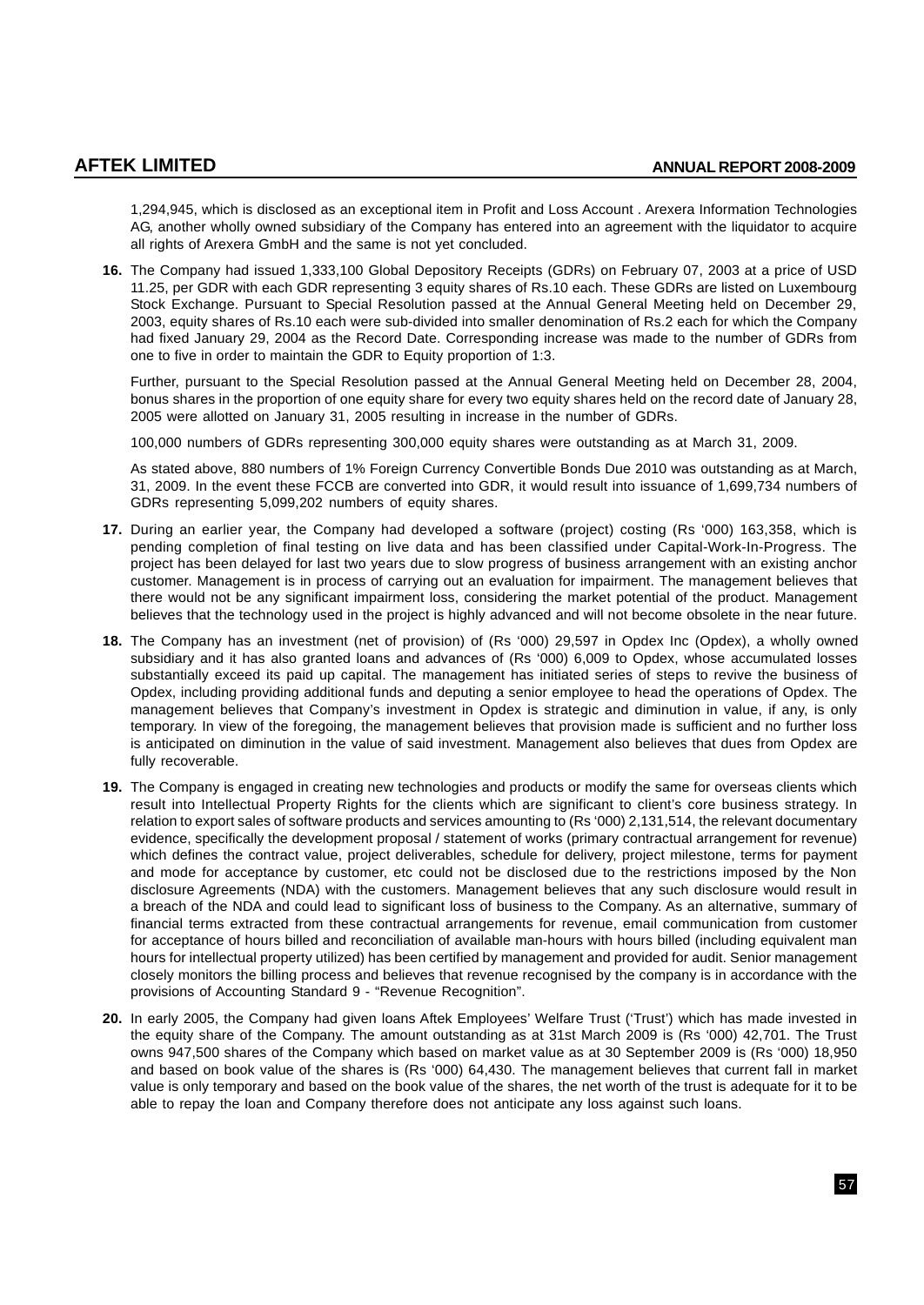**21.** Vide agreement dated July 24, 2005, and further to the agreement dated December 29, 2007; the Company has transferred certain technology rights to Digihome Solutions Private Limited (DSPL), for a consideration of (Rs.'000) 60,000, payable by allotment of 70,834 shares in DSPL at par value of Rs.10 each and 988,194 new shares in DSPL at a premium of Rs.50 per share. The Company could only discharge part obligation and for which it received consideration of (Rs.'000) 17,063 by allotment of 291,327 shares of DSPL. Consequent to the allotment of shares on January 10, 2008, DSPL became a subsidiary of the Company. Further, in 2007-08, the Company also rendered software services to DSPL at a consideration of (Rs.'000) 85,708, which was to be received by allotment of 1,428,473 equity shares of Rs.10 each in DSPL at a premium of Rs.50 per share which was shown as advance against equity as at March 31, 2008 on account of pending allotment.

During the current year, the Company has transferred the balance technology rights for a consideration of (Rs'000) 42,312 payable by allotment of 705,200 shares in DSPL at a premium of Rs. 50 per share. All the balance outstanding shares of DSPL aggregating to 2,133, 673 have been issued during the year.

Further, the Company had also given loan to DSPL and the outstanding balance as at the year end amounted to (Rs.'000) 10,563. In both the instances, the management is of the view, that when the original agreements were executed, section 297 or section 295 of the Act were not applicable. However, provisions of section 299 are applicable and hence section 301 applies to the Company. However, inadvertently, the necessary entries were not made in the Register of Contracts and hence the provisions of section 301 have not been complied with.

**22.** Schedules - A to O form an integral part of the financial statements accounts and has been duly authenticated.

Signatures to Schedules A to O

As per our report of even date attached

Chartered Accountants

Membership No. F-46447

**For Walker, Chandiok & Co** For and on Behalf of the Board of Directors

**Amyn Jassani Ranjit M. Dhuru Nitin K. Shukla** Partner **Chairman & Managing Director Director-Finance** 

**C.G. Deshmukh** Company Secretary

September 30, 2009

Mumbai, Mumbai,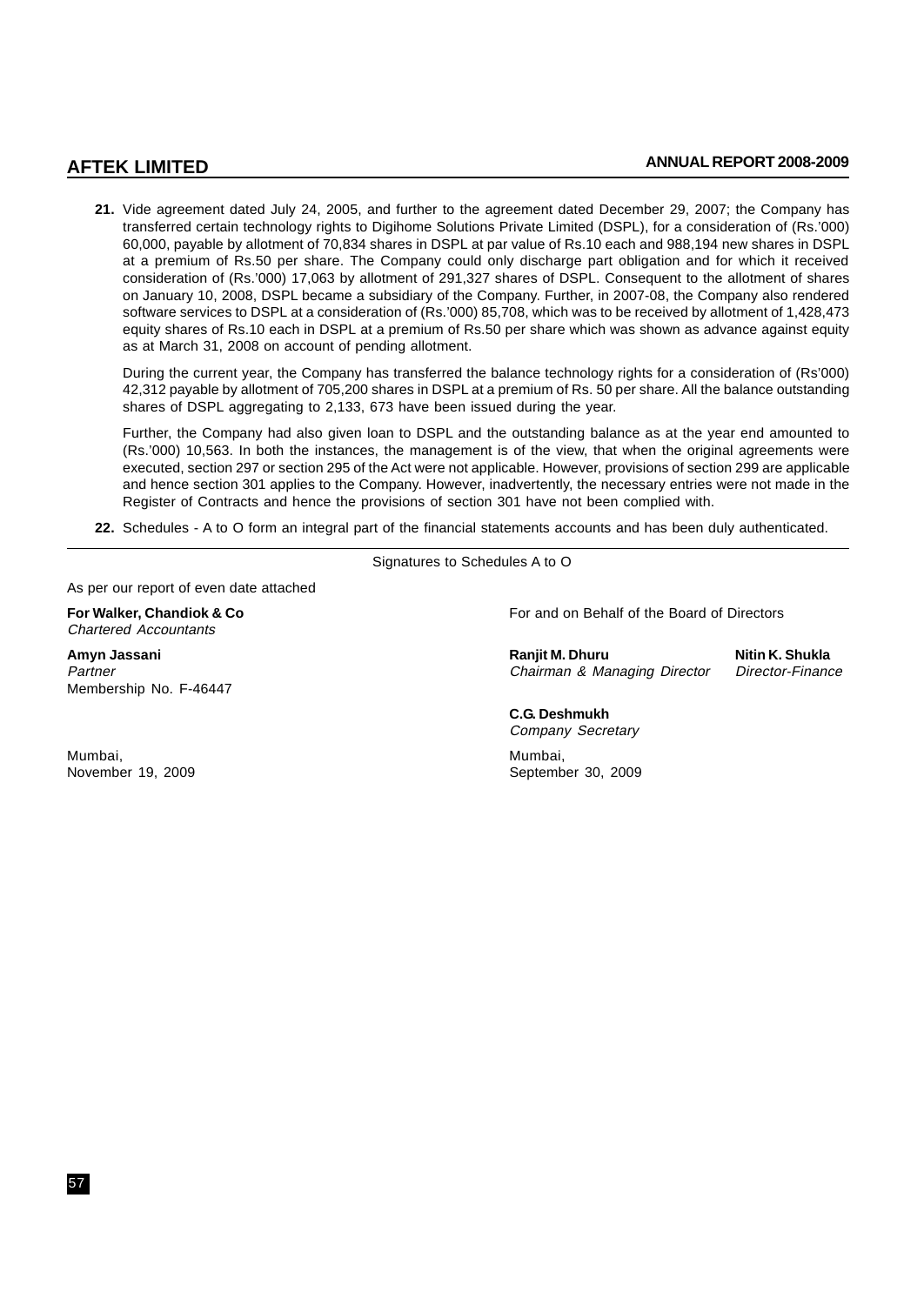|     |                                                                      |                        | BALANCE SHEET ABSTRACT AND A COMPANY'S GENERAL BUSINESS PROFILE                             |           |
|-----|----------------------------------------------------------------------|------------------------|---------------------------------------------------------------------------------------------|-----------|
|     |                                                                      |                        | (Pursuant to Part IV of Schedule VI to the Companies Act, 1956)                             |           |
| I.  | <b>Registration Details</b>                                          |                        |                                                                                             |           |
|     | Registration No.                                                     | L57220MH1986PLCO39342  | State Code:                                                                                 | 11        |
|     | Balance-sheet                                                        | 31st March, 2009       |                                                                                             |           |
| II. | Capital Raised during the year (Amount in Rs. Thousands).            |                        |                                                                                             |           |
|     | Public Issue                                                         |                        | Right Issue                                                                                 |           |
|     | Bonus Issue                                                          |                        | <b>Private Placement</b>                                                                    | $90*$     |
|     |                                                                      |                        | *Equity shares of Rs.02/- each allotted under Employee Stock Option Scheme during the year. |           |
| Ш.  | Position of Mobilisation and Deployment of Funds (Rs.in Thousands)   |                        |                                                                                             |           |
|     | <b>Total Liabilities</b>                                             | 7,284,911              | <b>Total Assets</b>                                                                         | 7,284,911 |
|     | <b>Sources of Funds</b>                                              |                        |                                                                                             |           |
|     | Paid-up Capital                                                      | 187,062                | Reserve & Surplus                                                                           | 6,171,210 |
|     | <b>Share Application Money</b>                                       |                        | Secured Loans                                                                               | 451,365   |
|     | Deferred Tax Liability                                               | 16,298                 | <b>Unsecured Loans</b>                                                                      | 458,976   |
|     | <b>Application of Funds</b>                                          |                        |                                                                                             |           |
|     | <b>Net Fixed Assets</b>                                              | 1,361,716              | Investments                                                                                 | 288,126   |
|     | Net Current Assets                                                   | 4,187,971              | Misc. Expenditure                                                                           |           |
|     | Capital Work-in-Progress                                             | 1,447,098              | <b>Accumulated Losses</b>                                                                   |           |
|     | IV. Performance of Company (Amount in Rs. Thousands).                |                        |                                                                                             |           |
|     | Turnover/Total Income                                                | 3,159,912              | <b>Total Expenditure</b>                                                                    | 1,965,095 |
|     | + - Profit/(Loss) Before Tax                                         | 1,194,817              | + - Profit/(Loss) After Tax                                                                 | 1,167,273 |
|     | + (-) Exceptional items                                              | (1, 294, 945)          |                                                                                             |           |
|     | Earning Per Share in Rs.                                             |                        | Dividend Rate                                                                               |           |
|     | - Basic (-)                                                          | $(-) 1.37$             |                                                                                             |           |
|     | - Diluted (-)                                                        | $(-) 1.37$             |                                                                                             |           |
| V.  | <b>Generic Names of Three Principal Products/Services of Company</b> |                        |                                                                                             |           |
|     | Product Description: Computer Software                               | Item Code: 85249009.10 |                                                                                             |           |

For and on behalf of the Board of Directors

| Ranjit M Dhuru               | <b>Nitin K Shukla</b> |
|------------------------------|-----------------------|
| Chairman & Managing Director | Director-Finance      |

**C.G. Deshmukh**

Mumbai, September 30, 2009. Company Secretary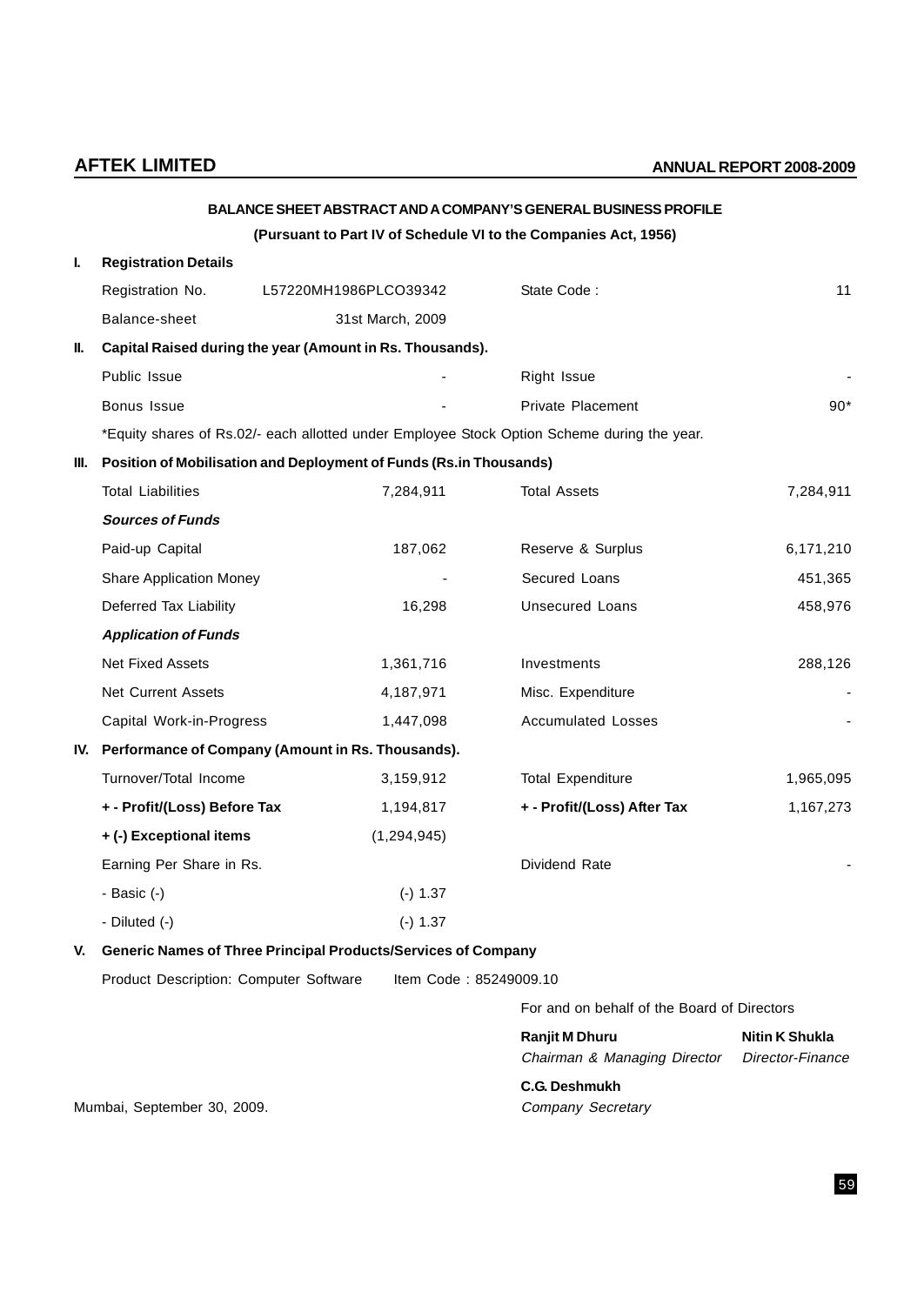# **Auditors' Report**

To

# **The Board of Directors of Aftek Limited**

- 1. We have audited the attached Consolidated Balance Sheet of Aftek Limited (the 'Company') and its subsidiaries (together referred to as 'the Group') as at March 31, 2009 and also the Consolidated Profit and Loss Account and the Consolidated Cash Flow Statement for the year ended on that date annexed thereto (collectively referred as the 'consolidated financial statements'). These consolidated financial statements are the responsibility of the Group's management and have been prepared by the management on the basis of separate financial statements and other financial information regarding components. Our responsibility is to express an opinion on these consolidated financial statements based on our audit.
- 2. Except as discussed in paragraph 4 below, we conducted our audit in accordance with the auditing standards generally accepted in India. These standards require that we plan and perform the audit to obtain reasonable assurance about whether the financial statements are free from material misstatement. An audit includes examining, on a test basis, evidence supporting the amounts and disclosures in the financial statements. An audit also includes assessing the accounting principles used and significant estimates made by management, as well as evaluating the overall financial statement presentation. We believe that our audit provides a reasonable basis for our opinion.
- 3. We did not audit the financial statements of subsidiaries, whose financial statements reflect total assets of Rs. ('000) 254,463 as at March 31, 2009, total sales of Rs. ('000) 42,769 and net cash flows amounting to Rs. ('000) 296 for the year ended on that date. Those financial statements and other financial information have been audited by other auditors, whose reports have been furnished to us, and our opinion is based solely on the reports of the other auditors.
- 4. As stated in note B.18 to Schedule O, in view of non disclosure agreements entered into by the Company with its customers, we were unable to verify certain commercial documents which define the terms of arrangements, based on which the revenue is recognised for export sale of software products and services entered, into between the Company and its customers and have therefore relied on the summary of relevant extracts of these commercial documents certified by the management.
- 5. Without qualifying our opinion, we draw attention to note B.19 to Schedule O, wherein as explained, the Management has given loans of (Rs '000) 42,701 to Aftek Employees' Welfare Trust ('Trust') which has invested in the equity share of the Company. The Trust's ability to repay the loan to the company is contingent on the valuation of the investments held by the trust.
- 6. We report that:
	- 6.1. As stated in note B.14 to Schedule 0, management has not considered any provision in respect of old outstanding loans and advances aggregating (Rs '000) 80,639[ previous year (Rs.'000) 138,139], which in our opinion, are doubtful of recovery. Consequently, loans and advances are overstated and net loss for the year is understated by (Rs '000) 80,639. This matter was also qualified in the previous year.
	- 6.2. As stated in note B.17 to Schedule 0, during an earlier year, the Company had developed software costing (Rs '000) 163,358, where the relevant project has been delayed for more than two years and hence such software could be impaired. Management is in the process of carrying out an evaluation for impairment. Pending completion of impairment testing, the impact of non provision of impairment loss, if any, is presently not ascertainable.
- 7. We report that the consolidated financial statements have been prepared by the Group's management in accordance with the requirements of Accounting Standard ('AS') 21 'Consolidated Financial Statements', notified pursuant to the Companies (Accounting Standards) Rules, 2006
- 8. In our opinion and to the best of our information and according to the explanations given to us, except to the effects of such adjustments, if any, as might have been determined to be necessary had we been able to perform the scope of our work in relation to export sale of software products and services and sundry debtors as stated in paragraph 4 above and our comments in paragraph 6 above, the consolidated financial statements give a true and fair view in conformity with the accounting principles generally accepted in India, in the case of:
	- (i) the Consolidated Balance sheet, of the state of affairs of the Group as at March 31, 2009;
	- (ii) the Consolidated Profit and Loss Account, of the loss of the Group for the year ended on that date; and
	- (iii) the Consolidated Cash Flow Statement, of the cash flows of the Group for the year ended on that date.

**For Walker, Chandiok & Co** Chartered Accountants

**per Amyn Jassani Partner** Membership No. F-46447

Place : Mumbai Date : November 19, 2009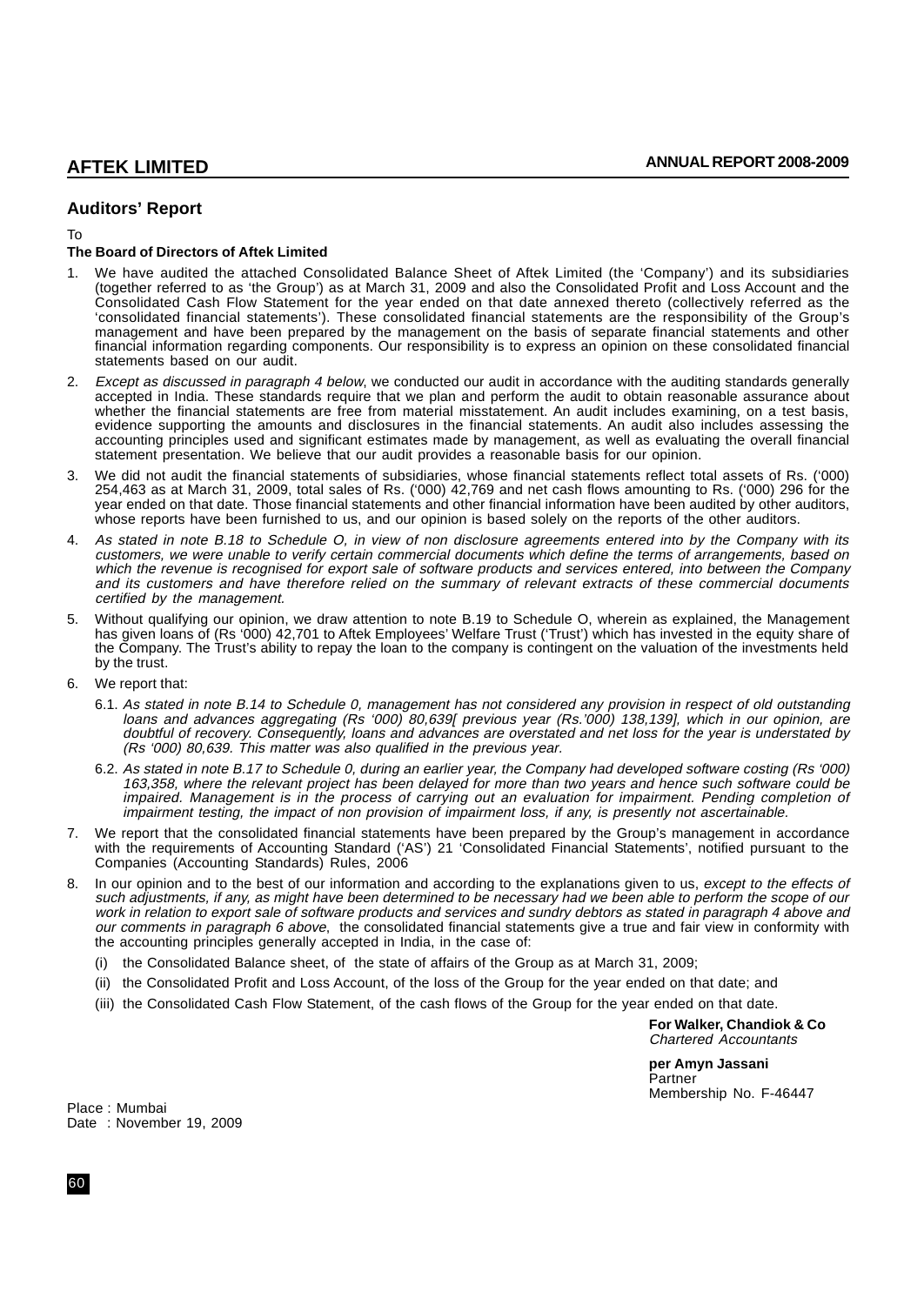# **CONSOLIDATED BALANCE SHEET**

|                                                                                                                                                                                                                       | <b>SCHEDULE</b>            | <b>ASAT</b><br><b>MARCH 31, 2009</b><br>Rupees'000   | AS AT<br><b>MARCH 31, 2008</b><br>Rupees'000                 |
|-----------------------------------------------------------------------------------------------------------------------------------------------------------------------------------------------------------------------|----------------------------|------------------------------------------------------|--------------------------------------------------------------|
| <b>SOURCES OF FUNDS</b>                                                                                                                                                                                               |                            |                                                      |                                                              |
| <b>Shareholders' Funds</b><br>Capital<br>Reserves and Surplus<br><b>Minority Interest</b><br><b>Loan Funds</b><br>Secured Loans<br><b>Unsecured Loans</b><br>Deferred Tax Liability<br>(refer note B.7 of Schedule O) | Α<br>B<br>$\mathsf C$<br>D | 187,062<br>5,946,055<br>494,796<br>459,420<br>16,298 | 186,971<br>6,024,296<br>3,095<br>458,417<br>357,571<br>1,501 |
| <b>Total</b>                                                                                                                                                                                                          |                            | 7,103,631                                            | 7,031,851                                                    |
| <b>APPLICATION OF FUNDS</b>                                                                                                                                                                                           |                            |                                                      |                                                              |
| <b>Fixed Assets</b><br>Gross Block<br>Less: Accumulated Depreciation and Amortisation                                                                                                                                 | E                          | 2,885,752<br>1,493,590                               | 2,165,142<br>959,570                                         |
| Net Block<br>Capital Work-in-Progress (including capital advances)                                                                                                                                                    |                            | 1,392,162<br>1,449,501                               | 1,205,572<br>221,863                                         |
|                                                                                                                                                                                                                       |                            | 2,841,663                                            | 1,427,435                                                    |
| <b>Goodwill Arising On Consolidation</b><br><b>Investments</b><br><b>Current Assets, Loans and Advances</b>                                                                                                           | F<br>G                     | 35,340<br>40,807                                     | 1,022,909<br>214,604                                         |
| Interest Accrued But Not Due<br>Inventories<br><b>Sundry Debtors</b><br>Cash and Bank Balances<br>Loans and Advances                                                                                                  |                            | 262<br>35,444<br>1,346,582<br>2,843,011<br>296,565   | 5,859<br>18,340<br>1,180,889<br>3,406,704<br>338,845         |
| <b>Less: Current Liabilities and Provisions</b><br>Liabilities<br>Provisions                                                                                                                                          | H                          | 4,521,864<br>211,930<br>124,113                      | 4,950,637<br>433,201<br>150,533                              |
|                                                                                                                                                                                                                       |                            | 336,043                                              | 583,734                                                      |
| <b>Net Current Assets</b>                                                                                                                                                                                             |                            | 4,185,821                                            | 4,366,903                                                    |
| Total                                                                                                                                                                                                                 |                            | 7,103,631                                            | 7,031,851                                                    |
| Notes to the Consolidated Financial Statements                                                                                                                                                                        | O                          |                                                      |                                                              |

The Schedules referred to above form an integral part of the Consolidated Balance Sheet

**For Walker, Chandiok & Co**

**Amyn Jassani C.G. Deshmukh** Membership No. F-46447 Mumbai, November 19, 2009 Mumbai, November 19, 2009

As per our report of even date attached For and on behalf of the Board of Directors

Chartered Accountants **Ranjit M. Dhuru Nitin K. Shukla**<br>Chairman and Managing Director **Director Finance** Chairman and Managing Director

Company Secretary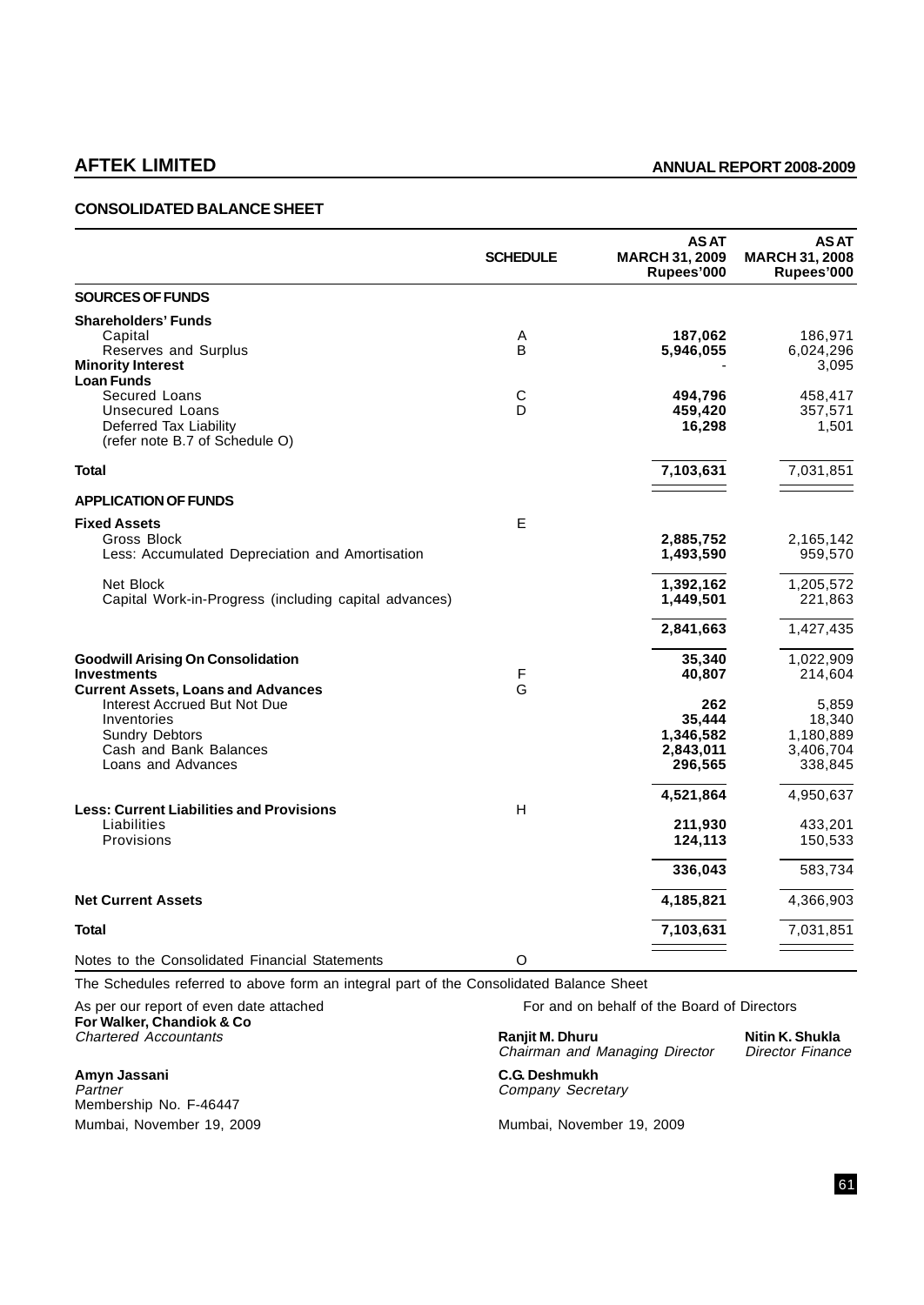# **CONSOLIDATED PROFIT AND LOSS ACCOUNT FOR THE**

|                                                                                                                                                                                                                              | <b>SCHEDULE</b>       | <b>YEAR ENDED</b><br><b>MARCH 31, 2009</b><br>Rupees'000 | <b>YEAR ENDED</b><br><b>MARCH 31, 2008</b><br>Rupees'000 |
|------------------------------------------------------------------------------------------------------------------------------------------------------------------------------------------------------------------------------|-----------------------|----------------------------------------------------------|----------------------------------------------------------|
| <b>INCOME</b>                                                                                                                                                                                                                |                       |                                                          |                                                          |
| Sales (refer note B.18 of Schedule O)<br>Other Income                                                                                                                                                                        | ı<br>J                | 2,203,966<br>955,560                                     | 3,884,996<br>62,657                                      |
| Total                                                                                                                                                                                                                        |                       | 3,159,526                                                | 3,947,653                                                |
| <b>EXPENDITURE</b>                                                                                                                                                                                                           |                       |                                                          |                                                          |
| Cost of Sales and Services<br><b>Employee Costs</b><br>Operating and Administrative Expenses<br><b>Finance Charges</b><br>Depreciation and Amortisation (including amortisation of<br>Goodwill amounting to Rs. ('000) 1040) | Κ<br>L<br>м<br>N<br>Е | 1,122,278<br>210,814<br>110.460<br>32,986<br>538,995     | 2,204,198<br>302,476<br>543.778<br>10,683<br>323,294     |
| <b>Total</b>                                                                                                                                                                                                                 |                       | 2,015,533                                                | 3,384,429                                                |
| Profit Before Taxation and Exceptional Items<br><b>Less: Provision For Taxation</b>                                                                                                                                          |                       | 1,143,993                                                | 563,224                                                  |
| -Current Tax(includes foreign tax of<br>(Rs.'000) 8,705 (Previous year (Rs.'000) 7,947))<br>-Deferred Tax<br>-Fringe Benefit Tax<br>-Minimum Alternate Tax Credit Entitlement                                                |                       | 11,742<br>14,797<br>1,119                                | 113,675<br>2,557<br>2,244<br>(91, 503)                   |
|                                                                                                                                                                                                                              |                       | 27,658                                                   | 26,973                                                   |
| <b>Profit Before Exceptional Items</b><br>Less: Exceptional item (refer note B.15 of Schedule O)                                                                                                                             |                       | 1,116,335<br>(1,203,659)                                 | 536,251                                                  |
| Net (Loss)/Profit Before Share of Loss in Associate and<br>Share of Minority Interest in Loss<br>Share of Loss in Associate                                                                                                  |                       | (87, 324)                                                | 536,251<br>(238)                                         |
| Share of Minority Interest in Loss                                                                                                                                                                                           |                       | 5,145                                                    | 3,586                                                    |
| Net (Loss)/Profit<br>Balance Brought Forward from Earlier Years                                                                                                                                                              |                       | (82, 179)<br>3,172,754                                   | 539,599<br>2,790,763                                     |
| <b>Profit Available for Appropriation</b>                                                                                                                                                                                    |                       | 3,090,575                                                | 3,330,362                                                |
| Appropriations<br><b>Transfer to General Reserve</b><br><b>Proposed Dividend</b><br>Corporate Dividend Tax                                                                                                                   |                       |                                                          | 100,000<br>46,764<br>10,844                              |
| Total                                                                                                                                                                                                                        |                       |                                                          | 157,608                                                  |
| <b>Balance carried forward to Balance Sheet</b><br>(Loss)/Earnings Per Share                                                                                                                                                 |                       | 3,090,575                                                | 3,172,754                                                |
| (refer note B.8 of Schedule O) (Face Value of Rs. 2 Per Share)<br>Basic (Rs.)<br>Diluted (Rs.)<br>Earnings Per Share (excluding exceptional items)                                                                           |                       | (0.88)<br>(0.88)                                         | 5.77<br>5.50                                             |
| (refer note B.8 of Schedule O)<br>Basic (Rs.)<br>Diluted (Rs.)<br>Notes to the Consolidated Financial Statements                                                                                                             | O                     | 11.99<br>11.99                                           | 5.77<br>5.50                                             |

The Schedules referred to above form an integral part of the Consolidated Profit and Loss Account<br>As per our report of even date attached **For Walker, Chandiok & Co** Chartered Accountants **Ranjit M. Dhuru Nitin K. Shukla**

**Amyn Jassani C.G. Deshmukh** Partner Company Secretary Partner Company Secretary Membership No. F-46447<br>Mumbai, November 19, 2009

Ranjit M. Dhuru<br>Chairman and Managing Director Director Finance

Mumbai, November 19, 2009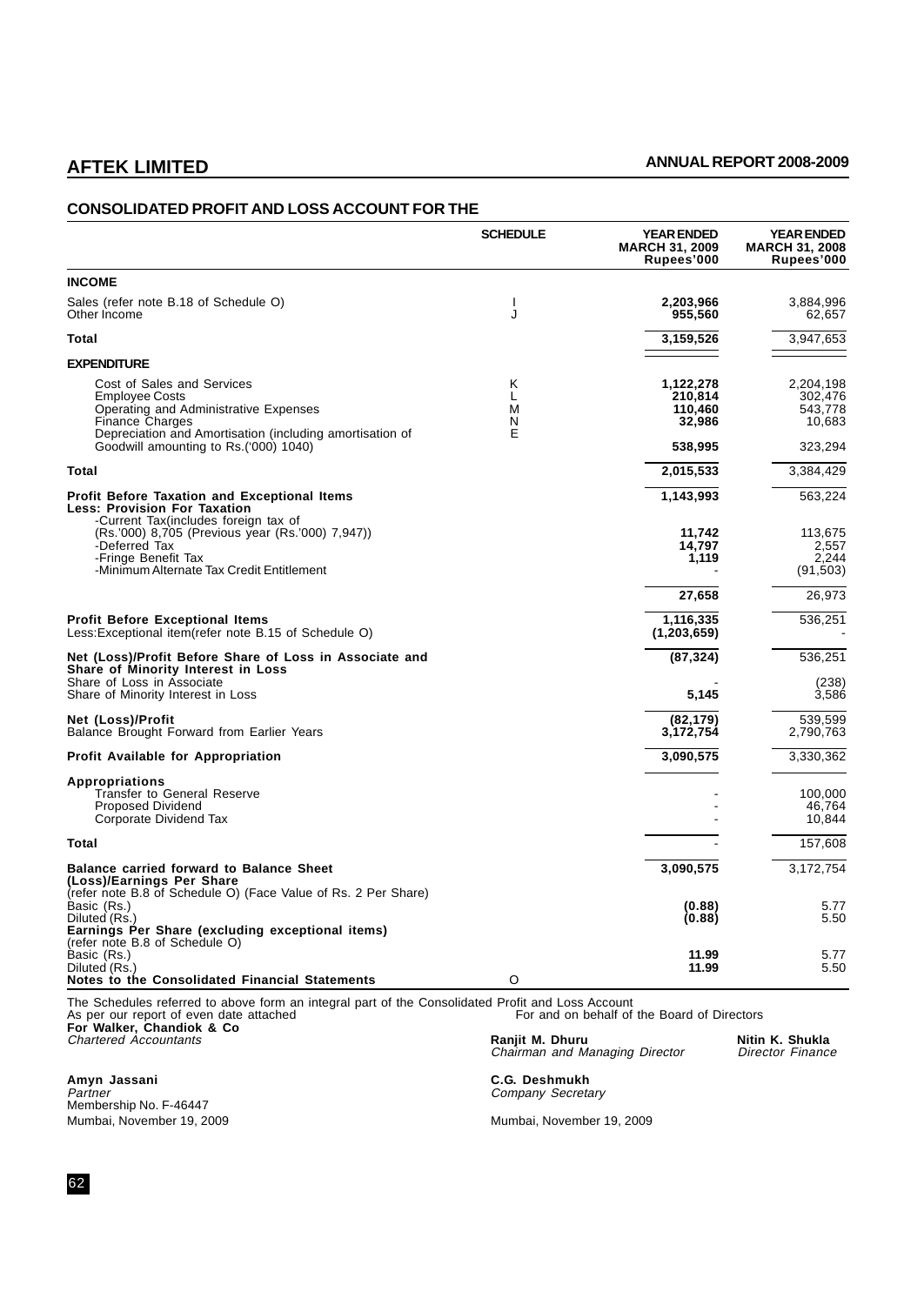# **CONSOLIDATED CASH FLOW STATEMENT FOR THE**

|                                                                                       | <b>YEAR ENDED</b><br>Rupees'000 | <b>YEAR ENDED</b><br>MARCH 31, 2009 MARCH 31, 2008<br>Rupees'000 |
|---------------------------------------------------------------------------------------|---------------------------------|------------------------------------------------------------------|
| [A] Cash Flows from Operating Activities                                              |                                 |                                                                  |
| Profit Before Taxation and Exceptional Items                                          | 1,143,993                       | 563,224                                                          |
| Adjustment for:                                                                       |                                 |                                                                  |
| Depreciation and Amortisation                                                         | 538,995                         | 323,294                                                          |
| Unrealised Foreign Exchange (Gain) / Loss (Net)                                       | (874, 902)                      | 63,699                                                           |
| Profit on Sale of Fixed Assets (Net)                                                  |                                 | (13, 170)                                                        |
| Provision for Doubtful Debts                                                          | 7,624                           | 241,635                                                          |
| Provision for Doubtful Loans and Advances                                             | 6,118                           | 938                                                              |
| <b>Stock Compensation Expense</b>                                                     | 1,377                           | 2,078                                                            |
| Provision for Gratuity and Leave Encashment                                           | (1, 274)                        | 2,768                                                            |
| Income Tax Refund Received for Earlier Years                                          | (12, 149)                       |                                                                  |
| Miscellaneous Expenses Written Off                                                    |                                 | 2,116                                                            |
| <b>Insurance Claims Received</b>                                                      | (144)                           |                                                                  |
| Finance Charges                                                                       | 32,986                          | 10,483                                                           |
| Interest Income                                                                       | (51, 177)                       | (49,003)                                                         |
| <b>Operating Profit Before Working Capital Changes</b>                                | 791,447                         | 1,148,062                                                        |
| <b>Changes in Current Assets and Liabilities:</b>                                     |                                 |                                                                  |
| Trade and Other Receivables                                                           | (8,968)                         | (422, 321)                                                       |
| Trade Payables and Other Liabilities                                                  | (214, 681)                      | 115,989                                                          |
| <b>Cash Generated from Operations</b>                                                 | 567,798                         | 841,730                                                          |
| Income Taxes Refund Received/(Paid)                                                   | 20,963                          | (14, 943)                                                        |
| <b>Net Cash Provided By Operating Activities</b>                                      | 588,761                         | 826,787                                                          |
| [B] Cash Flows from Investing Activities                                              |                                 |                                                                  |
| Purchase of Fixed Assets (Including capital advances<br>and capital work in progress) | (1,953,145)                     | (726, 957)                                                       |
| Sale Proceeds of Fixed Assets                                                         |                                 | 17,294                                                           |
| Loan Given to Aftek Employee's Welfare Trust Received Back                            | 470                             | 5,095                                                            |
| Interest Income                                                                       | 56,774                          | 49,003                                                           |
| <b>Net Cash Used in Investing Activities</b>                                          | (1,895,901)                     | (655, 565)                                                       |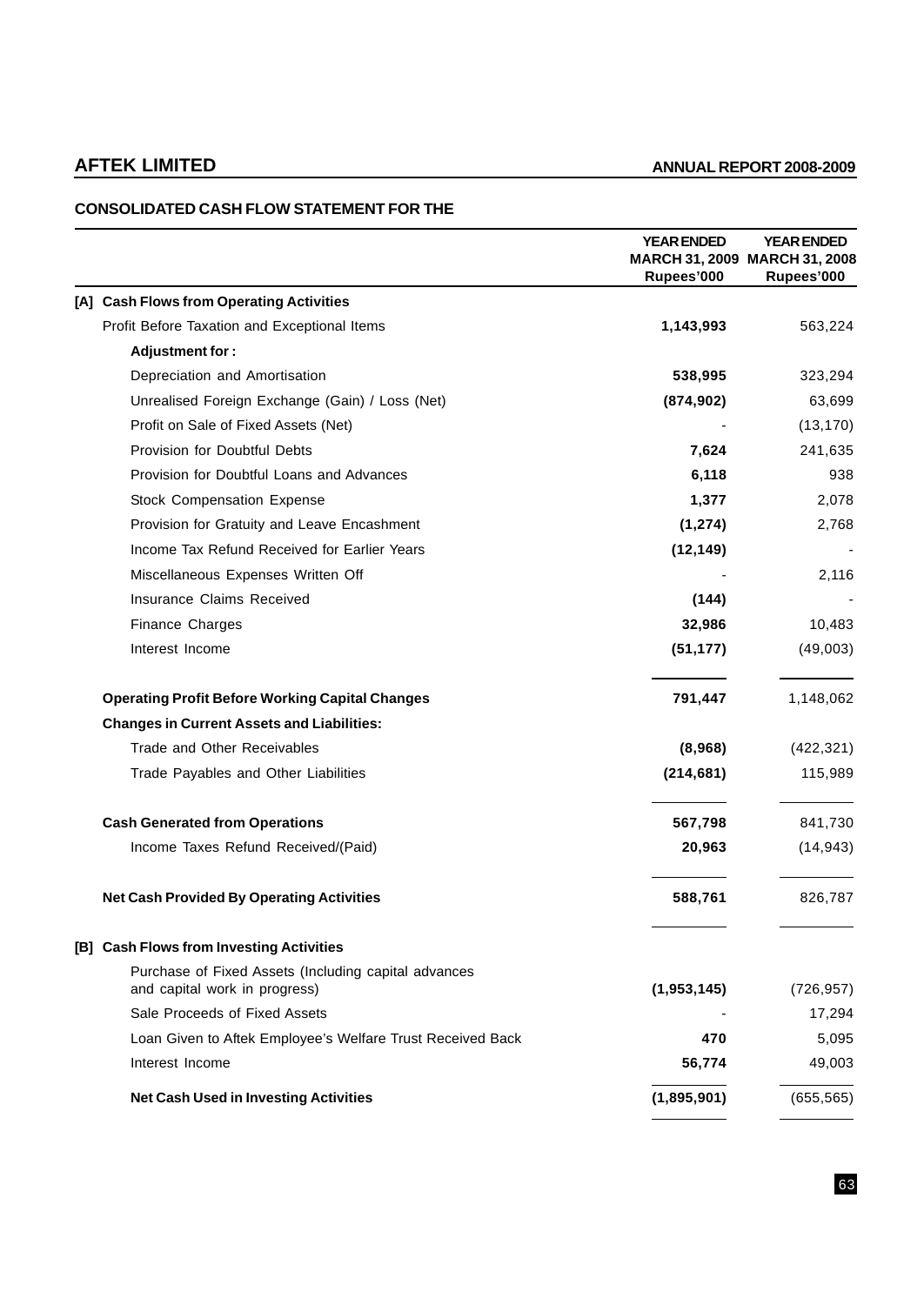|                                                                       | <b>YEAR ENDED</b><br>Rupees'000 | <b>YEAR ENDED</b><br>MARCH 31, 2009 MARCH 31, 2008<br>Rupees'000 |
|-----------------------------------------------------------------------|---------------------------------|------------------------------------------------------------------|
| <b>Cash Flows from Financing Activities</b><br><b>ICI</b>             |                                 |                                                                  |
| Shares Issued under ESOP                                              | 91                              | 141                                                              |
| Share Premium Received on ESOP                                        | 2,464                           | 5,745                                                            |
| Proceed from Secured Loans                                            | 20,659                          | 429,266                                                          |
| Repayment of Secured Loans                                            | (13, 440)                       | (77)                                                             |
| Proceed from Unsecured Loan                                           | 1,555                           |                                                                  |
| Repayment of Unsecured Loans                                          |                                 | (27, 598)                                                        |
| Payment of Dividend and Dividend Tax                                  | (46, 719)                       | (106, 710)                                                       |
| Interest Paid                                                         | (37, 309)                       | (10, 483)                                                        |
| Net Cash (Used in) Provided By Financing Activities                   | (72, 699)                       | 290,284                                                          |
| Unrealised Foreign Exchange Gain /(Loss) on Cash and Cash Equivalents | 816,145                         | (88,069)                                                         |
| Net Increase/(Decrease) in Cash and Cash Equivalents                  | (563, 693)                      | 373,437                                                          |
| <b>Cash and Cash Equivalents - Opening Balance</b>                    | 3,406,704                       | 3,033,267                                                        |
| Cash and Cash Equivalents - Closing Balance (refer Schedule G)        | 2,843,011                       | 3,406,704                                                        |

# **Note:**

Cash and cash equivalents includes fixed deposits of (Rs.'000) 149 {Previous Year (Rs.'000) 3,259} placed with a bank against guarantees.

As per our report of even date attached For and on behalf of the Board of Directors

**For Walker, Chandiok & Co Ranjit M Dhuru Chandiok & Co** Ranjit M Dhuru **Nitin K Shukla**<br>Chartered Accountants **Constanting Chairman** and Managing Director Director - Finance Chairman and Managing Director

**Amyn Jassani C. G. Deshmukh** Partner Company Secretary Membership No.F-46447

Mumbai Mumbai Date: November 19, 2009 **Date: November 19, 2009**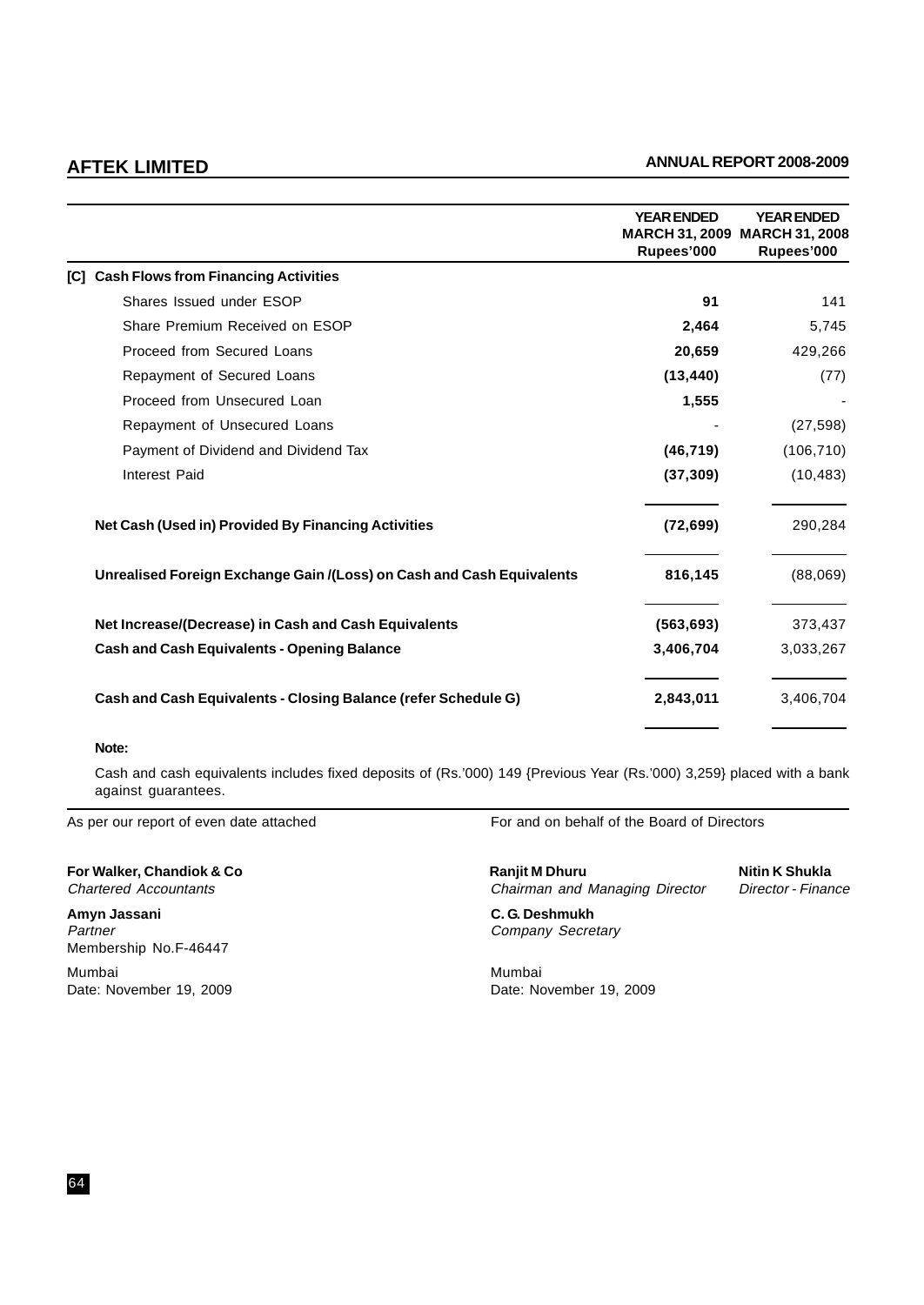# **SCHEDULES ANNEXED TO AND FORMING PART OF THE CONSOLIDATED BALANCE SHEET**

|                                                                                | <b>ASAT</b><br><b>MARCH 31, 2009</b><br>Rupees'000 | <b>ASAT</b><br><b>MARCH 31, 2008</b><br>Rupees'000 |
|--------------------------------------------------------------------------------|----------------------------------------------------|----------------------------------------------------|
| <b>SCHEDULE A: CAPITAL</b>                                                     |                                                    |                                                    |
| <b>Authorised</b>                                                              |                                                    |                                                    |
| 125,000,000 (Previous year 125,000,000) Equity Shares of Rs. 2 each            | 250,000                                            | 250,000                                            |
| <b>Issued, Subscribed and Paid Up</b>                                          |                                                    |                                                    |
| 93,530,789 (Previous year 93,485,512) Equity Shares of Rs.2 each fully paid up | 187,062                                            | 186,971                                            |
| <b>Total</b>                                                                   | 187,062                                            | 186,971                                            |

# **Notes:**

Of the above,

- 1) In 1994-95, there were subdivision of shares from Rs. 100 to Rs. 10 and subsequently 350,000 equity shares were issued as bonus shares by capitalization of General Reserve.
- 2) In 2003-04, there were subdivision of shares from Rs. 10 to Rs. 2
- 3) In 2004-05, 25,000,000 equity shares were issued as bonus shares by capitalisation of General Reserve.
- 4) Till March 31, 2009, 12,029,471 equity shares were issued on conversion of 2,570 Foreign Currency Convertible Bonds (FCCBs). (refer note B.11 of schedule O)
- 5) 351,318 (Previous Year 306,041) equity shares were issued against exercise of stock options under 'Employees Stock Option Scheme 2004'. (refer note B.9 of schedule O)
- 6) In 2007-08, 6,150,000 equity shares were issued to the shareholders of erstwhile Elven Micro Circuits PrivateLimited in pursuance of merger of Elven Micro Circuits Private Limited with the Company.
- 7) 300,000 (Previous Year: 1,200,000) equity shares represent 100,000 (Previous Year: 400,000) Global Depository Receipts (GDRs) offered in the year 2003.(refer note B.16 of Schedule O)

# **SCHEDULE B: RESERVES AND SURPLUS**

# **General Reserve**

| Balance at the Beginning of the Year                                 | 600,608   | 502,659   |
|----------------------------------------------------------------------|-----------|-----------|
| Add: Transferred from Profit and Loss Account                        |           | 100.000   |
| Less: Impact of Transition Provision of AS-15 (Revised) - Net of Tax |           | (2,051)   |
| Add: Unexercised Employee Stock Options which have Lapsed            | 1,016     |           |
| Balance at the End of the Year                                       | 601,624   | 600,608   |
| <b>Securities Premium Account</b>                                    |           |           |
| Balance at the Beginning of the Year                                 | 2,213,123 | 2,269,750 |
| Add: Premium Received During the Year                                | 3,277     | 5.745     |
| Less: Premium Payable on Redemption of FCCBs                         | (34, 368) | (62, 372) |
| Balance at the End of the Year                                       | 2,182,032 | 2,213,123 |
|                                                                      |           |           |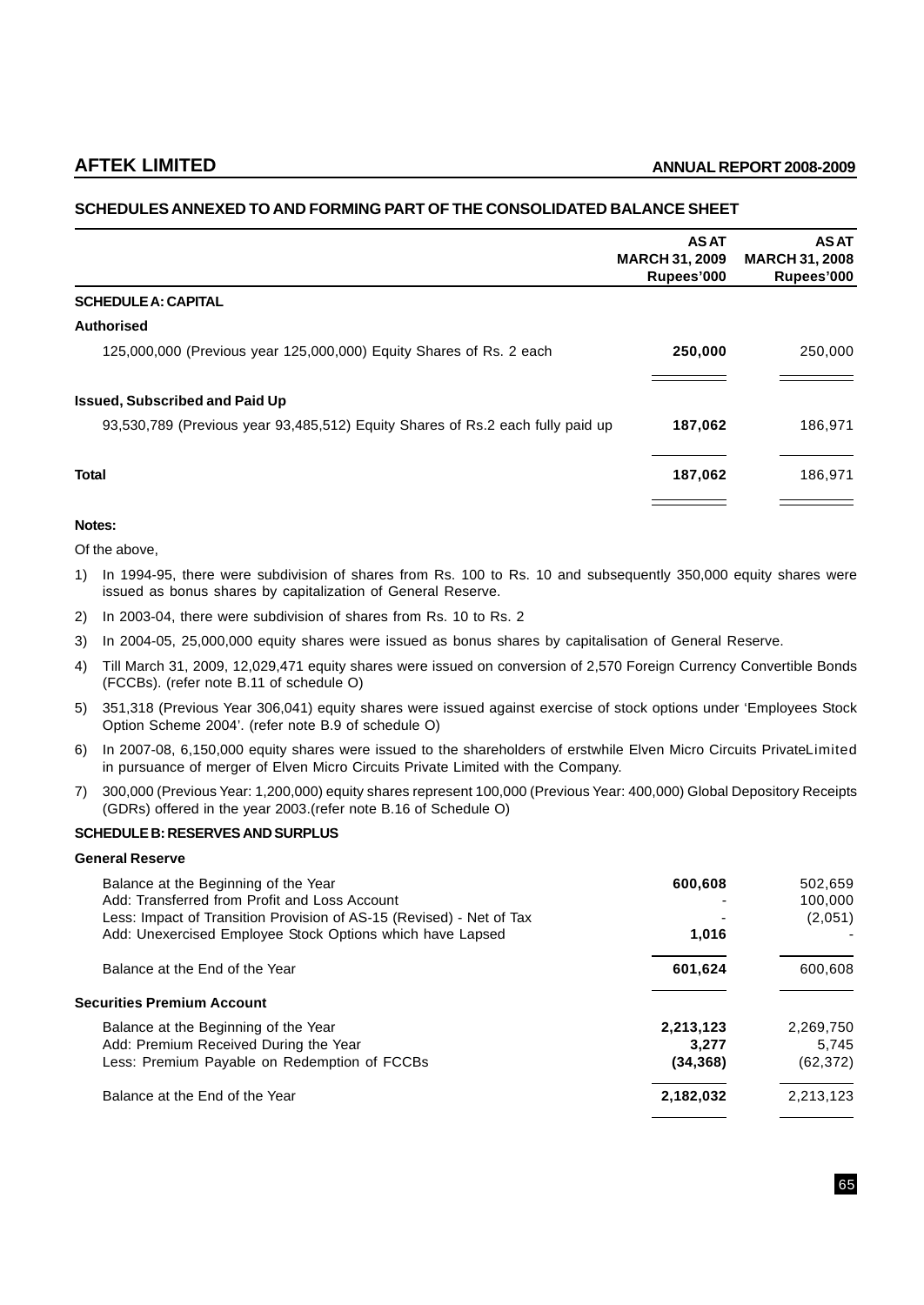# **AS AT** AS AT<br>MARCH 31, 2009 MARCH 31, 2008 **MARCH 31, 2009 MARCH 31, 2008 Rupees'000 Rupees'000 SCHEDULE B: RESERVES AND SURPLUS (Contd.) Capital Reserve 48,205** 48,205 **Employee Stock Options 11,613** 12,426 **Foreign Currency Translation Reserve 12,006** (22,820) **Profit and Loss Account 3,090,575** 3,172,754 **Total 5,946,055** 6,024,296 **SCHEDULE C: SECURED LOANS From Banks** Term Loan (refer note 1 below) **430,777** 381,780 Cash Credit Facilities (refer note 2 below) **64,019** 38,855 Working Capital Demand Loan (refer note 3 below)  $-$  24,342 Bills Discounting Facility (refer note 3 below) 32.440 **Total 494,796** 458,417 **Notes** 1. Secured by Mortgage of Land at Hinjewadi, Pune 2. Secured by Mortgage of Building 3. Secured by Hypothecation of Book Debts. **SCHEDULE D: UNSECURED LOANS From others** 1% Foreign Currency Convertible Bonds (880 FCCBs of US\$ 10,000 each) **454,432** 353,584 (refer note B.11 of schedule O) Interest Accrued and Due **4,544** 3,987 Loan from Director **444** - **Total 459,420** 357,571

# **SCHEDULES ANNEXED TO AND FORMING PART OF THE CONSOLIDATED BALANCE SHEET**

66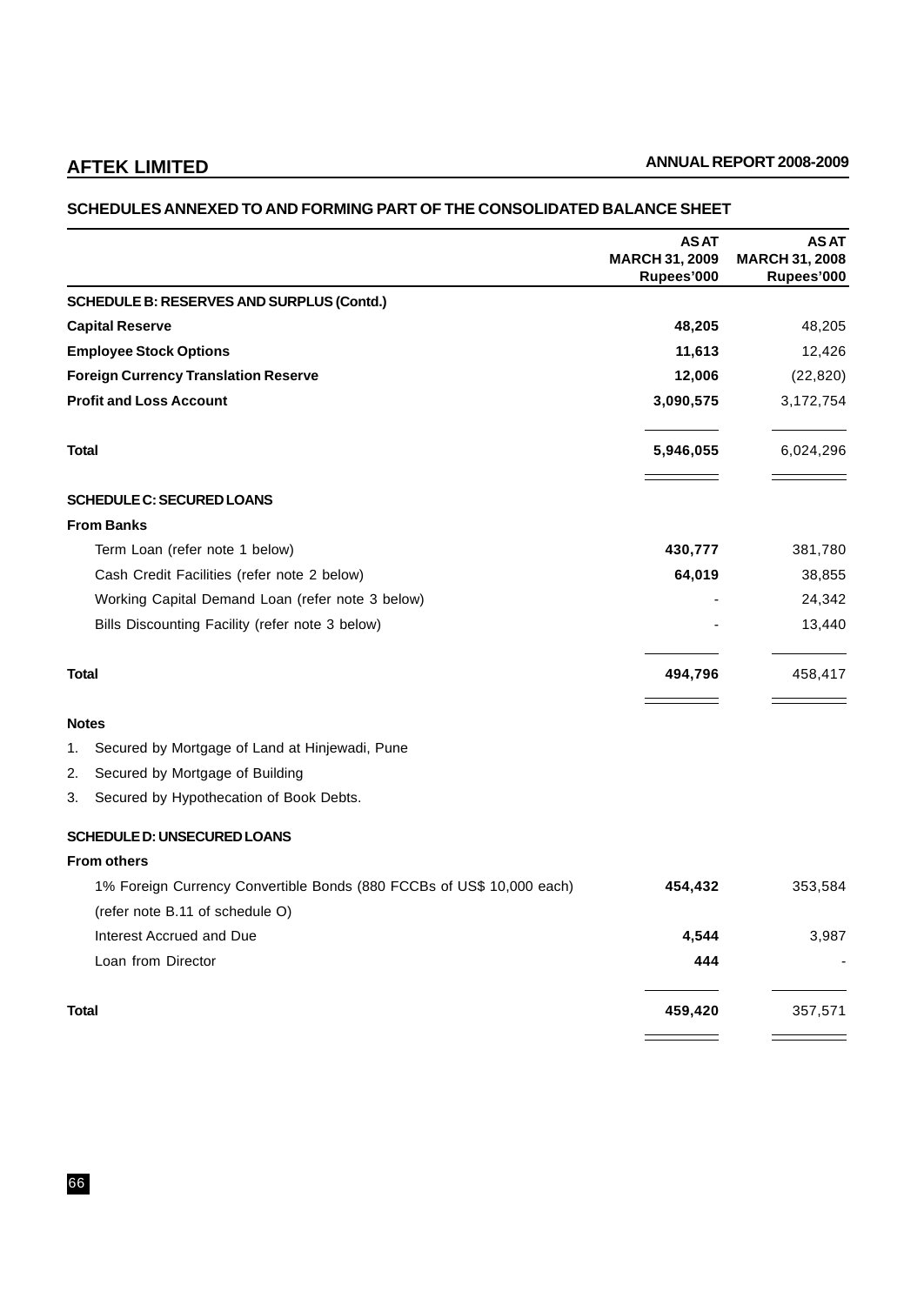| <b>Description of Assets</b>  | <b>Gross Block (At Cost)</b> |                  |                          |                            | <b>Depreciation and Amortisation</b> |                 |                  |                            | (Rupees '000)<br><b>Net Block</b>    |               |
|-------------------------------|------------------------------|------------------|--------------------------|----------------------------|--------------------------------------|-----------------|------------------|----------------------------|--------------------------------------|---------------|
|                               | As at<br>April 01,<br>2008   | <b>Additions</b> | <b>Deletions</b>         | As at<br>March 31,<br>2009 | As at<br>April 01,<br>2008           | For the<br>Year | <b>Deletions</b> | As at<br>March 31,<br>2009 | As at<br>March 31, March 31,<br>2009 | As at<br>2008 |
| <b>Tangible Assets</b>        |                              |                  |                          |                            |                                      |                 |                  |                            |                                      |               |
| Leasehold Land                | 10,113                       |                  |                          | 10,113                     | 268                                  | 106             |                  | 374                        | 9,739                                | 9,845         |
| Freehold Land                 | 12,702                       |                  |                          | 12,702                     |                                      |                 |                  |                            | 12,702                               | 12,702        |
| <b>Factory Building</b>       | 8,291                        |                  |                          | 8,291                      | 4,858                                | 653             |                  | 5,511                      | 2,780                                | 3,433         |
| <b>Buildings</b>              | 30,964                       |                  |                          | 30,964                     | 2,906                                | 387             |                  | 3,293                      | 27,671                               | 28,058        |
| Plant and Machinery           | 10,882                       | 944              | $\overline{\phantom{0}}$ | 11,826                     | 5,996                                | 1,604           |                  | 7,600                      | 4,226                                | 4,886         |
| <b>Electrical Fittings</b>    | 379                          |                  |                          | 379                        | 379                                  |                 |                  | 379                        |                                      |               |
| Computers                     | 73,834                       | 3,264            | 4,896                    | 72,202                     | 53,029                               | 13,639          | 3,934            | 62,734                     | 9,468                                | 20,804        |
| Air Conditioners              | 1,130                        |                  |                          | 1,130                      | 1,112                                | 6               |                  | 1,118                      | 12                                   | 18            |
| <b>Furniture and Fixtures</b> | 10,343                       | 1,519            |                          | 11,862                     | 9,735                                | 323             |                  | 10,058                     | 1,804                                | 608           |
| Motor Vehicles                | 10,242                       |                  | $\overline{\phantom{a}}$ | 10,242                     | 9,173                                | 320             |                  | 9,493                      | 749                                  | 1,069         |
| Office Equipment              | 3,307                        | 9                |                          | 3,316                      | 2,125                                | 366             |                  | 2,491                      | 825                                  | 1,182         |
| <b>Intangible Assets</b>      |                              |                  |                          |                            |                                      |                 |                  |                            |                                      |               |
| Intellectual Property Rights  | 1,978,189                    | 719,771          |                          | 2,697,960                  | 866,245                              | 517,723         |                  | 1,383,968                  | 1,313,992 1,111,945                  |               |
| <b>Technical Know How</b>     | 14,765                       |                  |                          | 14,765                     | 3,743                                | 2,828           |                  | 6,571                      | 8,194                                | 11,022        |
| <b>Total</b>                  | 2,165,141                    | 725,507          | 4,896                    | 2,885,752                  | 959,569                              | 537,955         | 3,934            | 1,493,590                  | 1,392,162 1,205,572                  |               |
| Capital Work-in-Progress      |                              |                  |                          |                            |                                      |                 |                  |                            | 1,158,683                            | 213,139       |
| Capital Advance               |                              |                  |                          |                            |                                      |                 |                  |                            | 290,818                              | 8,724         |
| Total                         |                              |                  |                          |                            |                                      |                 |                  |                            | 2,841,663 1,427,435                  |               |
| Previous year                 | 1,491,696                    | 679,178          | 5,733                    | 2,165,141                  | 637,887                              | 323,294         | 1,609            | 959,569                    | 1,427,435                            |               |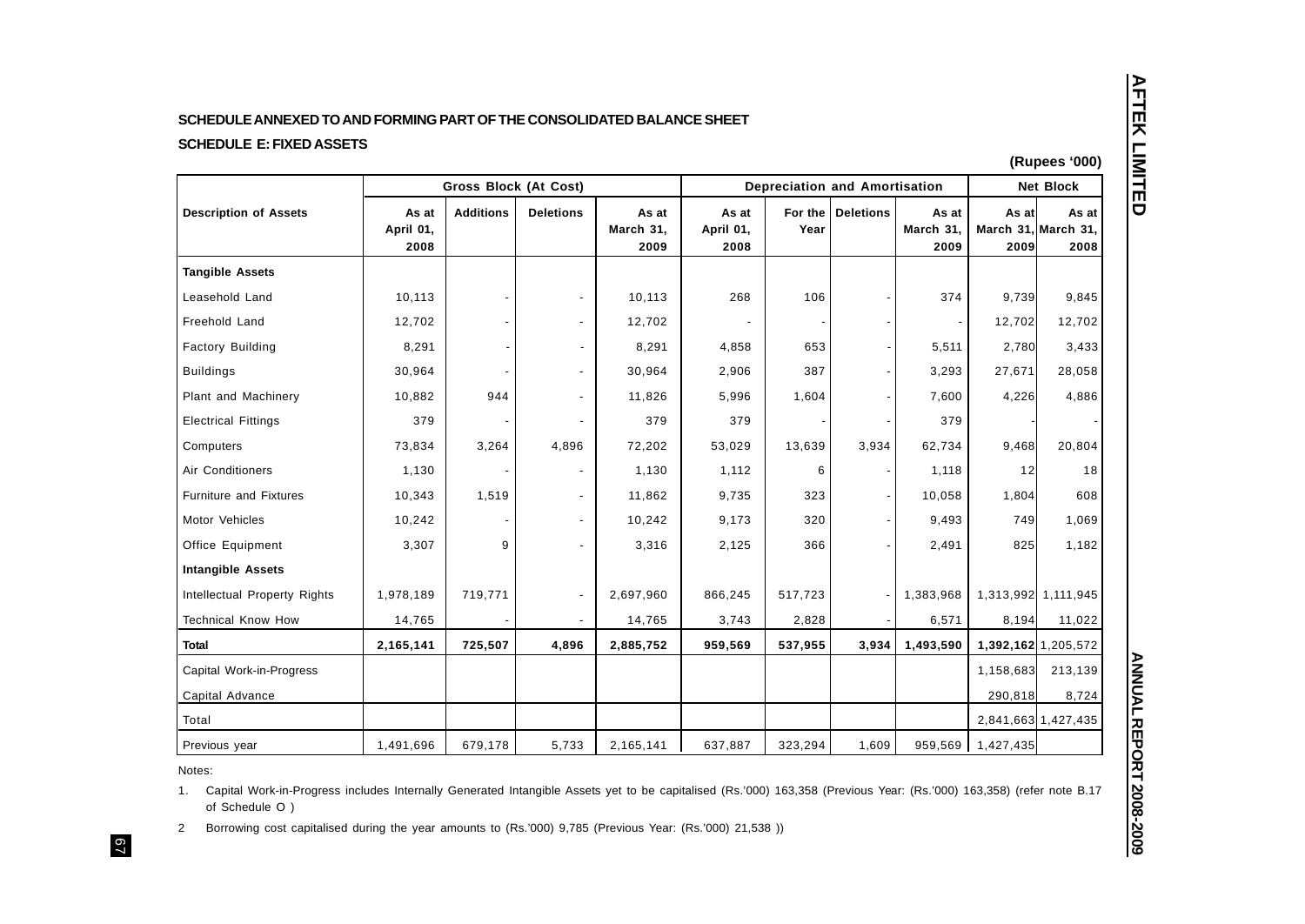# **SCHEDULES ANNEXED TO AND FORMING PART OF THE CONSOLIDATED BALANCE SHEET**

|                                                                                                                                                                                                          | <b>ASAT</b><br><b>MARCH 31, 2009</b><br>Rupees'000 | <b>ASAT</b><br><b>MARCH 31, 2008</b><br>Rupees'000 |
|----------------------------------------------------------------------------------------------------------------------------------------------------------------------------------------------------------|----------------------------------------------------|----------------------------------------------------|
| <b>SCHEDULE F: INVESTMENTS</b>                                                                                                                                                                           |                                                    |                                                    |
| Long Term Investment, Trade, Unquoted (at Cost)                                                                                                                                                          |                                                    |                                                    |
| In others<br>Elven Technologies Private Limited<br>82,500 (Previous year: 82,500) equity shares of Rs. 10 each fully paid up                                                                             | 825                                                | 825                                                |
| V Soft Inc. (USA)<br>164,250 (Previous year: 164,250) equity shares of US \$5.48 each fully paid up                                                                                                      | 39,982                                             | 39,982                                             |
| Seekport Internet Technologies GmbH<br>(Nil (Previous year: 24,750,000) equity shares)                                                                                                                   |                                                    | 173,797                                            |
| Total                                                                                                                                                                                                    | 40,807                                             | 214,604                                            |
| SCHEDULE G: CURRENT ASSETS, LOANS AND ADVANCES                                                                                                                                                           |                                                    |                                                    |
| <b>Interest Accrued But Not Due</b>                                                                                                                                                                      | 262                                                | 5,859                                              |
| <b>Inventories</b><br>Raw Materials, Consumables<br>Work-in-Progress                                                                                                                                     | 35,031<br>413                                      | 18,004<br>336                                      |
| Total                                                                                                                                                                                                    | 35,444                                             | 18,340                                             |
| <b>Sundry Debtors</b><br>(Unsecured Considered Good Unless Otherwise Stated)<br>Debts Outstanding for More Than Six Months<br>-Considered Good<br>-Considered Doubtful<br>Others Debts - Considered Good | 731,426<br>113,431<br>615,156                      | 264,571<br>243,661<br>916,318                      |
| Less: Provision for Doubtful Debts                                                                                                                                                                       | 1,460,013<br>(113, 431)                            | 1,424,550<br>(243, 661)                            |
| <b>Total</b>                                                                                                                                                                                             | 1,346,582                                          | 1,180,889                                          |
| <b>Cash and Bank Balances</b><br>Cash on Hand                                                                                                                                                            | 2,703                                              | 293                                                |
| Balance with Scheduled Banks in<br>Cash Credit Account<br><b>Current Account</b><br>Fixed Deposit Account #<br><b>Unclaimed Dividend Account</b><br>Foreign Currency Current Account*                    | 2,649<br>2,773<br>26.173<br>4,040<br>2,838         | 559<br>5,017<br>272,702<br>3,985<br>680            |
| Balance with Non Scheduled Banks in<br>Deposit Accounts<br>Banco Efisa, Portugal<br>Investec Bank (Switzerland) AG, Switzerland **<br>- Time Deposit<br>- Demand Deposit                                 | 1,484,382                                          | 1,003,590<br>118,567<br>11,832                     |
| Current accounts<br>Muenchner Bank, Germany<br>Zuercher Kantonal Bank, Switzerland<br>Banco Efisa, Portugal<br>Investec Bank (Switzerland) AG, Switzerland ***                                           | 1,317,453                                          | 3,947<br>3,749<br>1,978,793<br>2,990               |
| Total                                                                                                                                                                                                    | 2,843,011                                          | 3,406,704                                          |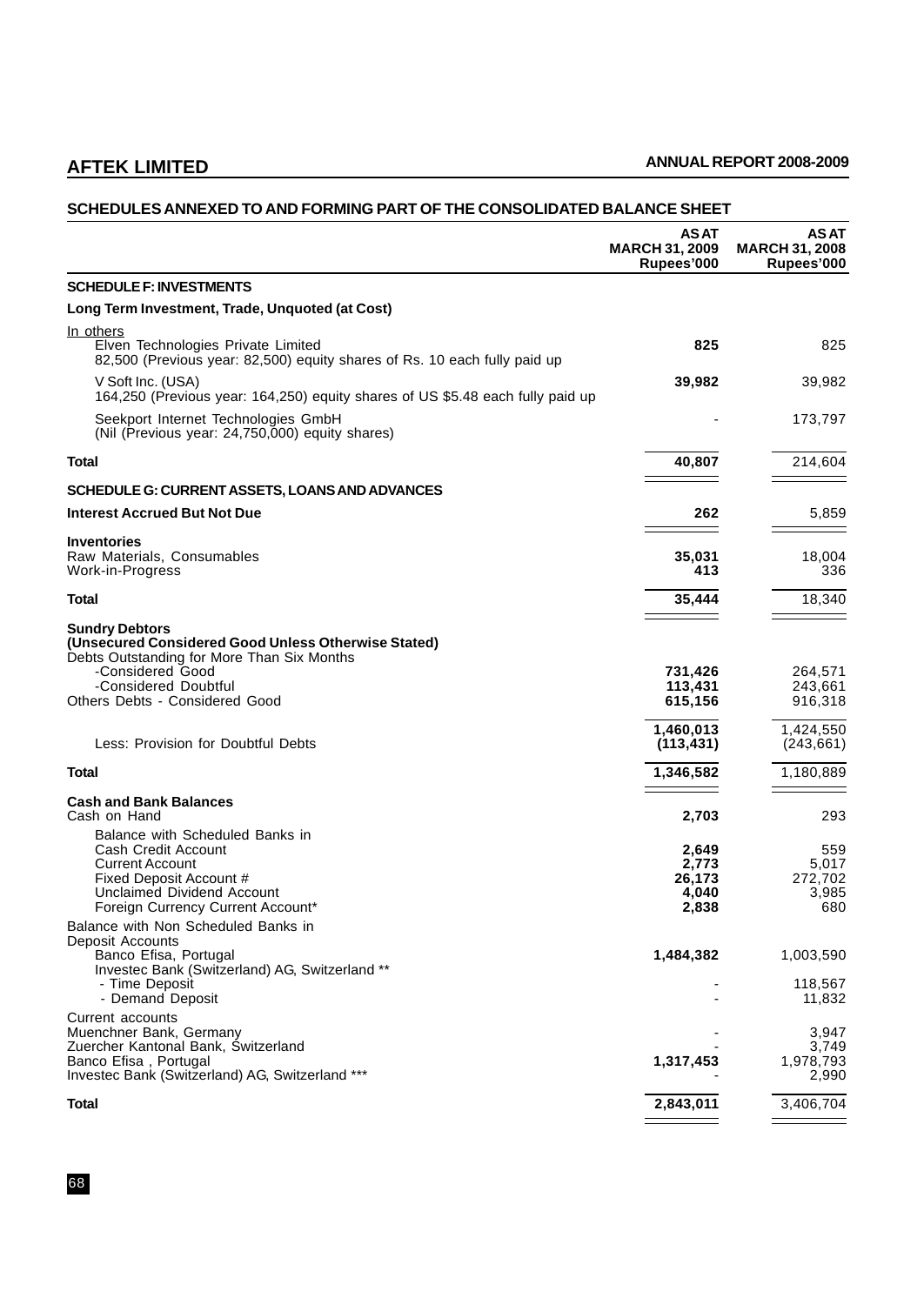## **SCHEDULES ANNEXED TO AND FORMING PART OF THE CONSOLIDATED BALANCE SHEET**

|              |                                                                                                                                                                             | <b>ASAT</b><br><b>MARCH 31, 2009</b><br>Rupees'000 | <b>ASAT</b><br><b>MARCH 31, 2008</b><br>Rupees'000 |
|--------------|-----------------------------------------------------------------------------------------------------------------------------------------------------------------------------|----------------------------------------------------|----------------------------------------------------|
|              | SCHEDULE G: CURRENT ASSETS, LOANS AND ADVANCES (Contd.)                                                                                                                     |                                                    |                                                    |
| #            | Fixed deposit of (Rs.'000) 149 {Previous Year (Rs.'000) 3,259 } has been placed with a bank against guarantees.                                                             |                                                    |                                                    |
| $\star$      | Balance in Bank of India in Foreign Currency Current Account includes (Rs.'000) 172 {Previous year (Rs.000) 232} being<br>unutilised money of FCCB issue.                   |                                                    |                                                    |
| $***$        | In 2007-08 balance in Investec Bank Deposit Account includes (Rs.'000) 130,399 being unutilised money of FCCB issue.                                                        |                                                    |                                                    |
| $***$        | In 2007-08 balance in Investec Bank Foreign Currency Current Account includes (Rs.' 000) 2,990 being unutilised money<br>of FCCB issue.                                     |                                                    |                                                    |
|              | As represented by management, all other deposit and current account balances are without any restriction for remittance.                                                    |                                                    |                                                    |
|              | <b>Loans and Advances</b><br>(Unsecured Considered Good Unless Otherwise Stated)<br>Advances Recoverable in Cash or in Kind or for Value to be Received<br>-Considered Good | 28,237                                             | 49,533                                             |
|              | -Considered Doubtful                                                                                                                                                        | 4,534                                              | 4,534                                              |
|              | Less: Provision for Doubtful Advances                                                                                                                                       | 32,771<br>(4, 534)                                 | 54,067<br>(4, 534)                                 |
|              |                                                                                                                                                                             |                                                    |                                                    |
|              | Loans to Aftek Employee's Welfare Trust(refer note B.19 of Schedule O)                                                                                                      | 28,237<br>42,701                                   | 49,533<br>43,171                                   |
|              | Deposit with Body Corporates (refer note B.14 of schedule O)                                                                                                                | 108,139                                            | 138,139                                            |
|              | <b>Security Deposit</b>                                                                                                                                                     | 32,103                                             | 16,499                                             |
|              | Less: Provision for Doubtful Deposits                                                                                                                                       | (6, 118)                                           |                                                    |
|              |                                                                                                                                                                             | 25,985                                             | 16,499                                             |
|              | Minimum Alternate Tax Credit Entitlement                                                                                                                                    | 91,503                                             | 91,503                                             |
| Total        |                                                                                                                                                                             | 296,565                                            | 338,845                                            |
|              | SCHEDULE H: CURRENT LIABILITIES AND PROVISIONS                                                                                                                              |                                                    |                                                    |
|              | <b>Liabilities</b>                                                                                                                                                          |                                                    |                                                    |
|              | <b>Sundry Creditors</b>                                                                                                                                                     | 79,282                                             | 338,987                                            |
|              | <b>Advance from Customers</b>                                                                                                                                               | 14,569                                             | 3,476                                              |
|              | Premium Payable on Redemption of FCCBs<br>Investor Education and Protection Fund to be Credited by Unclaimed Dividends*                                                     | 96,740<br>4,040                                    | 62,372<br>3,985                                    |
|              | Interest accrued but not due                                                                                                                                                | 3,947                                              |                                                    |
|              | <b>Other Liabilities</b>                                                                                                                                                    | 13,352                                             | 24,381                                             |
| <b>Total</b> |                                                                                                                                                                             | 211,930                                            | 433,201                                            |
| Fund         | * There is no amount due and outstanding as at balance sheet date to be credited to the Investor Education and Protection                                                   |                                                    |                                                    |

**Provisions** Proposed Dividend Tax and Composed Dividend Corporate Dividend Tax and Corporate Dividend Corporate Dividend Corporate Dividend Tax and the set of the composed Dividend Corporate Dividend Tax and the set of the set of the Income Tax, net of taxes paid **104,381** 83,794 Fringe Benefit Tax **3,211** 2,170 Corporate Dividend Tax **10,834** 10,844 10,844 10,844 10,844 10,844 10,844 10,844 10,844 **11** Gratuity **4,194** - Compensated Absences **1,493** 6,961 **Total 124,113** 150,533  $\frac{1}{\sqrt{1-\frac{1}{2}}\left(1-\frac{1}{2}\right)}\left(\frac{1}{2}-\frac{1}{2}\right)}\frac{1}{\sqrt{1-\frac{1}{2}}\left(1-\frac{1}{2}\right)}\frac{1}{\sqrt{1-\frac{1}{2}}\left(1-\frac{1}{2}\right)}\frac{1}{\sqrt{1-\frac{1}{2}}\left(1-\frac{1}{2}\right)}\frac{1}{\sqrt{1-\frac{1}{2}}\left(1-\frac{1}{2}\right)}\frac{1}{\sqrt{1-\frac{1}{2}}\left(1-\frac{1}{2}\right)}\frac{1}{\sqrt{1-\frac{1}{2}}\left(1-\frac{1}{2}\right$  $\qquad \qquad \overbrace{\qquad \qquad }$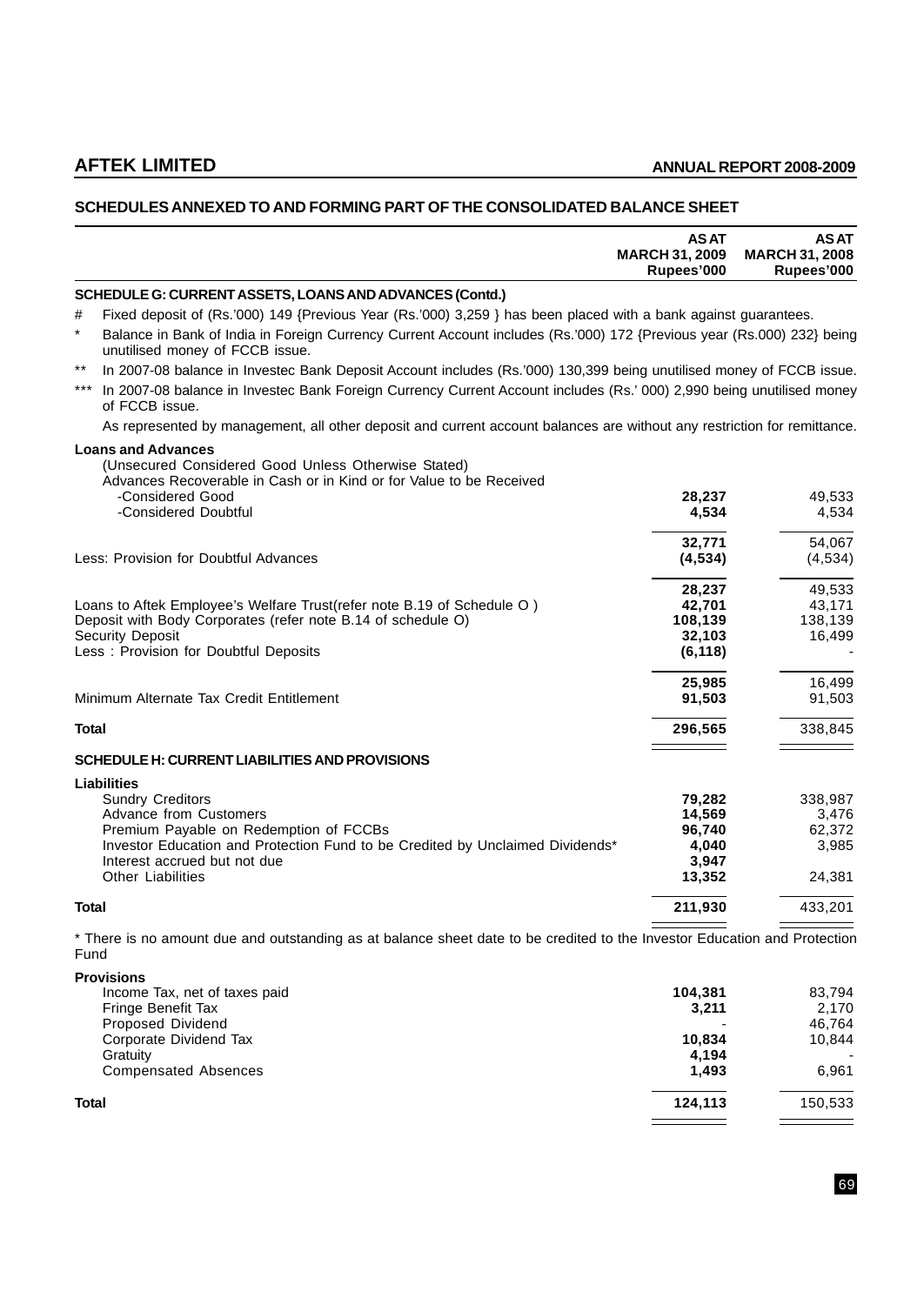# **YEAR ENDED YEAR ENDED MARCH 31, 2009 MARCH 31, 2008 Rupees'000 Rupees'000 SCHEDULE I: SALES** Software Exports(refer note B.18 of Schedule O) Services **2,049,172** 3,655,064 Products **125,112** 177,280 Software Driven Products Local **24,039** 45,025 Exports **5,642** 7,609 **2,203,965** 3,884,978 Add: Duty Drawback **18** 18 **Total 2,203,966** 3,884,996  $\overline{\phantom{a}}$  $\frac{1}{\sqrt{2}}$  ,  $\frac{1}{\sqrt{2}}$  ,  $\frac{1}{\sqrt{2}}$  ,  $\frac{1}{\sqrt{2}}$  ,  $\frac{1}{\sqrt{2}}$  ,  $\frac{1}{\sqrt{2}}$  ,  $\frac{1}{\sqrt{2}}$  ,  $\frac{1}{\sqrt{2}}$ **SCHEDULE J: OTHER INCOME** Bank Interest **51,177** 49,003 Profit on Sale of Fixed Assets 13,170 Foreign Exchange Gain **891,386** - Income Tax Refund Received for Earlier Years **12,149 12,149 12,149** Miscellaneous Income **848** 484 **Total 955,560** 62,657 **SCHEDULE K: COST OF SALES AND SERVICES** Consumption of Raw Materials and Consumables Opening Stock **18,004** 1,683 Add: Stock acquired on acquisition  $16,245$ Add: Purchases **33,834** 35,314 **51,838** 53,242 Less: Closing Stock **(35,031)** (18,004) **16,807** 35,238 (Increase)/Decrease in Work-in-Progress Opening Stock **336** 440 Closing Stock **(413)** (336) **(77)** 104 Software Development Expenses **1,105,548** 2,168,856 **Total 1,122,278** 2,204,198

#### **SCHEDULES ANNEXED TO AND FORMING PART OF THE CONSOLIDATED PROFIT AND LOSS ACCOUNT FOR THE**

70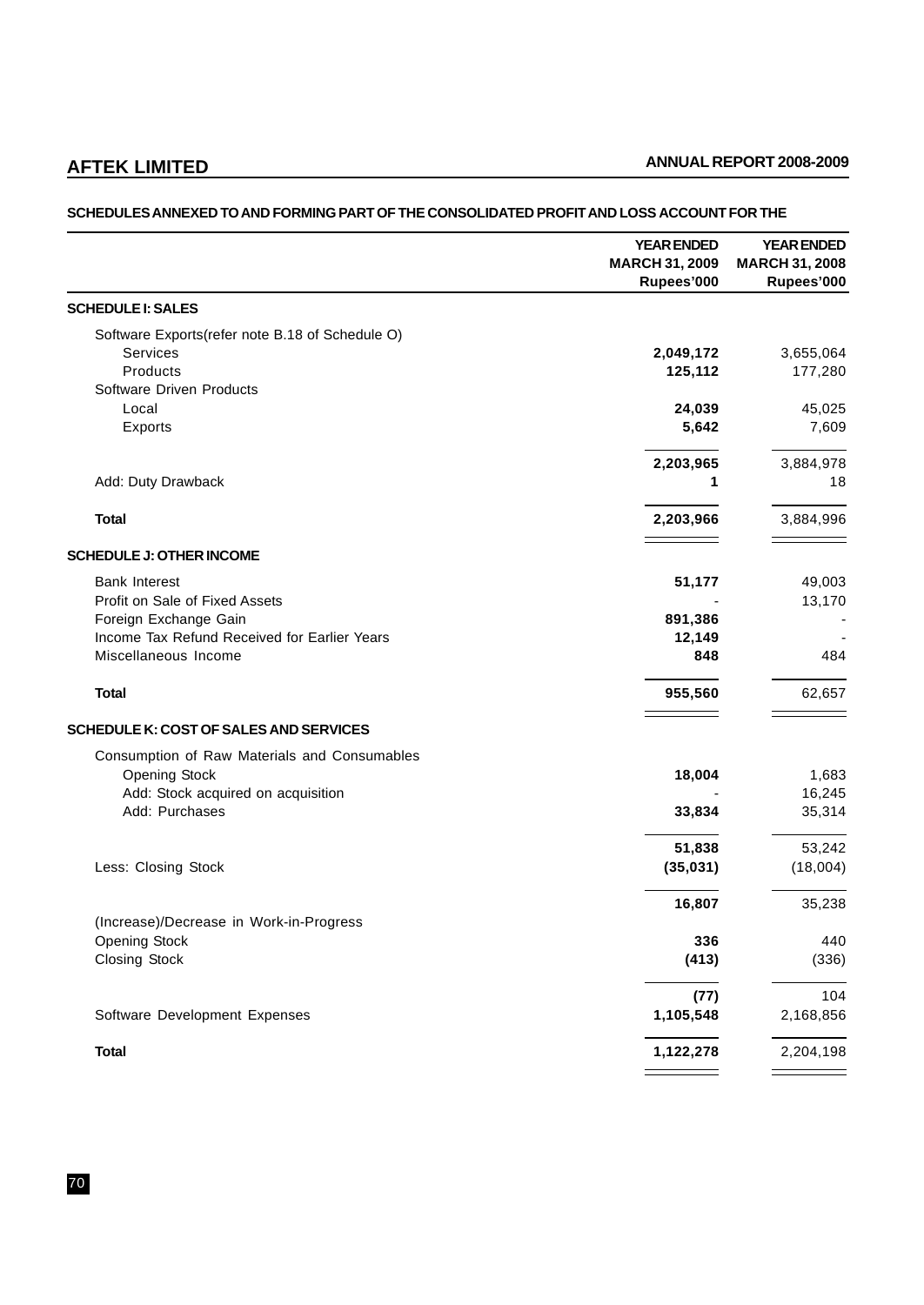# **YEAR ENDED YEAR ENDED MARCH 31, 2009 MARCH 31, 2008 Rupees'000 Rupees'000 SCHEDULE L: EMPLOYEE COSTS** Salaries, Wages and Bonus **197,713** 286,670 Contribution to Provident Fund and Other Funds **7,744** 9,033 Staff Welfare **2,964** 4,695 Stock Compensation Expense **2,393** 2,078 **Total 210,814** 302,476 **SCHEDULE M: OPERATING AND ADMINISTRATIVE EXPENSES** Rent **38,879** 51,781 Travelling and Conveyance **15,233** 21,884 Professional Fees **5,271** 29,199 Advertisement and Sales Promotion **2,057** 4,612 Auditors' Remuneration **5,103** 4,730<br> **Commission** 673 Commission **1,285** 873 Commission paid to Non-Executive Directors **1,620** 990 Electricity Expenses **6,582** 7,087 **Insurance Charges** 111 Miscellaneous Expenses Written Off **All and Acceleration** Changes 2,116 Provision for Doubtful Loans and Advances **6,118** 938 Provision for Doubtful Debts **7,624** 236,753 Rates and Taxes **1,736** 6,428 Repairs and Maintenance **1,288** 3,236 Research and Development Expenses **2,316** 9,005 Telephone and Communication **3,739** 8,269 Bad and Doubtful Debts written off **4** 37 Foreign Exchange Loss and the state of the state of the state of the state of the state of the state of the state of the state of the state of the state of the state of the state of the state of the state of the state of t Miscellaneous Expenses **11,414** 12,285 **Total 110,460** 543,778 **SCHEDULE N: FINANCE CHARGES** Bank Charges **1,160** 200 Bill Discounting Charges **2,197** 1,676 Interest on cash credit **5,476** 4,104 Interest on FCCB **5,125** 3,987 Interest to others **19,028** 716 **Total 32,986** 10,683

### **SCHEDULES ANNEXED TO AND FORMING PART OF THE CONSOLIDATED PROFIT AND LOSS ACCOUNT FOR THE**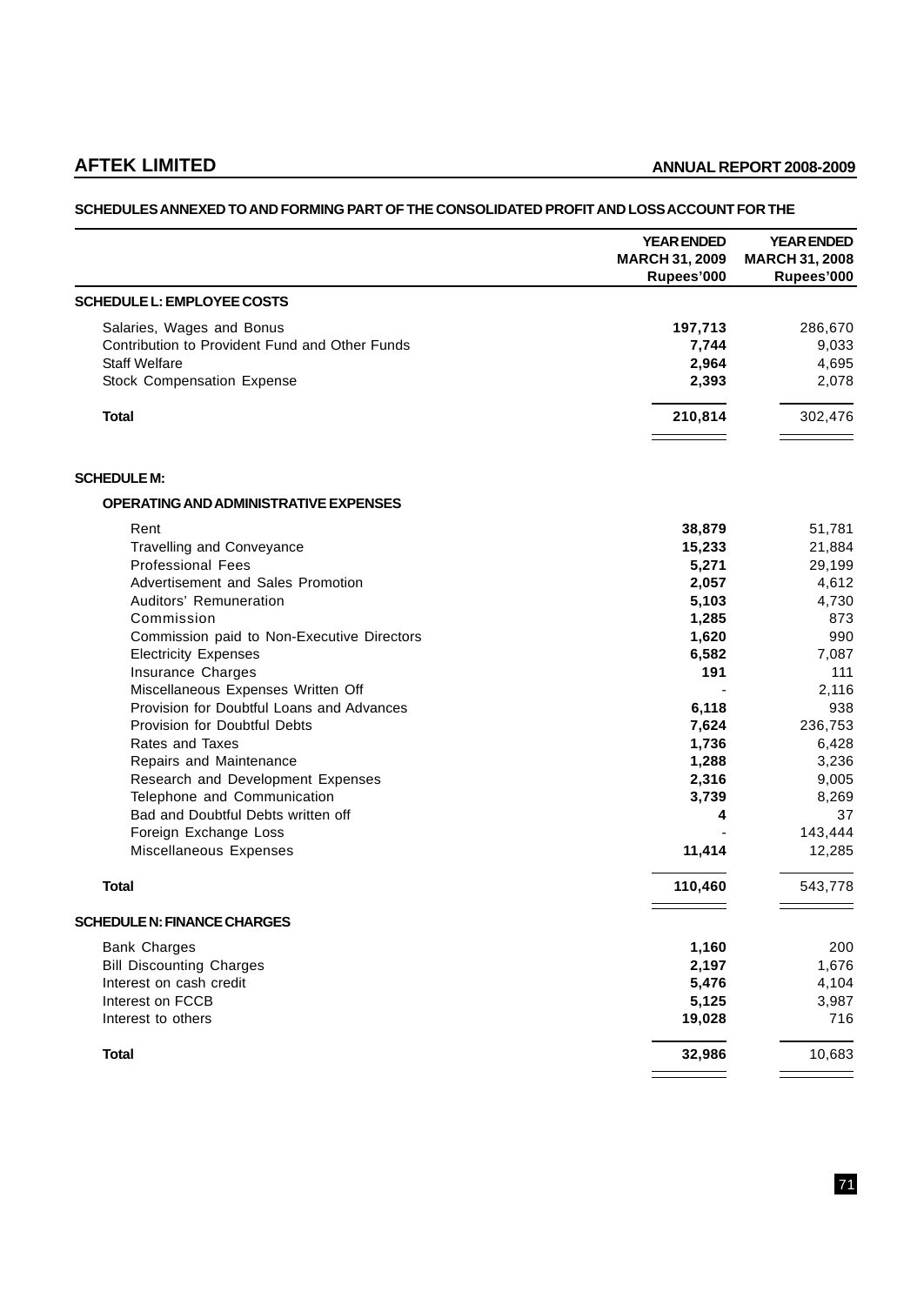#### **SCHEDULE ANNEXED TO AND FORMING PART OF THE CONSOLIDATED FINANCIAL STATEMENTS FOR THE YEAR ENDED MARCH 31, 2009**

#### **SCHEDULE O : NOTES TO THE CONSOLIDATED FINANCIAL STATEMENTS**

#### **A. Significant Accounting Policies**

#### **1. Basis for consolidation and presentation**

The consolidated financial statements include the financial statements of Aftek Limited and its subsidiaries, (refer note B.1) and are prepared in accordance with accounting principles generally accepted in India under the historical cost convention on the accrual basis of accounting and comply in all material aspects with the notified Accounting Standards under Companies (Accounting Standards) Rules, 2006 and the relevant provisions of the Companies Act, 1956 (the 'Act'). The accounting policies applied are consistent with those used in the previous years. The consolidated financial statements are presented in the general format specified in Schedule VI to the Act. However, as these consolidated financial statements are not statutory financial statements required under the Act, these consolidated financial statements do not reflect all disclosure requirements of the Act.

The consolidated financial statements are prepared in accordance with the principles and procedures required for the preparation and presentation of consolidated financial statements as laid down under Accounting Standard ('AS') 21, 'Consolidated Financial Statements'. The financial statements of the Company and its subsidiaries (the 'Group') are consolidated on a line to line basis by adding together like items of assets, liabilities, income and expenses. Any excess of the cost to the parent company of its investment in a subsidiary and the parent company's portion of equity of the subsidiary at the date, at which investment in the subsidiary is made, is described as goodwill and recognized separately as an asset in the consolidated financial statements. All significant inter-company transactions and balances between the entities included in the consolidated financial statements have been eliminated. The consolidated financial statements are presented in thousands of Indian rupees, unless otherwise stated.

The significant accounting policies adopted by the Group, in respect of the consolidated financial statements are set out below:

#### **a. Use of Estimates**

The preparation of the financial statements in conformity with generally accepted accounting principles requires management to make estimates and assumptions that affect the reported amounts of assets and liabilities, disclosure of contingent liabilities as at the date of financial statements and the reported amounts of revenues and expenses during the reporting year. Key estimates include estimate of useful lives of fixed assets, income taxes, vesting of employee stock options and future obligations under employee retirement benefit plans. Although these estimates are based upon management's knowledge of current events and actions, actual results could differ from those estimates. Any revisions to accounting estimates are recognized prospectively in the current and future periods.

#### **b. Fixed Assets, Depreciation and Amortisation**

- Fixed assets are stated at cost less accumulated depreciation, amortisation and impairment losses. Cost includes inward freight, taxes and expenses incidental to acquisition and installation, up to the point the asset is ready for its intended use.
- (ii) Capital work in progress represents expenditure incurred in respect of capital projects under development and are carried at cost. Cost includes related acquisition expenses, construction cost, borrowing costs capitalized and other direct expenditure
- (iii) Depreciation is provided, pro rata for the period of use, by the Straight Line Method (SLM), based on management's estimate of useful lives of the fixed assets, which are higher than the SLM rates prescribed in Schedule XIV to the Companies Act, 1956. The management's estimate of useful lives of fixed assets are given below:

| <b>Plant and Machinery</b>    | 5 years  |
|-------------------------------|----------|
| <b>Factory Building</b>       | 15 years |
| <b>Electrical Fittings</b>    | 5 years  |
| Computers                     | 3 years  |
| Air conditioner               | 5 years  |
| <b>Furniture and Fixtures</b> | 5 years  |
| Motor Vehicles                | 5 years  |
| <b>Office Equipment</b>       | 5 years  |

Leasehold land is amortised over the period of lease.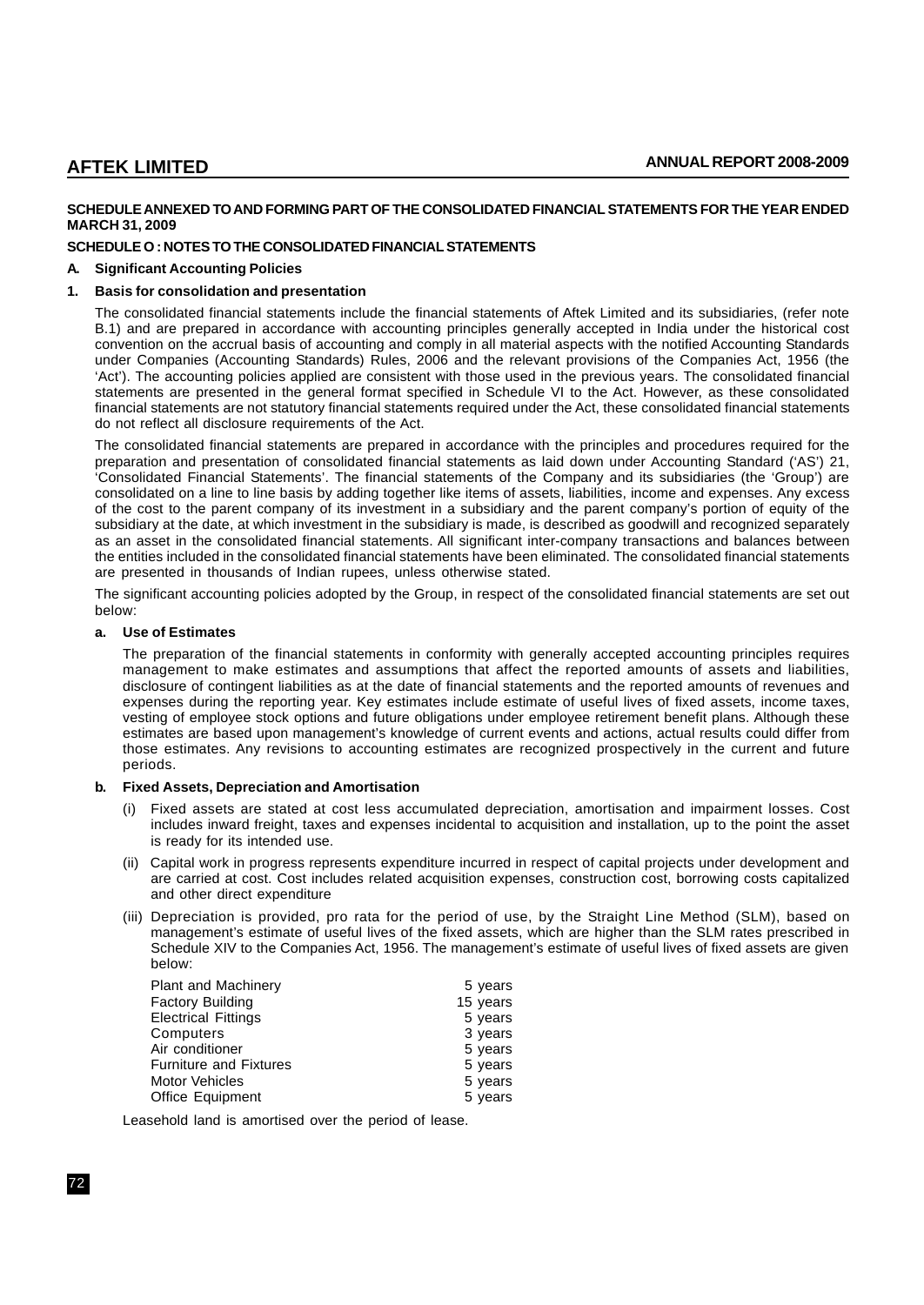#### **c. Intangible Assets**

Intangible assets are stated at cost of acquisition, less accumulated amortisation and impairment losses if any. An intangible asset is recognized, where it is probable that the future economic benefits attributable to the asset will flow to the enterprise and where its cost can be reliably measured. Based on management estimates, the depreciable amount of intangible assets is allocated over the useful life on a straight line basis. Management estimates the useful life of Technical Know-how as 5 years and Intellectual Property Rights as 3 years.

#### **d. Impairment of Assets**

The carrying amounts of the Group's assets are reviewed at each Balance Sheet date if there is any indication of impairment based on internal/external factors. An impairment loss is recognized wherever the carrying amount of an asset exceeds its recoverable amount. The recoverable amount of the assets (or where applicable, that of the cash generating unit to which the asset belongs) is estimated as the higher of its net selling price and its value in use. In assessing value in use, the estimated future cash flows are discounted to their present value at the weighted average cost of capital.

After impairment, depreciation is provided on the revised carrying amount of the asset over its remaining useful life.

A previously recognised impairment loss is increased or reversed depending on changes in circumstances. However, the carrying value after reversal is not increased beyond the carrying value that would have prevailed by charging usual depreciation, if there was no impairment.

#### **e. Revenue Recognition**

Revenue from sale of products is recognized when significant risks and rewards in respect of ownership of products are transferred to the customer and there are either no unfulfilled Group's obligations or any outstanding obligations are inconsequential or perfunctory and will not affect the customer's final acceptance of the arrangement.

Revenues from services are recognized as services are provided when arrangements are on a time and material basis. Revenue from fixed price contracts is generally recognised in accordance with the "Percentage of Completion" method.

Further, the Group reimburses certain software installation and testing charges to channel partners and these installation and testing activities are considered to be distinct components preceding the actual delivery and acceptance of the software. The Group also bears the entire credit risk on the sale of products. Accordingly, the installation and testing activity is considered to be the transaction independent of the sale of the products and the costs relating to these activities are accounted as cost of revenues.

Interest income is accounted on a time proportion basis.

#### **f. Borrowing Cost**

Borrowing costs attributable to the acquisition or construction of qualifying assets, as defined in Accounting Standard 16 on 'Borrowing Costs', are capitalized as part of the cost of qualifying assets. Other borrowing costs are expensed as incurred.

#### **g. Goodwill**

Goodwill reflects the excess of the purchase price over the book value of net assets acquired. Goodwill arising on acquisition of subsidiaries / business is being tested for impairment on an annual basis. Goodwill, which can be identified directly to an underlying asset acquired is amortised over the useful life of the asset, based on management's estimates.

#### **h. Investments**

The Group has presently classified all its investments as "Long Term" in accordance with Accounting Standard 13 on "Accounting for Investments". Long-term investments are stated at cost. However, provision is made to recognize a decline, other than temporary, in the value of investments.

#### **i. Inventories**

Inventories are valued at lower of cost and net realizable value. Cost of inventories comprises cost of purchase and other costs incurred in bringing the inventories to their present condition and location. Cost is determined by the weighted average cost method.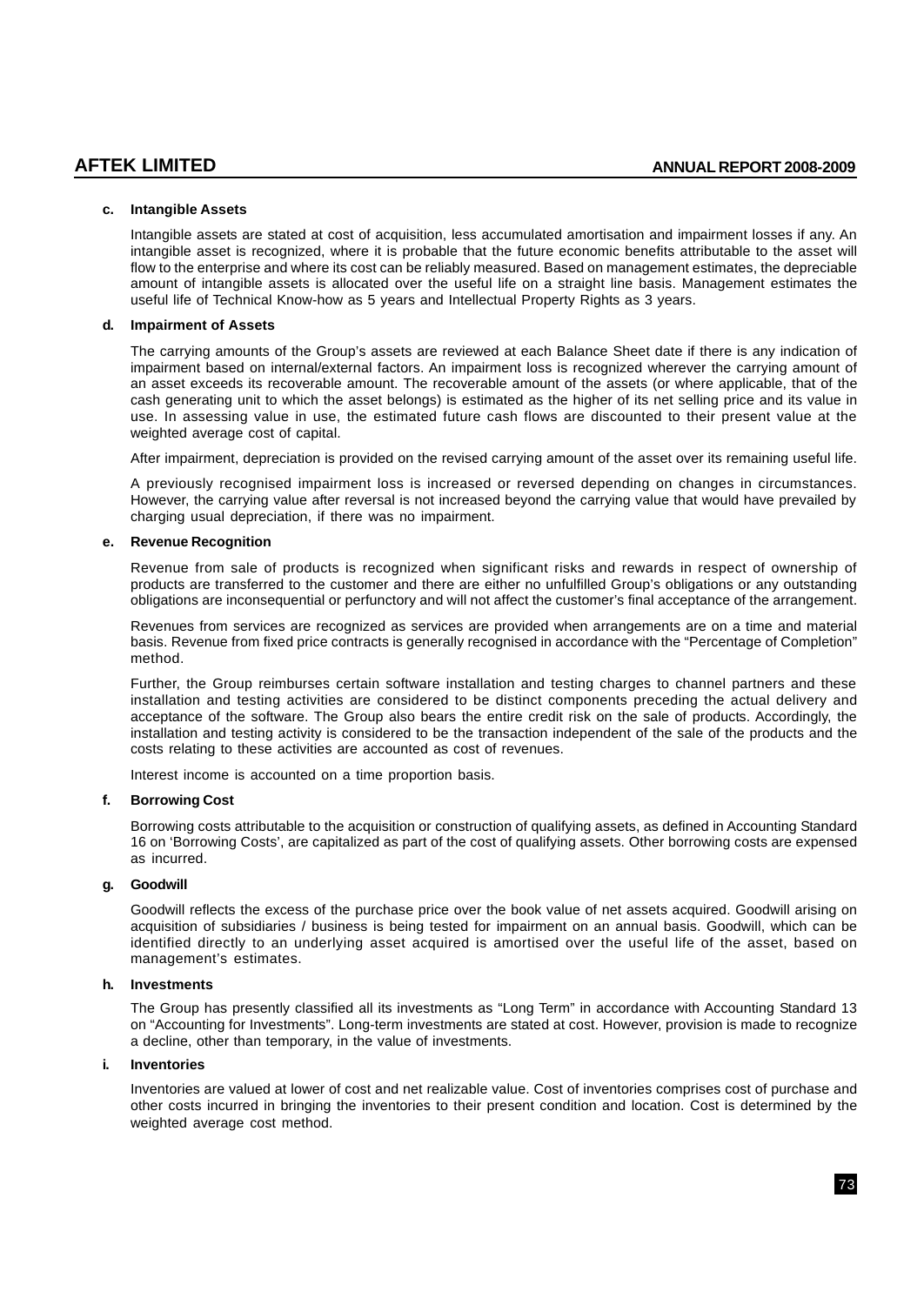### **j. Research and Development**

Research and Development expenditure is recognized in the Profit and Loss Account as and when incurred. Capital expenditure, if any is shown under respective head of fixed assets.

#### **k. Foreign Currency Transactions**

Transactions denominated in foreign currencies are recorded at the rates of exchange prevailing on the date of the transaction. Monetary assets and liabilities denominated in foreign currency are converted at the rate of exchange prevailing on the date of the Consolidated Balance Sheet. All exchange differences arising on settlement/conversion on foreign currency transactions are included in the Consolidated Profit and Loss Account in the year in which they arise

Foreign operations of the group are classified under integral and non integral foreign operations. The financial statements of integral foreign operations are translated as if the transactions of foreign operations have been those of the Group itself. In translating the financial statements of non-integral foreign operations for incorporation in financial statements, the assets and liabilities, both monetary and non-monetary, of the non-integral foreign operations are translated at closing rate, income and expense items of the non-integral foreign operations are translated at the average exchange rate; all the resulting exchange differences are accumulated in foreign currency translation reserve until the disposal of the net investment. On the disposal of a non-integral foreign operation, the cumulative amount of the exchange differences which have been deferred and which relate to that operation are recognized as income or expense in the same period in which the gain or loss on disposal is recognized

#### **l. Employee Benefits**

- (i) All short term employee benefits are accounted on undiscounted basis during the accounting period based on services rendered by employees.
- (ii) Employees of the Indian entities of the Group are entitled to receive benefits under the provident fund, which is a defined contribution plan, in accordance with Employees Provident Fund and Miscellaneous Provisions Act, 1952. Both, the employee and the employer make monthly contributions to the plan at a predetermined rate (presently at 12%) of the employees' basic salary. The Group has no further obligations under the plan beyond its monthly contributions. These contributions are made to the fund administered and managed by the Government of India.
- (iii) Employees of the Indian entities of the Group are covered under the group gratuity cum life assurance scheme with the Life Insurance Corporation of India ('LIC'). This scheme is a defined benefit scheme and is funded in accordance with the intimation received from LIC. Actuarial valuation of the liability is carried out at the year end and incremental liability, if any, is provided for in the books of account.

Liability for compensated absences is provided for on the basis of actuarial valuation at year-end made by an independent actuary.

#### **m. Stock Based Compensation**

The compensation cost of stock options granted to employees is calculated using the fair value method. The compensation expense is amortized uniformly over the vesting period of the option.

#### **n. Operating Lease**

Lease of assets under which all the risks and rewards of ownership are effectively retained by the lessor are classified as operating leases. Operating lease payments are recognized as an expense in the Profit and Loss Account on a straight-line basis over the lease term.

#### **o. Taxes on Income**

The provision for current taxation is computed in accordance with the relevant tax regulations. Deferred tax is recognised on timing differences between the accounting and taxable income for the year and quantified using the tax rates and laws enacted or substantively enacted as at the Balance Sheet date. Deferred tax assets in respect of unabsorbed depreciation and carry forward losses under tax laws are recognised and carried forward to the extent there is virtual certainty supported by convincing evidence that sufficient future taxable income will be available against which such deferred tax assets can be realised in future. Other deferred tax assets are recognised only to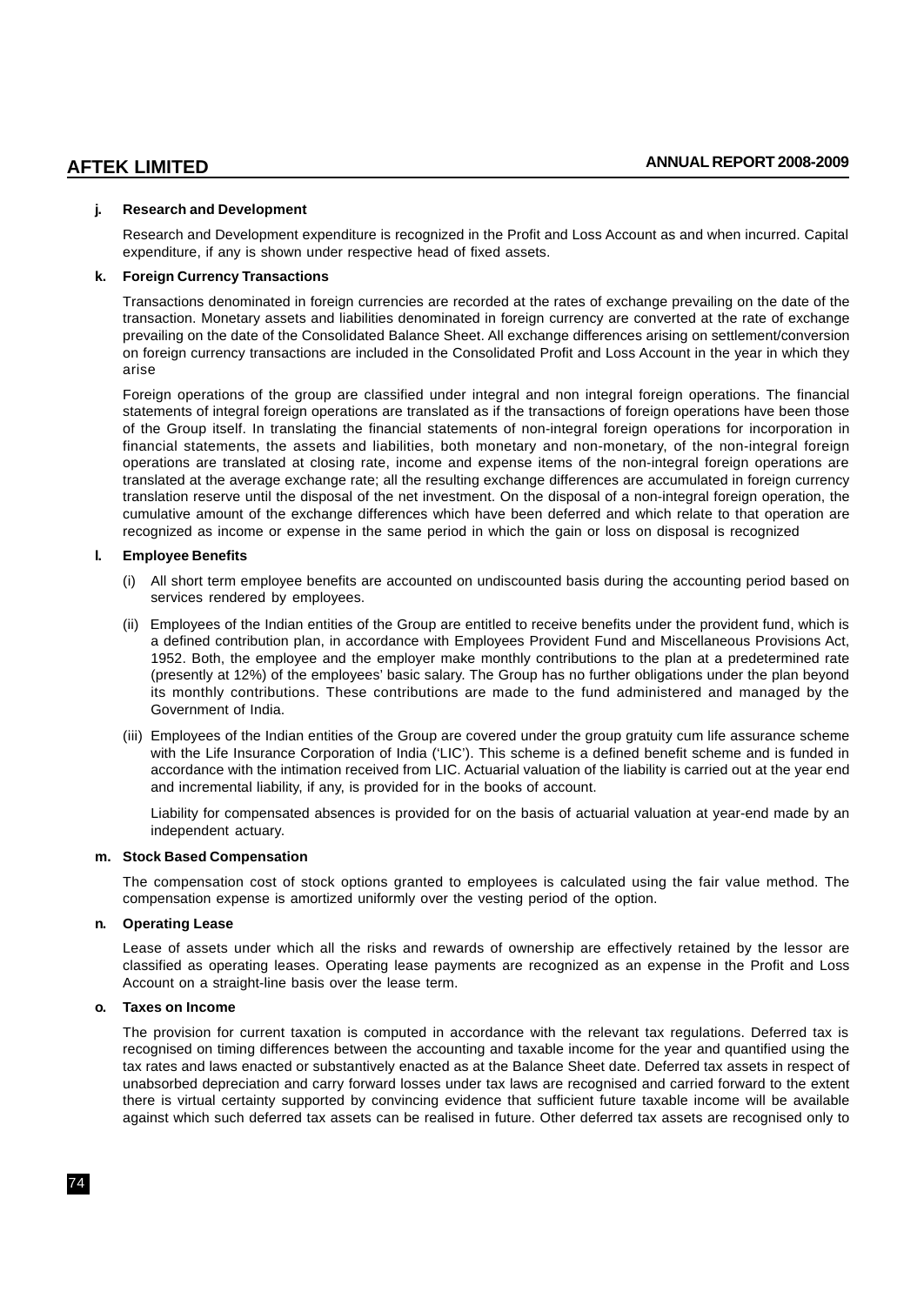the extent there is a reasonable certainty of realisation in future. Such assets are reviewed at each Balance Sheet date to reassess realisation.

Deferred tax in respect of timing differences which originate and reverse during the tax holiday period is not recognized to the extent to which the Group's gross total income is subject to deduction during the tax holiday period.

Minimum Alternate Tax (MAT) credit is recognized as an asset only when and to the extent there is convincing evidence that the Company will pay normal income tax during the specified period. In the year in which the MAT credit becomes eligible to be recognized as an asset in accordance with the recommendations contained in guidance note issued by the Institute of Chartered Accountants of India, the said asset is created by way of a credit to the Profit and Loss Account and shown as MAT Credit Entitlement. The Group reviews the same at each Balance Sheet date and writes down the carrying amount of MAT Credit Entitlement to the extent there is no longer convincing evidence to the effect that Group will pay normal Income Tax during the specified period.

The Group provides for Fringe Benefits Tax (FBT) in accordance with the guidance note on accounting for fringe benefits tax issued by the Institute of Chartered Accountants of India.

#### **p. Provisions and Contingent Liabilities**

A provision is recognized when the Group has a present obligation as a result of past events and it is probable that an outflow of resources will be required to settle the obligation, in respect of which a reliable estimate can be made. Provisions are not discounted to its present value and are determined based on management estimate required to settle the obligation at the Balance Sheet date. These are reviewed at each Balance Sheet date and adjusted to reflect the current management estimates. Provisions are recognised in the financial statements in respect of present probable obligations, for amounts which can be reliably estimated.

Contingent Liabilities are disclosed in respect of possible obligations that arise from past events, whose existence would be confirmed by the occurrence or non occurrence of one or more uncertain future events not wholly within the control of the Group.

#### **q. Share Issue Expenses and Premium Payable on Redemption of Foreign Currency Convertible Bonds (FCCBs)**

Share Issue Expenses and Premium Payable on Redemption of FCCBs are adjusted against the Securities Premium Account.

#### **B. Other Notes to Consolidated Financial Statements**

**1. Details of subsidiaries whose financial statements have been consolidated as at March 31, 2009 are given below:**

| <b>Name of the Subsidiary</b>            | <b>Country of Incorporation</b> | <b>Proportion of ownership Interest</b> |                |
|------------------------------------------|---------------------------------|-----------------------------------------|----------------|
|                                          |                                 | March 31, 2009                          | March 31, 2008 |
| Mihir Properties Private Limited         | India                           | 100%                                    | 100%           |
| Aftek Sales and Services Private Limited | India                           | 100%                                    | 100%           |
| Digihome Solutions Private Limited       | India                           | 51%                                     | 51%            |
| (Associate upto January 10, 2008)        |                                 |                                         |                |
| Opdex Inc.                               | <b>USA</b>                      | 100%                                    | 100%           |
| Aftek (Mauritius) Limited                | <b>Mauritius</b>                | 100%                                    | 100%           |
| Arexera Information Technologies Gmbh    | Germany                         |                                         | 100%           |
| Arexera Information Technologies AG      | Switzerland                     | 100%                                    | 100%           |

During the year, Arexera Information Technologies Gmbh ('Arexara')has initiated liquidation proceedings and the Group does not control the operations of Arexara and accordingly the same is not consolidated in the current year. (Refer note B.15 for more details). Financial statements of Arexera Information Technologies AG were drawn up to December 31, 2008. Accordingly, adjustments were made as per management's best estimates for the effects of significant transactions and events that occurred between December 31, 2008 and the date of the Company's financial statements being March 31, 2009.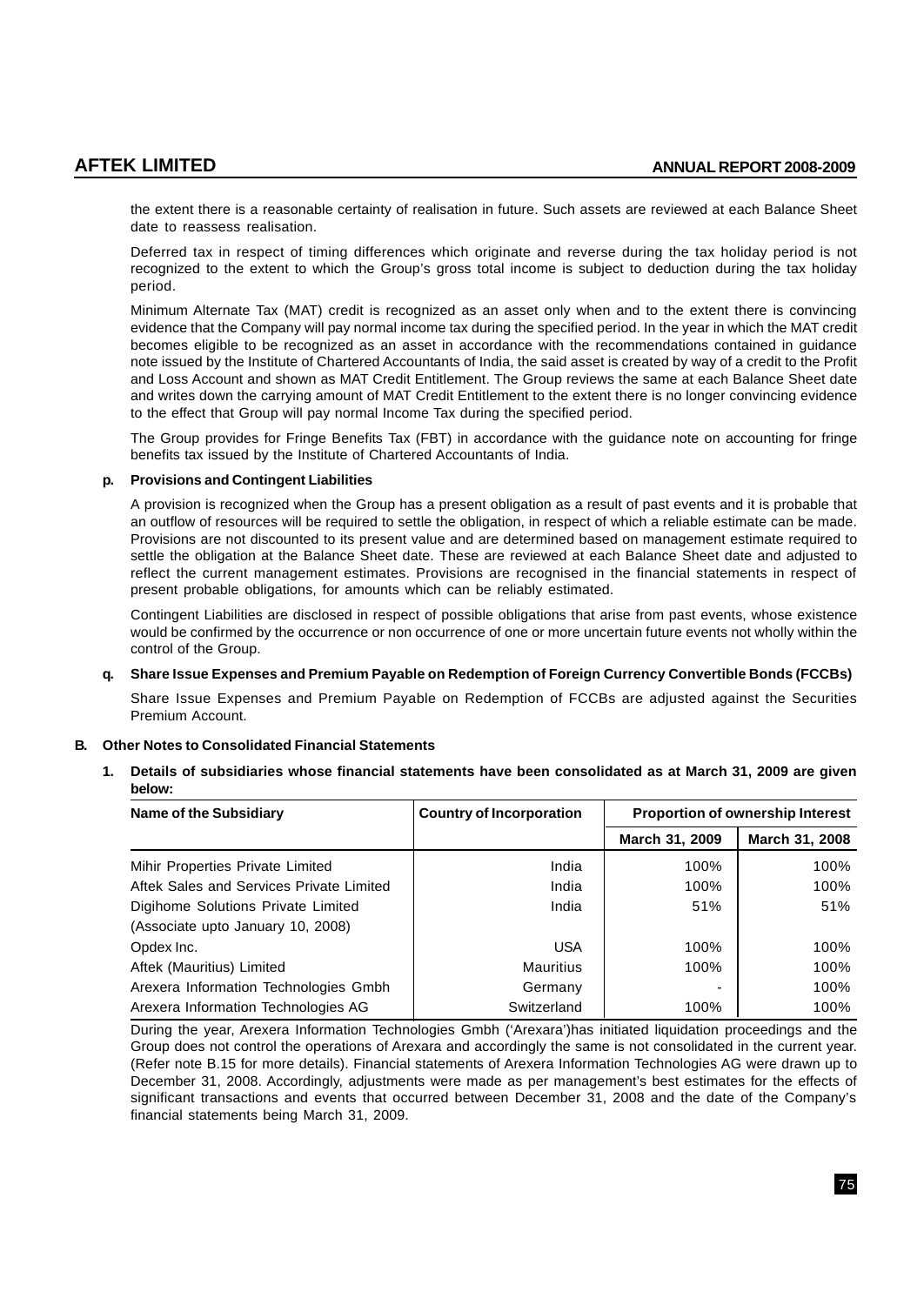**2.** The Group on October 16, 2007 incorporated Aftek (Mauritius) Limited, a subsidiary company in Mauritius. Aftek (Mauritius) Limited ('Aftek Mauritius') has not commenced any commercial activity and accordingly has not prepared financial statements.

#### **3. Capital commitment :**

| <b>Particulars</b>                                                                                                                                                | As at<br>March 31, 2009<br><b>Rs. '000</b> | As at<br>March 31, 2008<br><b>Rs. '000</b> |
|-------------------------------------------------------------------------------------------------------------------------------------------------------------------|--------------------------------------------|--------------------------------------------|
| Estimated amounts of contracts remaining to be executed on<br>capital account (net of advances) and not provided for.                                             | 294,160                                    | 255,003                                    |
| Total                                                                                                                                                             | 294,160                                    | 255,003                                    |
| Contingent liabilities not provided for:                                                                                                                          |                                            |                                            |
| <b>Particulars</b>                                                                                                                                                | As at<br>March 31, 2009<br><b>Rs. '000</b> | As at<br>March 31, 2008<br><b>Rs. '000</b> |
| Corporate guarantee given to Bank for finance provided to<br>(1)<br>Digihome Solutions Private Limited                                                            | 80,000                                     | 60,000                                     |
| Disputed Service Tax Liability on fees and charges paid for<br>Borrowings in the form of Foreign Currency Convertible Bonds<br>and External Commercial Borrowings | 4,667                                      | 4,667                                      |
| Total                                                                                                                                                             | 84,667                                     | 64,667                                     |

### **5. Related party disclosures:**

### (i) **List of related parties**

| Name of the related party                                                                                                                              | Nature of relationship                                                        |
|--------------------------------------------------------------------------------------------------------------------------------------------------------|-------------------------------------------------------------------------------|
| Aftek Employees' Welfare Trust<br>Aftek Employees' Gratuity Assurance Scheme                                                                           | Significantly influenced by Key Management<br>Personnel (Controlled entities) |
| Mr. Ranjit M. Dhuru<br>IMr. Nitin K. Shukla<br> Mr. Mahesh B. Vaidya<br>(Appointed as whole time directot w.e.f April 30, 2007)<br>lMr. Sunil M. Desai | Key Management Personnel                                                      |
| Mr. Promod V. Broota (Up to April 20, 2007)                                                                                                            |                                                                               |

### (ii) **Related party transactions:**

|                                                  |                                           |                                                                       | (Rs. '000)         |
|--------------------------------------------------|-------------------------------------------|-----------------------------------------------------------------------|--------------------|
| <b>Nature</b>                                    | <b>Key Management</b><br><b>Personnel</b> | <b>Significant Influence</b><br>by Key Management<br><b>Personnel</b> | <b>Total</b>       |
| Loans and advances received back                 |                                           | 470<br>(940)                                                          | 470<br>(940)       |
| Remuneration                                     | 16,202<br>(17, 705)                       | $\overline{\phantom{0}}$<br>$\overline{\phantom{0}}$                  | 16,202<br>(17,705) |
| Contribution to Aftek Employees' Gratuity Scheme | -                                         | (1,258)                                                               | (1,258)            |

Figures in bracket pertain to previous year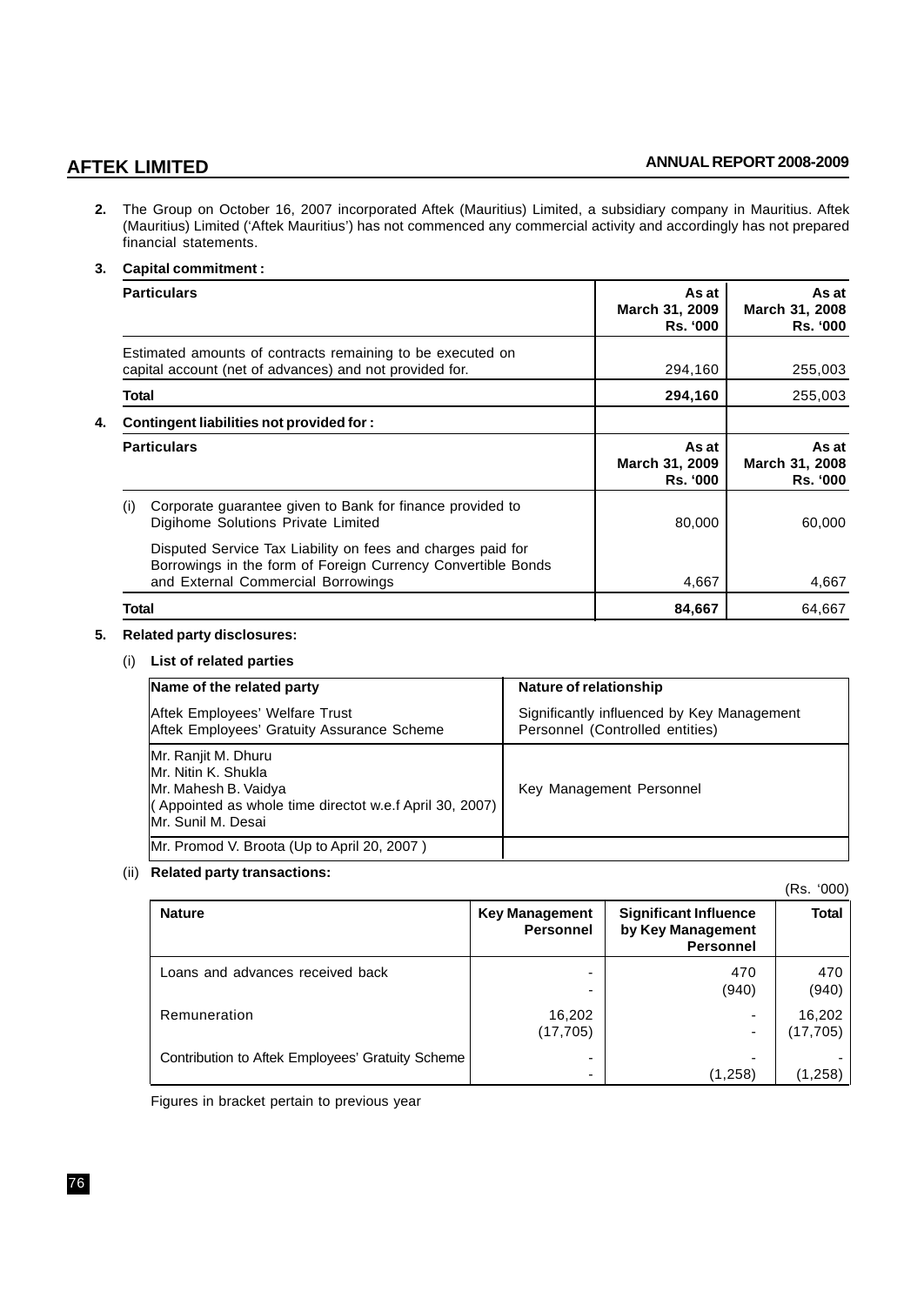### (iii) **Year end balances:**

| <b>Name of the Subsidiary</b>  | <b>Outstanding Amount</b><br>(Rs.'000) |                                        | Maximum balance outstanding at | any time during the year<br>(Rs.'000)         |
|--------------------------------|----------------------------------------|----------------------------------------|--------------------------------|-----------------------------------------------|
|                                | As at l                                | As at<br>March 31, 2009 March 31, 2008 | Year ended                     | Year ended<br>March 31, 2009   March 31, 2008 |
| Aftek Employees' Welfare Trust | 42.701                                 | 43.171                                 | 43.171                         | 44.111                                        |

**Note:** Aftek Employees' Welfare Trust (Unregistered) was created for the benefit of employees including Executive Directors. The purpose of the trust inter alia is to purchase/invest in the shares or other securities of Aftek Limited for the benefit of employees. As per the conditions of the trust deed, an interest free loan has been provided by the Company which is to be used for the purchase of equity shares of Aftek Limited. These shares may be allocated to the employees or the amount of profit earned on the sale of these shares may be distributed amongst the employees.

#### **6. Staff Benefits cost in accordance with Accounting Standard 15 (Revised)**

- (i) Defined Contribution Plan: The amount of contribution to provident fund recognized as expenses during the year is (Rs.'000 ) 7,744{Previous Year (Rs.'000 ) 9,033}
- (ii) The Company had been recognizing, accruing and accounting the Retirement Benefits as per the erstwhile Accounting Standard -15 on "Retirement Benefits" till March 31, 2007. The Company has adopted revised AS - 15 w.e.f. April 01, 2007.

In accordance with the transitional provisions of revised AS-15, the incremental liability at the beginning of the previous financial year amounting to (Rs.'000) 2,051 [net of tax of (Rs.'000) 1,056] in respect of gratuity has been adjusted against General Reserve.

| <b>Particulars</b>                                              | Year ended<br>March 31, 2009<br>(Rs.'000) | Year ended<br>March 31, 2008<br>(Rs.'000) |
|-----------------------------------------------------------------|-------------------------------------------|-------------------------------------------|
| <b>Change in Defined Benefit Obligations</b>                    |                                           |                                           |
| Defined Benefit Obligations as at the beginning of the year     | 6,916                                     | 5,459                                     |
| Service cost                                                    | 1,387                                     | 1,360                                     |
| Interest cost                                                   | 637                                       | 526                                       |
| Actuarial (gain)/loss                                           | (1,308)                                   | 58                                        |
| Benefits paid                                                   | (676)                                     | (487)                                     |
| Present value of defined benefit obligations as at year end (A) | 6,956                                     | 6,916                                     |
| <b>Change in Plan Assets</b>                                    |                                           |                                           |
| Opening plan assets, at fair value                              | 2,062                                     | 1,758                                     |
| Expected return on plan assets                                  | 230                                       | 169                                       |
| Actuarial gain/(loss)                                           | 1                                         | 29                                        |
| Contributions                                                   | 1,145                                     | 593                                       |
| Benefits paid                                                   | (676)                                     | (487)                                     |
| Fair value of plan assets as at year end (B)                    | 2,762                                     | 2,062                                     |
| Cost for the year                                               |                                           |                                           |
| Service cost                                                    | 1,387                                     | 1,360                                     |
| Interest cost                                                   | 637                                       | 526                                       |
| Expected return on plan assets                                  | (230)                                     | (169)                                     |
| Actuarial (gain)/loss                                           | (1, 309)                                  | 29                                        |
| Total net cost recognized as employee remuneration              | 485                                       | 1,746                                     |

#### (iii) **Defined benefit plans for Gratuity:**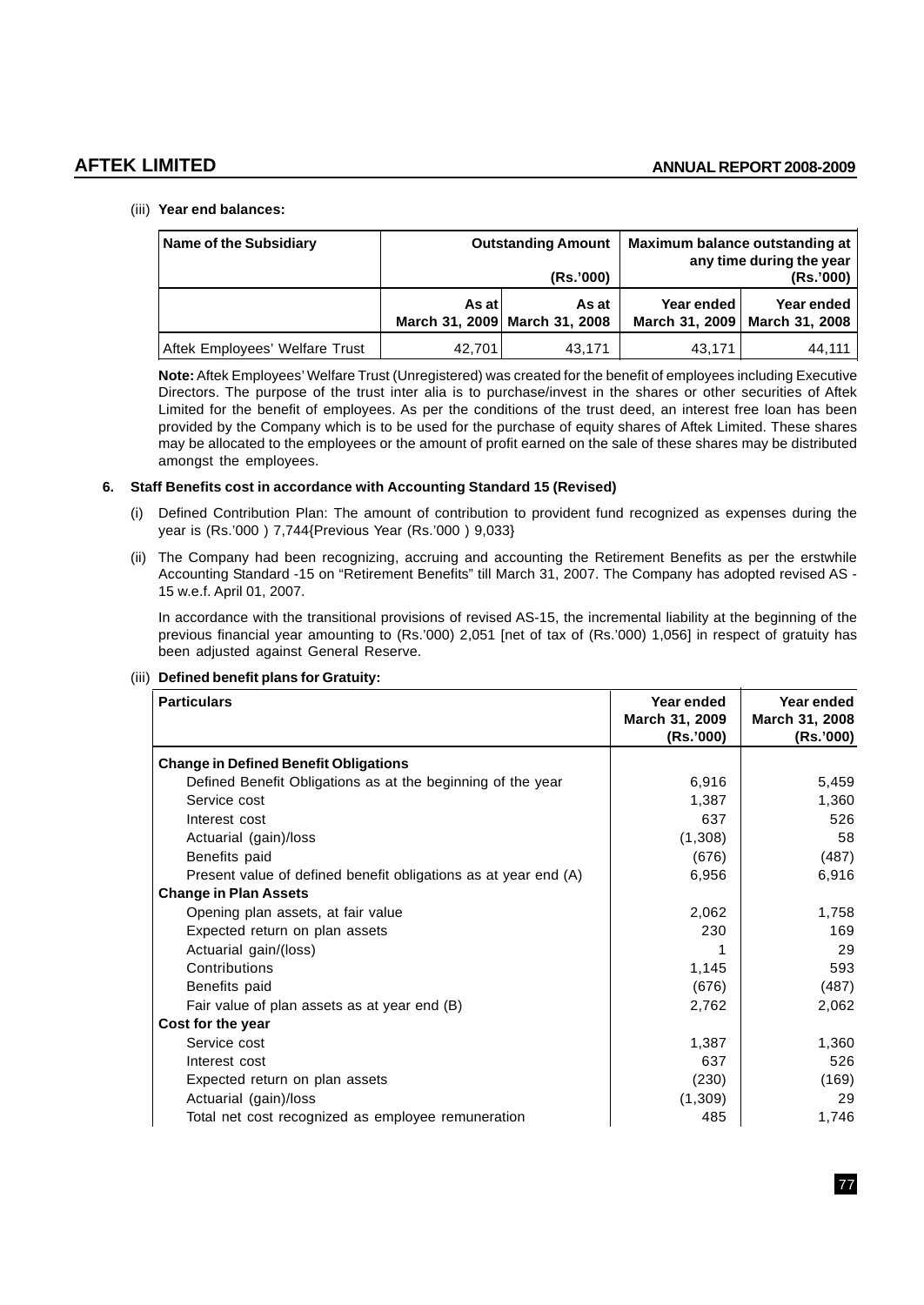| Reconciliation of Benefit Obligations and Plan Assets for the year         |                          |       |
|----------------------------------------------------------------------------|--------------------------|-------|
| Present value of defined benefit obligations as at year end (A)            | 6,956                    | 6.916 |
| Fair value of plan assets as at year end (B)                               | 2,762                    | 2,062 |
| Net asset/(liability) as at year end recognised in Balance Sheet (A) - (B) | 4.194                    | 4,854 |
| Investment details of plan assets                                          |                          |       |
| The plan assets are invested in trust managed funds                        | $\overline{\phantom{a}}$ |       |
| <b>Assumptions</b>                                                         |                          |       |
| Discount rate                                                              | 8.00%                    | 8.00% |
| Salary escalation rate                                                     | 5.00%                    | 5.00% |
| Estimated rate of return on plan assets                                    | 8.00%                    | 8.00% |

### **7. Deferred Taxes**

|   | <b>Particulars</b>                      | As at<br>March 31, 2009<br>(Rs.'000) | As at<br>March 31, 2008<br>(Rs.'000) |
|---|-----------------------------------------|--------------------------------------|--------------------------------------|
| A | Deferred Tax Liability on :             |                                      |                                      |
|   | Depreciation                            | 30,329                               | 17,900                               |
|   | (A)                                     | 30,329                               | 17,900                               |
| B | Deferred Tax Asset on:                  |                                      |                                      |
|   | Provision for gratuity                  |                                      | 1,222                                |
|   | Provision for compensated absences      |                                      | 716                                  |
|   | Provision for doubtful debts (Domestic) | 14,031                               | 14,461                               |
|   | (B)                                     | 14,031                               | 16,399                               |
|   | Net Deferred Tax Liability (A)-(B)      | 16,298                               | 1,501                                |

### **8. Earnings Per Share**

| <b>Particulars</b>                                                                                                                                                                                                                                                                                                                                      | Year ended<br>March 31, 2009<br><b>Rs. '000</b>    | Year ended<br>March 31, 2008<br><b>Rs. '000</b> |
|---------------------------------------------------------------------------------------------------------------------------------------------------------------------------------------------------------------------------------------------------------------------------------------------------------------------------------------------------------|----------------------------------------------------|-------------------------------------------------|
| <b>Basic</b>                                                                                                                                                                                                                                                                                                                                            |                                                    |                                                 |
| Net (loss)/profit including exceptional item available for equity shareholders $(A)$<br>Less: Exceptional item (refer note B.15 of schedule O)<br>Net profit excluding exceptional item available for equity shareholders (B)<br>Weighted average number of equity shares outstanding (C) (in '000)<br>Face value of shares (in Rs.)                    | (82, 179)<br>1,203,659<br>1,121,480<br>93,512<br>2 | 539,599<br>539,599<br>93,454                    |
| Basic (loss)/earnings per share, including exceptional item (A/C)                                                                                                                                                                                                                                                                                       | (0.88)                                             | 5.77                                            |
| Basic earnings per share, excluding exceptional item (B/C)                                                                                                                                                                                                                                                                                              | 11.99                                              | 5.77                                            |
| <b>Diluted</b>                                                                                                                                                                                                                                                                                                                                          |                                                    |                                                 |
| Net (loss)/profit including exceptional item available for equity share holders<br>Add: Interest on FCCB (net of tax)<br>Adjusted profit including exceptional item for diluted earnings per share - (D)<br>Less: Exceptional item (refer note B.15 of schedule O)<br>Adjusted profit excluding exceptional item for diluted earnings per share $-$ (E) | (82, 179)<br>(82, 179)<br>1,203,659<br>1,121,480   | 539,599<br>3,987<br>543,590<br>543,590          |
| Weighted average number of equity shares outstanding (in '000)                                                                                                                                                                                                                                                                                          | 93,512                                             | 93,454                                          |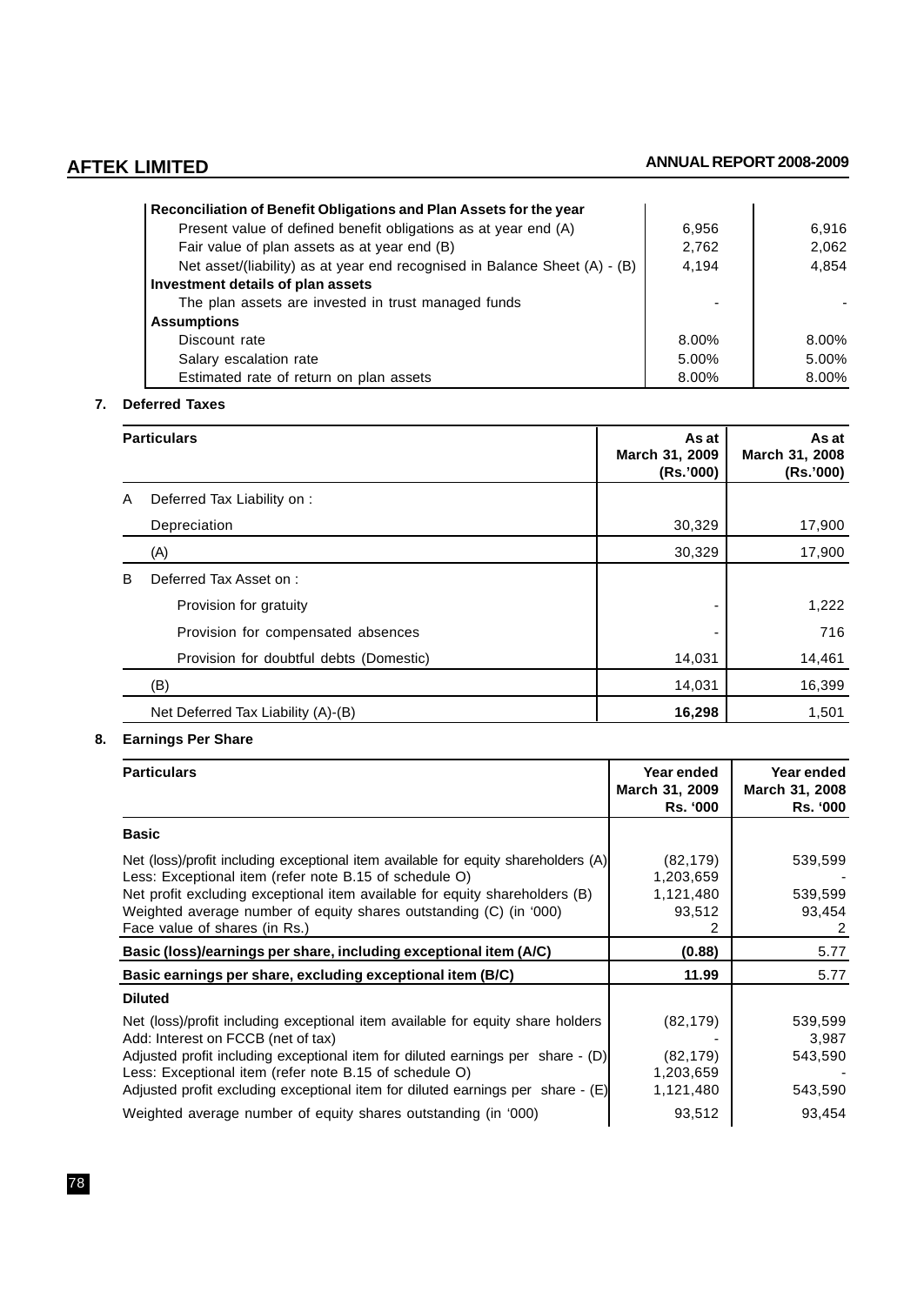| Weighted average number of potential shares on<br>account of outstanding Employee Stock Options (in '000)                                                                     |        | 318             |
|-------------------------------------------------------------------------------------------------------------------------------------------------------------------------------|--------|-----------------|
| Weighted average number of potential shares on conversion<br>of Foreign Currency Convertible Bonds (in '000)<br>Weighted average number of shares outstanding - (F) (in '000) | 93.512 | 5.099<br>98,871 |
| Diluted (loss)/earnings per share, including exceptional item (D/F)                                                                                                           | (0.88) | 5.50            |
| Diluted (loss)/earnings per share, excluding exceptional item (E/F)                                                                                                           | 11.99  | 5.50            |

9. Employee Stock Option Scheme:

Stock Options [ ESOP]

| <b>Exercise Price per Share</b>                                     | Rs. 56                   |                  | Rs. 56          |                  | Rs. 70            |               | Rs. 51.90         |                                                                            | Rs. 34.15               |                     |             |
|---------------------------------------------------------------------|--------------------------|------------------|-----------------|------------------|-------------------|---------------|-------------------|----------------------------------------------------------------------------|-------------------------|---------------------|-------------|
| <b>Adjusted Exercise Price</b>                                      |                          |                  |                 |                  |                   |               |                   |                                                                            |                         |                     |             |
| on account of issue of                                              |                          |                  |                 |                  |                   |               |                   |                                                                            |                         |                     |             |
| Bonus shares                                                        |                          | Rs. 26<br>Rs. 26 |                 | Rs. 40           |                   | <b>NIL</b>    |                   | <b>NIL</b>                                                                 |                         |                     |             |
| <b>Grant Date</b>                                                   | August 25, 2004          |                  | August 25, 2004 | October 28, 2004 |                   | July 31, 2006 |                   | March 24, 2008                                                             |                         |                     |             |
| Vesting commences on                                                | August 25, 2005          |                  | August 25, 2005 | October 28, 2005 |                   | July 31, 2007 |                   | March 24, 2009                                                             |                         | Weighted            |             |
| Vesting schedule                                                    | 25% of grant each        |                  | 100% on         |                  | 25% of grant each |               | 25% of grant each | 50% of grant first                                                         |                         | Average<br>Exercise |             |
|                                                                     | year commencing          |                  | August 25, 2005 |                  | year commencing   |               |                   | year commencing year and 25% each                                          |                         |                     |             |
|                                                                     | one year from            |                  |                 |                  | one year from the |               | one year from the |                                                                            | for the following       |                     | Price (Rs.) |
|                                                                     | the date of grant        |                  |                 |                  | date of grant     |               | date of grant     |                                                                            | two years               |                     |             |
| Contractual life                                                    |                          |                  |                 |                  |                   |               |                   | Earlier of :Two years from the vesting date or Seven years from grant date |                         |                     |             |
| Method of Settlement<br>Equity                                      |                          |                  |                 |                  |                   |               |                   |                                                                            |                         |                     |             |
| Particulars of<br><b>Number of Options</b>                          | 2008-09                  | 2007-08          | 2008-09         | 2008-09          | 2007-08           | 2008-09       | 2007-08           | 2008-09                                                                    | 2007-08 2008-09 2007-08 |                     |             |
| Options outstanding at<br>the beginning of the year                 | 212,317                  | 274,574          |                 | 21,319           | 40,980            | 50,000        | 50,000            | 224,788                                                                    |                         | 32.74               | 31.11       |
| Options granted during<br>the year                                  |                          |                  |                 |                  |                   |               |                   |                                                                            | 224,788                 |                     | 51.90       |
| Options exercised in<br>respect of which shares<br>were allotted    | 45,277                   | 56,821           |                 |                  | 13,442            |               |                   |                                                                            |                         | 26.00               | 28.68       |
| Options lapsed during the<br>year on separation and<br>non exercise | 10,609                   | 5,436            |                 | 7,116            | 6,219             |               |                   | 67,700                                                                     |                         | 33.63               | 33.47       |
| Options outstanding at the<br>end of the year                       | 156,431                  | 212,317          |                 | 14,203           | 21,319            | 50,000        | 50,000            | 157,088                                                                    | 224,788                 | 33.34               | 40.59       |
| Of which -                                                          |                          |                  |                 |                  |                   |               |                   |                                                                            |                         |                     |             |
| Options vested                                                      | 156,431                  | 117,945          |                 | 14,203           | 10,421            | 25,000        | 12,500            | 78,544                                                                     |                         |                     |             |
| Options Yet to vest                                                 | $\overline{\phantom{a}}$ | 94,372           |                 |                  | 10,898            | 25,000        | 37,500            | 78,544                                                                     | 224,788                 |                     |             |

In the previous year the company has granted 224,788 options on March 24, 2008, the weighted average fair value is Rs.15.12.This was calculated by applying Black Scholes Option Pricing Model. The Model inputs were the share price and exercise price at the grant date of Rs.34.15 , expected volatility of 68.61%, expected dividend 1.11%. The contractual life of the options is earlier of two years from date of vesting or seven years from the date of grant and risk free rate of return ranging between 7.24% - 7.39%.

The weighted average life of the options outstanding is 1.81 years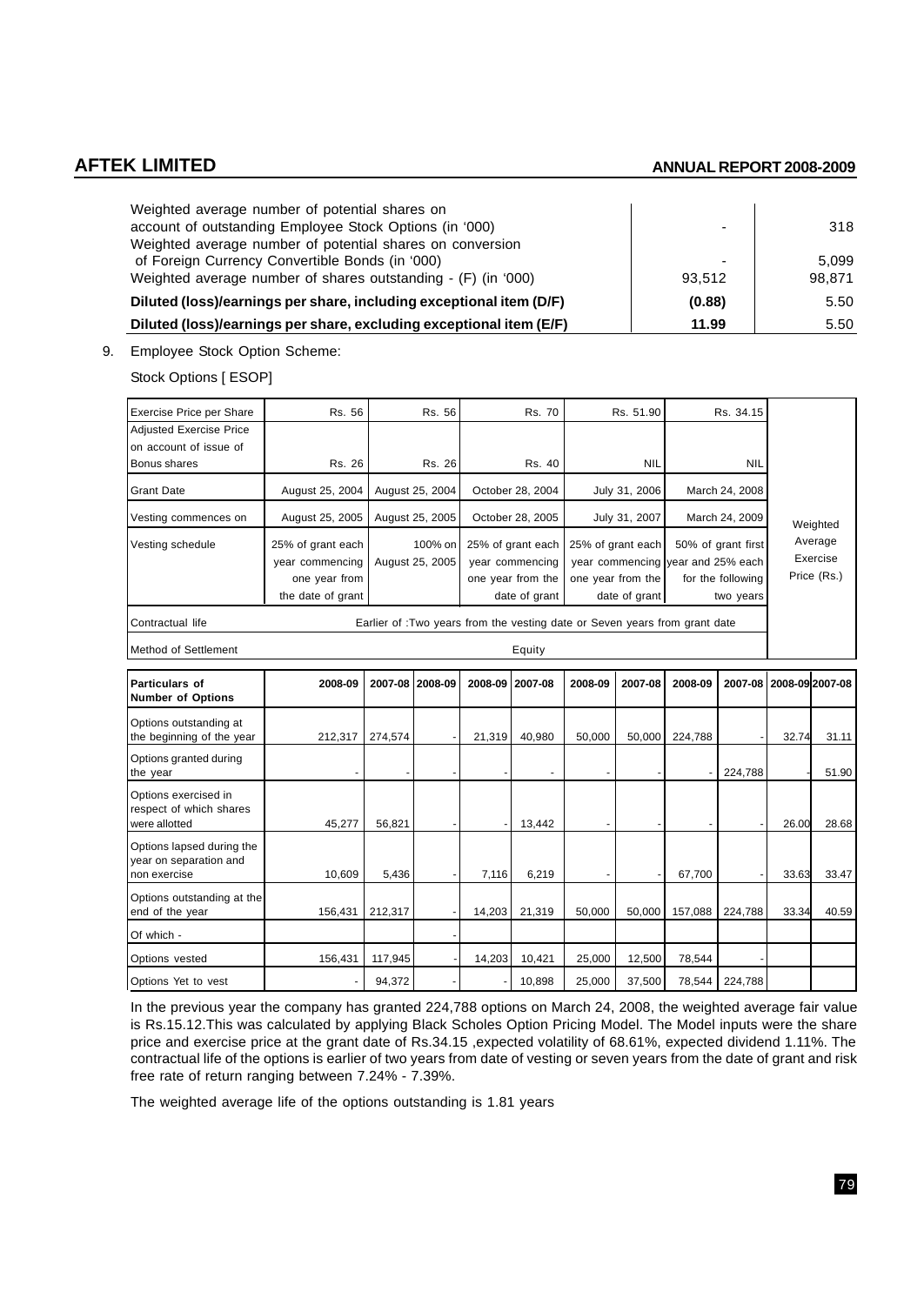### **10. Operating Lease**

The Group has significant leasing arrangements in respect of operating leases for premises and utilities. Operating lease rental charged to revenue amount to (Rs.'000) 38,8789{Previous year: (Rs.'000) 51,781}.

The future minimum lease rental payments under non cancellable agreements entered on or after April 01, 2001 are as follows:

| <b>Particulars</b>                                | <b>Year ended</b><br>March 31, 2009<br><b>Rs.'000</b> | Year ended<br>March 31, 2008<br>Rs.'000 |
|---------------------------------------------------|-------------------------------------------------------|-----------------------------------------|
| Not later than one year                           | 12,924                                                | 33,600                                  |
| Later than one year and not later than five years | 467                                                   | 118,447                                 |
| Later than Five years                             |                                                       | 27,820                                  |
| <b>Total</b>                                      | 13,391                                                | 179,867                                 |

The agreements are executed for a period of 11 to 72 months with a non- cancellable period at the beginning of the agreement ranging from 0 to 24 months and having a renewable clause.

### **11. Foreign Currency Convertible Bonds**

The Company had raised USD 34.5 million through an issue of 3000 numbers of 1% Foreign Currency Convertible Bonds Due 2010 of USD 10,000 each ("FCCB") in June 2005 followed by 450 numbers of additional FCCB in July 2005 on account of exercise of green shoe option of 15%. These FCCB are listed at Luxembourg Stock Exchange. The FCCB bear interest @ 1% per annum with redemption at 128.25% of their principal amount. At the option of the Bondholders, FCCB are convertible into Shares/Global Depository Receipts ("GDR") within a period of 5 years from the date of the original issue i.e. June 24, 2005 at the revised conversion price of Rs 75.20 per share effective from June 25, 2006 (initial conversion price being Rs. 94/- per share) pursuant to the provisions of the Trust Deed executed in respect of the FCCB. At the year end, 880 FCCB were outstanding, if converted into GDR/Equity shares at the reset Conversion Price of Rs 75.20 per share, would result into issuance of additional 5,099,202 numbers of equity shares of Rs. 2 each.

#### **12. Segment Information**

Primary Segment Information

The Company is in the business of sale of software services which is viewed by the management as a single primary segment, i.e. business segment.

Secondary Segment Information - Geographical

The secondary segment information in relation to the geographies is as follows:

|                          | <b>REVENUE</b>                                         |        |            |        |  |
|--------------------------|--------------------------------------------------------|--------|------------|--------|--|
| <b>Regions</b>           | Year ended March 31, 2009<br>Year ended March 31, 2008 |        |            |        |  |
|                          | (Rs.'000)                                              | %      | (Rs.'000)  | %      |  |
| United States of America | 1,207,663                                              | 54.79  | 2,193,539  | 56.46  |  |
| Europe                   | 819,074                                                | 37.16  | 1,447,,327 | 37.25  |  |
| Japan                    | 104,160                                                | 4.73   | 191,562    | 4.93   |  |
| India                    | 66,810                                                 | 3.03   | 52,568     | 1.36   |  |
| <b>Others</b>            | 6,259                                                  | 0.28   |            |        |  |
| <b>Total</b>             | 2,203,966                                              | 100.00 | 3,884,996  | 100.00 |  |

Note: All the segment assets are located in India.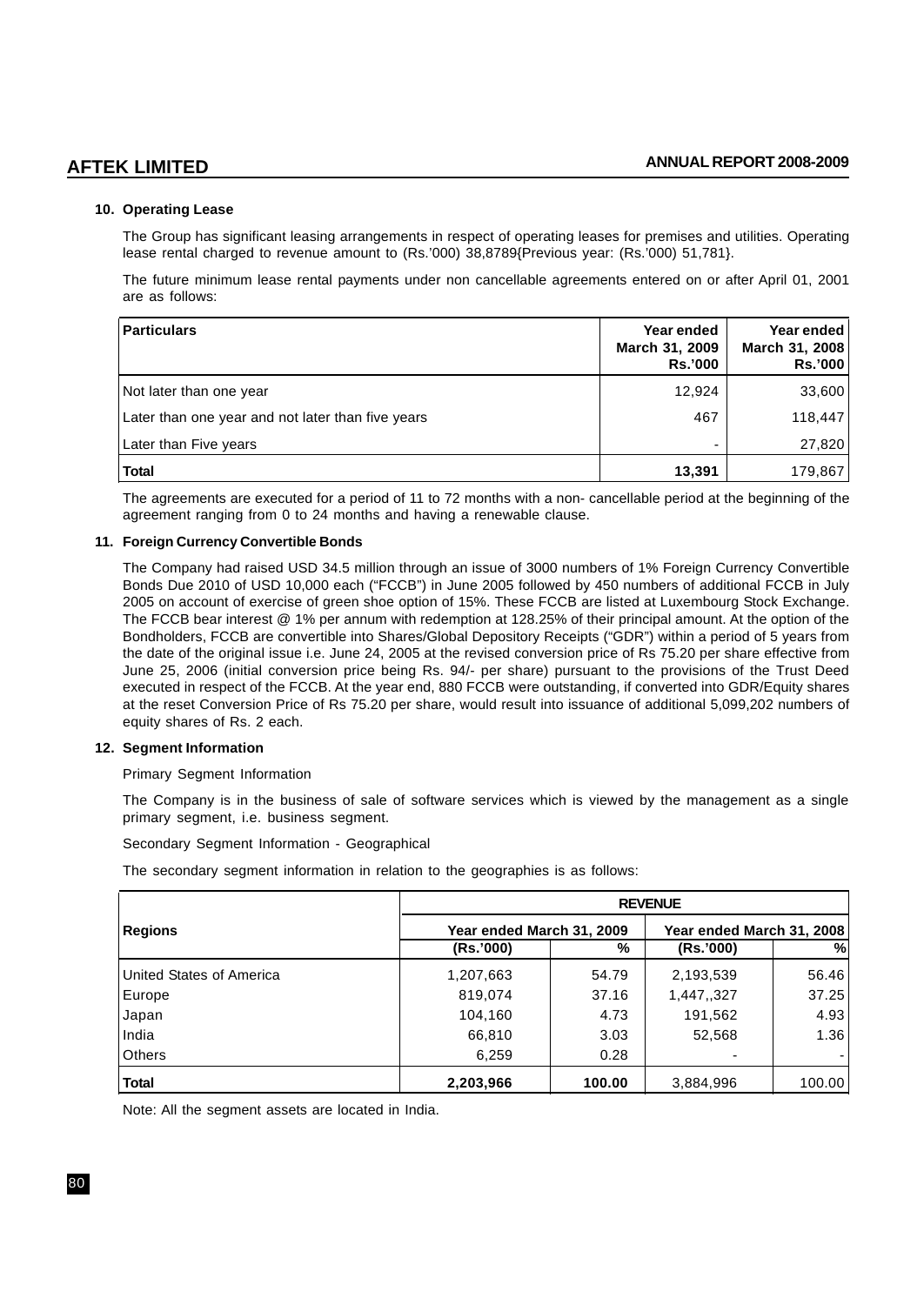#### **13. Unhedged Foreign Currency Exposure:**

Particulars of Unhedged Foreign Currency exposure as at Balance Sheet date in ('000s)

| Advance to Creditors          | Rs. 19,624 (USD 380) (PY: Nil).                                                       |
|-------------------------------|---------------------------------------------------------------------------------------|
| Creditors                     | Rs. Nil/- (PY: Rs. 272,077; USD 5,829)                                                |
| <b>Export Debtors</b>         | Rs. 1,424,351 (USD 19,270; EURO 6,348) (PY: Rs. 1,236,566; USD<br>20,588; EURO 6,827) |
| Foreign Currency Bank Account | Rs. 2,804,673 (USD 38,014; EURO 13,397) (PY: Rs.3,116,451; USD<br>68,212; EURO 6,854) |
| Term Loan                     | Rs. 410,940 (EURO 6,000) (PY: Rs.381,780; EURO 6,000)                                 |
| Unsecured Loan                | Rs. 458,976 (USD 8,888) (PY: Rs. 357,571; USD 8,888)                                  |

- **14.** At the beginning of the year, the Company had outstanding Interest Free Deposits with Body Corporates aggregating (Rs '000) 138,139. These deposits were given prior to 2003 to Company's various business associates for the business development. During the current year, an amount of (Rs '000) 30,000 has been received. Further, subsequent to balance sheet date, the management has recovered (Rs'000) 27,500 of the dealer deposit. In respect of balance receivables of Rs 80,639, the management is taking appropriate steps for recovery of these dues. Consequently no provision is considered necessary at this stage.
- **15.** The Company had investment of (Rs'000) 1,002,092 in shares of Arexera Information Technologies GmbH (Arexera GmbH), its wholly-owned subsidiary, and also had outstanding loans receivable of (Rs '000) 292,853. The net worth of Arexera GmbH is eroded; however it has Intellectual Property Rights. Due to poor financial performance and cash flow issues, some of the employees served Arexera GmbH with a notice for liquidation, which ultimately led to appointment of liquidator for closure. Considering the realizable value of the residual assets of Arexera GmbH, in the current year management has written off investment and outstanding loan receivable aggregating to (Rs'000) 1,203,659, which is disclosed as an exceptional item in Consolidated Profit and Loss Account.
- **16.** The Company had issued 1,333,100 Global Depository Receipts (GDRs) on February 07, 2003 at a price of USD 11.25, per GDR with each GDR representing 3 equity shares of Rs.10 each. These GDRs are listed on Luxembourg Stock Exchange. Pursuant to Special Resolution passed at the Annual General Meeting held on December 29, 2003, equity shares of Rs.10 each were sub-divided into smaller denomination of Rs.2 each for which the Company had fixed January 29, 2004 as the Record Date. Corresponding increase was made to the number of GDRs from one to five in order to maintain the GDR to Equity proportion of 1:3.

Further, pursuant to the Special Resolution passed at the Annual General Meeting held on December 28, 2004, bonus shares in the proportion of one equity share for every two equity shares held on the record date of January 28, 2005 were allotted on January 31, 2005 resulting in increase in the number of GDRs.

100,000 numbers of GDRs representing 300,000 equity shares were outstanding as at March 31, 2009.

As stated above, 880 numbers of 1% Foreign Currency Convertible Bonds Due 2010 was outstanding as at March, 31, 2009. In the event these FCCB are converted into GDR, it would result into issuance of 1,699,734 numbers of GDRs representing 5,099,202 numbers of equity shares.

- **17.** During an earlier year, the Company had developed a software (project) costing (Rs '000) 163,358, which is pending completion of final testing on live data and has been classified under Capital-Work-In-Progress. The project has been delayed for last two years due to slow progress of business arrangement with an existing anchor customer. Management is in process of carrying out an evaluation for impairment. The management believes that there would not be any significant impairment loss, considering the market potential of the product. Management believes that the technology used in the project is highly advanced and will not become obsolete in the near future.
- 18. The Company is engaged in creating new technologies and products or modify the same for overseas clients which result into Intellectual Property Rights for the clients which are significant to client's core business strategy. In relation to export sales of software products and services amounting to (Rs '000) 2,131,514, the relevant documentary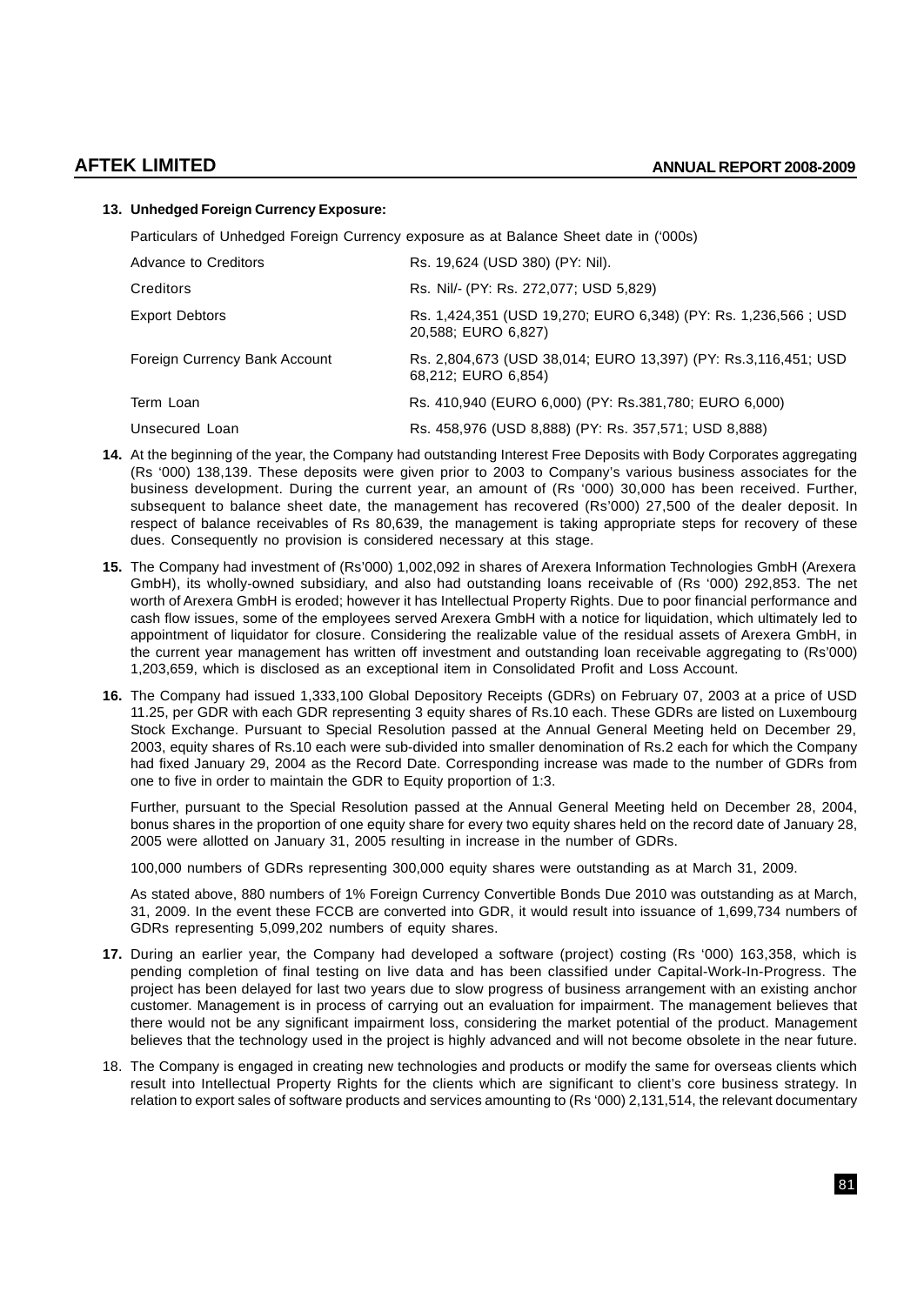evidence, specifically the development proposal / statement of works (primary contractual arrangement for revenue) which defines the contract value, project deliverables, schedule for delivery, project milestone, terms for payment and mode for acceptance by customer, etc could not be disclosed due to the restrictions imposed by the Non disclosure Agreements (NDA) with the customers. Management believes that any such disclosure would result in a breach of the NDA and could lead to significant loss of business to the Company. As an alternative, summary of financial terms extracted from these contractual arrangements for revenue, email communication from customer for acceptance of hours billed and reconciliation of available man-hours with hours billed (including equivalent man hours for intellectual property utilized) has been certified by management and provided for audit. Senior management closely monitors the billing process and believes that revenue recognised by the company is in accordance with the provisions of Accounting Standard 9 - "Revenue Recognition".

- **19.** In early 2005, the Company had given loans Aftek Employees' Welfare Trust ('Trust') which has made investment in the equity share of the Company. The amount outstanding as at 31st March 2009 is (Rs '000) 42,701. The Trust owns 947,500 shares of the Company which based on market value as at 30 September 2009 is (Rs '000) 18,950 and based on book value of the shares is (Rs '000) 64,430. The management believes that current fall in market value is only temporary and based on the book value of the shares, the net worth of the trust is adequate for it to be able to repay the loan and Company therefore does not anticipate any loss against such loans.
- **20.** Schedules A to O form an integral part of the consolidated financial statements and has been duly authenticated.

As per our report of even date attached<br>For Walker, Chandiok & Co Chartered Accountants

Membership No. F-46447

Signatures to Schedules A to O

#### **For and on Behalf of the Board of Directors**

**Amyn Jassani Ranjit M. Dhuru Nitin K. Shukla** Partner Chairman and Managing Director Chairman and Managing Director Chairman and Managing Director-Chairmance

**C.G. Deshmukh** Company Secretary

Mumbai, November 19, 2009 Mumbai, November 19, 2009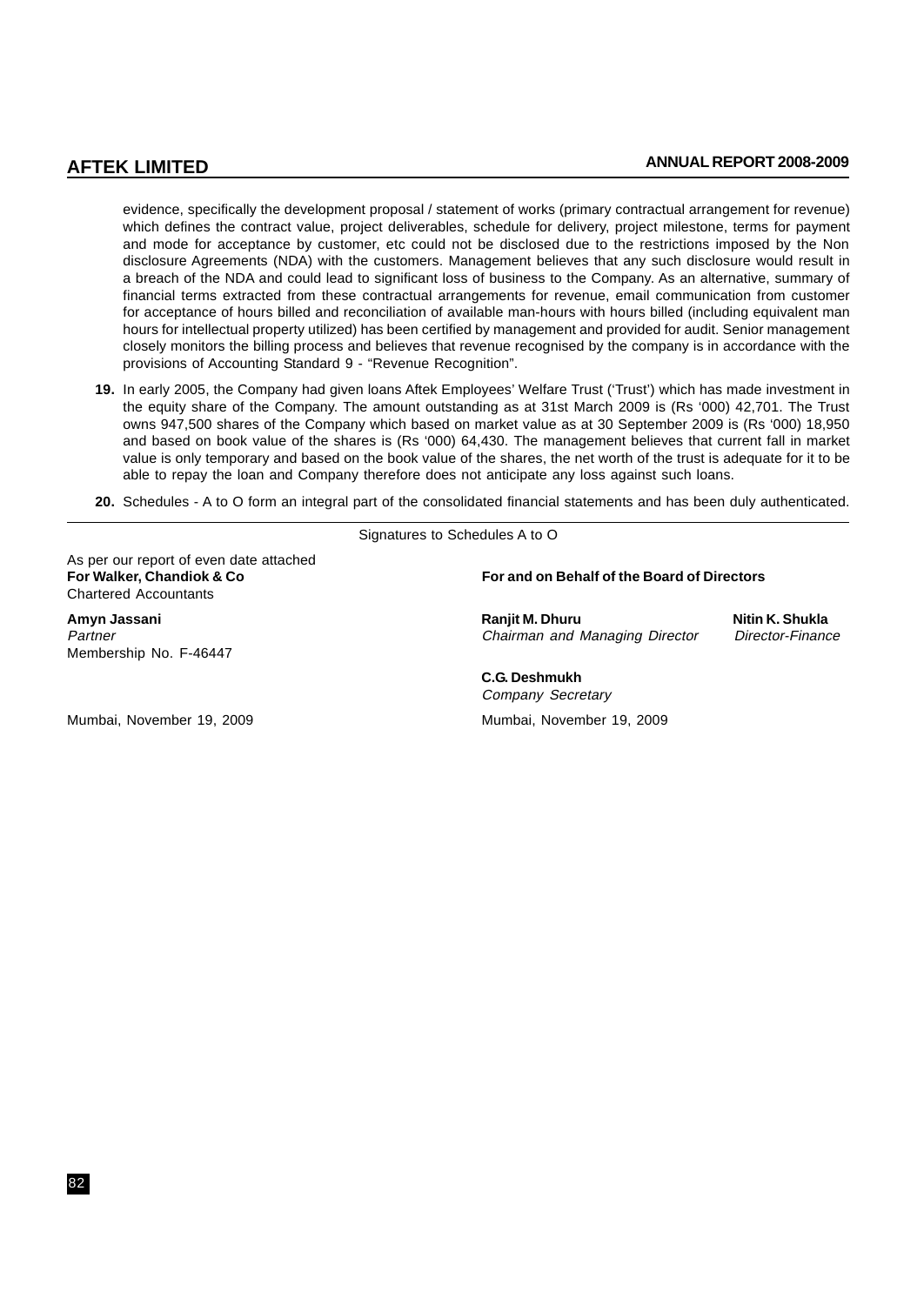## **STATEMENT PURSUANT TO EXEMPTION RECEIVED UNDER SECTION 212(8) OF THE COMPANIES ACT, 1956, RELATING TO SUBSIDIARY COMPANIES**

(Amount in Rupees '000)

| Sr No          | <b>Details</b>                                               | <b>Aftek Sales &amp;</b><br><b>Services Private</b><br>Limited | <b>Mihir Properties</b><br>Private<br>Limited | Digihome Solutions<br><b>Private</b><br>Limited | Opdex Inc. | Arexera<br><b>Information</b><br><b>Technologies AG</b> |
|----------------|--------------------------------------------------------------|----------------------------------------------------------------|-----------------------------------------------|-------------------------------------------------|------------|---------------------------------------------------------|
| 1              | <b>Reporting Currency</b>                                    | <b>INR</b>                                                     | <b>INR</b>                                    | <b>INR</b>                                      | <b>USD</b> | <b>CHF</b>                                              |
| 2              | Exchange Rate                                                | $\overline{\phantom{a}}$                                       |                                               |                                                 | 50.29      | 45.06                                                   |
| 3              | Share Capital                                                | 100                                                            | 14,500                                        | 31,550                                          | 79,710     | 4,506                                                   |
| 4              | Reserves & Surplus                                           |                                                                | 16,620                                        | 120,833                                         |            |                                                         |
| 5              | <b>Total Assets</b>                                          | $\overline{7}$                                                 | 27,694                                        | 199,234                                         | 21,275     | 6,253                                                   |
| 6              | <b>Total Liabilities</b>                                     | 105                                                            | 202                                           | 72,931                                          | 7,770      | 37,726                                                  |
| $\overline{7}$ | Details of investment other<br>than investment in subsidiary | $\overline{\phantom{a}}$                                       |                                               | $\overline{\phantom{a}}$                        |            |                                                         |
| 8              | % of holding                                                 | 100                                                            | 100                                           | 51                                              | 100        | 100                                                     |
| 9              | Turnover                                                     | $\overline{\phantom{a}}$                                       |                                               | 34,154                                          |            | 8,487                                                   |
| 10             | Profit before taxation                                       | (19)                                                           | (414)                                         | (10, 175)                                       | (3,531)    | (10, 934)                                               |
| 11             | Provision for taxation                                       | $\overline{\phantom{a}}$                                       |                                               |                                                 | 38         |                                                         |
| 12             | Profit after taxation                                        | (19)                                                           | (414)                                         | (10, 175)                                       | (3, 569)   | (10, 934)                                               |
| 13             | Proposed Dividend                                            | $\blacksquare$                                                 | ٠                                             | $\blacksquare$                                  |            |                                                         |
| 14             | Country                                                      | <b>INDIA</b>                                                   | <b>INDIA</b>                                  | <b>INDIA</b>                                    | <b>USA</b> | <b>SWITZERLAND</b>                                      |

Notes : a) Aftek (Mauritius) has not carried out any business during the Financial Year.

b) Arexera Information Technologies GmbH has been closed hence not included above.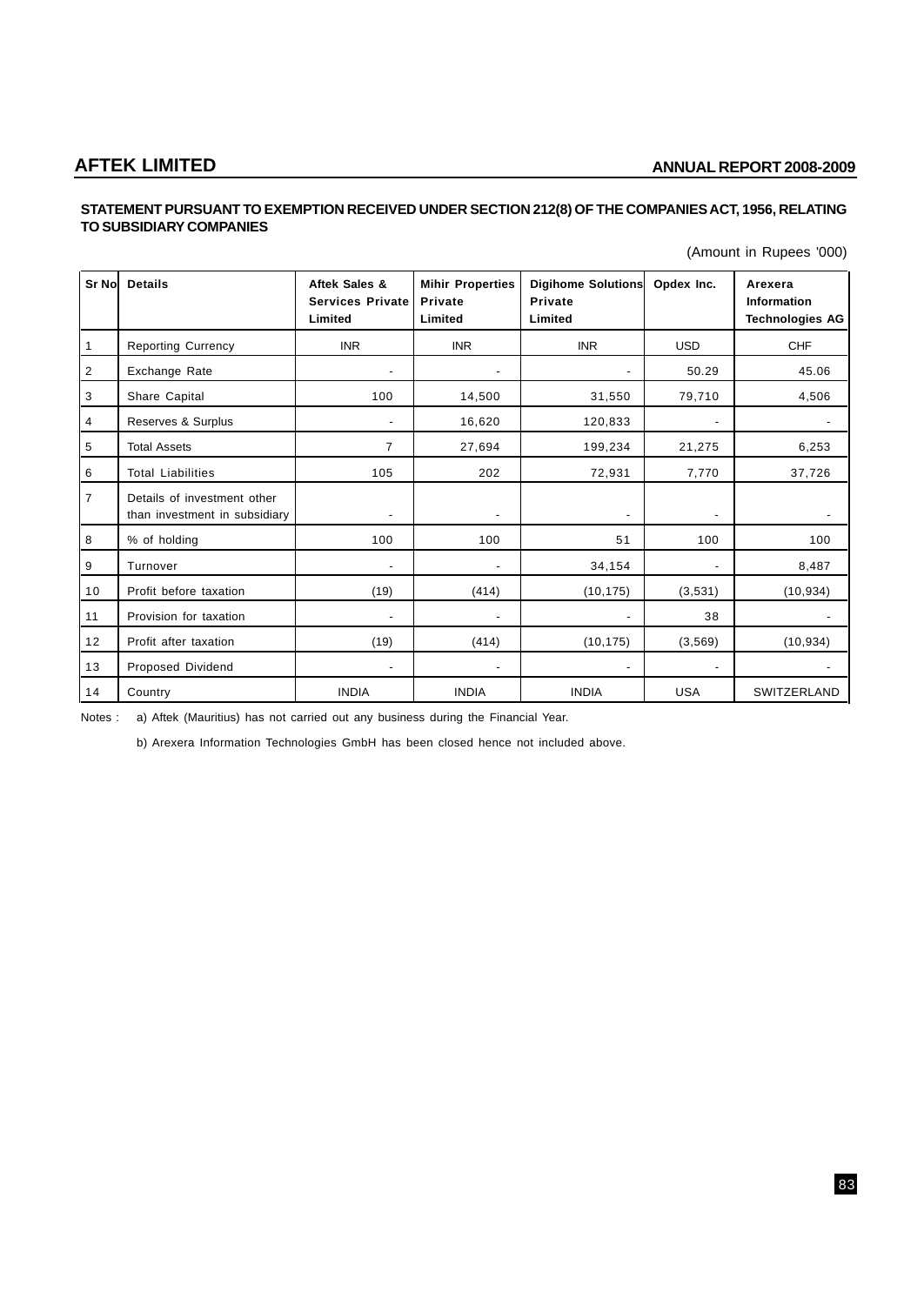# **AFTEK LIMITED**

Regd. Office : "AFTEK HOUSE", 265, Veer Savarkar Marg, Shivaji Park, Dadar, Mumbai - 400 028

# **PROXY FORM**

| our proxy to attend and vote for me/us on my/our behalf at the Adjourned 22nd Annual General Meeting of the Company to be |  |  |
|---------------------------------------------------------------------------------------------------------------------------|--|--|
| held on 30th December, 2009 and at any adjournment(s) thereof.                                                            |  |  |
|                                                                                                                           |  |  |

Signed this .......................day of .............2009

Note : The proxy form must be deposited at the Registered Office of the Company not less than 48 hours before the time of holding the meeting.

## **ATTENDANCE SLIP**

### **ADJOURNED 22ND ANNUAL GENERAL MEETING**

Name of the attending Member / Proxy ( in block letters)

Member's Folio No. : No. of Shares held :

DPID No.  $\qquad \qquad :$ 

15 paise Revenue Stamp

Client ID No. :

I hereby record my presence at the Adjourned 22nd Annual General Meeting of Aftek Limited to be held at 10.30 a.m. on Wednesday, the 30th December, 2009

> \_\_\_\_\_\_\_\_\_\_\_\_\_\_\_\_\_\_\_\_\_\_\_\_ Member's / Proxy's Signature

Reg. Folio No............................................ No. of Shares.................................

1. PLEASE BRING THIS ATTENDANCE SLIP TO THE MEETING AND HAND OVER AT THE ENTRANCE DULY FILLED IN.